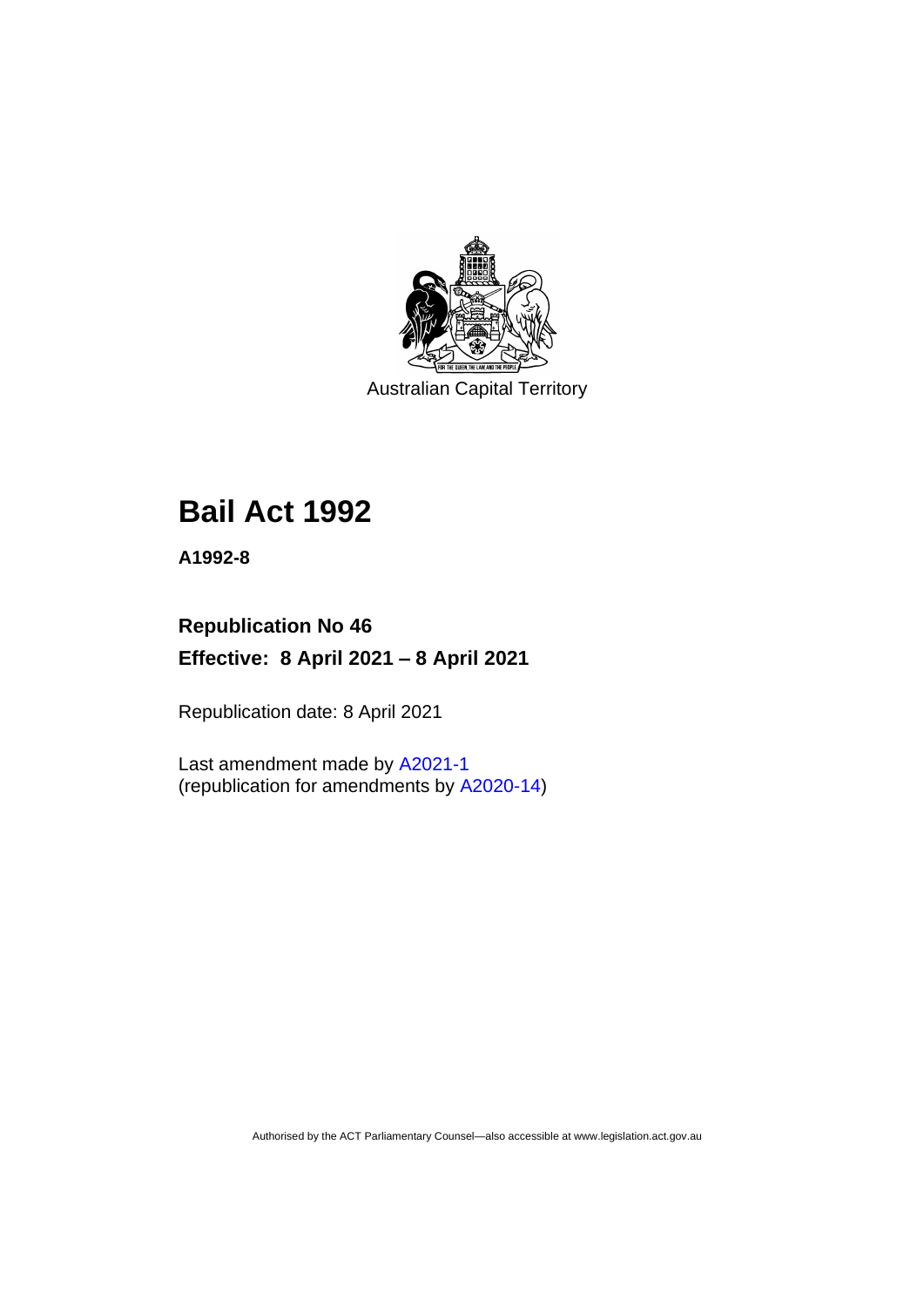#### **About this republication**

#### **The republished law**

This is a republication of the *Bail Act 1992* (including any amendment made under the *[Legislation](http://www.legislation.act.gov.au/a/2001-14)  [Act 2001](http://www.legislation.act.gov.au/a/2001-14)*, part 11.3 (Editorial changes)) as in force on 8 April 2021*.* It also includes any commencement, amendment, repeal or expiry affecting this republished law to 8 April 2021.

The legislation history and amendment history of the republished law are set out in endnotes 3 and 4.

#### **Kinds of republications**

The Parliamentary Counsel's Office prepares 2 kinds of republications of ACT laws (see the ACT legislation register at [www.legislation.act.gov.au\)](http://www.legislation.act.gov.au/):

- authorised republications to which the *[Legislation Act 2001](http://www.legislation.act.gov.au/a/2001-14)* applies
- unauthorised republications.

The status of this republication appears on the bottom of each page.

#### **Editorial changes**

The *[Legislation Act 2001](http://www.legislation.act.gov.au/a/2001-14)*, part 11.3 authorises the Parliamentary Counsel to make editorial amendments and other changes of a formal nature when preparing a law for republication. Editorial changes do not change the effect of the law, but have effect as if they had been made by an Act commencing on the republication date (see *[Legislation Act 2001](http://www.legislation.act.gov.au/a/2001-14)*, s 115 and s 117). The changes are made if the Parliamentary Counsel considers they are desirable to bring the law into line, or more closely into line, with current legislative drafting practice.

This republication does not include amendments made under part 11.3 (see endnote 1).

#### **Uncommenced provisions and amendments**

If a provision of the republished law has not commenced, the symbol  $\mathbf{U}$  appears immediately before the provision heading. Any uncommenced amendments that affect this republished law are accessible on the ACT legislation register [\(www.legislation.act.gov.au\)](http://www.legislation.act.gov.au/). For more information, see the home page for this law on the register.

#### **Modifications**

If a provision of the republished law is affected by a current modification, the symbol  $\mathbf{M}$  appears immediately before the provision heading. The text of the modifying provision appears in the endnotes. For the legal status of modifications, see the *[Legislation](http://www.legislation.act.gov.au/a/2001-14)  Act [2001](http://www.legislation.act.gov.au/a/2001-14)*, section 95.

#### **Penalties**

At the republication date, the value of a penalty unit for an offence against this law is \$160 for an individual and \$810 for a corporation (see *[Legislation Act 2001](http://www.legislation.act.gov.au/a/2001-14)*, s 133).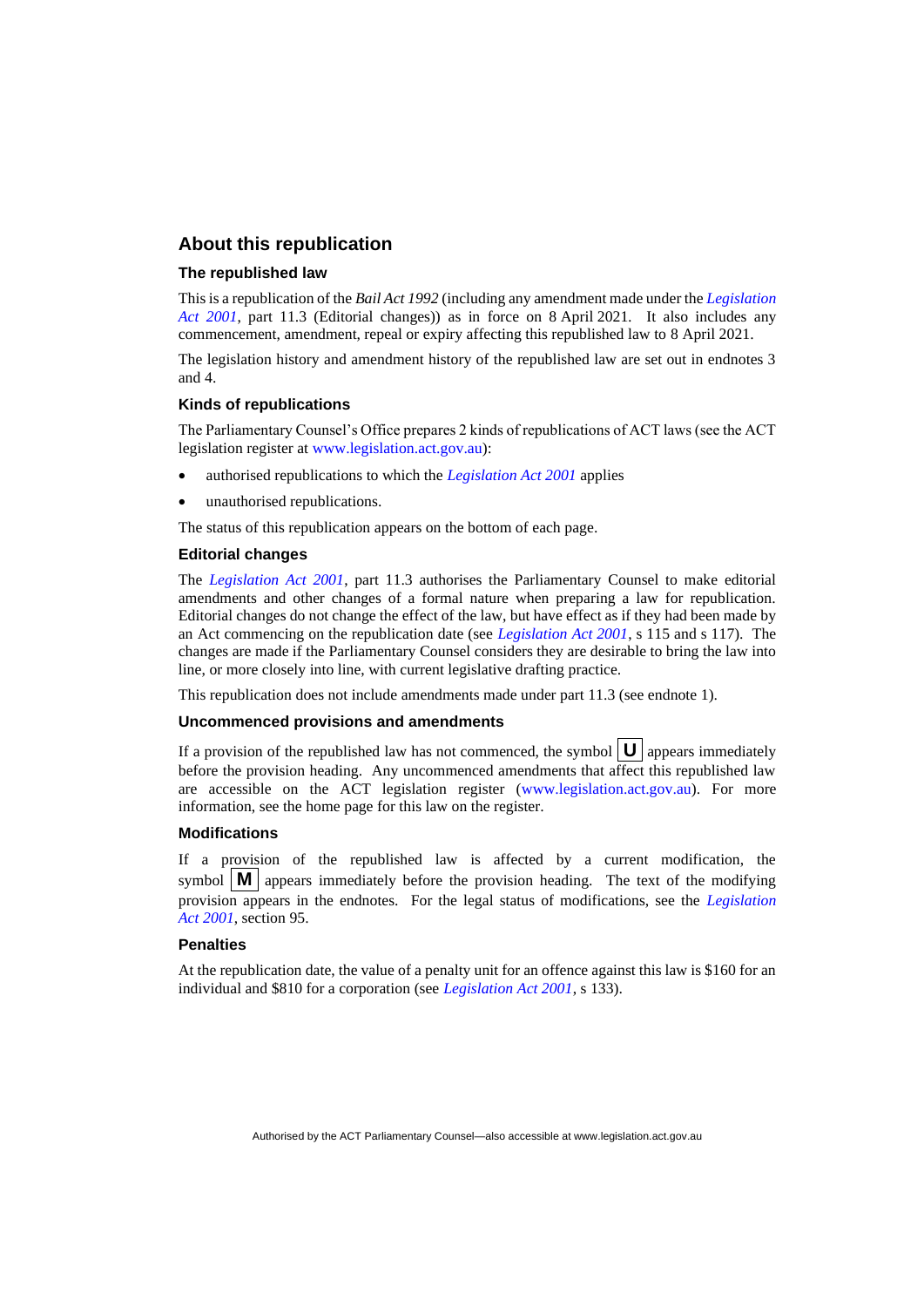

Australian Capital Territory

# **Bail Act 1992**

# **Contents**

|                     |                                                       | Page       |
|---------------------|-------------------------------------------------------|------------|
| Part 1              | <b>Preliminary</b>                                    |            |
| 1                   | Name of Act                                           | 2          |
| 2                   | Dictionary                                            | 2          |
| 3                   | <b>Notes</b>                                          | 2          |
| 3A                  | Offences against Act—application of Criminal Code etc | 3          |
| 4                   | Act applies to children                               | 3          |
| Part 2              | <b>Availability of bail</b>                           |            |
| <b>Division 2.1</b> | When bail may be granted and rights following         |            |
| 5                   | When may bail be granted?                             | 4          |
| 6                   | Rights following grant of bail                        | 4          |
| <b>Division 2.2</b> | <b>Presumption for bail</b>                           |            |
| 7                   | Div 2.2 subject to div 2.3 and div 2.4                | 5          |
| 8                   | Entitlement to bail—certain minor offences etc        | 5          |
| R46                 | Bail Act 1992                                         | contents 1 |
| 08/04/21            | Effective: 08/04/21-08/04/21                          |            |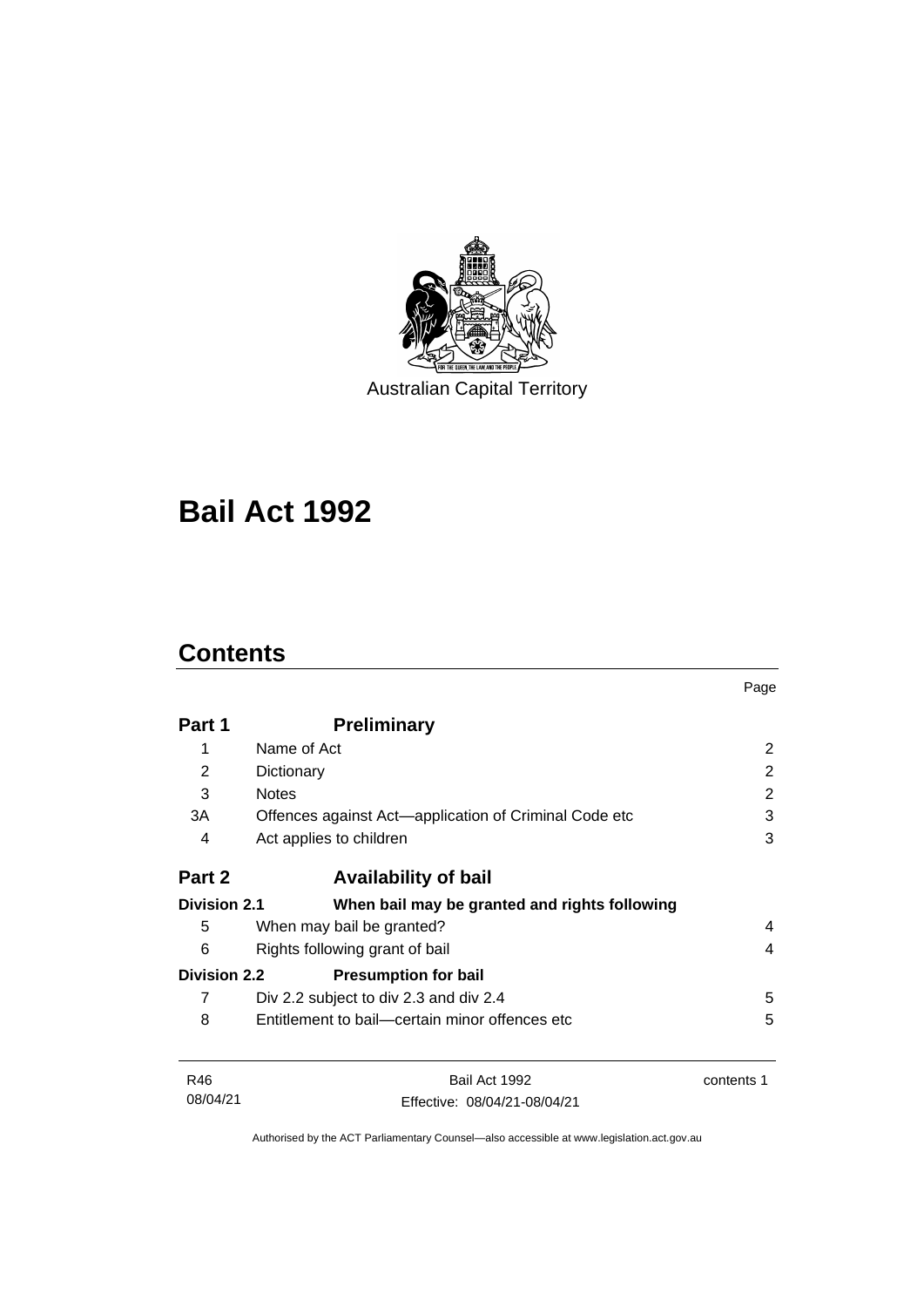| Contents |
|----------|
|----------|

| 8A                  | Entitlement to bail-breach of sentence obligations                                    | Page<br>6      |
|---------------------|---------------------------------------------------------------------------------------|----------------|
| 8B                  | Entitlement to bail-custody relating to sentence administration board                 |                |
|                     | hearings                                                                              | $\overline{7}$ |
| 9                   | Limitations on entitlement to bail                                                    | 8              |
| 9A                  | Entitlement to bail-offences other than minor offences                                | 8              |
| <b>Division 2.3</b> | No presumption for bail                                                               |                |
| 9B                  | Div 2.2 not to apply to certain offences                                              | 9              |
| <b>Division 2.4</b> | <b>Presumption against bail</b>                                                       |                |
| 9C                  | Bail for murder and certain serious drug offences                                     | 10             |
| 9D                  | Bail for serious offence committed while charge for another pending or<br>outstanding | 11             |
| 9E                  | Bail for person sentenced to imprisonment                                             | 14             |
| 9F                  | Family violence offence-bail by authorised officer                                    | 14             |
| 9G                  | Special or exceptional circumstances                                                  | 15             |
| Part 3              | <b>Dispensing with bail</b>                                                           |                |
| 10                  | Dispensing with bail                                                                  | 17             |
| 11                  | Effect of dispensing with bail                                                        | 17             |
| 12                  | Decision to dispense with bail                                                        | 18             |
| Part 4              | <b>Grant of bail</b>                                                                  |                |
| 12A                 | Meaning of bail order and bail review application-pt 4                                | 19             |
| 12B                 | When is a proceeding before the Supreme Court?-pt 4                                   | 19             |
| 13                  | Deciding bail after charge laid                                                       | 20             |
| 14                  | Grant of bail by authorised officers                                                  | 22             |
| 15                  | Deciding of questions of bail by authorised officers                                  | 22             |
| 16                  | Notification of decision of authorised officer                                        | 23             |
| 17                  | Charged people in custody to be brought before court                                  | 25             |
| 18                  | Facilities to be provided to accused people                                           | 25             |
| 19                  | Court bail-general                                                                    | 26             |
| 20                  | Power in relation to bail-Magistrates Court                                           | 27             |
| 20A                 | Repeat application for bail-Magistrates Court                                         | 27             |
| 20B                 | Power in relation to bail-Supreme Court                                               | 28             |
| 20C                 | Repeat application for bail-Supreme Court                                             | 28             |
| 21                  | Bail in relation to several offences                                                  | 29             |

contents 2 Bail Act 1992 Effective: 08/04/21-08/04/21

R46 08/04/21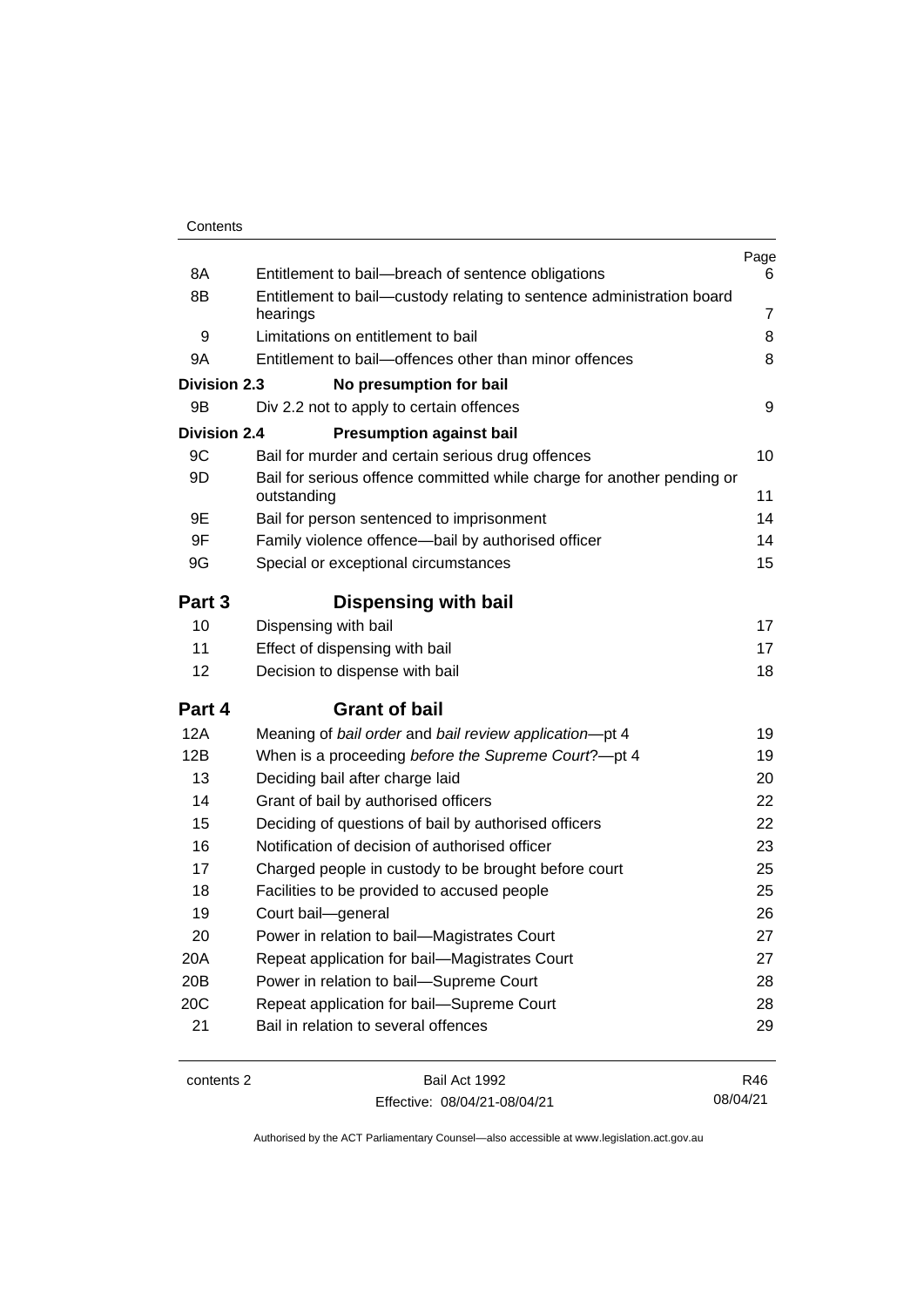| Contents |
|----------|
|          |

| 22                  | Criteria for granting bail to adults                                               | Page<br>30 |
|---------------------|------------------------------------------------------------------------------------|------------|
| 23                  | Criteria for granting bail to children                                             | 31         |
| 23A                 | Victim's concern about need for protection                                         | 32         |
| Part 5              | Bail conditions and undertakings to appear                                         |            |
| 24                  | Conditions of bail                                                                 | 33         |
| 25                  | Conditions on which bail may be granted to adults                                  | 33         |
| 25A                 | Supervision condition when offence committed as young person                       | 37         |
| 26                  | Conditions on which bail may be granted to children                                | 38         |
| 27                  | Recording of certain bail decisions                                                | 40         |
| 28                  | Undertakings to appear                                                             | 41         |
| 30                  | Accused person may be excused from attendance before court                         | 42         |
| 31                  | Bail requirements                                                                  | 43         |
| 32                  | Acceptable people and security for bail                                            | 44         |
| 33                  | Continuation of bail and undertakings                                              | 45         |
| 34                  | Written notice of conditions of bail                                               | 46         |
| 36                  | Discharge of surety                                                                | 48         |
| 37                  | Payment of amounts to Territory                                                    | 49         |
| Part 6              | <b>Review of bail decisions</b>                                                    |            |
| Division 6.1        | Review of decisions by authorised officers                                         |            |
| 38                  | Review by authorised officers                                                      | 51         |
| 39                  | Exercise of power to review                                                        | 51         |
| 40                  | Limitation on power of authorised officer to review                                | 52         |
| <b>Division 6.2</b> | <b>Review of decisions by courts</b>                                               |            |
| 41                  | Right of review of bail decisions                                                  | 52         |
| 41A                 | Court may review on its own initiative                                             | 52         |
| 42                  | Power of Magistrates Court to review-decision of authorised officer                | 53         |
| 42A                 |                                                                                    | 53         |
|                     | Power of Magistrates Court to review-decision of Magistrates Court                 |            |
| 43                  | Power of Supreme Court to review—decision of authorised officer                    | 54         |
| 43A                 | Power of Supreme Court to review-decision of Magistrates Court or<br>Supreme Court | 55         |
| 44                  | Right of review of bail decisions-prosecution                                      | 55         |
| 45                  | Exercise of power to review                                                        | 57         |
| 46                  | Review limited to bail conditions                                                  | 58         |

| R46      | Bail Act 1992                | contents 3 |
|----------|------------------------------|------------|
| 08/04/21 | Effective: 08/04/21-08/04/21 |            |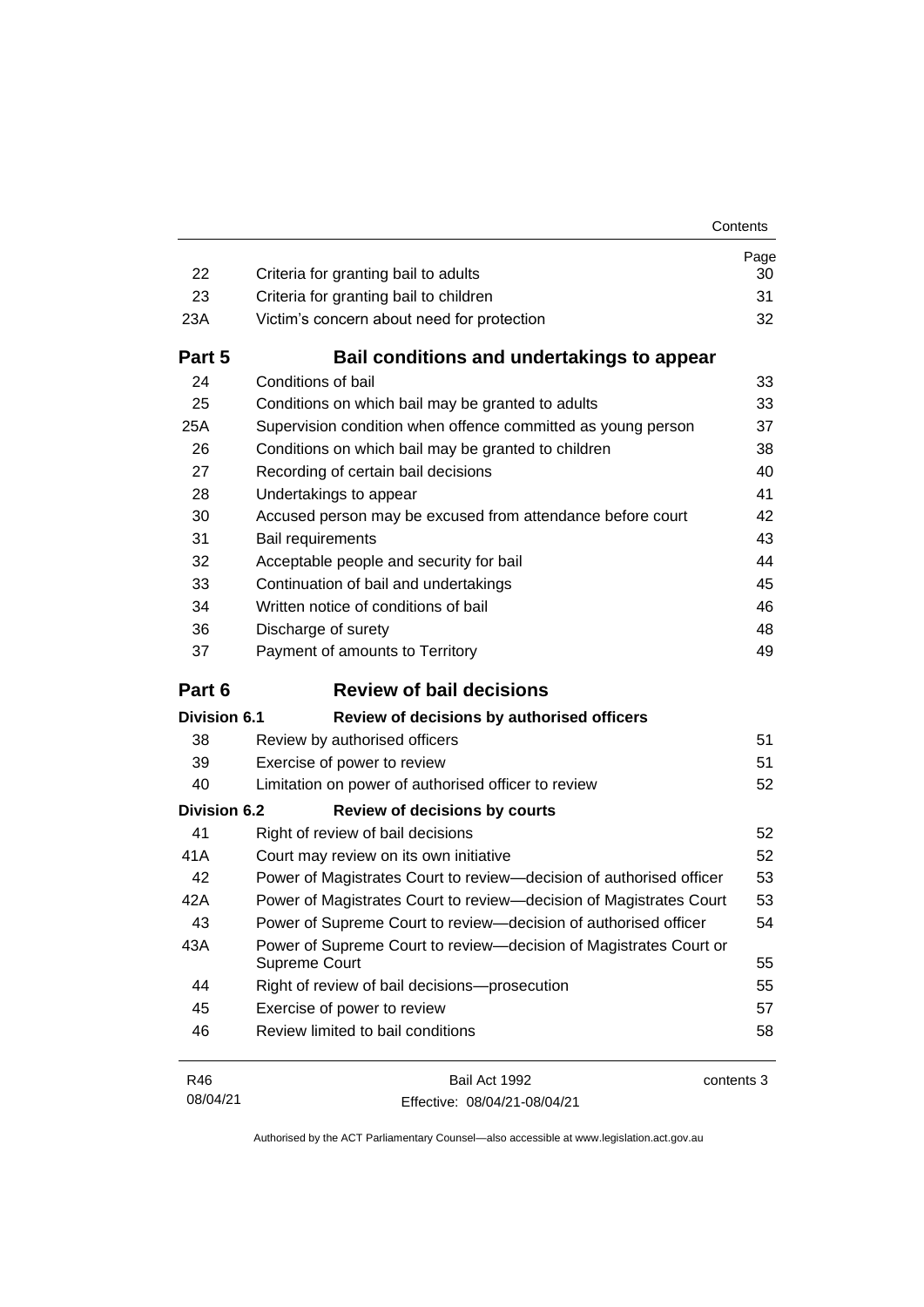#### **Contents**

|        |                                                                   | Page |
|--------|-------------------------------------------------------------------|------|
| Part 7 | <b>Miscellaneous</b>                                              |      |
| 47     | Giving information relating to bail                               | 60   |
| 47A    | Notice to victim of bail decisions                                | 60   |
| 48     | Notification to court that bail condition not satisfied           | 61   |
| 49     | Failure to answer bail                                            | 61   |
| 51     | Indemnification of sureties                                       | 62   |
| 52     | Contravention of Act by police officers                           | 62   |
| 55     | Civil standard of proof to apply for certain purposes             | 63   |
| 56     | No right of surety to arrest                                      | 63   |
| 56A    | Arrest for failure to comply with bail condition                  | 63   |
| 56AA   | Police power to enter premises to arrest                          | 64   |
| 56AB   | Police officer must announce entry before entering                | 65   |
| 56AC   | Police powers on arrest for failure to comply with bail condition | 65   |
| 56AD   | Arrested person to be brought before court                        | 66   |
| 56B    | Arrest for breach of condition by person outside ACT              | 67   |
| 57     | Act to prevail                                                    | 67   |
| 57AA   | Abolition of inherent power of bail                               | 68   |
| 58     | Approved forms                                                    | 68   |
| 59     | Regulation-making power                                           | 68   |

| Offences to which presumption of bail does                 |    |
|------------------------------------------------------------|----|
| not apply                                                  | 69 |
| <b>Offences against Crimes Act 1900</b>                    | 69 |
| <b>Offences against Criminal Code</b>                      | 70 |
| Offence against Drugs of Dependence Act 1989               | 72 |
| <b>Offences against Medicines, Poisons and Therapeutic</b> |    |
| Goods Act 2008                                             | 73 |
| <b>Offences against Customs Act 1901 (Cwith)</b>           | 74 |
| <b>Offences against Criminal Code (Cwlth)</b>              | 75 |
|                                                            |    |

contents 4 Bail Act 1992 Effective: 08/04/21-08/04/21

R46 08/04/21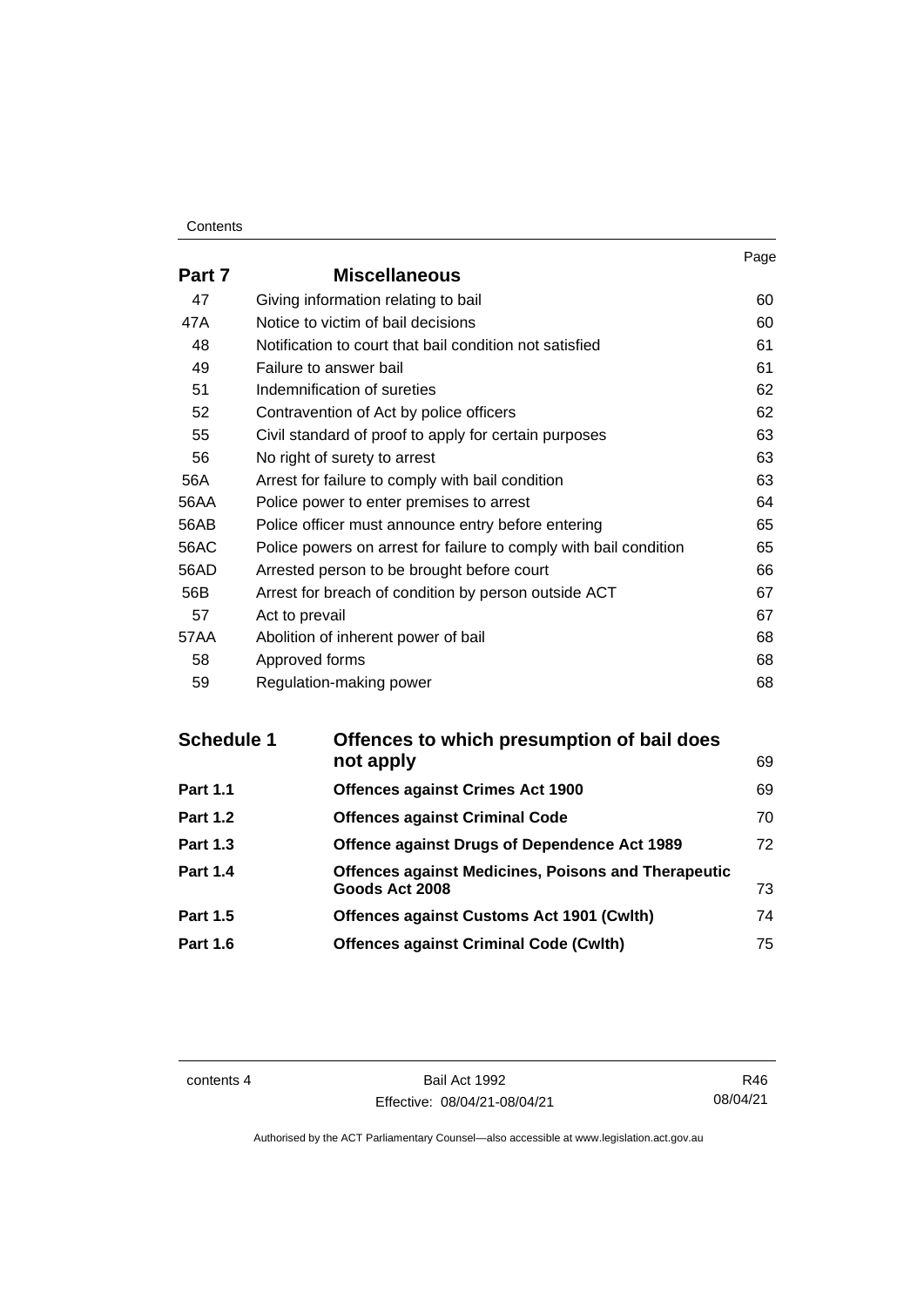|                   |                        | Contents |
|-------------------|------------------------|----------|
|                   |                        | Page     |
| <b>Dictionary</b> |                        | 76       |
|                   |                        |          |
| <b>Endnotes</b>   |                        |          |
| 1                 | About the endnotes     | 80       |
| 2                 | Abbreviation key       | 80       |
| 3                 | Legislation history    | 81       |
| 4                 | Amendment history      | 89       |
| 5                 | Earlier republications | 99       |

contents 5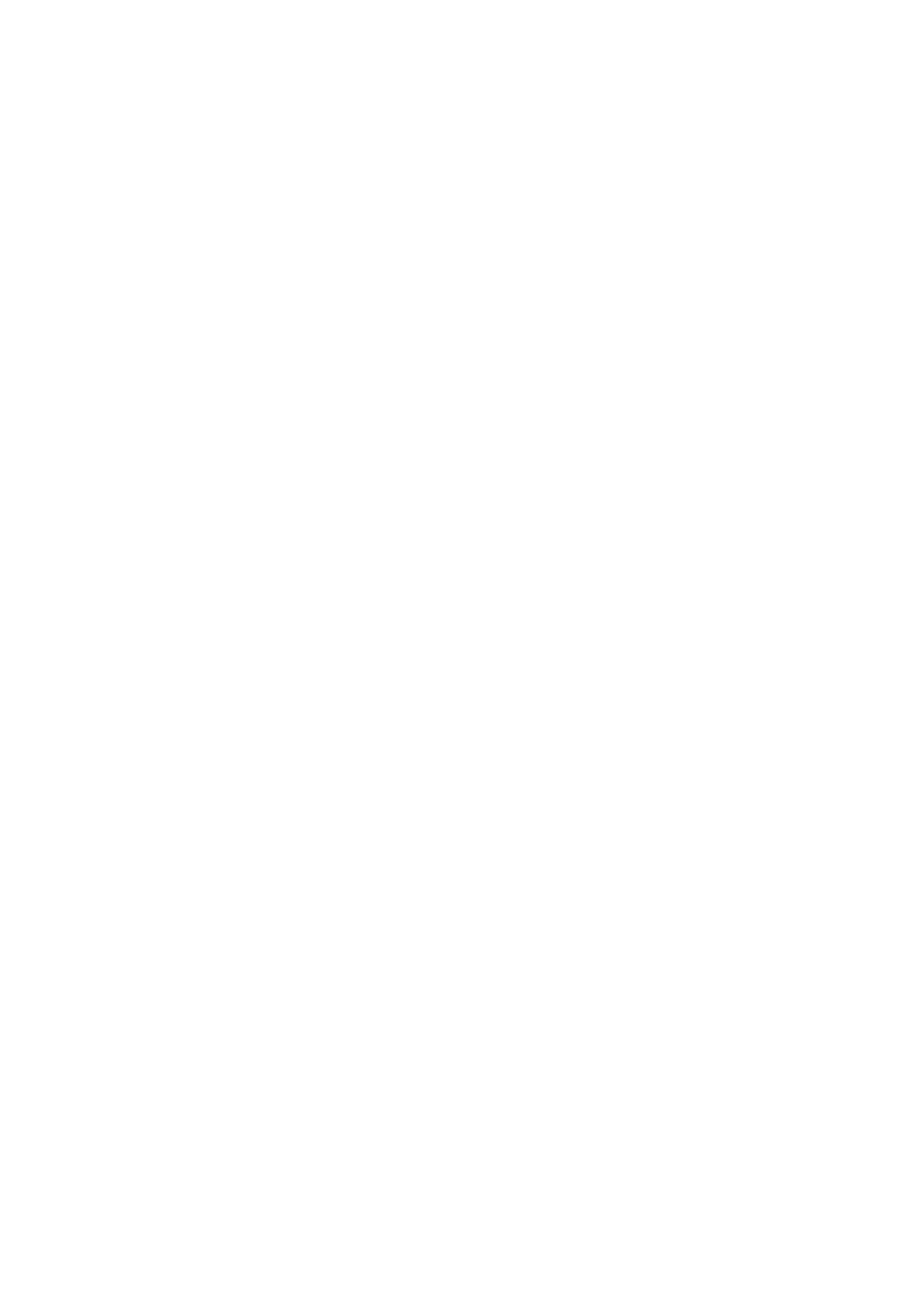

# **Bail Act 1992**

An Act relating to bail for accused people in connection with criminal proceedings

R46 08/04/21

ׅ֖֖֚֚֡֡֬֝֬

page 1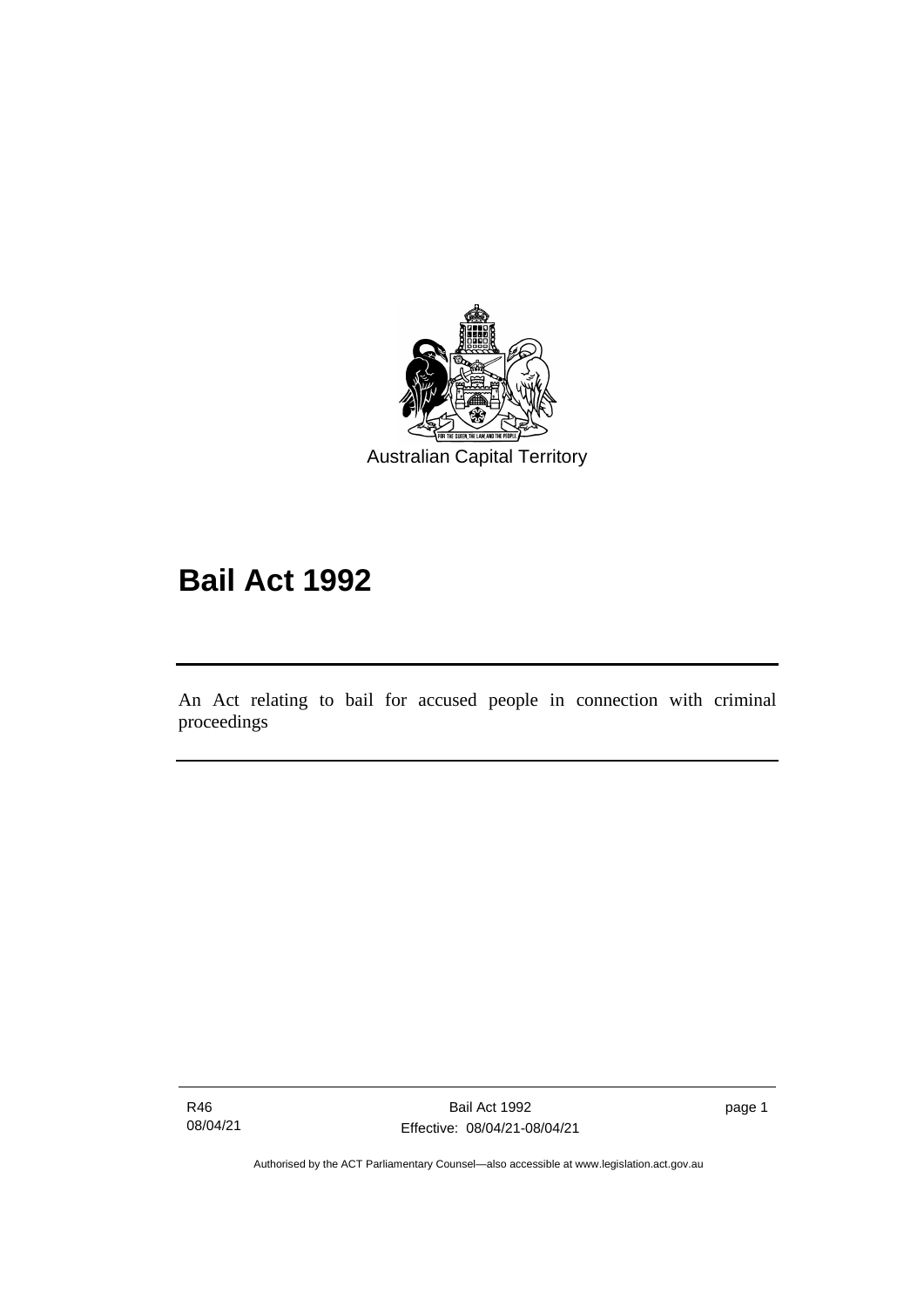#### **Part 1** Preliminary

Section 1

# <span id="page-9-0"></span>**Part 1 Preliminary**

#### <span id="page-9-1"></span>**1 Name of Act**

This Act is the *Bail Act 1992*.

#### <span id="page-9-2"></span>**2 Dictionary**

The dictionary at the end of this Act is part of this Act.

*Note 1* The dictionary at the end of this Act defines certain terms used in this Act, and includes references (*signpost definitions*) to other terms defined elsewhere in this Act.

> For example, the signpost definition '*bail order*, for part 4 (Grant of bail)—see section 19 (1).' means that the term 'bail order' is defined in that section for part 4.

*Note 2* A definition in the dictionary (including a signpost definition) applies to the entire Act unless the definition, or another provision of the Act, provides otherwise or the contrary intention otherwise appears (see [Legislation Act,](http://www.legislation.act.gov.au/a/2001-14) s  $155$  and s  $156$  (1)).

#### <span id="page-9-3"></span>**3 Notes**

A note included in this Act is explanatory and is not part of this Act.

*Note* See the [Legislation Act,](http://www.legislation.act.gov.au/a/2001-14) s 127 (1), (4) and (5) for the legal status of notes.

R46 08/04/21

Authorised by the ACT Parliamentary Counsel—also accessible at www.legislation.act.gov.au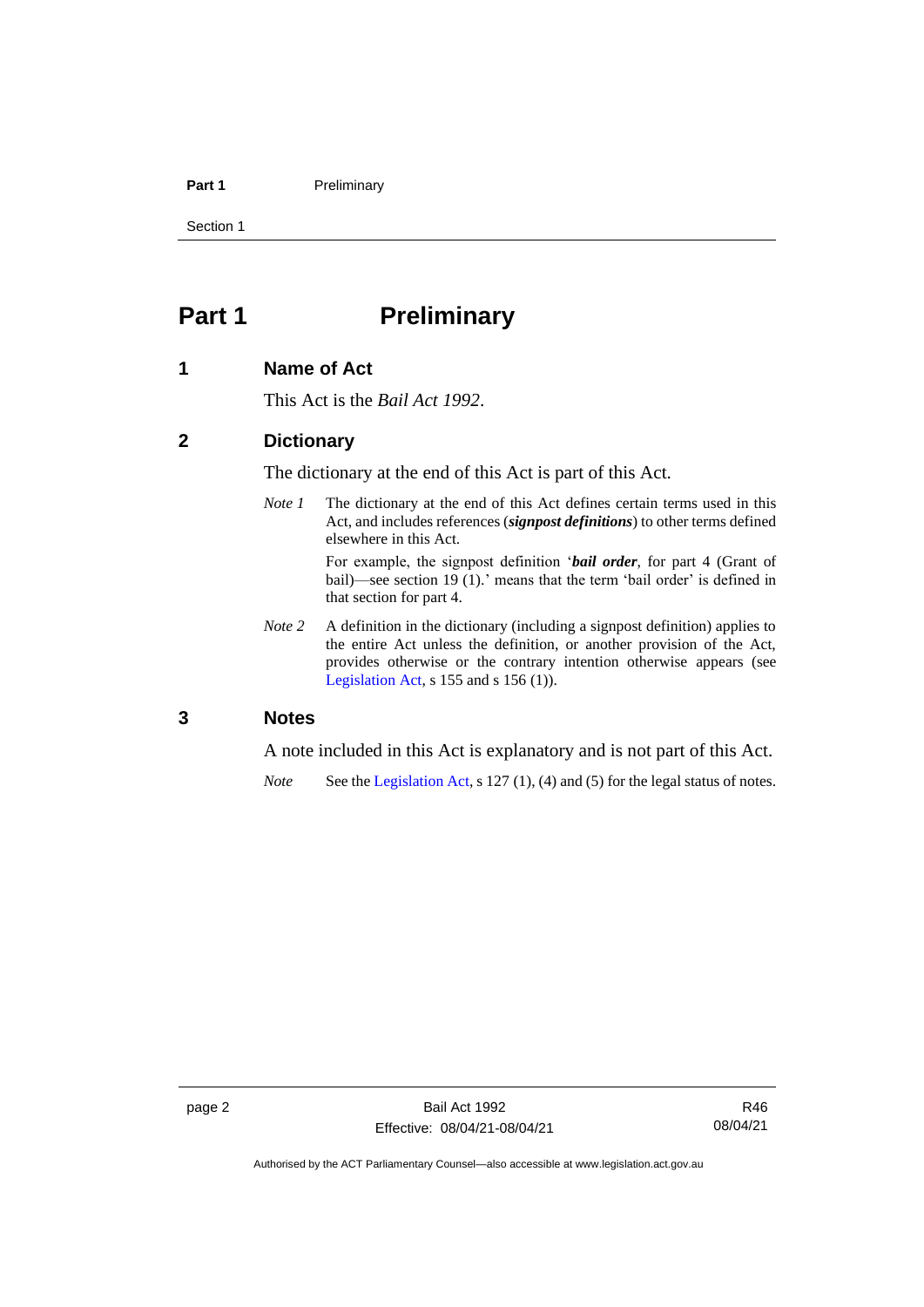#### <span id="page-10-0"></span>**3A Offences against Act—application of Criminal Code etc**

Other legislation applies in relation to offences against this Act.

*Note 1 Criminal Code* The [Criminal Code,](http://www.legislation.act.gov.au/a/2002-51) ch 2 applies to all offences against this Act (see Code, pt 2.1). The chapter sets out the general principles of criminal responsibility

(including burdens of proof and general defences), and defines terms used for offences to which the Code applies (eg *conduct*, *intention*, *recklessness* and *strict liability*).

*Note 2 Penalty units*

The [Legislation Act,](http://www.legislation.act.gov.au/a/2001-14) s 133 deals with the meaning of offence penalties that are expressed in penalty units.

#### <span id="page-10-1"></span>**4 Act applies to children**

This Act applies to a person whether or not the person is an adult.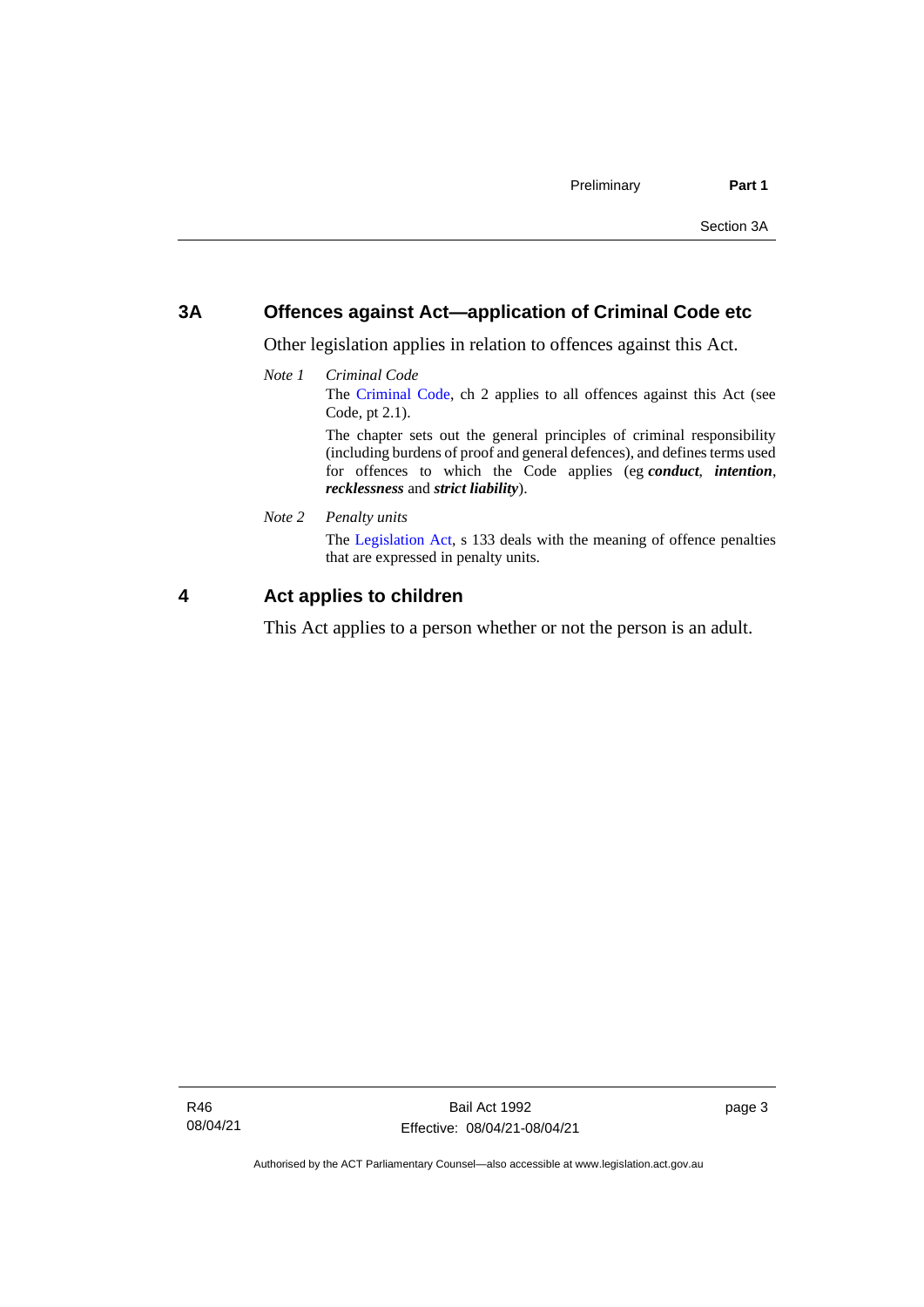# <span id="page-11-0"></span>**Part 2 Availability of bail**

# <span id="page-11-1"></span>**Division 2.1 When bail may be granted and rights following**

## <span id="page-11-2"></span>**5 When may bail be granted?**

- (1) An accused person may be granted bail in relation to any period when the person is not required to attend court in relation to the offence with which the person has been charged.
- (2) However, an accused person who is in custody in relation to an offence must not be granted bail in relation to any period when—
	- (a) the person is in custody for another offence or reason in relation to which the person is not entitled to be granted bail; or
	- (b) the person is serving a sentence of imprisonment.

# <span id="page-11-3"></span>**6 Rights following grant of bail**

- (1) This section applies if—
	- (a) bail is granted to an accused person in relation to an offence; and
	- (b) the person gives an undertaking to appear; and
	- (c) if a bail condition mentioned in section  $25(1)$  (b) (ii) or (c) is imposed—the security is given or the deposit made.
- (2) The person is entitled—
	- (a) if the person is in custody—to be released from custody; and
	- (b) to remain at liberty in relation to the offence until required to appear before a court in accordance with the undertaking.
- (3) This section is subject to section 56A (Arrest for failure to comply with bail condition).

Authorised by the ACT Parliamentary Counsel—also accessible at www.legislation.act.gov.au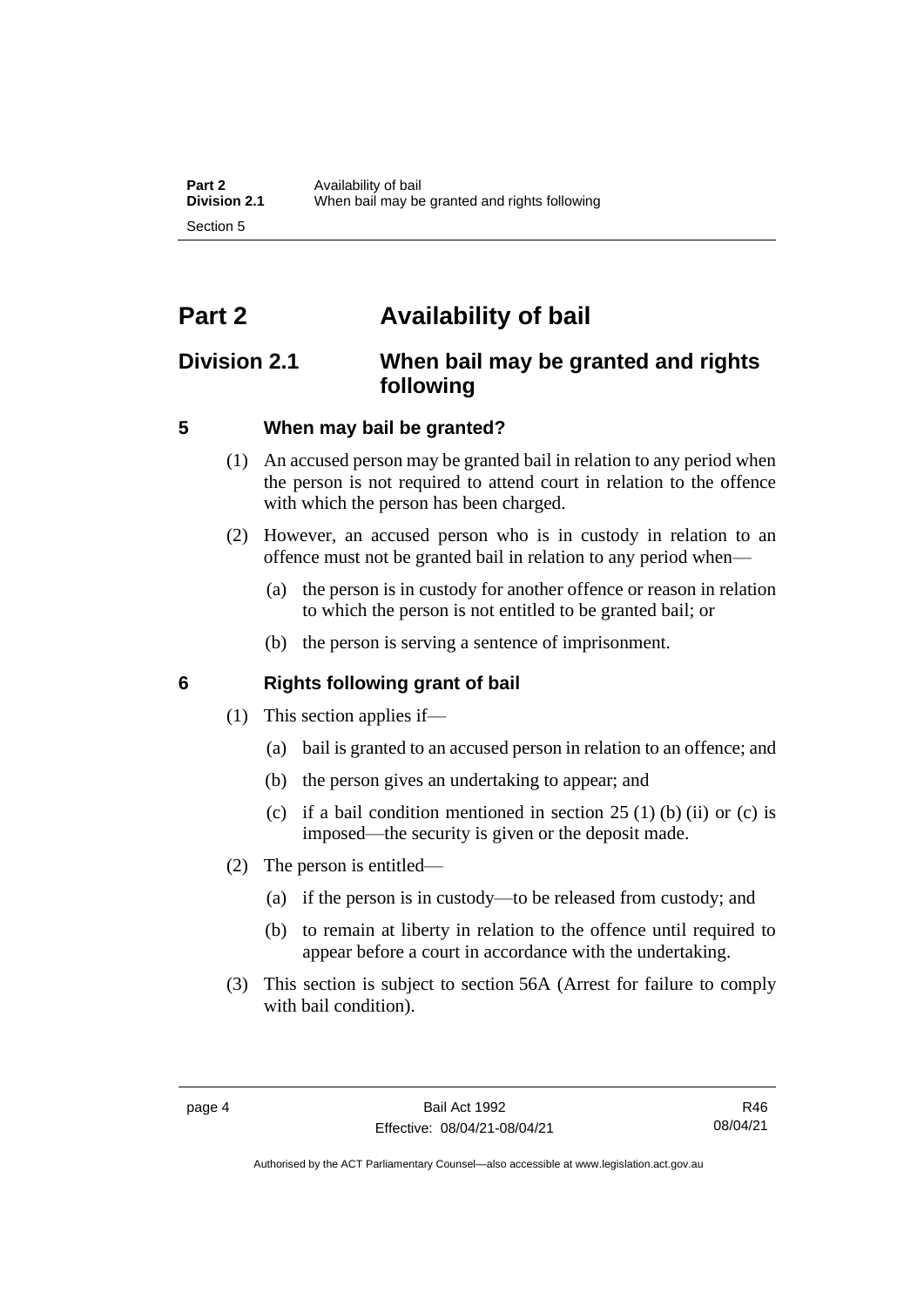# <span id="page-12-0"></span>**Division 2.2 Presumption for bail**

## <span id="page-12-1"></span>**7 Div 2.2 subject to div 2.3 and div 2.4**

This division is subject to division 2.3 (No presumption for bail) and division 2.4 (Presumption against bail).

### <span id="page-12-2"></span>**8 Entitlement to bail—certain minor offences etc**

- (1) This section applies to—
	- (a) a person charged with an offence not punishable by imprisonment (except in default of payment of a fine); and
	- (b) a person charged with an offence punishable by imprisonment for not longer than 6 months; and
	- (c) a person arrested for a breach of the peace or apprehended breach of the peace; and
	- (d) a person arrested under a warrant because of failure to comply with a summons or subpoena; and
	- (e) a person brought up to attend a trial or hearing following the issue of a habeas corpus order.
- (2) The person is entitled—
	- (a) to be granted bail; and
	- (b) if the person is in custody—to be released from custody as soon as the person gives an undertaking to appear.
- (3) However, if no further appearance is required for a person arrested for a breach of the peace or an apprehended breach of the peace, the person may be released from custody without giving an undertaking to appear.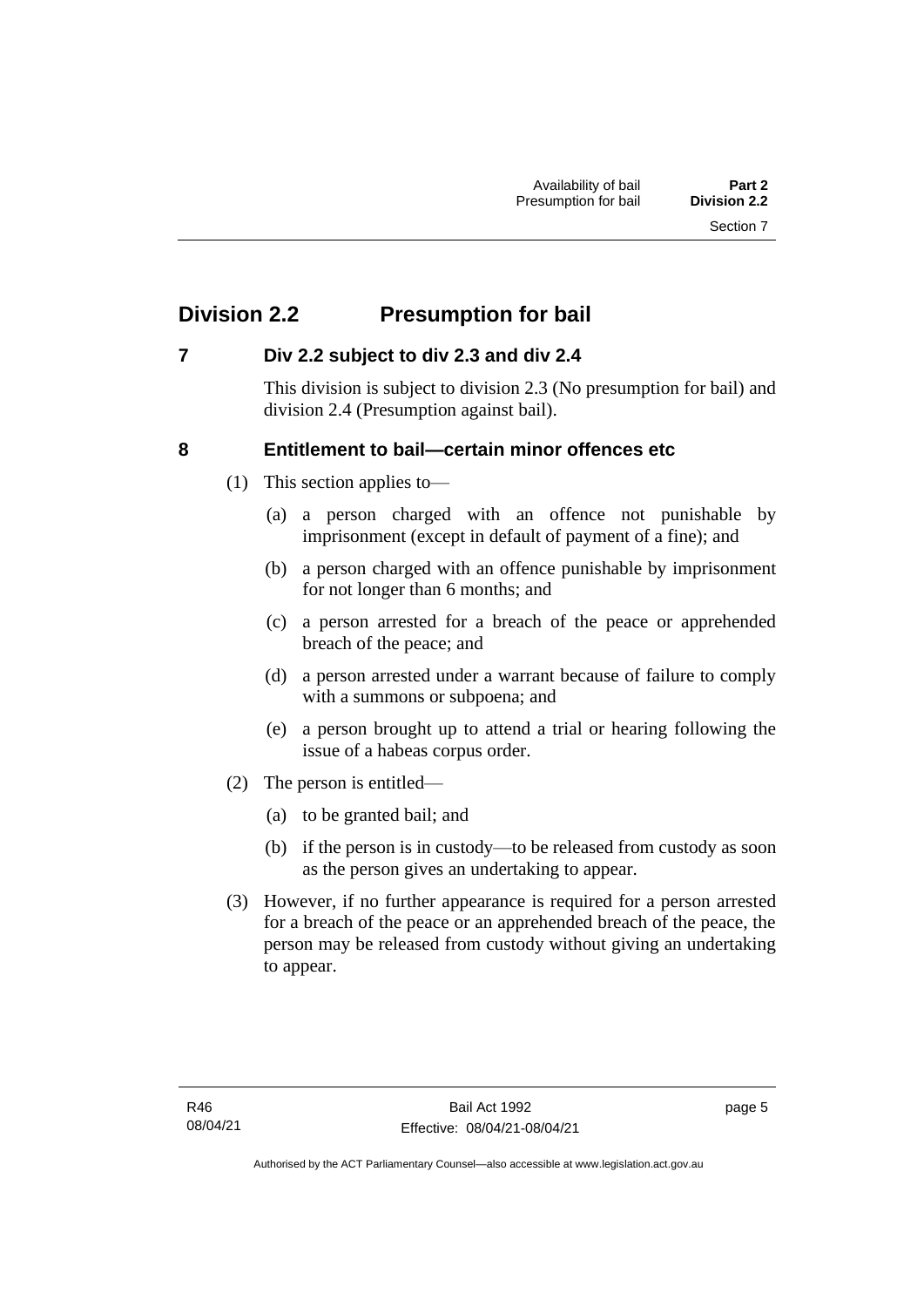| Part 2              | Availability of bail |
|---------------------|----------------------|
| <b>Division 2.2</b> | Presumption for bail |
| Section 8A          |                      |

- (4) A condition to keep the peace may be imposed on a grant of bail to a person arrested for a breach of the peace or an apprehended breach of the peace.
	- *Note* For other conditions that may be imposed on a grant of bail, see s 25 and s 26.

#### <span id="page-13-0"></span>**8A Entitlement to bail—breach of sentence obligations**

- (1) This section applies to a person arrested, or otherwise brought before the court or a magistrate, in relation to a breach, or anticipated breach, of—
	- (a) a deferred sentence obligation under the *[Crimes \(Sentencing\)](http://www.legislation.act.gov.au/a/2005-58)  [Act 2005](http://www.legislation.act.gov.au/a/2005-58)*; or
	- (b) a treatment order obligation under the *[Crimes \(Sentencing\)](http://www.legislation.act.gov.au/a/2005-58)  Act [2005](http://www.legislation.act.gov.au/a/2005-58)*; or
	- (c) any of the following obligations under the *[Crimes \(Sentence](http://www.legislation.act.gov.au/a/2005-59)  [Administration\) Act 2005](http://www.legislation.act.gov.au/a/2005-59)*:
		- (i) an intensive correction order obligation;
		- (ii) a good behaviour obligation;
		- (iii) a parole obligation;
		- (iv) a release on licence obligation.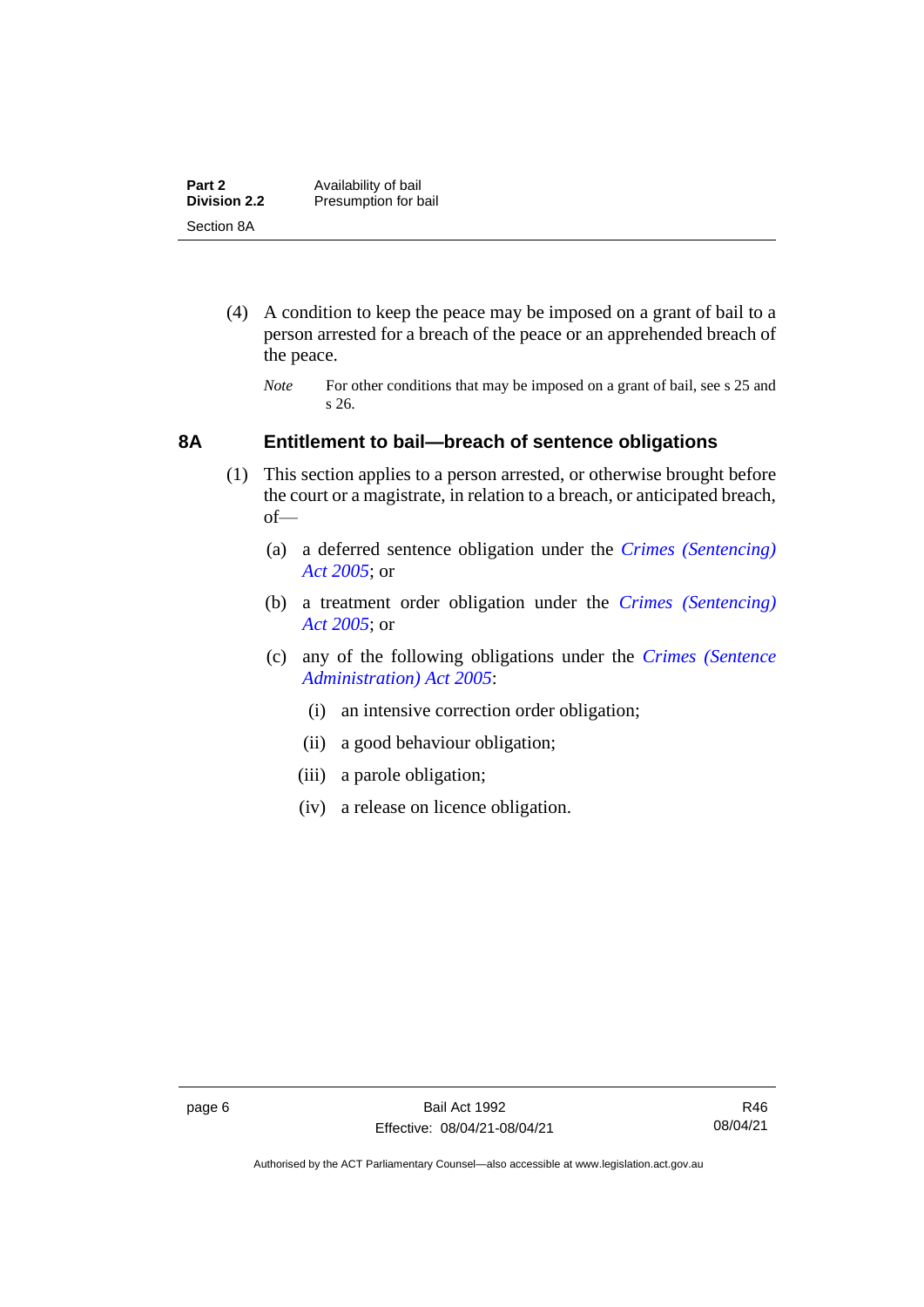(2) The person has the same entitlement to bail in relation to the breach, or anticipated breach, of the obligation as the person has under this part in relation to the offence to which the obligation relates.

#### **Example—bail entitlement**

Joe has been found guilty of threatening to kill. Joe had, 3 years before, been found guilty of an offence involving violence. A suspended sentence order under the *[Crimes \(Sentencing\) Act 2005](http://www.legislation.act.gov.au/a/2005-58)* is made as part of the sentence for the offence of threatening to kill and Joe is released under the order on signing an undertaking under a good behaviour order. However, Joe breaches the good behaviour order and is before the court on an application to cancel the order. There is no presumption in relation to bail because section 9B (b) applies to make the offence of threatening to kill an offence to which division 2.2 (Presumption for bail) does not apply.

## <span id="page-14-0"></span>**8B Entitlement to bail—custody relating to sentence administration board hearings**

- (1) This section applies if—
	- (a) a person is arrested under the *[Crimes \(Sentence Administration\)](http://www.legislation.act.gov.au/a/2005-59)  [Act 2005](http://www.legislation.act.gov.au/a/2005-59)*, section 206 (Arrest of offender for board hearing) and brought before a magistrate; or
	- (b) a person is remanded in custody under the *[Crimes \(Sentence](http://www.legislation.act.gov.au/a/2005-59)  [Administration\) Act 2005](http://www.legislation.act.gov.au/a/2005-59)*, section 210 (Custody of offender during board hearing adjournment) and an application for bail for the person is made to a court or magistrate.
- (2) The person has the same entitlement to bail as the person had for the offence to which the board hearing relates.

page 7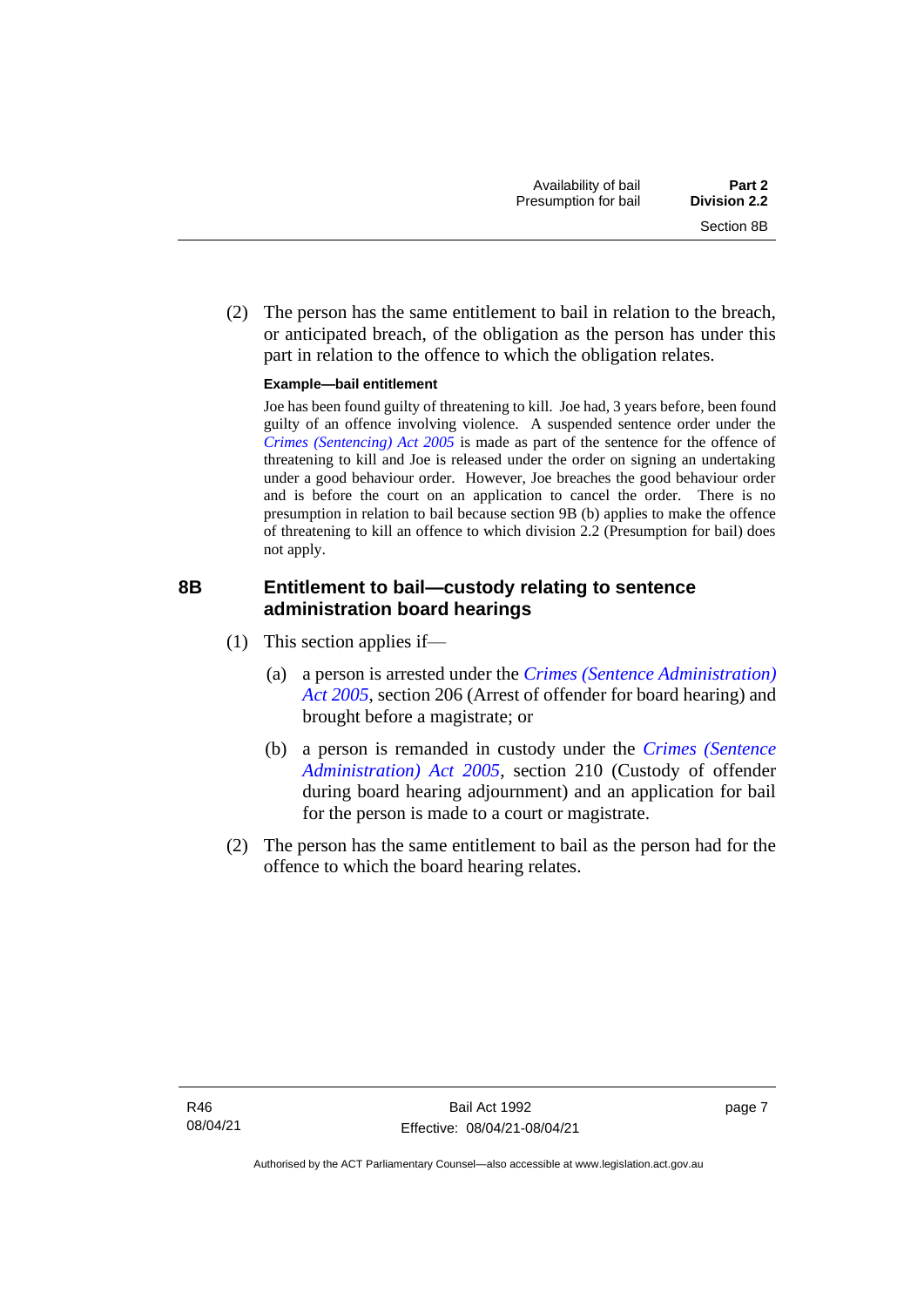### <span id="page-15-0"></span>**9 Limitations on entitlement to bail**

- (1) A person charged with an offence mentioned in section 8 (1) (a) or (b) is not entitled to be granted bail if—
	- (a) the person has previously failed to comply with an undertaking to appear, or a bail condition imposed, in relation to the same or a similar offence; or
	- (b) in the opinion of the court or authorised officer, the person is incapacitated by intoxication, injury or use of drugs or is otherwise in danger of physical injury or in need of physical protection.
- (2) A person arrested for a breach of the peace or apprehended breach of the peace is not entitled to be granted bail if the person has previously, without reasonable excuse, failed to comply with an undertaking to appear, or a bail condition imposed, in relation to a breach of the peace or apprehended breach of the peace.

## <span id="page-15-1"></span>**9A Entitlement to bail—offences other than minor offences**

- (1) This section applies to—
	- (a) a person in relation to an offence other than an offence mentioned in section 8 (1) (a) or (b) (Entitlement to bail certain minor offences etc); and
	- (b) a person who is not entitled to bail under section 8 (2) because of section 9 (1) or (2).
- (2) The person is entitled to be granted bail unless the court or authorised officer is satisfied that refusal is justified after considering—
	- (a) for an adult—the matters mentioned in section 22 (Criteria for granting bail to adults); or
	- (b) for a child—the matters mentioned in section 23 (Criteria for granting bail to children).

R46 08/04/21

Authorised by the ACT Parliamentary Counsel—also accessible at www.legislation.act.gov.au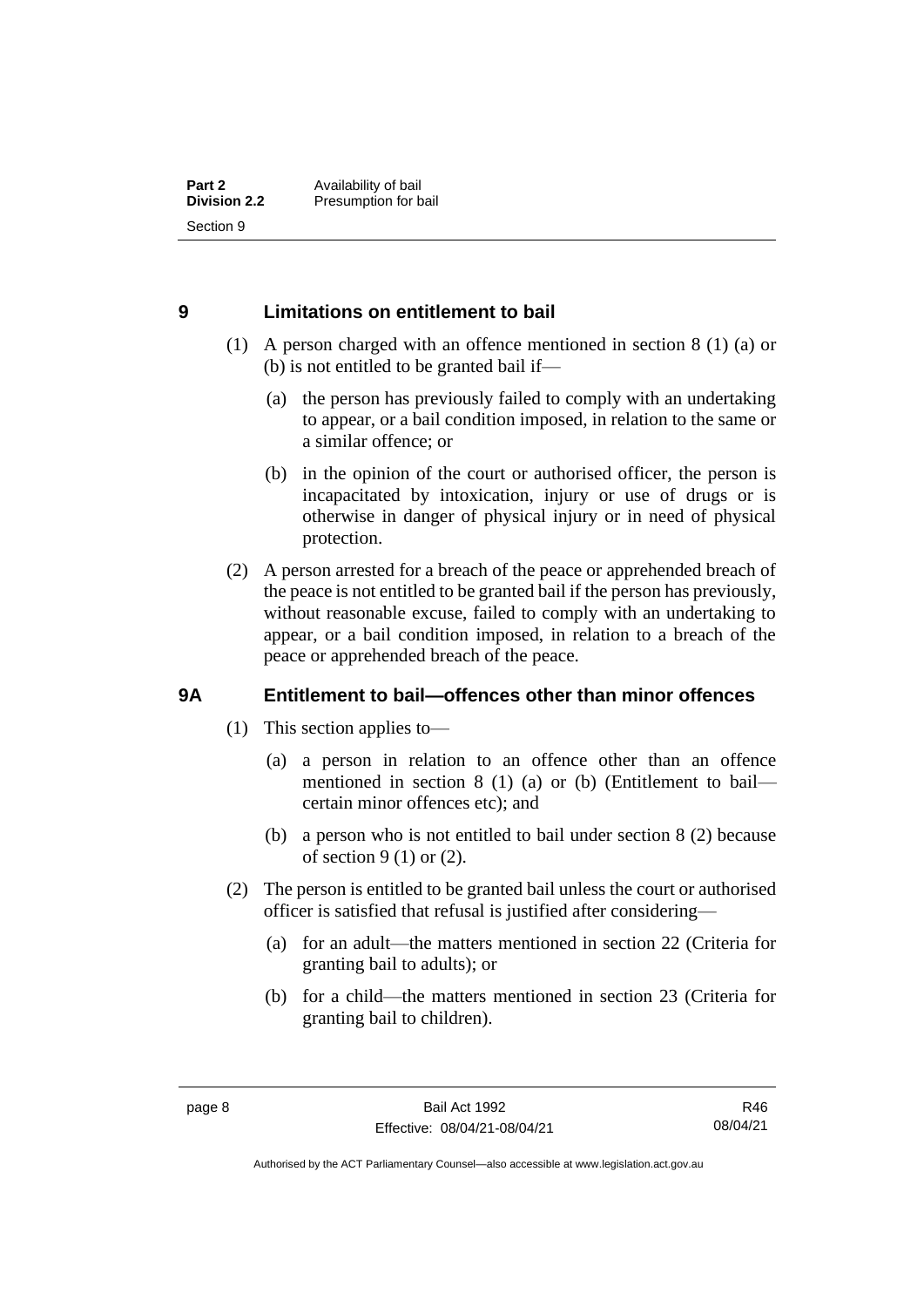# <span id="page-16-0"></span>**Division 2.3 No presumption for bail**

#### <span id="page-16-1"></span>**9B Div 2.2 not to apply to certain offences**

Division 2.2 (Presumption for bail) does not apply to the grant of bail—

- (a) to a person accused of an offence mentioned in schedule 1 (Offences to which presumption for bail does not apply); or
- (b) to a person accused of any of the following offences, if the person has in the previous 10 years been found guilty of an offence involving violence or the threat of violence:
	- (i) an offence against the *[Crimes Act 1900](http://www.legislation.act.gov.au/a/1900-40)*, section 30 (Threat to kill);
	- (ii) an offence against the *[Crimes Act 1900](http://www.legislation.act.gov.au/a/1900-40)*, section 31 (Threat to inflict grievous bodily harm);
	- (iii) an offence against the *[Crimes Act 1900](http://www.legislation.act.gov.au/a/1900-40)*, section 35 (Stalking);
	- (iv) an offence against the *[Domestic Violence and Protection](http://www.legislation.act.gov.au/a/2008-46)  [Orders Act 2008](http://www.legislation.act.gov.au/a/2008-46)* (repealed), section 90 (Offence for contravention of protection order);
	- (v) an offence against the *[Family Violence Act 2016](http://www.legislation.act.gov.au/a/2016-42)*, section 43 (Offence—contravention of family violence order);
	- (vi) an offence against the *[Personal Violence Act 2016](http://www.legislation.act.gov.au/a/2016-43)*, section 35 (Offence—contravention of protection order); or
- (c) to a person accused of an offence against the *[Criminal Code](http://www.comlaw.gov.au/Details/C2013C00138)  Act [1995](http://www.comlaw.gov.au/Details/C2013C00138)* (Cwlth), section 80.1 (Treason); or
- (d) to a person convicted of an indictable offence but not sentenced.

page 9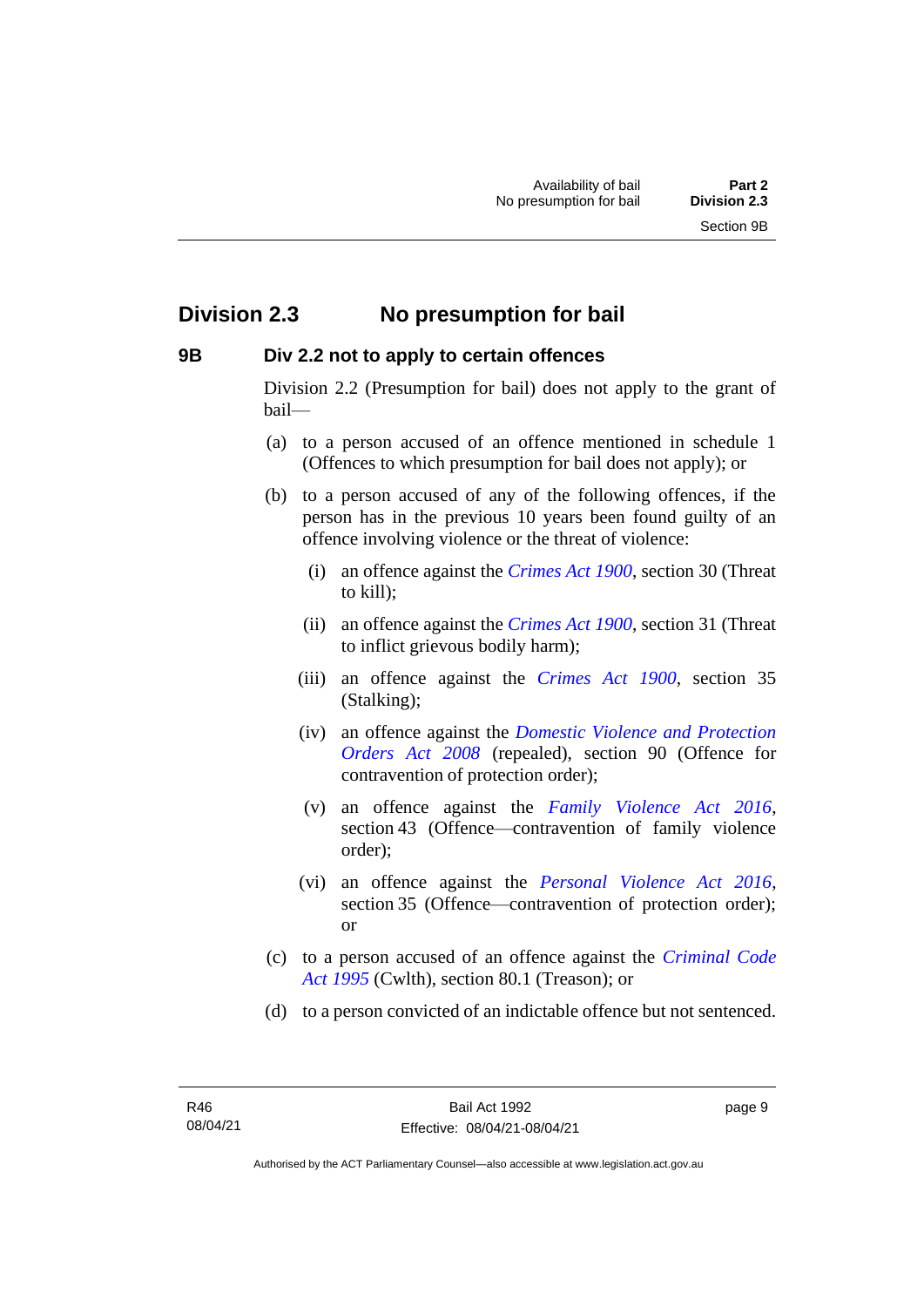**Part 2** Availability of bail<br> **Division 2.4** Presumption again **Division 2.4** Presumption against bail Section 9C

# <span id="page-17-0"></span>**Division 2.4 Presumption against bail**

#### <span id="page-17-1"></span>**9C Bail for murder and certain serious drug offences**

- (1) This section applies to a person accused of—
	- (a) murder; or
	- (b) an offence against any of the following provisions of the [Criminal Code,](http://www.legislation.act.gov.au/a/2002-51) chapter 6 (Serious drug offences):
		- (i) section 603 (1) (which is about trafficking in a large commercial quantity of a controlled drug);
		- (ii) section 607 (1) (which is about manufacturing a large commercial quantity of a controlled drug for selling);
		- (iii) section 616 (1) (which is about cultivating a large commercial quantity of a controlled plant for selling);
		- (iv) section 619 (1) (which is about selling a large commercial quantity of a controlled plant);
		- (v) section 622 (1) (which is about supplying etc a commercial quantity of a controlled drug to a child for selling);
		- (vi) section 624 (1) (which is about procuring a child to traffic in a commercial quantity of a controlled drug).
	- *Note* A reference to an offence against a territory law includes a reference to a related ancillary offence, eg attempt (see [Legislation Act,](http://www.legislation.act.gov.au/a/2001-14) s 189).
- (2) A court or authorised officer must not grant bail to the person unless satisfied that special or exceptional circumstances exist favouring the grant of bail.

Authorised by the ACT Parliamentary Counsel—also accessible at www.legislation.act.gov.au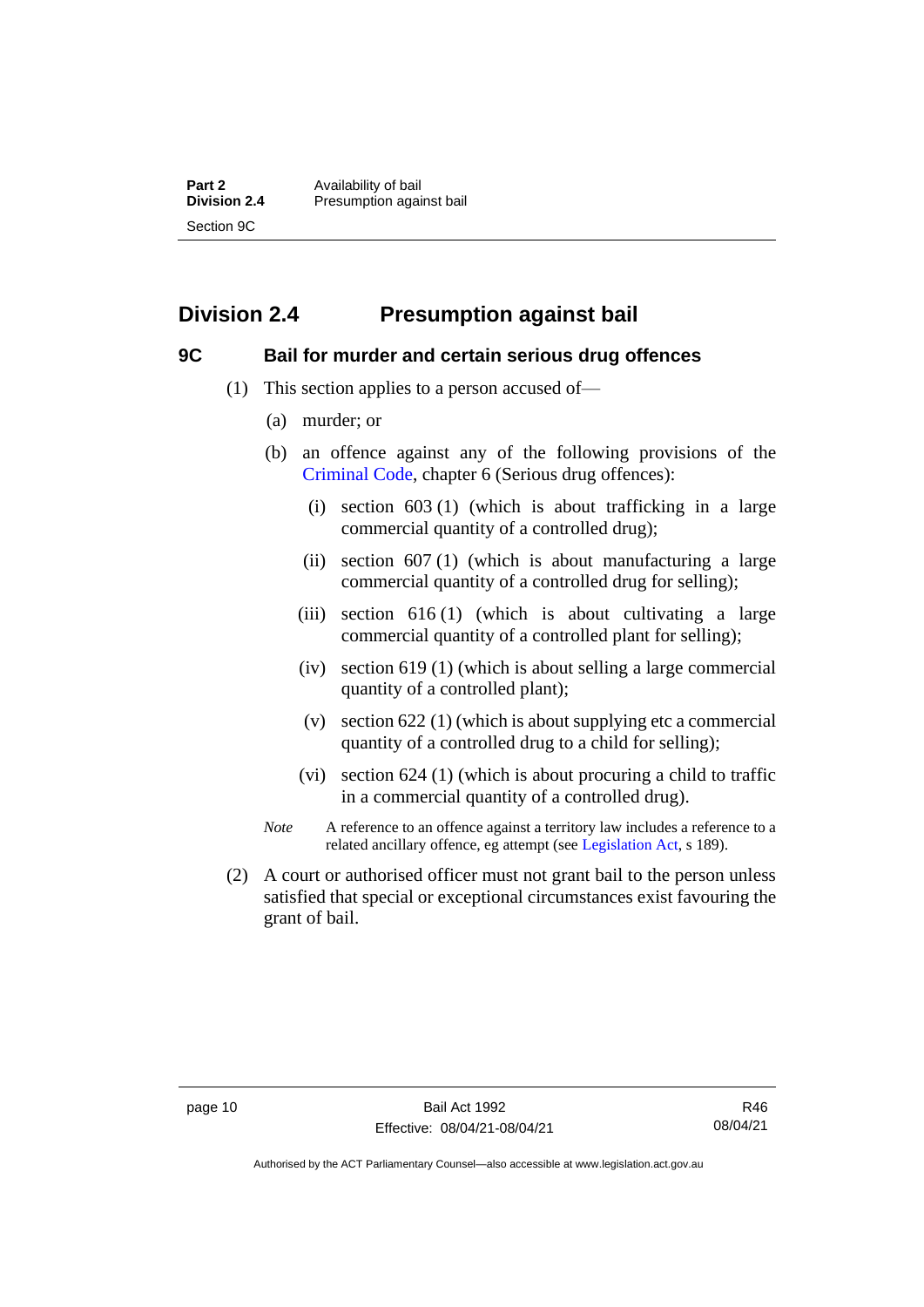- (3) However, even if special or exceptional circumstances are established, the court or officer must refuse bail if satisfied that refusal is justified after considering—
	- (a) for an adult—the matters mentioned in section 22 (Criteria for granting bail to adults); or
	- (b) for a child—the matters mentioned in section 23 (Criteria for granting bail to children).

## <span id="page-18-0"></span>**9D Bail for serious offence committed while charge for another pending or outstanding**

- (1) This section applies if—
	- (a) a person is accused of a serious offence; and
	- (b) the person is alleged to have committed the offence while a charge against the person for another serious offence is pending or outstanding.

#### **Example**

Claude is served with a summons to attend the Magistrates Court to answer a charge that he has committed the offence of taking a motor vehicle without consent (punishable by 5 years imprisonment under the [Criminal Code,](http://www.legislation.act.gov.au/a/2002-51) section 318 (1), and so a serious offence for this section). Before the court date, Claude is arrested and charged with having committed an aggravated robbery the day after being served with the summons (punishable by 25 years imprisonment under the [Criminal Code,](http://www.legislation.act.gov.au/a/2002-51) section 310, and so also a serious offence for this section). At the time of the alleged aggravated robbery, the charge of taking a motor vehicle without consent was still pending. This section will apply to any decision about the grant of bail to Claude in relation to the aggravated robbery charge.

(2) A court or an authorised officer must not grant bail to the accused person unless satisfied that special or exceptional circumstances exist favouring the grant of bail.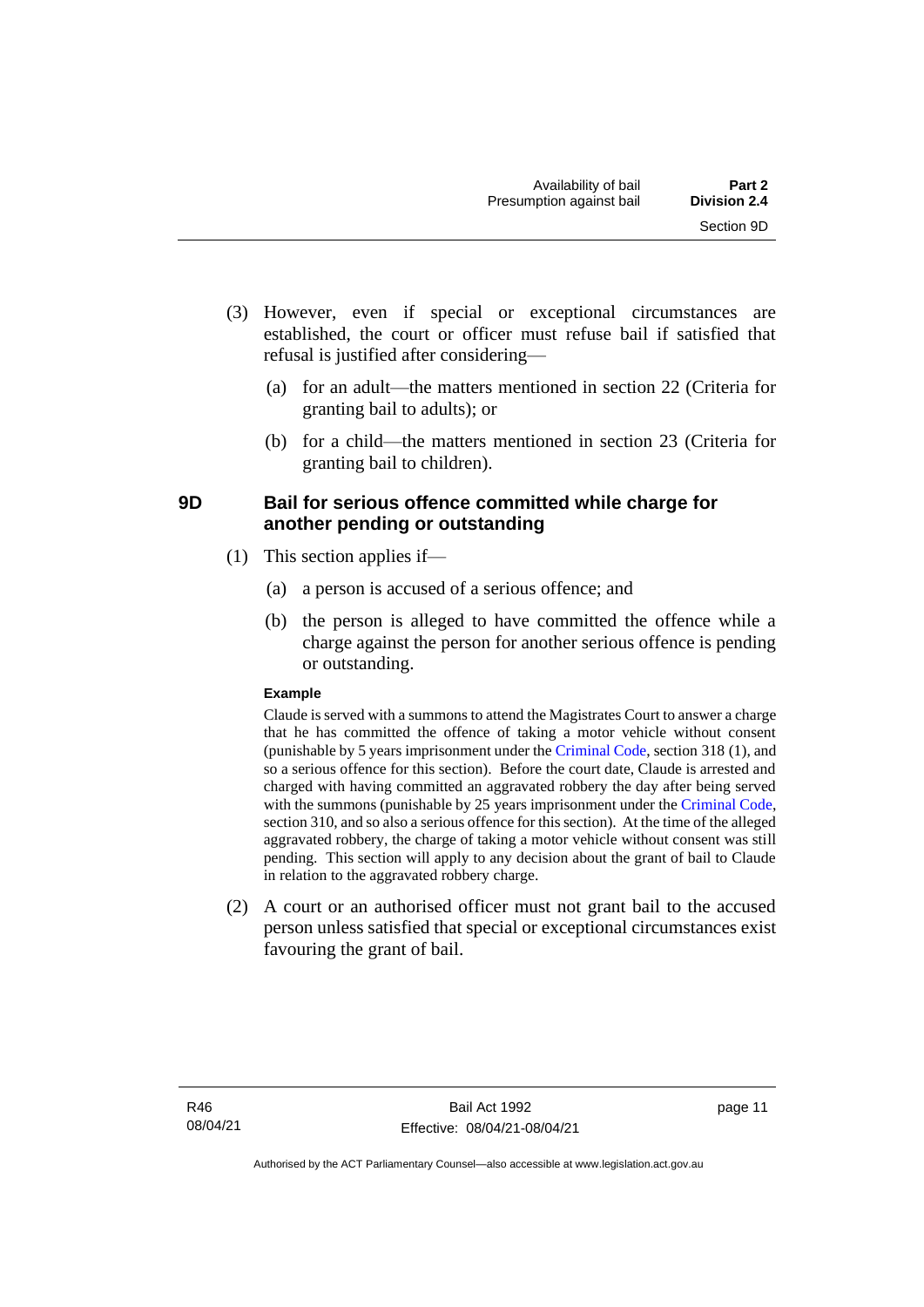| Part 2              | Availability of bail     |
|---------------------|--------------------------|
| <b>Division 2.4</b> | Presumption against bail |
| Section 9D          |                          |

- (3) However, even if special or exceptional circumstances are established, the court or officer must refuse bail if satisfied that refusal is justified after considering—
	- (a) for an adult—the matters mentioned in section 22 (Criteria for granting bail to adults); or
	- (b) for a child—the matters mentioned in section 23 (Criteria for granting bail to children).
- (4) Also, if the serious offence mentioned in subsection (1) (a) or (b) is a family violence offence, an authorised person must not grant bail to the accused person if satisfied that refusal of bail is required under section 9F (Family violence offence—bail by authorised officer).
- (5) This section does not affect the application of section 9F (4) and (5) to the accused person if—
	- (a) the serious offence mentioned in subsection (1) (a) or (b) is a family violence offence; and
	- (b) an authorised person grants bail to the accused person.
- (6) In this section:

*outstanding*—a charge against a person for an offence is *outstanding*—

- (a) until the charge is finally dealt with in any of the following ways:
	- (i) the charge is withdrawn;
	- (ii) the charge is dismissed by a court;
	- (iii) the person is discharged by the Magistrates Court following a committal hearing;
	- (iv) the person is acquitted or found guilty by a court of the offence; and

Authorised by the ACT Parliamentary Counsel—also accessible at www.legislation.act.gov.au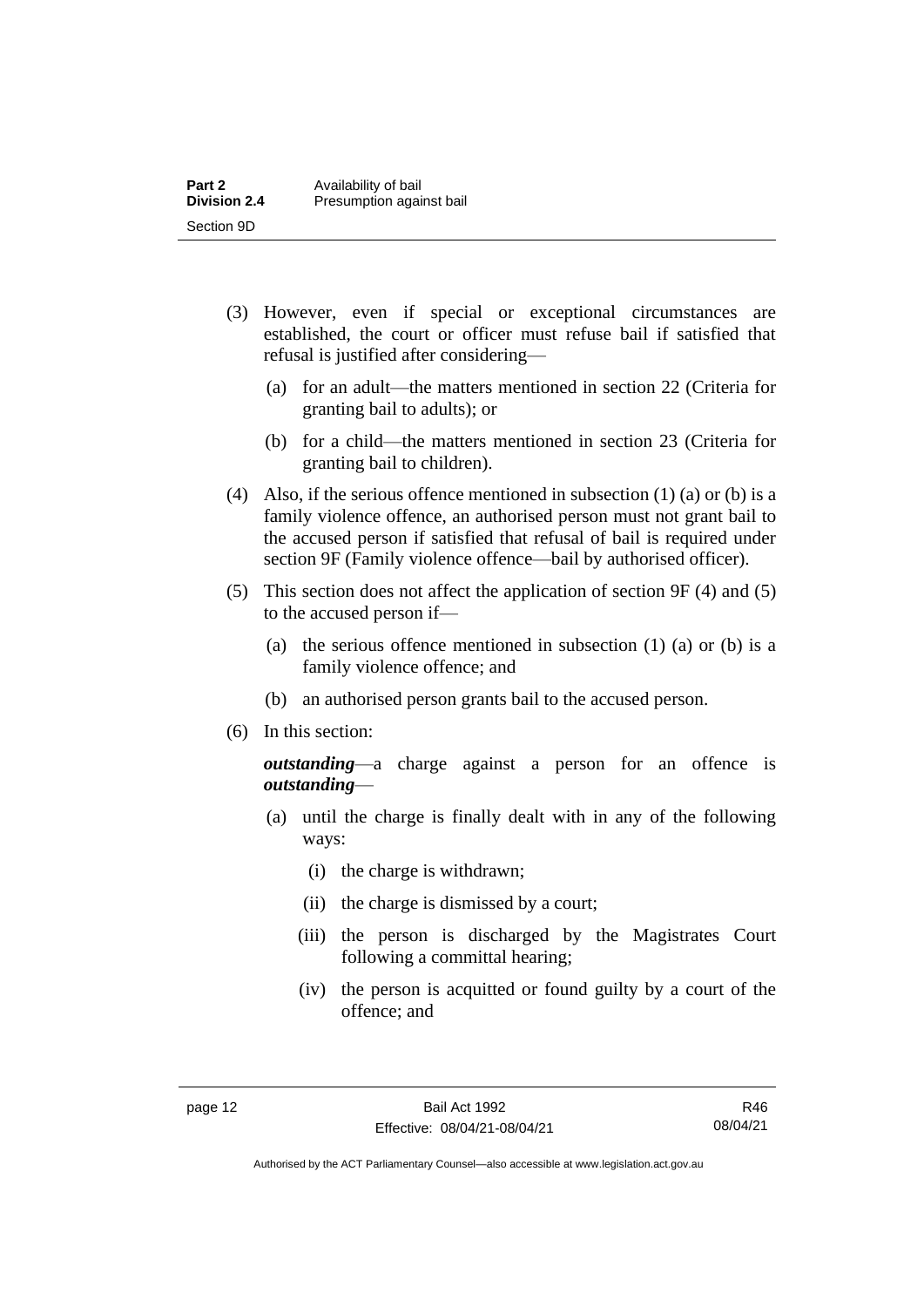- (b) if the person is acquitted or found guilty by a court of the offence charged, but a new trial on the charge (or a charge based on the same facts) is later ordered on appeal—from the date the new trial is ordered until the earliest of the following happens—
	- (i) the charge (or a charge based on the same facts) is finally dealt with as mentioned in paragraph  $(a)$   $(i)$ ,  $(ii)$  or  $(iv)$ ;
	- (ii) the order for the new trial is reversed on a further appeal.
- *Note Found guilty*, of an offence, includes—
	- having an order made for the offence under the *[Crimes \(Sentencing\)](http://www.legislation.act.gov.au/a/2005-58)  [Act 2005](http://www.legislation.act.gov.au/a/2005-58)*, s 17 (Non-conviction orders—general)
	- having the offence taken into account under the *[Crimes \(Sentencing\)](http://www.legislation.act.gov.au/a/2005-58)  [Act 2005](http://www.legislation.act.gov.au/a/2005-58)*, s 57 (Outstanding additional offences taken into account in sentencing)

(se[e Legislation Act,](http://www.legislation.act.gov.au/a/2001-14) dict, pt 1).

*pending*—a charge against a person for an serious offence is *pending*  if the person has not yet been charged with the offence, but the person has—

- (a) been arrested for the offence (unless the person is later released without being charged with a serious offence); or
- (b) been served with a summons to appear before a court to answer a charge for the offence; or
- (c) at the invitation of a police officer, signed an agreement to attend court to answer a charge for the offence.

*serious offence* means an offence punishable by imprisonment for 5 years or longer (other than an offence in relation to which an election for summary disposal has been made under the *[Crimes](http://www.legislation.act.gov.au/a/1900-40)  Act [1900](http://www.legislation.act.gov.au/a/1900-40)*, section 374 (Summary disposal of certain cases at prosecutor's election).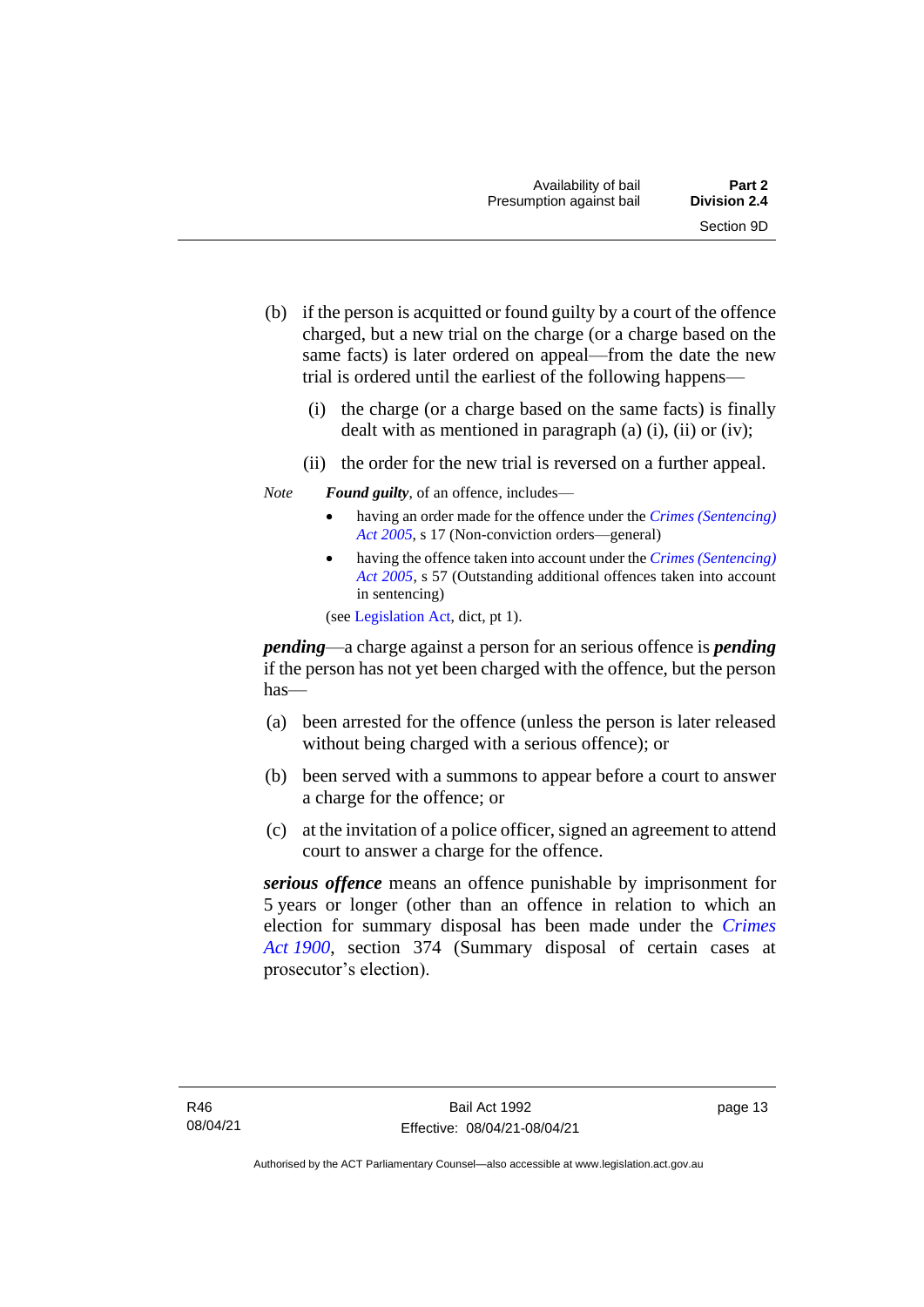#### <span id="page-21-0"></span>**9E Bail for person sentenced to imprisonment**

- (1) This section applies if—
	- (a) a person has been convicted of an offence by a court and sentenced to a period of imprisonment for the offence; and
	- (b) an appeal is pending in relation to the conviction or sentence.
- (2) A court must not grant bail to the person unless satisfied that special or exceptional circumstances exist favouring the grant of bail.
- (3) In this section:

*appeal* includes an appeal against a decision on appeal.

#### <span id="page-21-1"></span>**9F Family violence offence—bail by authorised officer**

- (1) This section applies to a person accused of a family violence offence.
- (2) An authorised officer must not grant bail to the person unless satisfied that the person poses no danger to a protected person while released on bail.
- (3) However, even if the authorised officer is satisfied under subsection (2), the officer must refuse bail if satisfied that the refusal is justified after considering—
	- (a) for an adult—the matters mentioned in section 22 (Criteria for granting bail to adults); or
	- (b) for a child—the matters mentioned in section 23 (Criteria for granting bail to children).
- (4) Also, the person must not be released on bail under this section unless the person gives an undertaking to appear within 48 hours of being released.
- (5) If the authorised officer grants bail to the person under this section, the officer must, in the record made under section 27 (Recording of certain bail decisions), state why the officer is satisfied that the person poses no danger to any protected person.

R46 08/04/21

Authorised by the ACT Parliamentary Counsel—also accessible at www.legislation.act.gov.au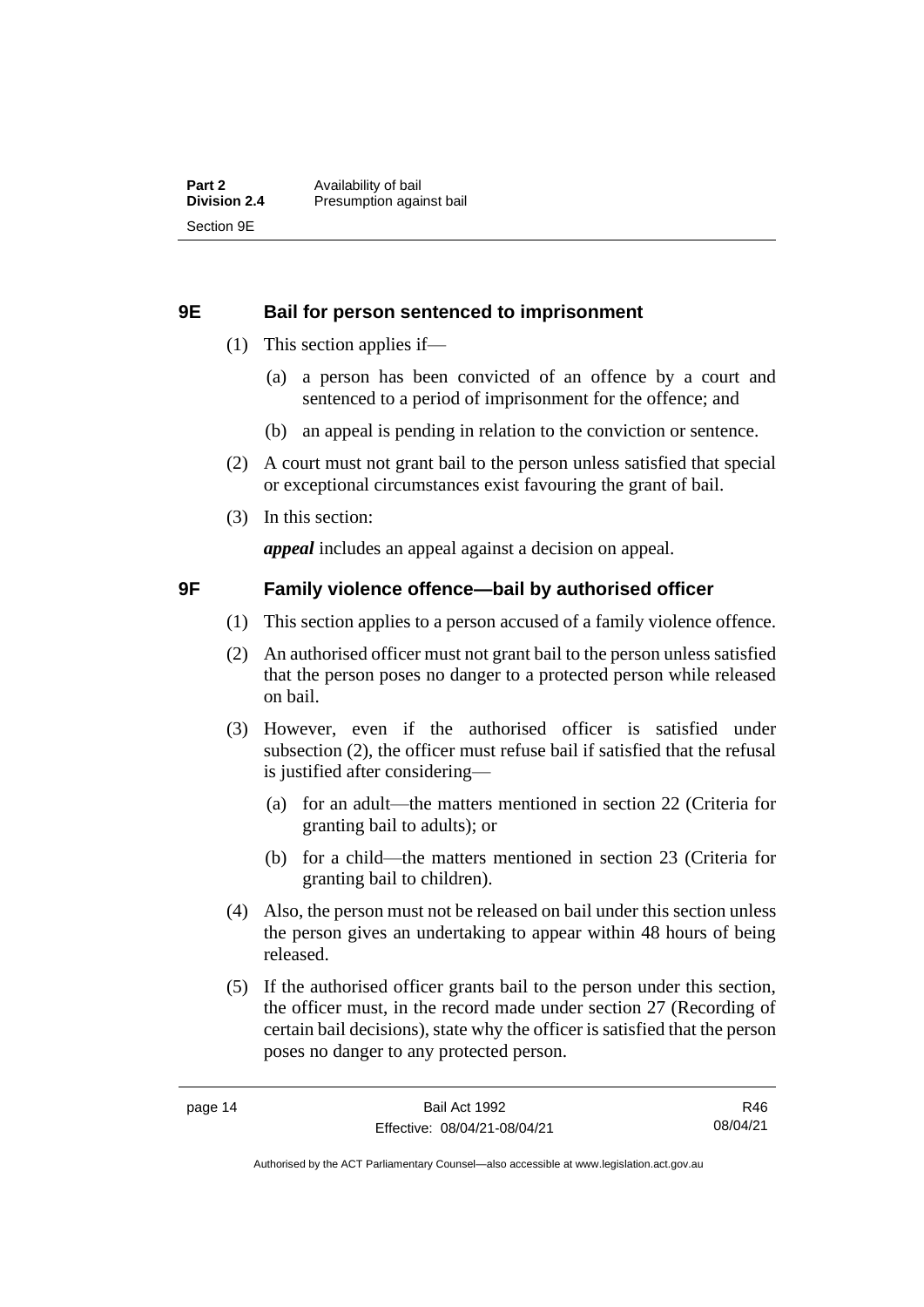(6) In this section:

*family member*, in relation to a person accused of a family violence offence—see the *[Family Violence Act 2016](http://www.legislation.act.gov.au/a/2016-42)*, section 9.

*protected person*, in relation to a person accused of a family violence offence—

- (a) means a person against whom the alleged conduct making up the offence was directed; and
- (b) includes any other family member in relation to the accused person.

#### <span id="page-22-0"></span>**9G Special or exceptional circumstances**

- (1) This section applies if a court or authorised officer is required under this part to be satisfied of the existence of special or exceptional circumstances favouring the grant of bail to a person.
- (2) A circumstance that would be an applicable bail criteria for the person is not a special or exceptional circumstance only because it is an applicable bail criteria.
- (3) Also, the court or authorised officer must consider the applicable bail criteria for the person only after the court or authorised officer is satisfied of the existence of the special or exceptional circumstances.

#### **Examples for s (3)**

1 Damien is before the court charged with having committed an aggravated robbery. He has earlier been charged with having committed aggravated robbery. Section 9D applies and there is a presumption against bail unless there are special or exceptional circumstances. Damien argues that there are special circumstances as he needs to support his child, he may lose his job and he may lose an opportunity to take up public housing. The court considers that the circumstances are not special or exceptional. Bail is not granted and the criteria in section 22 are not considered.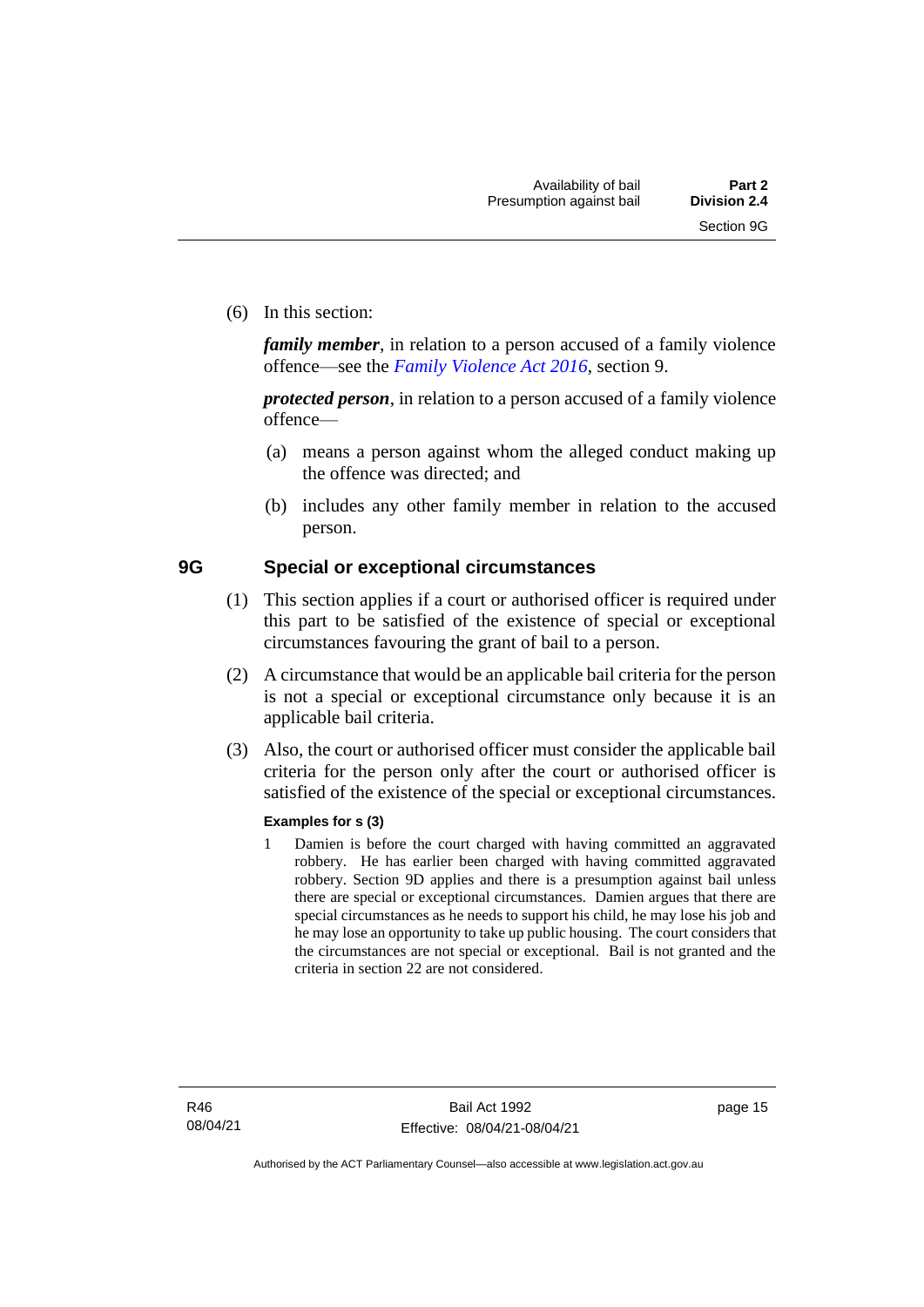| Part 2              | Availability of bail     |
|---------------------|--------------------------|
| <b>Division 2.4</b> | Presumption against bail |
| Section 9G          |                          |

2 Jason is facing similar charges. Jason has had a car accident before his arrest for the second offence. His kidneys are damaged requiring dialysis every 3 days. Jason argues that his need for regular treatment and his reduced mobility mean that he is highly unlikely to abscond. The court considers these circumstances are special or exceptional. The court then considers the criteria in section 22 in deciding whether to grant bail.

page 16 Bail Act 1992 Effective: 08/04/21-08/04/21

R46 08/04/21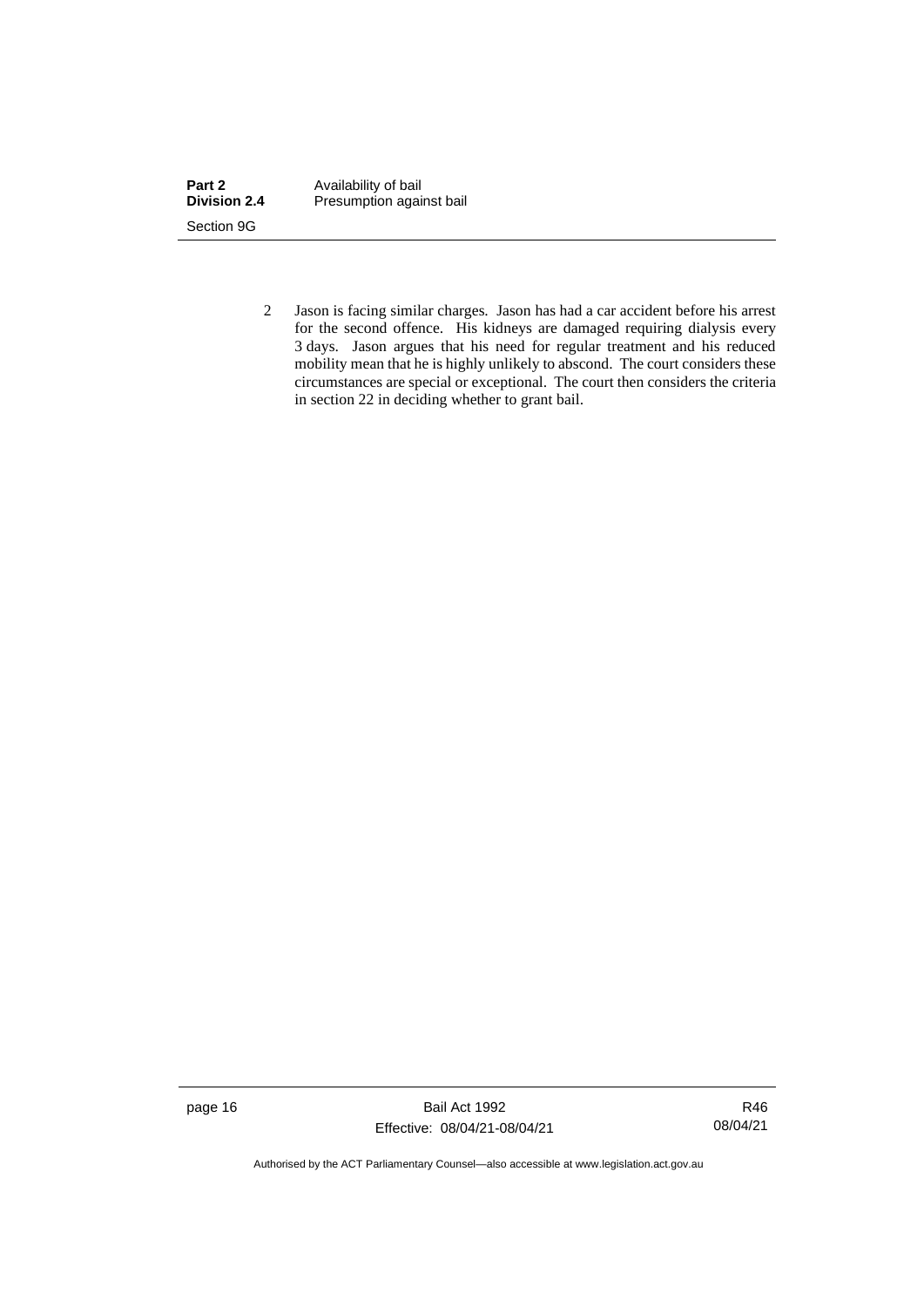# <span id="page-24-0"></span>**Part 3 Dispensing with bail**

## <span id="page-24-1"></span>**10 Dispensing with bail**

- (1) A court that may grant bail to an accused person may instead dispense with the requirement for bail.
- (2) In deciding whether to release an accused person from custody without requiring bail, a court may have regard to any information that appears to the court to be relevant and reliable.
- (3) If, during an appearance by an accused person before a court, no specific order or direction is made by the court in relation to bail, the court is taken to have dispensed with the requirement for bail.
- (4) Subsection (3) does not apply if, under section 33 (3), the court is taken to have continued bail.
- (5) A court must not dispense with the requirement for bail for an accused person to whom either of the following sections apply unless satisfied that special or exceptional circumstances exist justifying dispensing with the requirement:
	- (a) section 9D (Bail for serious offence committed while charge for another pending or outstanding);
	- (b) section 9E (Bail for person sentenced to imprisonment).

# <span id="page-24-2"></span>**11 Effect of dispensing with bail**

- (1) While the requirement for bail is dispensed with under this Act in relation to a person accused of an offence, the person is entitled to be and to remain at liberty in relation to the offence until the person is required to appear before a court in relation to the offence.
- (2) Subsection (1) does not apply to an accused person while the person is in custody for another offence or reason in relation to which the person is not entitled to be at liberty, whether under this Act or otherwise.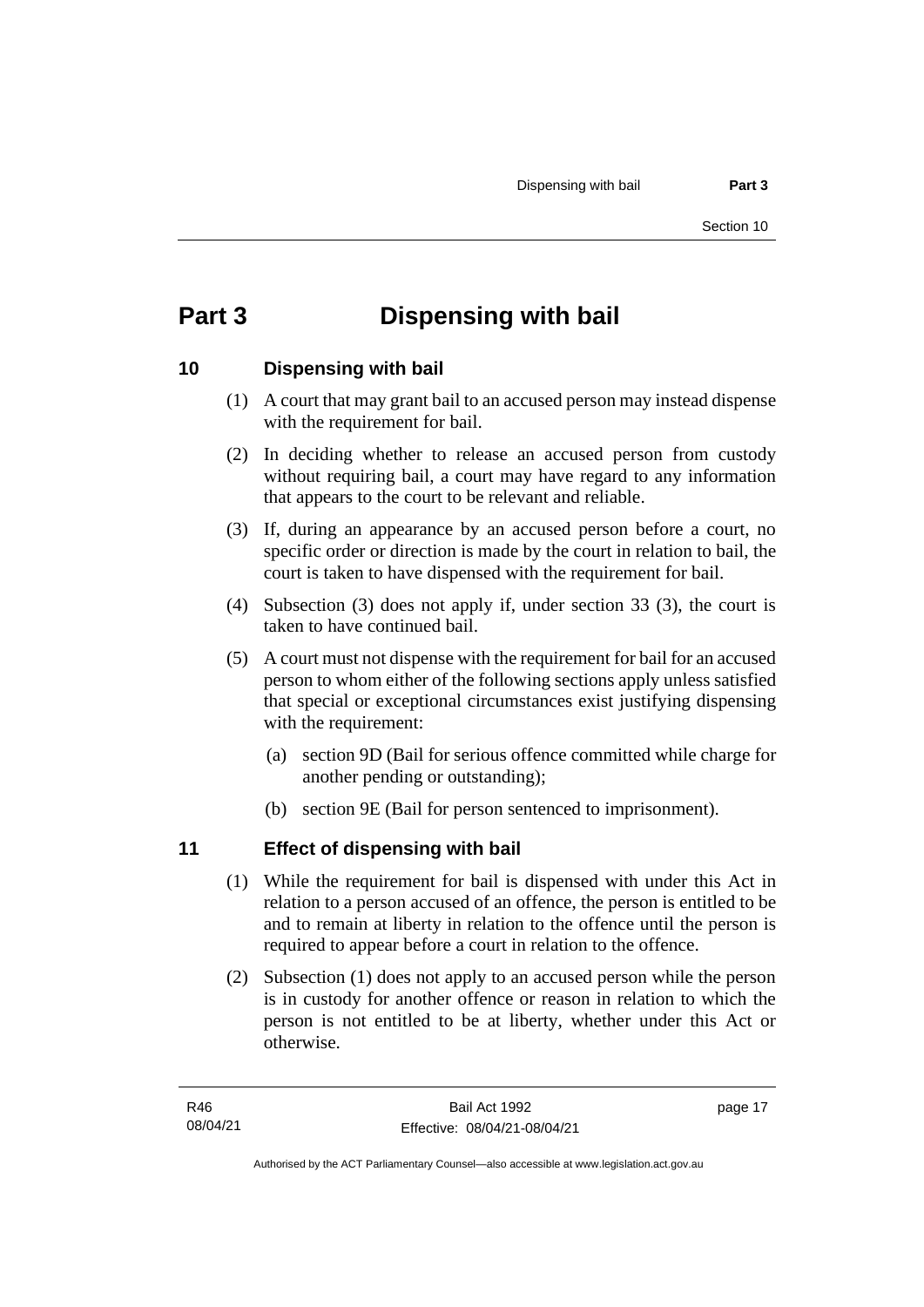#### **Part 3 Dispensing with bail**

Section 12

# <span id="page-25-0"></span>**12 Decision to dispense with bail**

For part 6, if a court dispenses with the requirement for bail, the court is taken to have made a decision in relation to bail.

page 18 Bail Act 1992 Effective: 08/04/21-08/04/21

R46 08/04/21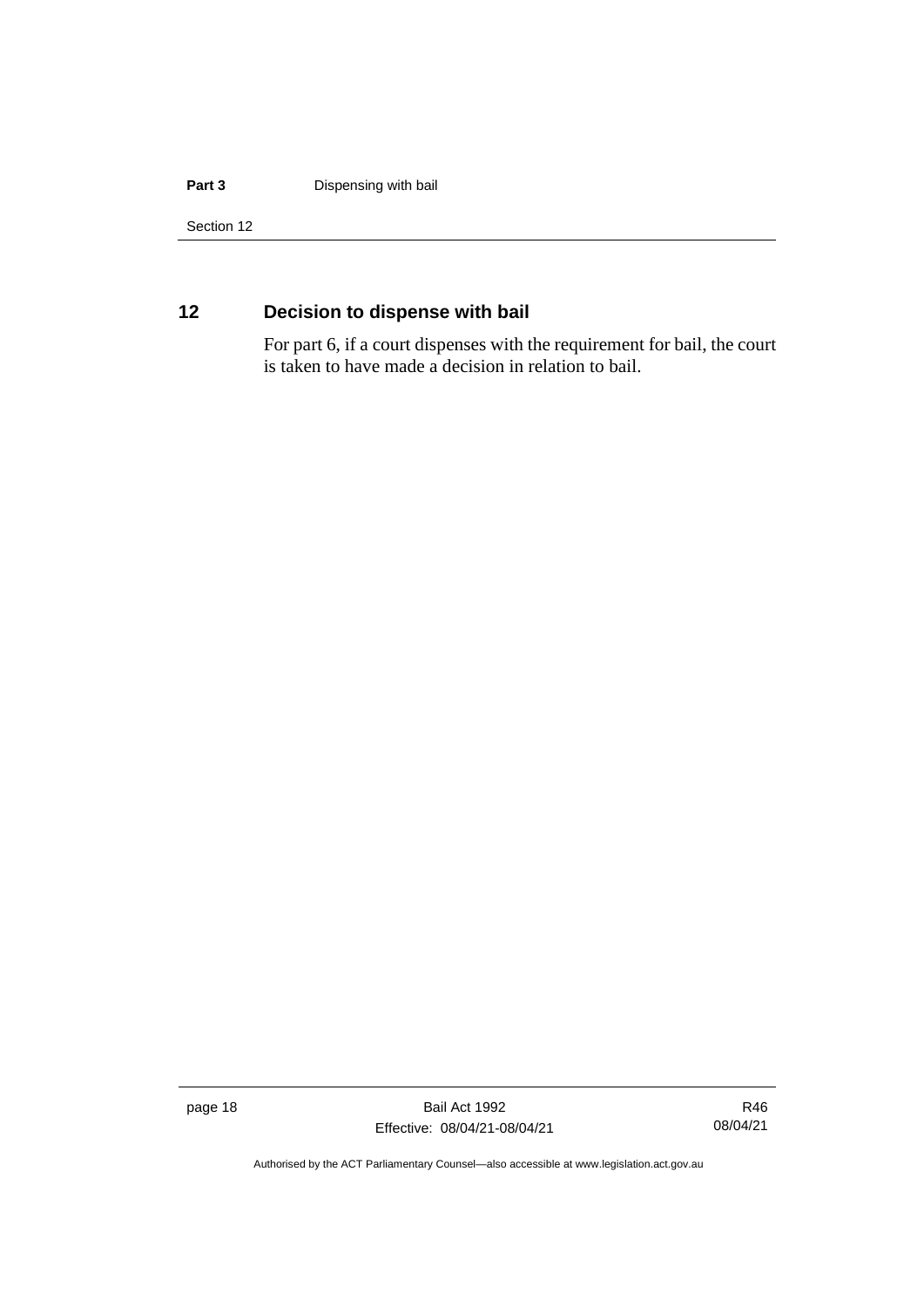### <span id="page-26-1"></span><span id="page-26-0"></span>**12A Meaning of** *bail order* **and** *bail review application***—pt 4**

In this part:

*bail order*—see section 19 (1).

*bail review application* means an application in relation to bail made under section 41 (Right of review of bail decisions).

### <span id="page-26-2"></span>**12B When is a proceeding** *before the Supreme Court***?—pt 4**

For this part, a proceeding for an offence is *before the Supreme Court* if the court has jurisdiction in the proceeding because the accused person to whom the proceeding relates—

- (a) has been committed to the court for trial or sentence; or
- (b) is an accused in a prosecution on indictment instituted by the director of public prosecutions under the *[Director of Public](http://www.legislation.act.gov.au/a/1990-22)  [Prosecutions Act 1990](http://www.legislation.act.gov.au/a/1990-22)*, section 7; or
- (c) has lodged an appeal to the court against a conviction, order or sentence imposed on the person by the Magistrates Court.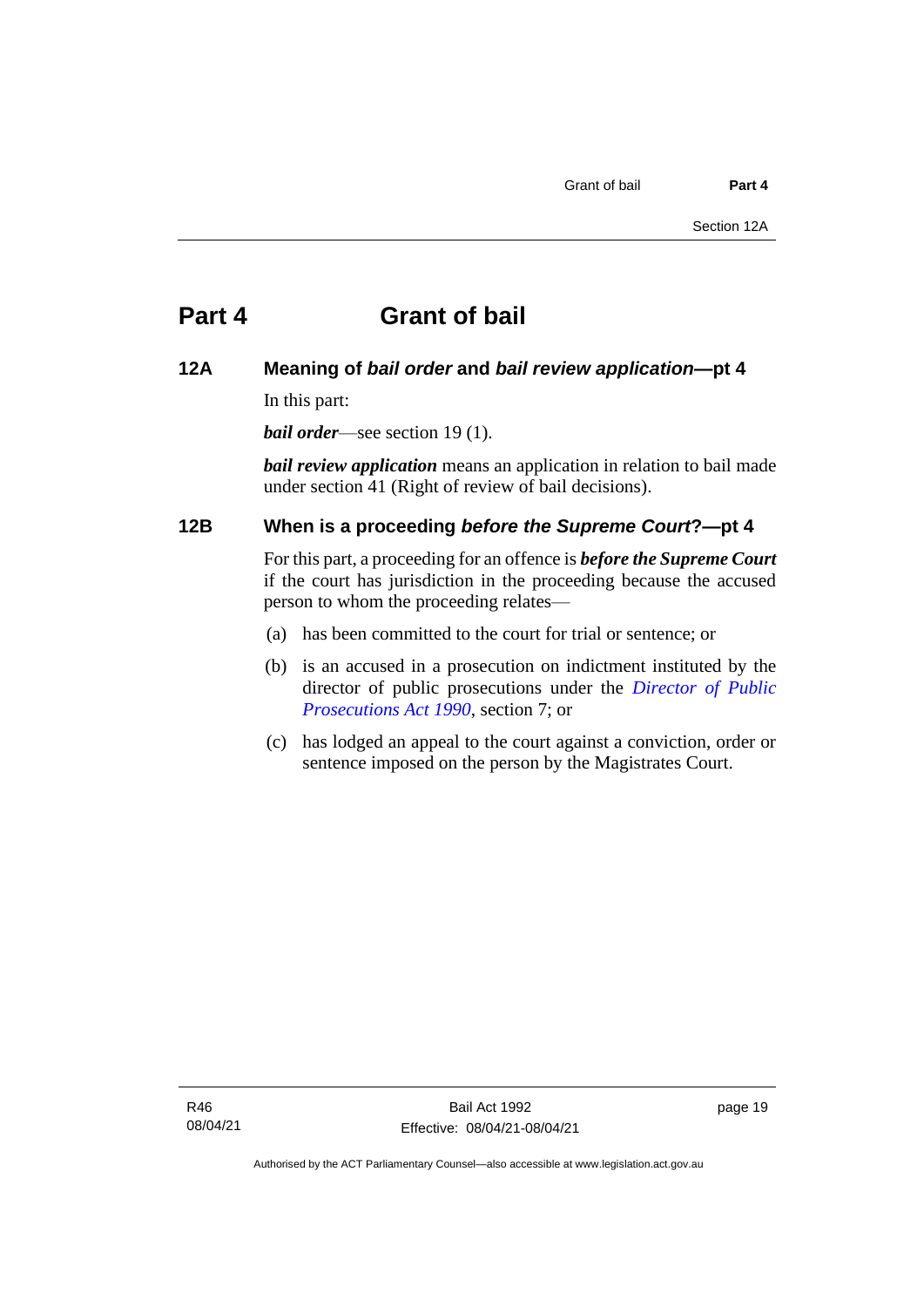Section 13

#### <span id="page-27-0"></span>**13 Deciding bail after charge laid**

- $(1)$  If—
	- (a) a person who has been taken into custody by a police officer is charged with an offence but is not to be brought before a court immediately after being charged; or
	- (b) it is not practicable to bring immediately before a court a person arrested under a warrant (being a warrant which does not expressly preclude the granting of bail) issued under the *[Magistrates Court Act 1930](http://www.legislation.act.gov.au/a/1930-21)*, section 42 (2) (Issue of warrant and summons) in relation to an offence punishable by a fine or by imprisonment for a period not exceeding 2 years;

the police officer who charges or arrests the person—

- (c) must tell the person that the person may—
	- (i) apply for bail; and
	- (ii) communicate with a lawyer of the person's choice in relation to the making of an application for bail; and
	- (iii) if the person cannot speak or understand the English language—have recourse to the services of a competent interpreter; and
	- (iv) communicate with someone else of the person's choice who may reasonably be expected to assist the person in relation to the provision of bail; and

if the person asks for facilities to do so, must provide the person with reasonable facilities to enable the person to communicate with a lawyer, an interpreter or someone else; and

- (d) must tell the person about—
	- (i) the applicable bail criteria; and
	- (ii) the conditions subject to which the person may be released on bail; and

R46 08/04/21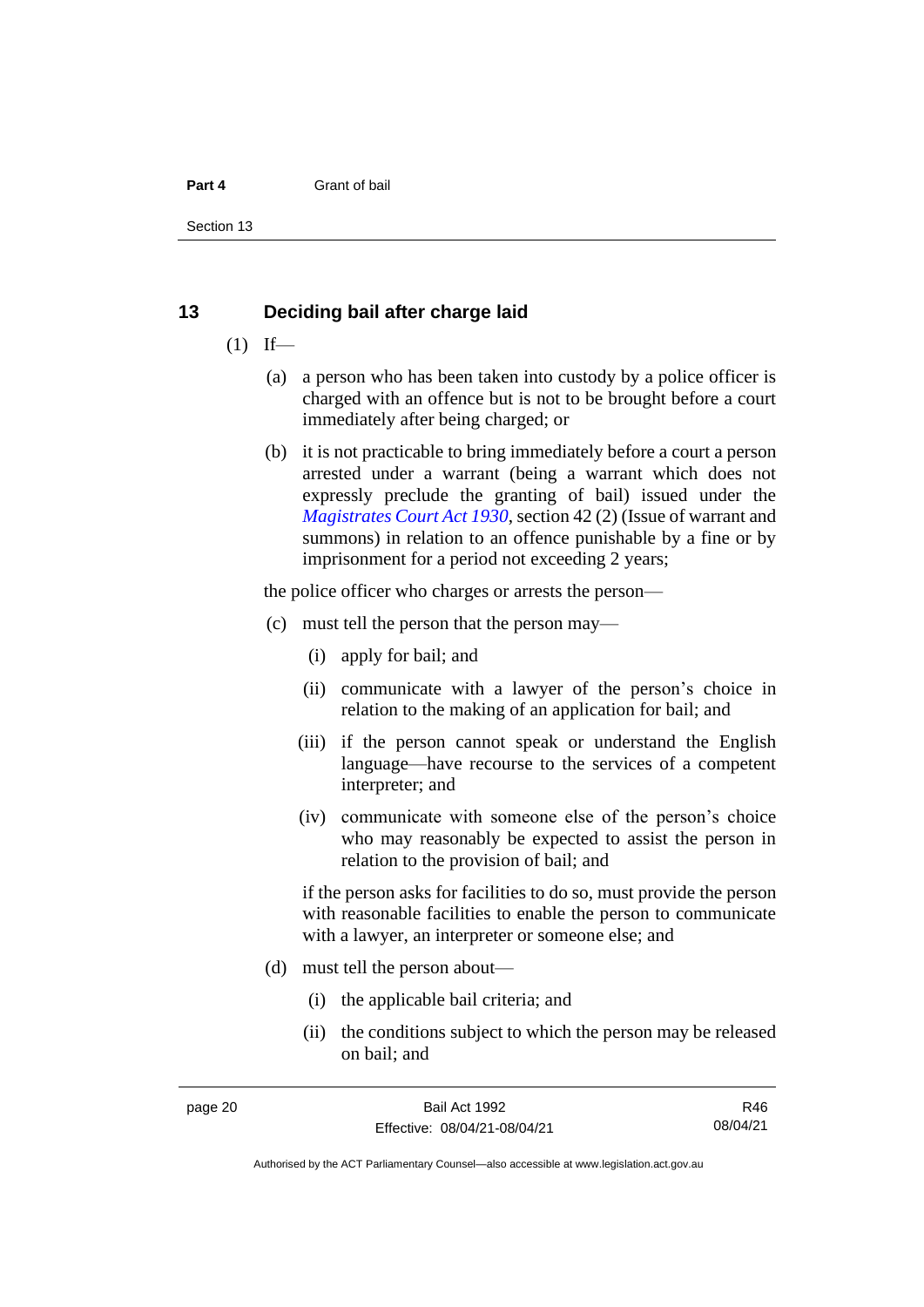- (e) if the person applies for bail—
	- (i) if the police officer is authorised to grant bail to the person—must consider whether the person should be granted bail; or
	- (ii) in any other case—must bring the person before an authorised officer.
- (2) If a person is brought before an authorised officer under subsection  $(1)$  (e)  $(ii)$ , the authorised officer must consider whether the person should be granted bail.
- (3) If, before subsection (1) has been fully complied with in relation to an accused person, an authorised officer is satisfied that it is appropriate to release the person on bail subject only to the person giving an undertaking to appear, the authorised officer may so release the person.
- (4) A police officer who charges or arrests a person need not comply with subsection (1) (c) (ii), (iii) or (iv) if the police officer believes on reasonable grounds that non-compliance is necessary to prevent—
	- (a) the escape of an accomplice of the accused person; or
	- (b) the loss, destruction or falsification of evidence relating to the offence.
- (5) If a police officer who charges or arrests a person does not comply with subsection  $(1)$   $(c)$   $(ii)$ ,  $(iii)$  or  $(iv)$  for a reason mentioned in subsection (4), the police officer must record the reason.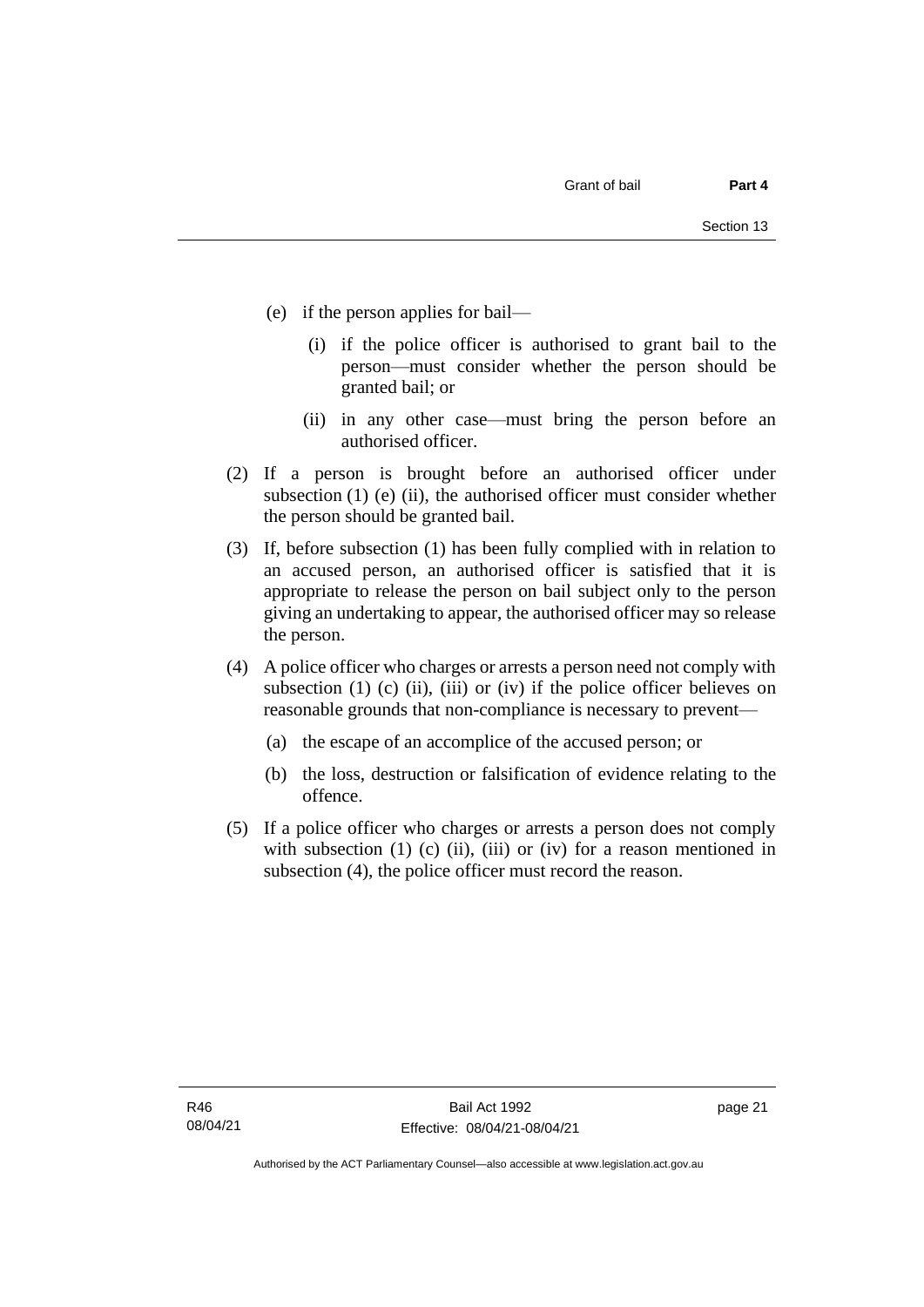Section 14

#### <span id="page-29-0"></span>**14 Grant of bail by authorised officers**

- (1) Subject to subsection (2), an authorised officer may grant bail in accordance with this Act to an accused person who is present at a police station.
- (2) An authorised officer must not grant bail to a person accused of an offence if—
	- (a) a decision about bail in relation to the offence has been made by a court; or
	- (b) the offence is a family violence offence of murder.
	- *Note* A reference to an offence against a territory law includes a reference to a related ancillary offence, eg attempt (see [Legislation Act,](http://www.legislation.act.gov.au/a/2001-14) s 189).

#### <span id="page-29-1"></span>**15 Deciding of questions of bail by authorised officers**

- (1) An authorised officer who is required to consider whether to grant bail to an accused person must as soon as reasonably practicable—
	- (a) give—
		- (i) the accused person or a lawyer representing the accused person; and
		- (ii) any police officer involved in the investigation of the offence with which the accused person is charged;

an opportunity to make submissions to the authorised officer about the conditions to which any grant of bail to the accused person should be made subject; and

(b) having regard to those submissions, to the applicable bail criteria and to any other available information that the authorised officer considers relevant and reliable, decide whether the person should be granted bail.

Authorised by the ACT Parliamentary Counsel—also accessible at www.legislation.act.gov.au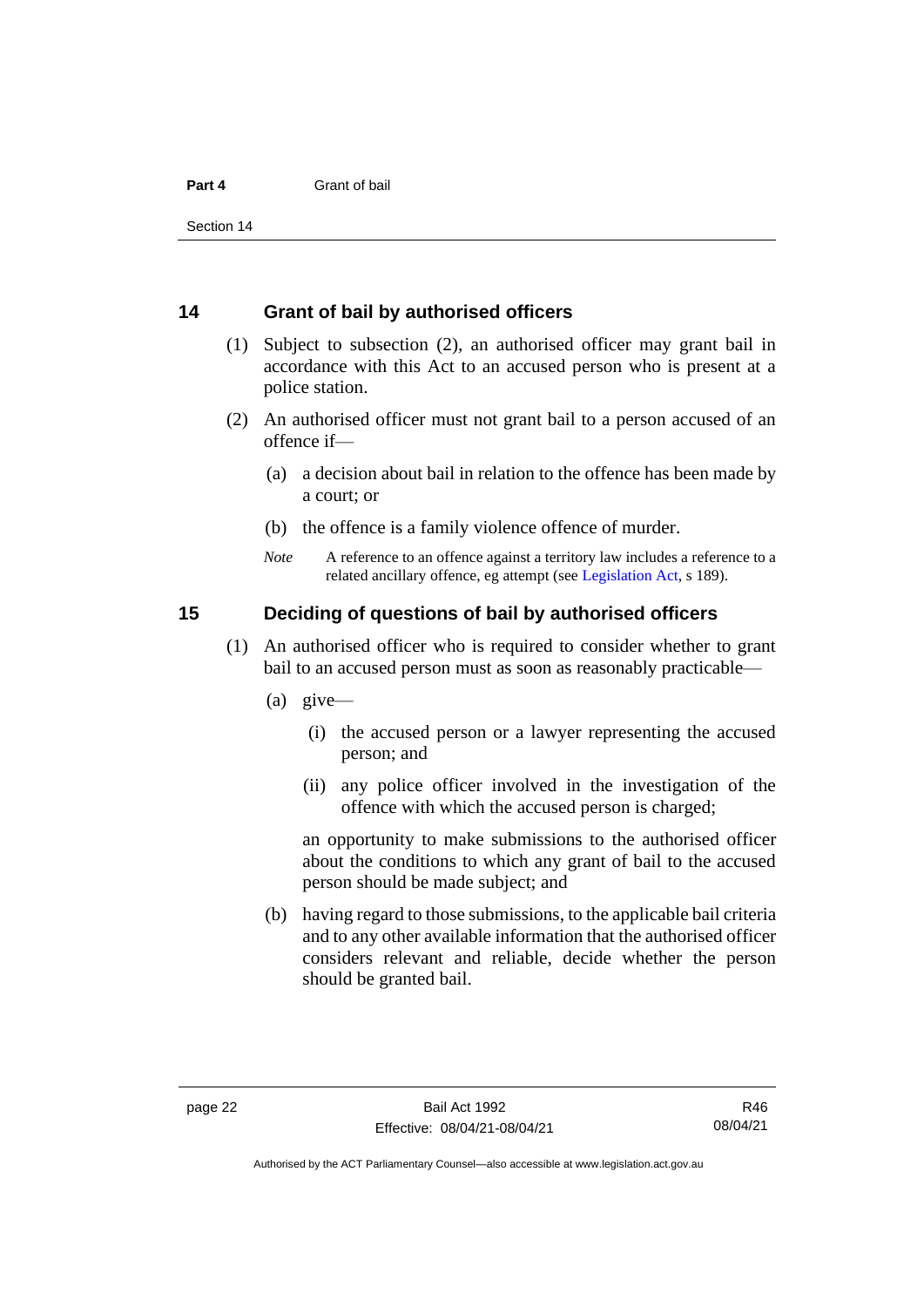- (2) If the authorised officer is satisfied, having regard to the applicable bail criteria, that—
	- (a) it is appropriate to release the person on the person giving an undertaking to appear; and
	- (b) it is not necessary to impose a bail condition;

the authorised officer must release the person on the person giving that undertaking.

- (3) If the authorised officer is satisfied, having regard to the applicable bail criteria, that it is not appropriate to grant bail to the accused person without imposing a condition, the authorised officer must, having regard to—
	- (a) the conditions that may be imposed in granting bail to a person; and
	- (b) the extent to which the imposition of 1 or more bail conditions would be appropriate having regard to the matters mentioned in whichever of section 9F (2), section 22 or section 23 applies to the making of a decision regarding the granting of bail to the accused person;

decide whether to grant bail to the accused person.

### <span id="page-30-0"></span>**16 Notification of decision of authorised officer**

- (1) If an authorised officer decides—
	- (a) to refuse to grant bail to an accused person; or
	- (b) to grant bail to an accused person subject to 1 or more bail conditions;

the authorised officer must inform the accused person—

- (c) of his or her decision; and
- (d) the right of the accused person to request a review of the decision under section 38; and

page 23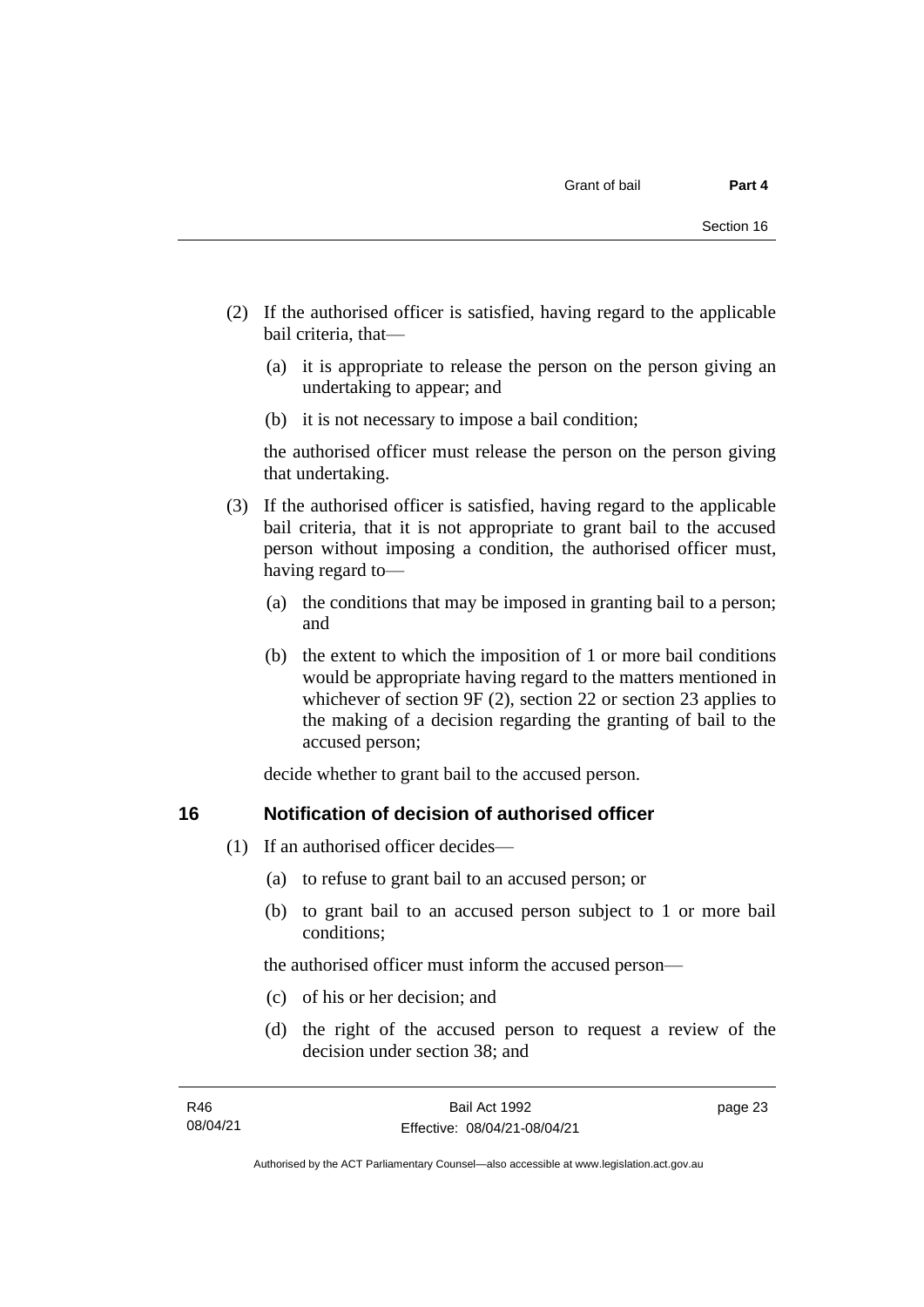- (e) if bail is refused—that the person is entitled to communicate with a lawyer; and
- (f) if the person would be granted bail subject to 1 or more bail conditions and that bail condition, or those bail conditions, are such that the person is unable or unwilling to comply, or to arrange for compliance, with them—that the person is entitled to communicate with a lawyer.
- (2) An authorised officer must, on being requested to do so by an accused person in relation to whom the authorised officer has made a decision of the kind referred to in subsection (1) (a) or (b), provide the person with reasonable facilities to communicate with a lawyer.
- (3) An authorised officer who refuses to grant bail to an accused person need not comply with subsection (1) (e) or (f) and subsection (2) if the authorised officer believes on reasonable grounds that non-compliance is necessary to prevent—
	- (a) the escape of an accomplice of the accused person; or
	- (b) the loss, destruction or falsification of evidence relating to the offence.
- (4) If an authorised officer does not comply with subsection (1) (e) or (f) and subsection (2) for a reason mentioned in subsection (3), the authorised officer must record the reason.
- (5) If an authorised officer decides to grant bail to an accused person, or is notified that bail has been granted to an accused person, in relation to a family violence offence, the officer must take reasonable steps to tell each protected person, as soon as practicable, about the decision and, if the accused person is granted bail subject to a bail condition, about the condition.
- (6) If an authorised officer decides not to grant bail to an accused person in relation to a family violence offence, the officer must tell each protected person about the decision.

R46 08/04/21

Authorised by the ACT Parliamentary Counsel—also accessible at www.legislation.act.gov.au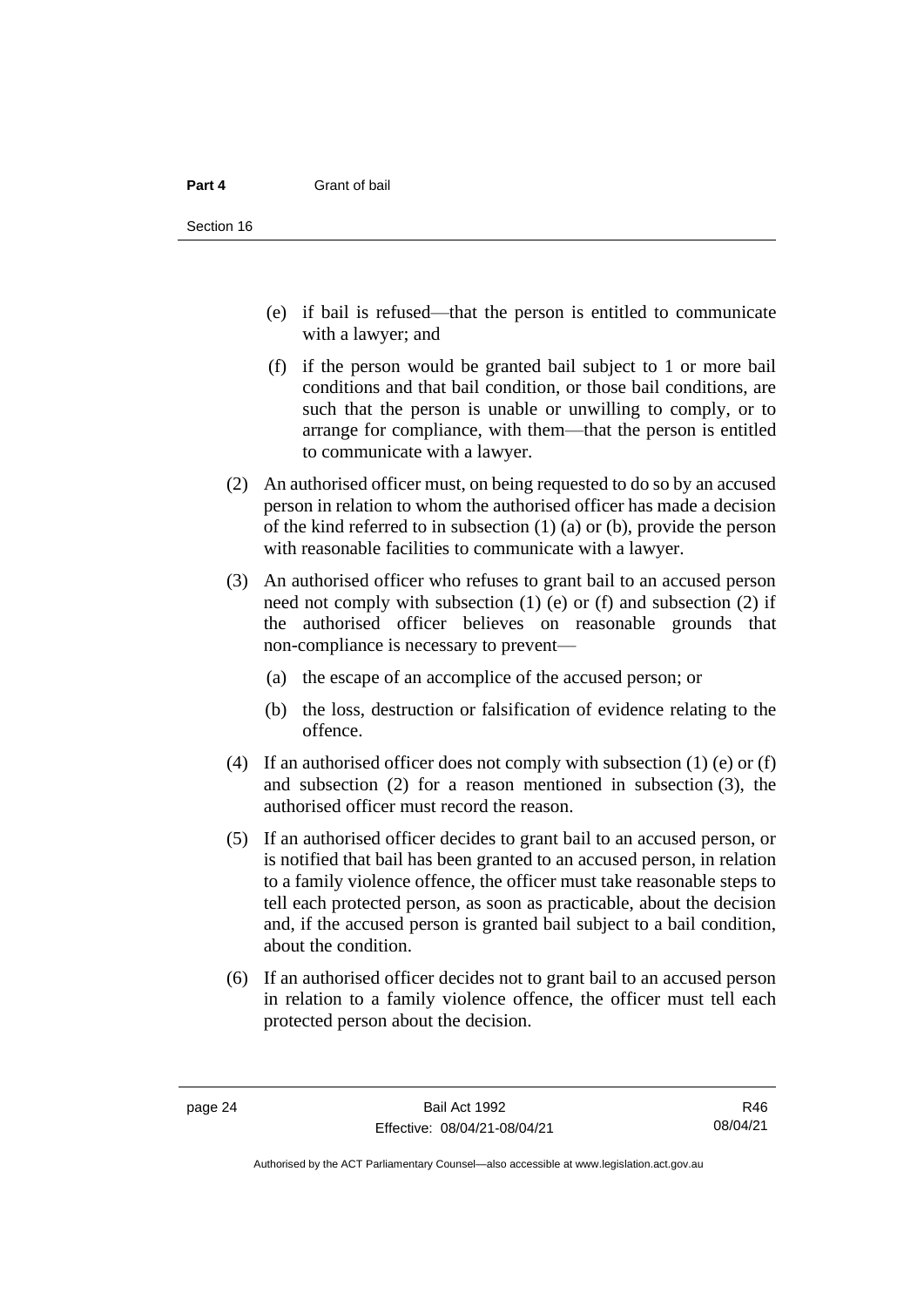(7) In this section:

*protected person*, in relation to a family violence offence, means—

- (a) if the conduct making up the offence was directed at a child—a person with parental responsibility for the child; or
- (b) if the conduct making up the offence was directed at someone else—the person at whom the conduct was directed.

### <span id="page-32-0"></span>**17 Charged people in custody to be brought before court**

An accused person who—

- (a) has been taken into custody and charged with an offence; and
- (b) is refused bail by an authorised officer or is not released on bail granted by an authorised officer;

must be brought before a court as soon as practicable after the person has been taken into custody and, in any case, within 48 hours after having been taken into custody.

## <span id="page-32-1"></span>**18 Facilities to be provided to accused people**

- (1) If an accused person in police custody is to be brought, for the first time in relation to the offence, before a court more than 4 hours after the person came into custody—
	- (a) the police officer for the time being in charge of the police station where the person is in custody; or
	- (b) if the person is not in custody at a police station—the police officer who has custody of the person;

must, if it is reasonably practicable to do so, provide the person with, and allow the person to use—

(c) facilities to enable the accused person to wash, shower or bathe and (if appropriate) to shave; and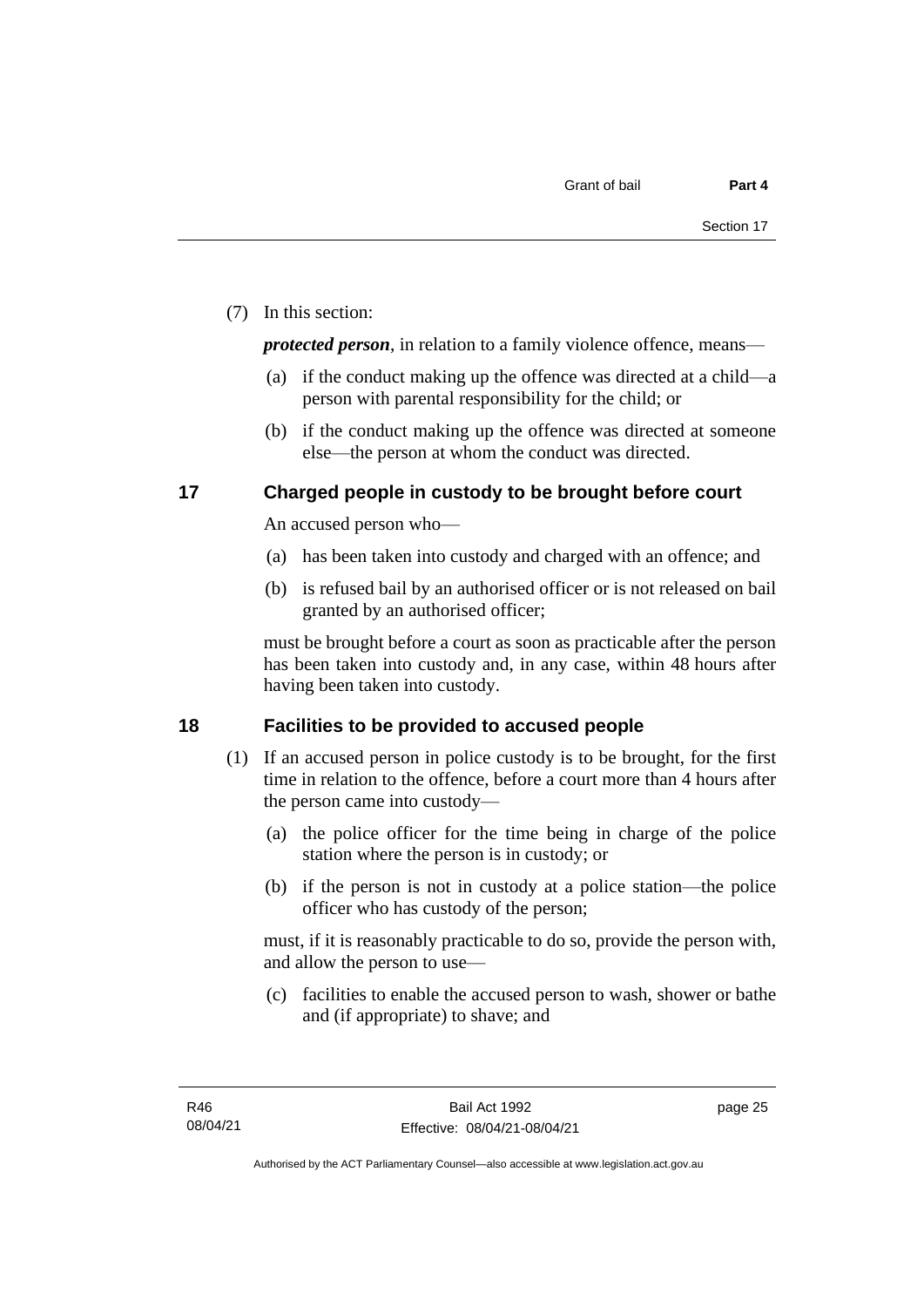- (d) facilities to enable the accused person to change his or her clothing.
- (2) Nothing in subsection (1) requires a police officer, the Territory or the Commonwealth to provide clothing for the accused person unless the clothing is brought to the police station or other place where the accused person is in custody by a member of the accused person's family or some other person.

#### <span id="page-33-0"></span>**19 Court bail—general**

- (1) A court may, in accordance with this part, make any of the following orders in relation to bail (a *bail order*):
	- (a) an order granting bail to an accused person who is being held in custody in relation to an offence with which the person has been charged;
	- (b) an order enlarging, varying or revoking bail granted to the person.
- (2) In deciding whether to make a bail order in relation to an accused person, a court may have regard to any information it considers relevant and reliable.
- (3) This Act does not limit the number of applications in relation to bail that an accused person may make to a court in accordance with this Act.
- (4) A court must deal with an application in relation to bail as soon as reasonably practicable.
- (5) However, a court may decide not to hear an application in relation to bail if the application is frivolous or vexatious.

Authorised by the ACT Parliamentary Counsel—also accessible at www.legislation.act.gov.au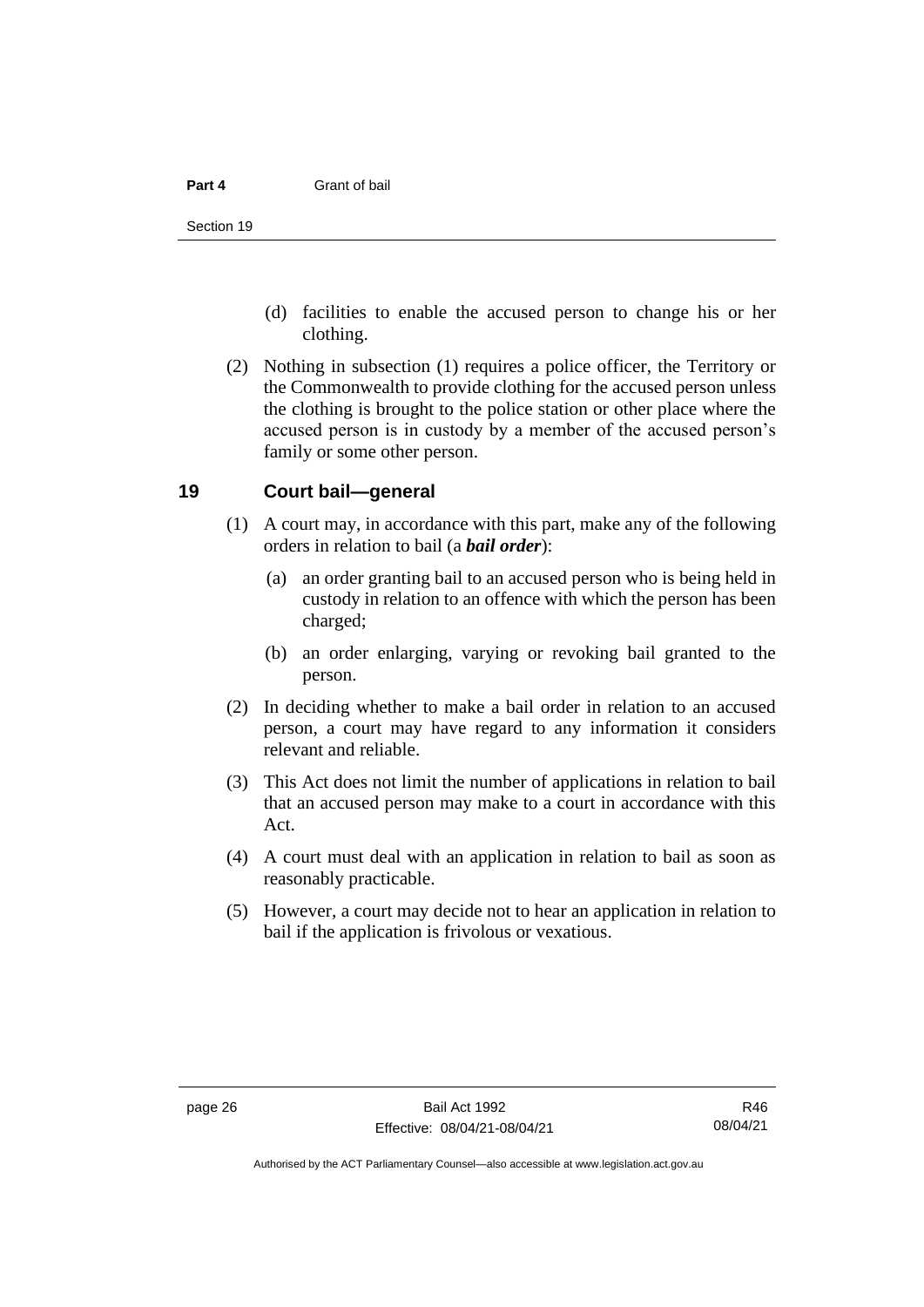## <span id="page-34-0"></span>**20 Power in relation to bail—Magistrates Court**

- (1) The Magistrates Court has power to make a bail order in relation to an accused person only if a proceeding for an offence with which the person is charged—
	- (a) is, or is about to be brought, before the Magistrates Court; or
	- (b) is before the Supreme Court, and the following apply:
		- (i) the Magistrates Court or the Supreme Court has granted bail to the person in the proceeding;
		- (ii) the person is in custody because the person has been arrested under section 56A (Arrest for failure to comply with bail condition) and has not been brought before the Supreme Court in relation to the reason for the arrest;
		- (iii) the day on which the application for bail is made is not a Supreme Court sitting day, and is a day on which a magistrate is sitting in relation to another proceeding before the Magistrates Court.
- (2) In this section:

*Supreme Court sitting day* means a day other than a Saturday, a Sunday or a public holiday.

## <span id="page-34-1"></span>**20A Repeat application for bail—Magistrates Court**

- (1) This section applies to an application for bail (other than a bail review application) by an accused person in a proceeding if—
	- (a) the proceeding is one in which the Magistrates Court has power to make a bail order under section 20 (1) (a); and
	- (b) the accused person has made 2 applications in the Magistrates Court for bail in the proceeding.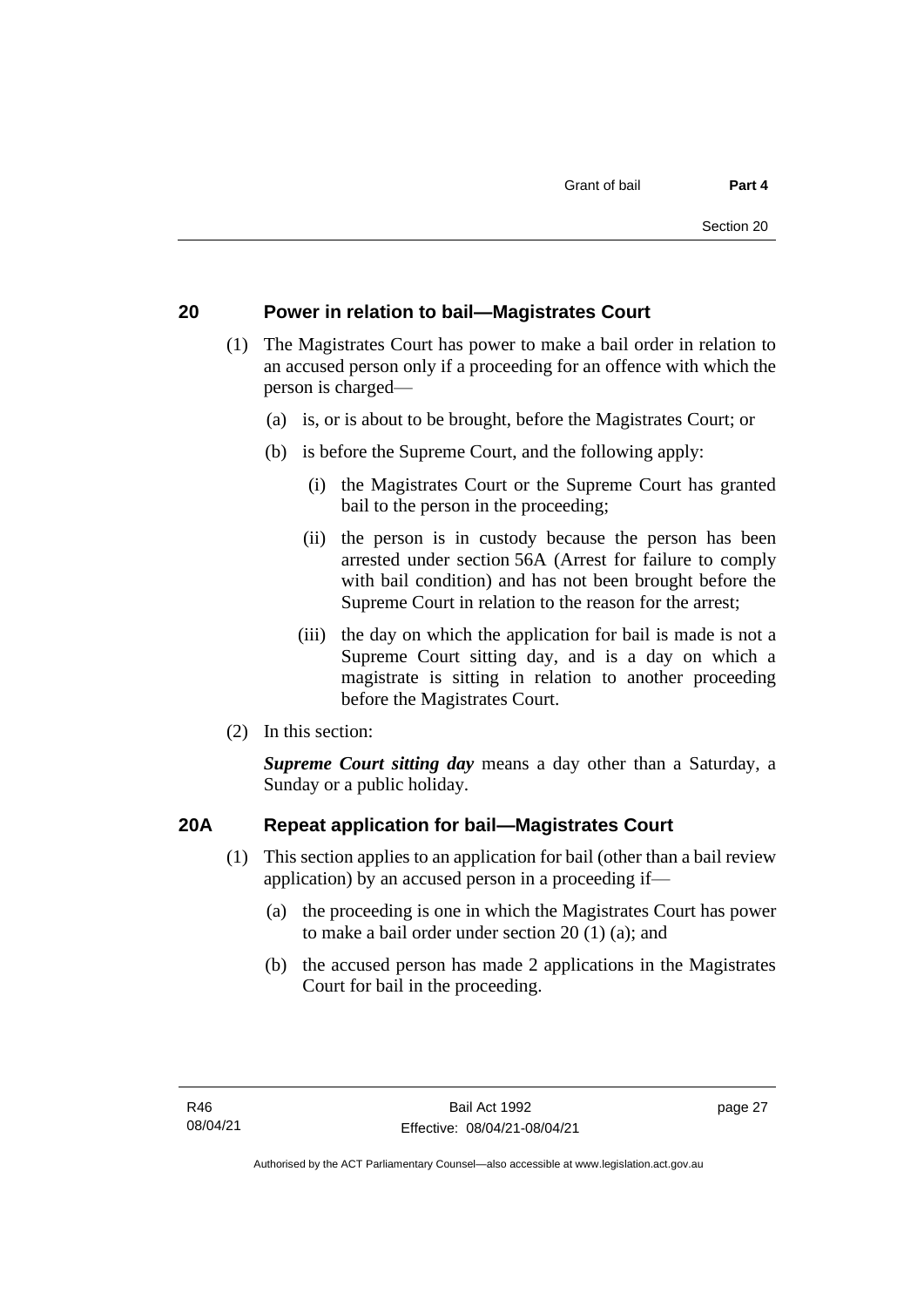- (2) The court may only consider a third or subsequent application for bail by the person in the proceeding if the court is satisfied—
	- (a) that since the last application for bail there has been a change in circumstances relevant to the granting of bail; or
	- (b) that there is fresh evidence or information of relevance to the granting of bail that was unavailable at the last application for bail.

#### <span id="page-35-0"></span>**20B Power in relation to bail—Supreme Court**

The Supreme Court has power to make a bail order in relation to an accused person only if —

- (a) a proceeding for an offence with which the person is charged is before the Supreme Court; or
- (b) if the proceeding is not before the Supreme Court—section 43 (Power of Supreme Court to review—decision of authorised officer) or section 43A (Power of Supreme Court to review decision of Magistrates Court or Supreme Court) apply.

### <span id="page-35-1"></span>**20C Repeat application for bail—Supreme Court**

- (1) This section applies to an application for bail (other than a bail review application) by an accused person in a proceeding if—
	- (a) the proceeding is one in which the Supreme Court has power to make a bail order under section 20B (a); and
	- (b) the accused person has—
		- (i) made 2 or more applications for bail in the Magistrates Court when the proceeding was before that court; or
		- (ii) if subparagraph (i) does not apply—made 1 application in the Supreme Court for bail in the proceeding.

R46 08/04/21

Authorised by the ACT Parliamentary Counsel—also accessible at www.legislation.act.gov.au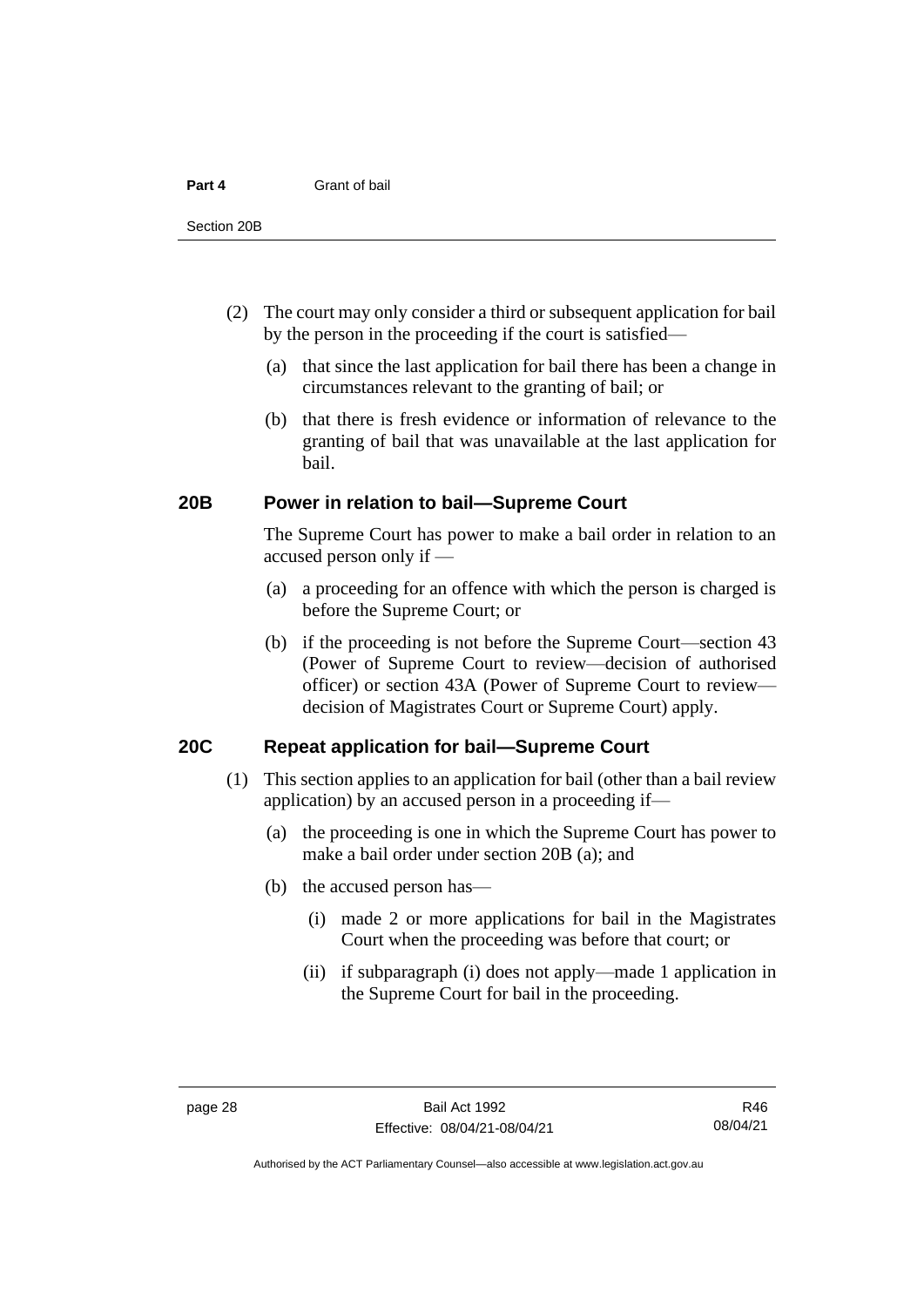- (2) The court may only consider a further application for bail (other than a bail review application) by the person in the proceeding if the court is satisfied—
	- (a) that since the last application for bail there has been a change in circumstances relevant to the granting of bail; or
	- (b) that there is fresh evidence or information of relevance to the granting of bail that was unavailable at the last application for bail.

#### **Examples**

- 1 An accused person has made only 1 application for bail in the Magistrates Court in a criminal proceeding. The person is committed for trial in the Supreme Court in relation to the proceeding. If the accused makes an application for bail in the Supreme Court in the proceeding, subsection (2) will not apply to the court's consideration of the application because the person did not make 2 or more applications for bail in the Magistrates Court when the proceeding was before that court.
- 2 An accused person has made 3 applications for bail in the Magistrates Court in a criminal proceeding. The person is committed for trial in the Supreme Court in relation to the proceeding. If the accused makes an application for bail in the Supreme Court in the proceeding, subsection (2) will apply to the court's consideration of the application.

## **21 Bail in relation to several offences**

If an accused person has been charged with 2 or more offences for which bail may be granted and is being held in custody in relation to those offences—

- (a) a court or an authorised officer must, in considering whether to grant bail to the accused person, have regard to all the offences with which the person stands charged; and
- (b) if the court or authorised officer decides that the accused person should be granted bail—
	- (i) the accused person must be granted bail in relation to all the offences with which the person has been charged for which bail may be granted; and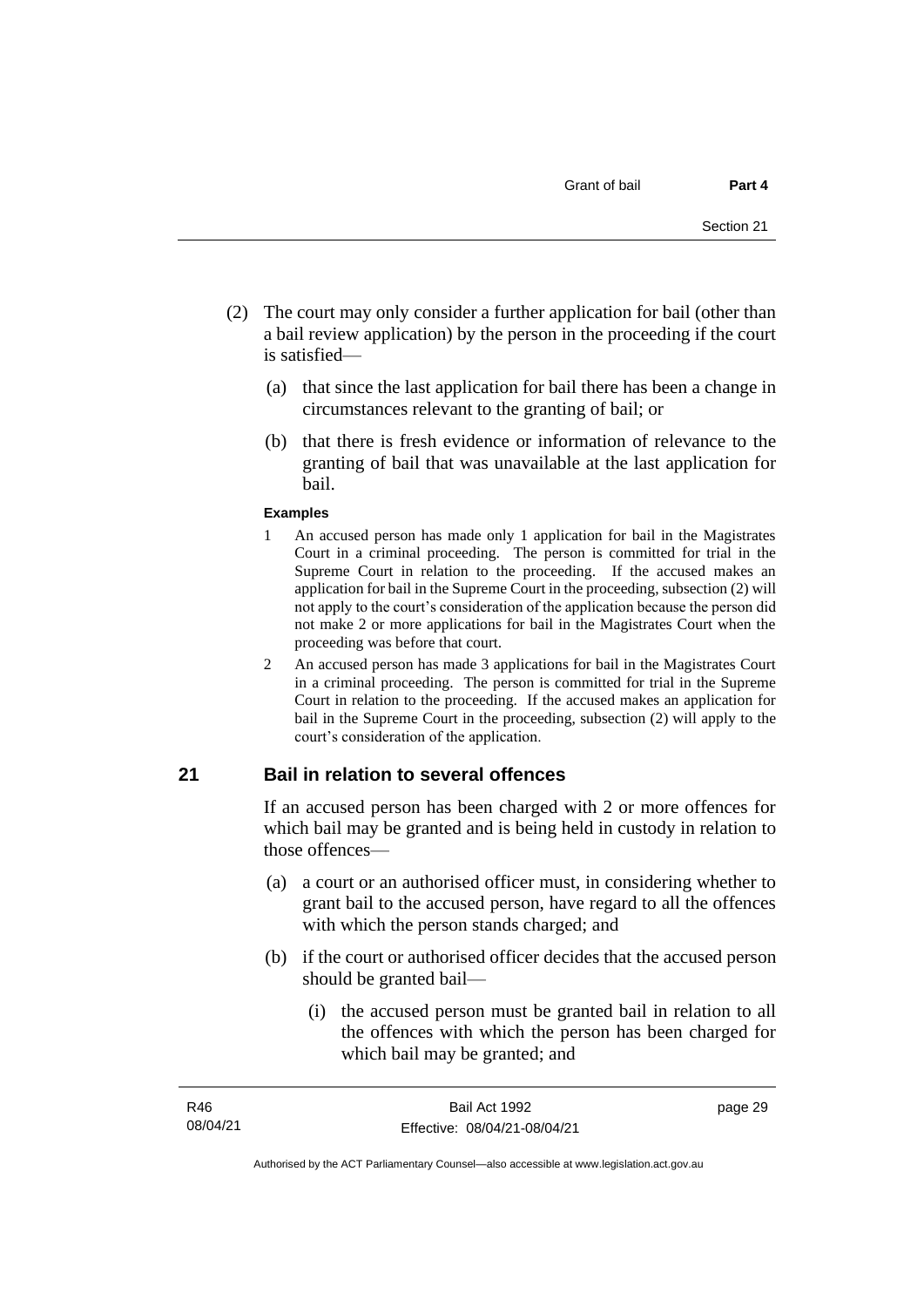#### **Part 4** Grant of bail

- (ii) the accused person need give only 1 undertaking to appear in relation to all the offences with which the person has been charged for which bail may be granted; and
- (iii) if the accused person is granted bail subject to conditions the conditions apply in relation to each offence with which the accused person is charged for which bail may be granted.

### **22 Criteria for granting bail to adults**

- (1) In making a decision about the grant of bail to an adult in relation to an offence, a court or authorised officer must consider—
	- (a) the likelihood of the person appearing in court in relation to the offence; and
	- (b) the likelihood of the person, while released on bail—
		- (i) committing an offence; or
		- (ii) harassing or endangering the safety or welfare of anyone; or
		- (iii) interfering with evidence, intimidating a witness, or otherwise obstructing the course of justice, in relation to the person or anyone else; and
	- (c) the interests of the person.

#### **Examples for par (c)**

- 1 the need of the person for physical protection
- 2 the period that the person may be held in custody if bail is refused and the conditions under which the person would be held
- (2) Also, if the person is convicted of an indictable offence, or the elements of an indictable offence are proven in relation to the person, but the person has not been sentenced, a court must consider the likelihood of the person being given a sentence of imprisonment.

R46 08/04/21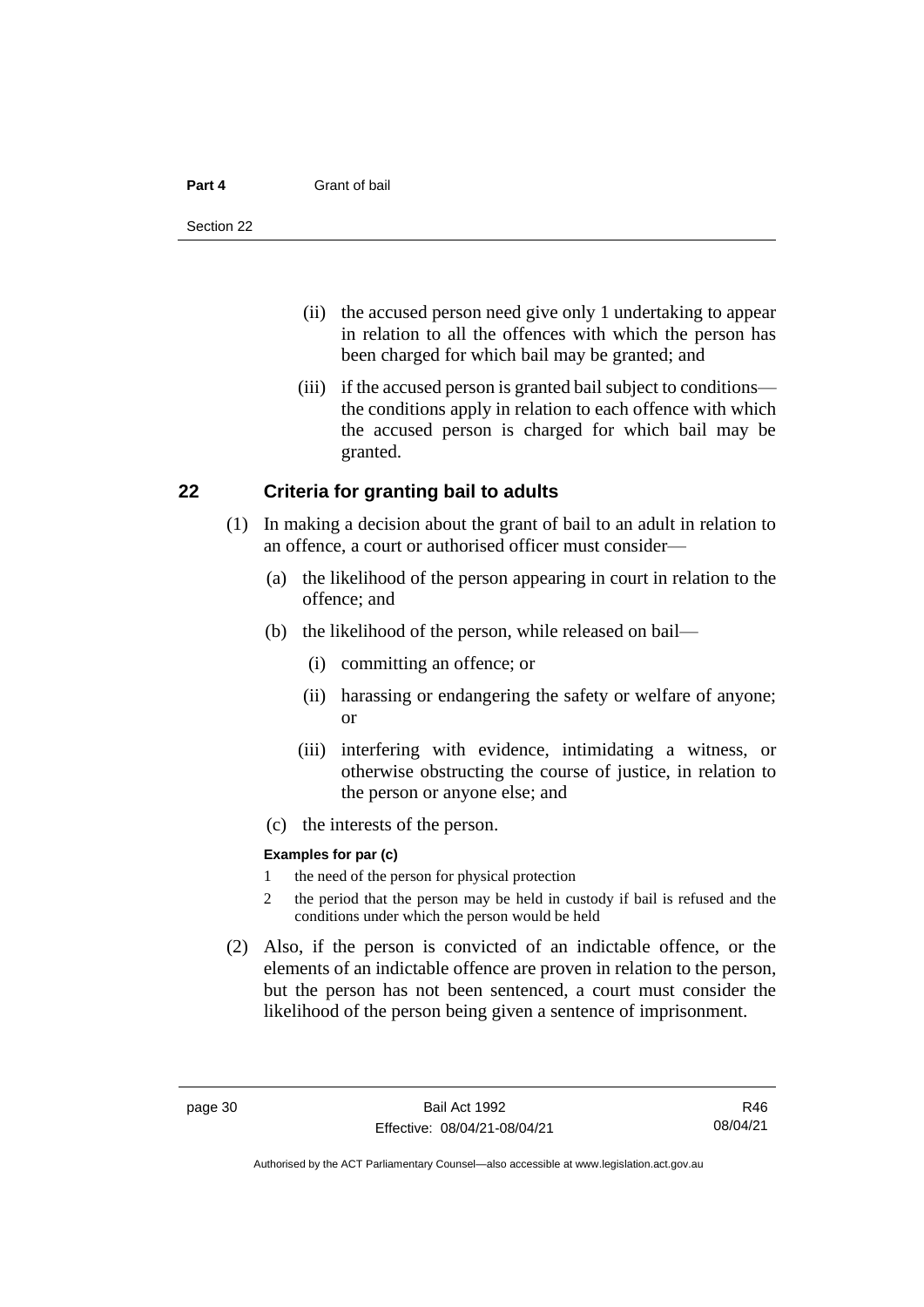- (3) In considering the matters mentioned in subsection (1) or (2), the court or authorised officer may have regard to any relevant matter, including—
	- (a) the nature and seriousness of the offence; or
	- (b) the person's character, background and community ties; or
	- (c) the likely effect of a refusal of bail on the person's family or dependants; or
	- (d) any previous grants of bail to the person; or
	- (e) the strength of the evidence against the person.

#### **Example**

In considering under subsection (1) the likelihood of the person appearing in court in relation to the offence, the court or authorised officer may have regard to whether the person failed to comply with a bail condition previously.

(4) The reference in subsection (1) (b) (i) to an *offence* includes a reference to an offence against a law of the Commonwealth, a State or another Territory (including an external territory).

### **23 Criteria for granting bail to children**

- (1) In making a decision about the grant of bail to a child in relation to an offence, a court or authorised officer must consider—
	- (a) the matters mentioned in section 22 (1) (a) and (b), (2) and (3); and
	- (b) the principles in the *[Children and Young People Act 2008](http://www.legislation.act.gov.au/a/2008-19)*, section 94 (Youth justice principles); and
	- (c) if the decision is being made by a court and a report has been given to the court under the *[Court Procedures Act 2004](http://www.legislation.act.gov.au/a/2004-59)*, section 74D (Court may order report about young person) in relation to the child—the report.
- (2) In addition, the court or authorised officer must consider, as a primary consideration, the best interests of the child.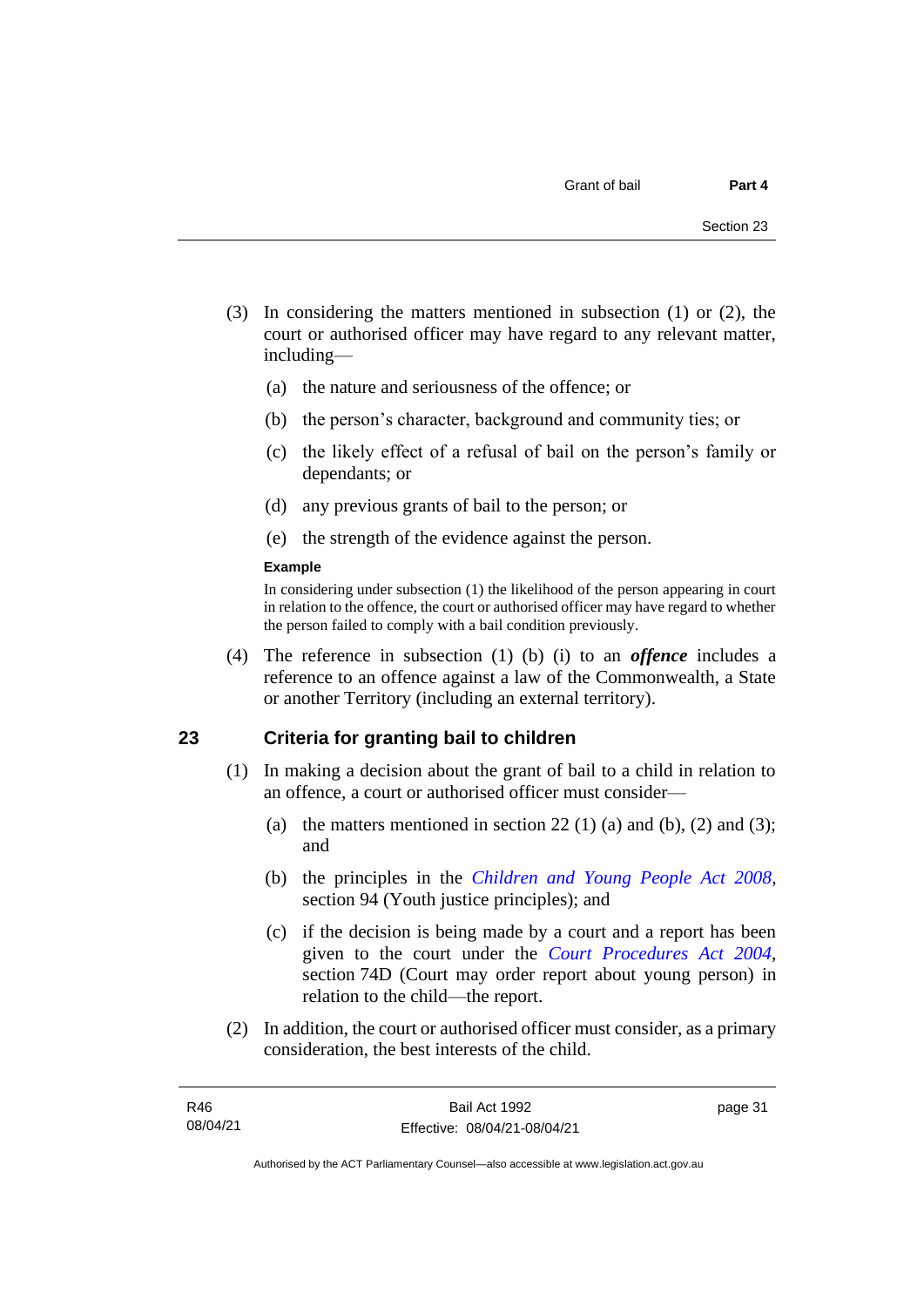#### **Part 4** Grant of bail

Section 23A

### **23A Victim's concern about need for protection**

- (1) If a court is making a decision about the grant of bail to an accused person—
	- (a) the prosecutor must tell the court about any concern of which the prosecutor is aware expressed by a victim about the need for protection from violence or harassment by the accused person; and
	- (b) the court must receive any submission in relation to the concern and consider it in the context of the matter mentioned in section 22 (1) (b).
- (2) If an authorised officer who is making a decision about the grant of bail to an accused person is aware that a victim has expressed concern about the need for protection from violence or harassment by the accused person, the authorised officer must consider that concern in the context of the matters mentioned in section 9F (Family violence offence—bail by authorised officer) and section 22 (1) (b).

page 32 Bail Act 1992 Effective: 08/04/21-08/04/21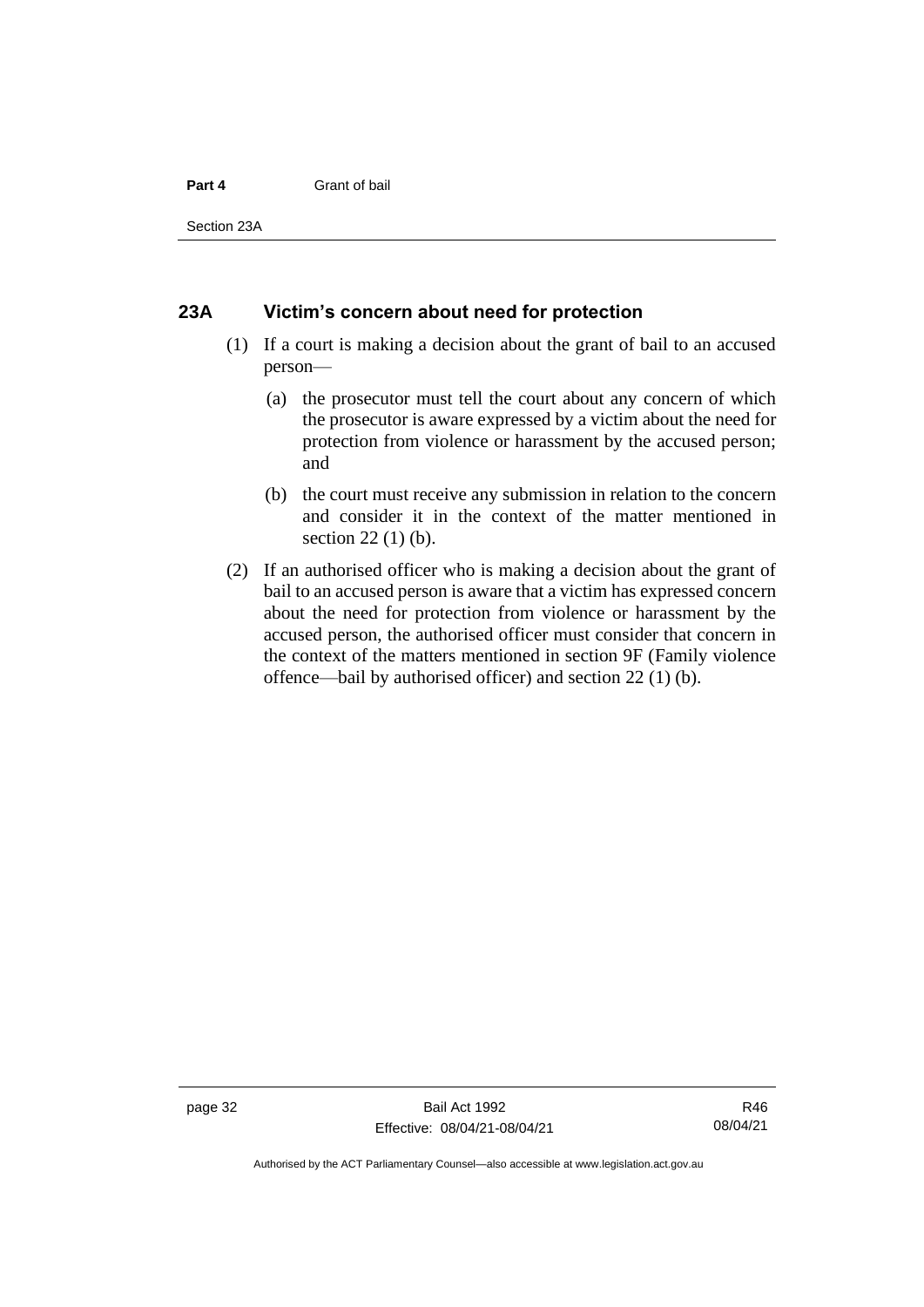# **Part 5 Bail conditions and undertakings to appear**

### **24 Conditions of bail**

A court or an authorised officer may grant bail without imposing conditions or subject to bail conditions imposed—

- (a) for a court—by order; or
- (b) for an authorised officer—in writing.

### **25 Conditions on which bail may be granted to adults**

- (1) The following conditions may be imposed on a grant of bail to an adult:
	- (a) conditions about the person's conduct while released on bail;
	- (b) a condition that the person, an acceptable person or each of a number of acceptable people—
		- (i) pays to the Territory a stated amount if the person fails to appear in court in accordance with his or her undertaking; or
		- (ii) gives acceptable security for the payment to the Territory of a stated amount if the person fails to appear in court in accordance with his or her undertaking;

*Note* For acceptable people and acceptable security, see s 32.

- (c) a condition that the person, an acceptable person or each of a number of acceptable people—
	- (i) deposits a stated amount with a court or authorised officer; and
	- (ii) forfeits the amount if the person fails to appear in court in accordance with his or her undertaking.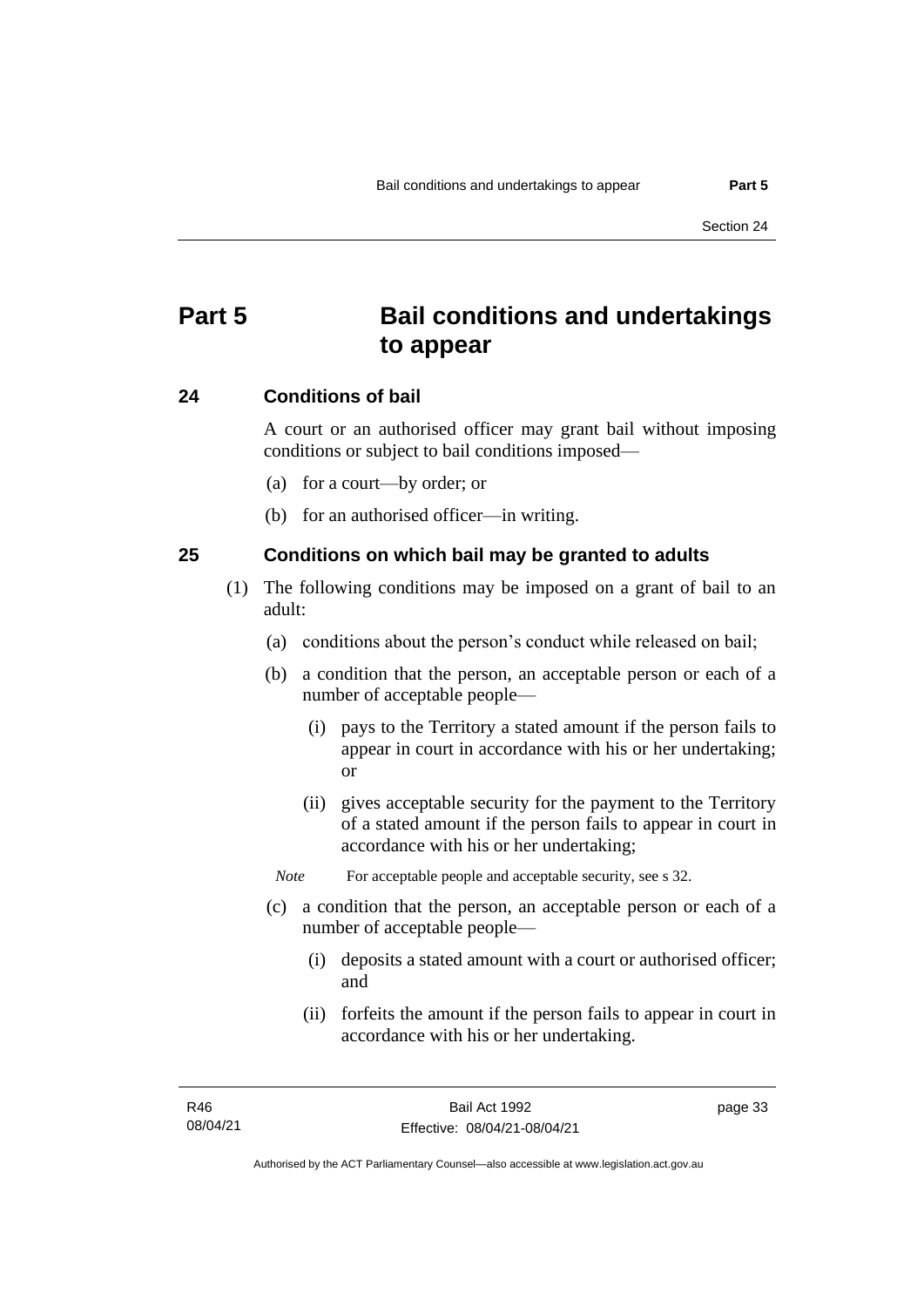- (2) With the consent of a person who makes a deposit or gives security under subsection  $(1)$  (b)  $(ii)$  or  $(c)$ , it may be a condition of bail that the deposit or security continues to apply if bail is continued.
- (3) It must not be a condition of bail that a person gives consent under subsection (2).
- (4) Without limiting subsection (1) (a), the requirements that an accused person may be required to observe relating to his or her conduct while released on bail include—
	- (a) a requirement that the accused person report periodically, or at specified times, at a stated place; and
	- (b) a requirement that the accused person reside at a stated place; and
	- (c) a requirement that the person undergo psychiatric treatment or other medical treatment; and
	- (d) a requirement that the accused person participate in a program of personal development, training or rehabilitation; and
	- (e) a requirement that the person—
		- (i) accept supervision by the director-general; and
		- (ii) comply with any reasonable direction of the director-general; and

#### **Examples of directions**

- 1 a direction to attend a program
- 2 a direction to comply with a mental health assessment or treatment order made by the ACAT
- 3 a direction to attend drug or alcohol counselling

R46 08/04/21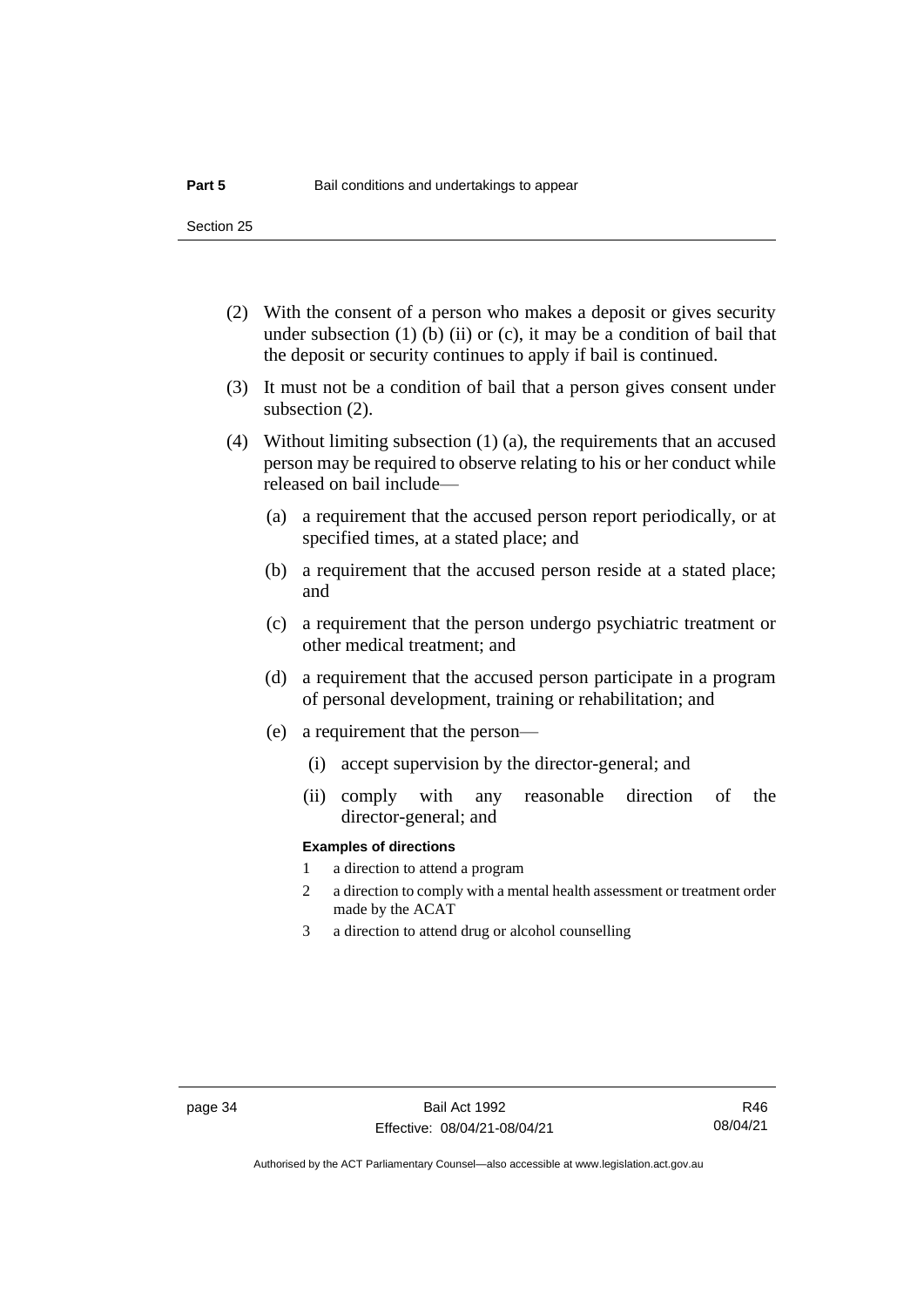- (f) for a person (the *accused person*) charged with a family violence offence—
	- (i) a requirement that the accused person not contact, harass, threaten or intimidate, or cause someone else to contact, harass, threaten or intimidate, a stated person or engage in any other behaviour mentioned in the *[Family Violence](http://www.legislation.act.gov.au/a/2016-42)  Act [2016](http://www.legislation.act.gov.au/a/2016-42)*, section 8 (1), definition of *family violence*, paragraph (a), in relation to the stated person; or
	- (ii) a requirement that the accused person not be on premises where a stated person lives or works; or
	- (iii) a requirement that the accused person not be on or near premises where a stated person is likely to be; or
	- (iv) a requirement that the accused person not be in a stated place; or
	- (v) a requirement that the accused person not be within a stated distance of a stated person; or
	- (vi) if the accused person lives with someone—a requirement that the accused person not enter or remain at the home if the accused person is under the influence of alcohol or another drug.
- (5) A court or an authorised officer must, in considering conditions for the release on bail of an accused person who is an adult, consider the conditions for the release of that person in the sequence in which they appear in subsection (1).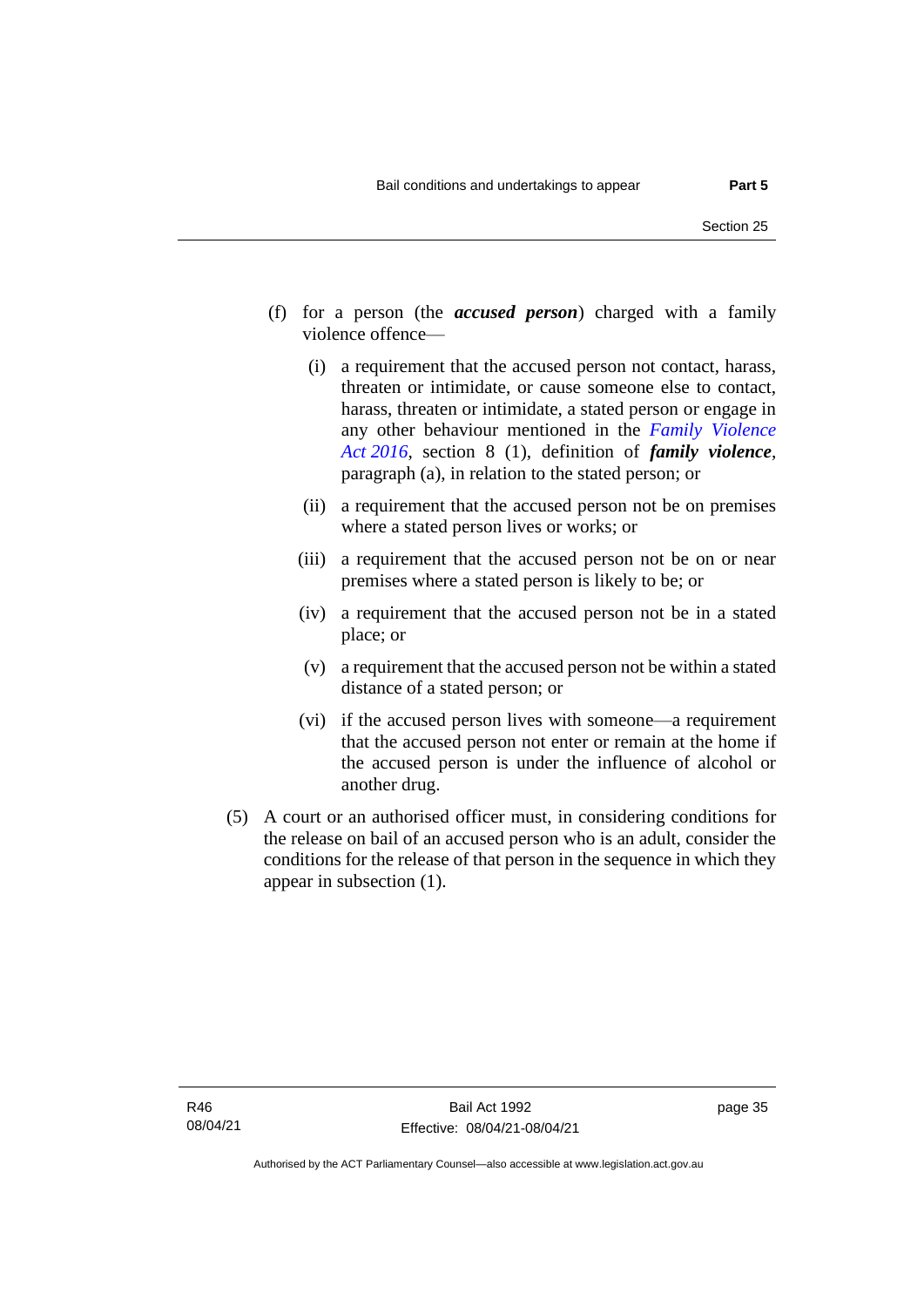- (6) A court or an authorised officer, in granting bail to an accused person who is an adult—
	- (a) must not impose a condition mentioned in subsection (1) unless the court or authorised officer is of the opinion that the imposition of the condition is necessary to secure 1 or more of the following purposes:
		- (i) the attendance of the person before a court from time to time as required in relation to the offence in relation to which bail is being granted;
		- (ii) the protection from harm of the accused person or any other person;
		- (iii) the prevention of the accused person from committing an offence while at liberty on bail;
		- (iv) the prevention of the accused person from interfering with evidence, intimidating witnesses or otherwise obstructing the course of justice whether in relation to himself or herself or anyone else; and
	- (b) must not, except at the request of the accused person, impose a condition, or a combination of conditions, that impose obligations that are more onerous than necessary to secure the purposes referred to in paragraph (a) for which the condition or combination of conditions is imposed.
- (7) A court or an authorised officer, in granting bail to an accused person on a condition referred to in subsection (1) (b) or (c) must not require the accused person to give an acceptable security for a stated sum, or to deposit a stated sum with the court or authorised officer, if the court or authorised officer has reasonable grounds for believing that the accused person does not have the means to provide such a security or make the deposit, as the case may be.

R46 08/04/21

Authorised by the ACT Parliamentary Counsel—also accessible at www.legislation.act.gov.au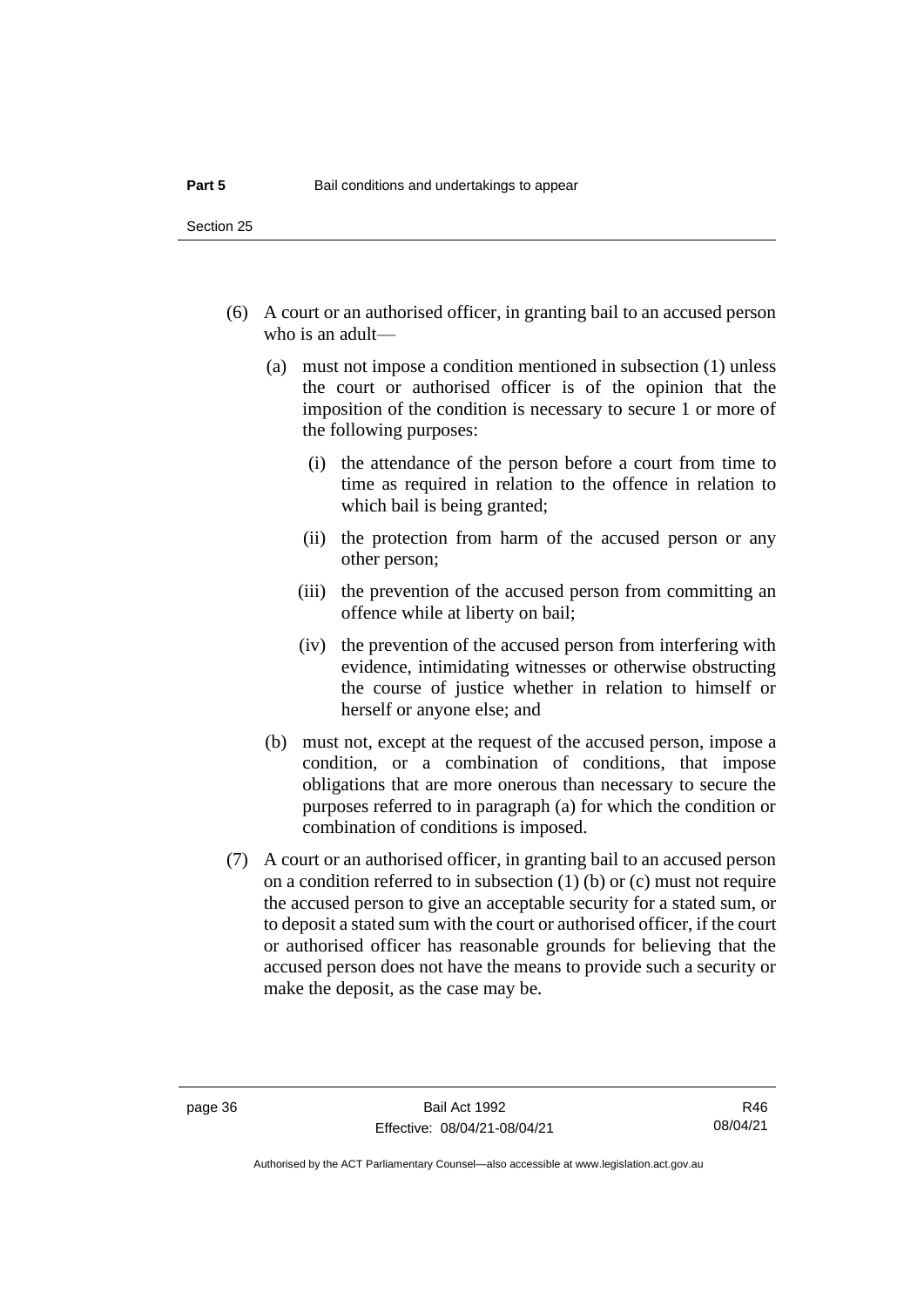- (8) If a court or an authorised officer grants bail to an accused person on a condition mentioned in subsection (1) and the accused person satisfies the court or authorised officer that the person is unable to comply with that condition, the court or authorised officer must—
	- (a) refuse bail; or
	- (b) grant the accused person bail subject to such other condition mentioned in subsection (1) as the authorised officer or the court believes the accused person will be able to comply with and will secure the purposes mentioned in subsection (6) (a).
- (9) In this section:

### *director-general* means—

- (a) if section 25A applies in relation to the accused person—the responsible director-general decided under that section; or
- (b) in any other case—the director-general responsible for this Act.

*premises* includes—

- (a) any land; and
- (b) any structure, building, vehicle, vessel or place (whether built on or not); and
- (c) any part of such a structure, building, vehicle, vessel or place.

## **25A Supervision condition when offence committed as young person**

- (1) This section applies if—
	- (a) a condition is imposed on the grant of bail to an accused person under section 25 (4) (e); and
	- (b) the accused person is at least 18 years old but less than 21 years old; and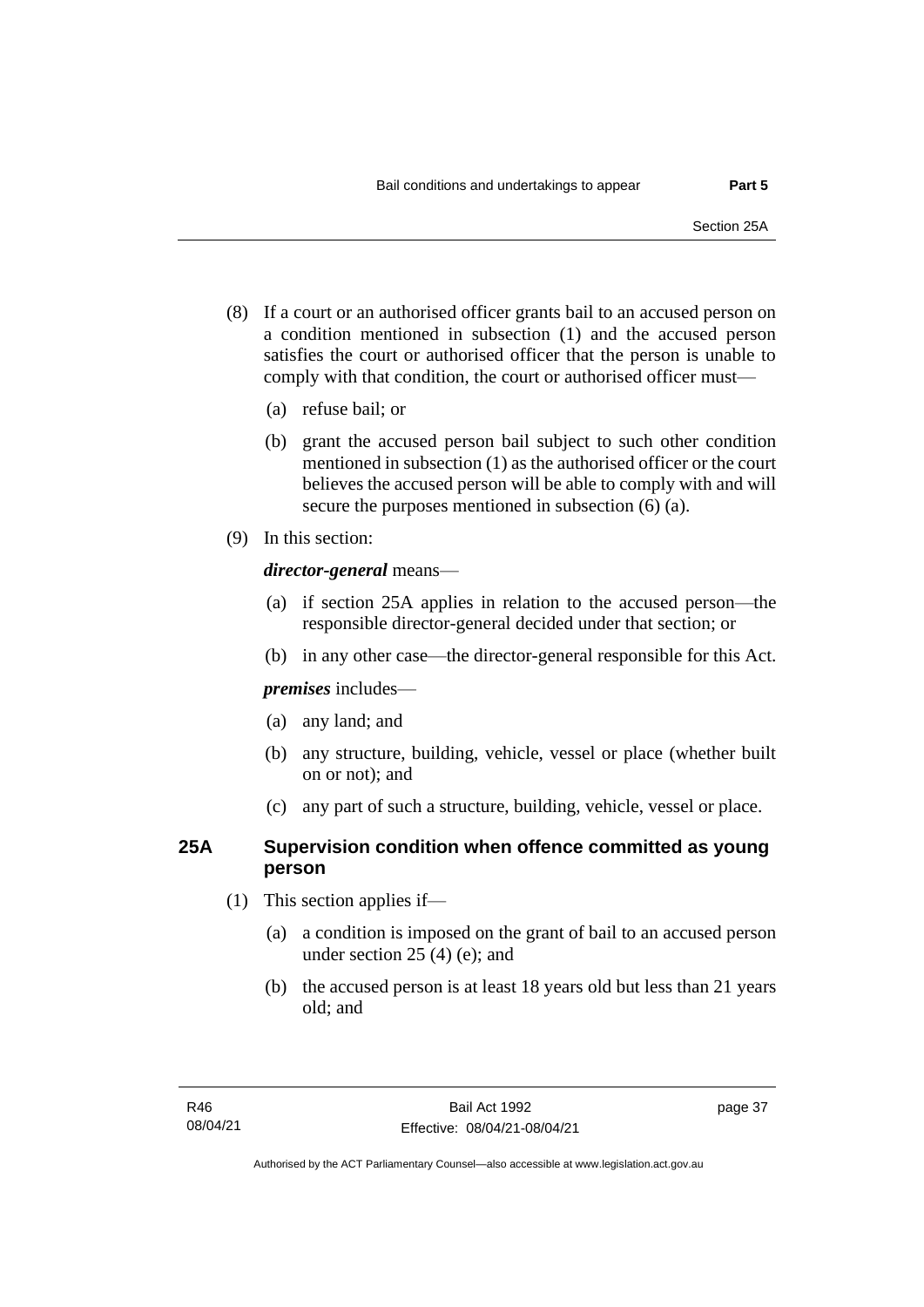- (c) the accused person was under 18 years old when the offence to which the grant of bail relates was committed.
- (2) The director-general responsible for this Act and the director-general responsible for the *[Children and Young People Act 2008](http://www.legislation.act.gov.au/a/2008-19)* must decide which of them is to be the responsible director-general for matters relating to the supervision of the accused person.
- (3) If the responsible director-general for matters relating to the supervision of an accused person is the director-general responsible for the *[Children and Young People Act 2008](http://www.legislation.act.gov.au/a/2008-19)*, the accused person must be supervised as a person under 18 years old.
- (4) If the responsible director-general for matters relating to the supervision of an accused person is the director-general responsible for this Act, the accused person must be supervised as an adult.

### **26 Conditions on which bail may be granted to children**

- (1) The following conditions may be imposed on the grant of bail to a child—
	- (a) the conditions mentioned in section 25 (1) (other than a requirement mentioned in section 25 (4) (e)); and
	- (b) any other conditions that the court or authorised officer considers appropriate—
		- (i) having regard to the principles in the *[Children and Young](http://www.legislation.act.gov.au/a/2008-19)  [People Act 2008](http://www.legislation.act.gov.au/a/2008-19)*, section 94; and
		- (ii) considering, as a primary consideration, the best interests of the child.
- (2) Without limiting section 25 (1), the requirements that a child may be required to comply with about his or her conduct while released on bail include a requirement that the child—
	- (a) accept supervision by the director-general under the *[Children](http://www.legislation.act.gov.au/a/2008-19)  [and Young People Act 2008](http://www.legislation.act.gov.au/a/2008-19)*; and

R46 08/04/21

Authorised by the ACT Parliamentary Counsel—also accessible at www.legislation.act.gov.au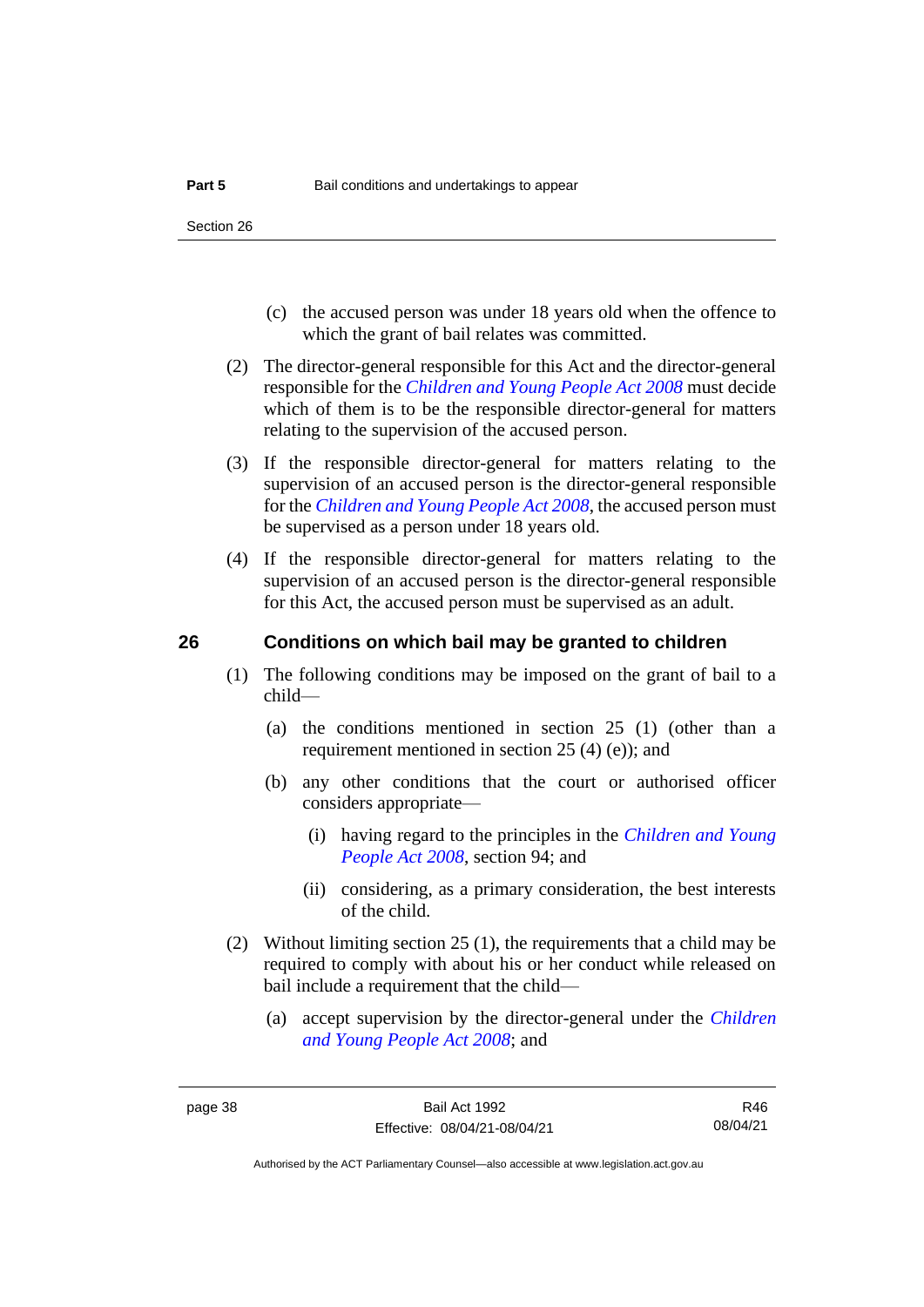#### (b) comply with any reasonable direction of the director-general.

#### **Examples of directions**

- 1 a direction to attend a program
- 2 a direction to comply with a mental health assessment or treatment order made by the ACAT
- 3 a direction to attend drug or alcohol counselling.
- (3) A court or an authorised officer must, in considering the release on bail of an accused person who is a child, consider the conditions for the release of the person that are mentioned in section 25 (1) in the sequence in which they are mentioned in that subsection.
- (4) A court or an authorised officer, in granting bail to an accused person who is a child—
	- (a) may not impose a condition referred to in section 25 (1) unless the court or the authorised officer is of the opinion that the imposition of the condition is—
		- (i) necessary to secure 1 or more of the purposes mentioned in section 25 (6) (a) (i), (ii), (iii) and (iv) (the *relevant purposes*); or
		- (ii) in accordance with the principles under the *[Children and](http://www.legislation.act.gov.au/a/2008-19)  [Young People Act 2008](http://www.legislation.act.gov.au/a/2008-19)*, section 94 (Youth justice principles); and
	- (b) may not, except at the request of the accused person, impose a condition, or a combination of conditions, that puts a greater obligation on the accused than is—
		- (i) necessary to secure the relevant purposes; or
		- (ii) in accordance with the relevant principles.
- (5) Section 25 (7) applies in relation to a grant of bail under this section.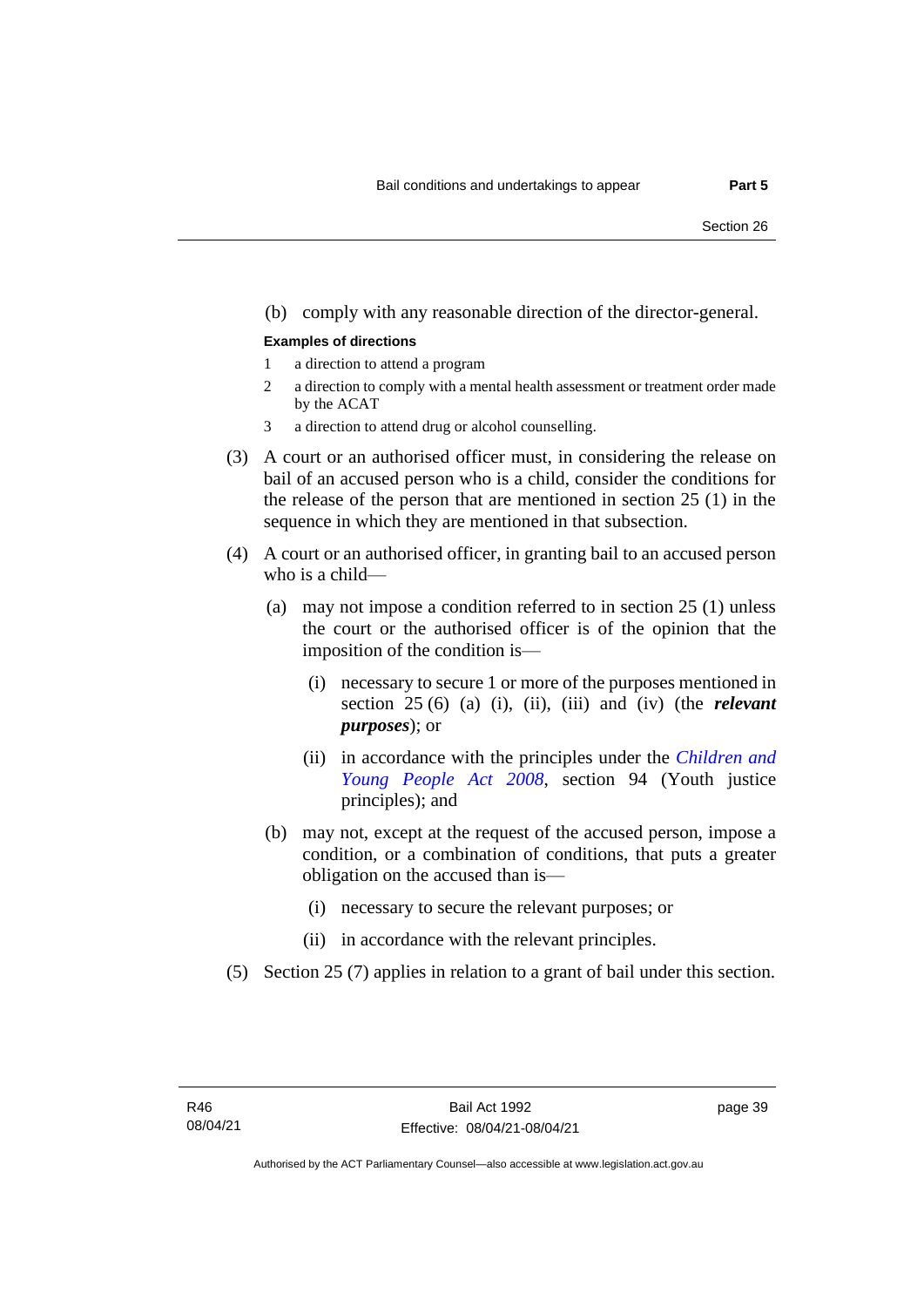Section 27

- (6) If a court or an authorised officer grants bail to an accused person who is a child on a condition referred to in section 25 (1) and the accused person satisfies the court or authorised officer that the person is unable to comply with that condition, the court or authorised officer must—
	- (a) refuse bail; or
	- (b) grant the accused person bail subject to the other conditions referred to in subsection (1) that the court or authorised officer believes the accused person will be able to comply with and will secure the purposes mentioned in subsection (4) (a) (i) and (ii).

### **27 Recording of certain bail decisions**

- $(1)$  If—
	- (a) a judge or magistrate hears an application by an accused person for bail, or release from custody without bail; or
	- (b) an authorised officer is required to consider whether to grant bail to an accused person, or to release an accused person from custody without bail;

he or she must record, or cause to be recorded, his or her reasons for the decision.

- (2) If a judge, a magistrate or an authorised officer decides to grant bail to an accused person subject to a condition mentioned in section 25 (1) otherwise than in accordance with a request of an accused person that bail be granted on that condition, or on conditions that include that condition, the judge, magistrate or authorised officer must record, or cause to be recorded, his or her reasons for deciding—
	- (a) that the imposition of a condition mentioned in that subsection was necessary to secure the purposes of whichever of section 25 (6) (a) and section 26 (4) (a) applies to the accused person; and

R46 08/04/21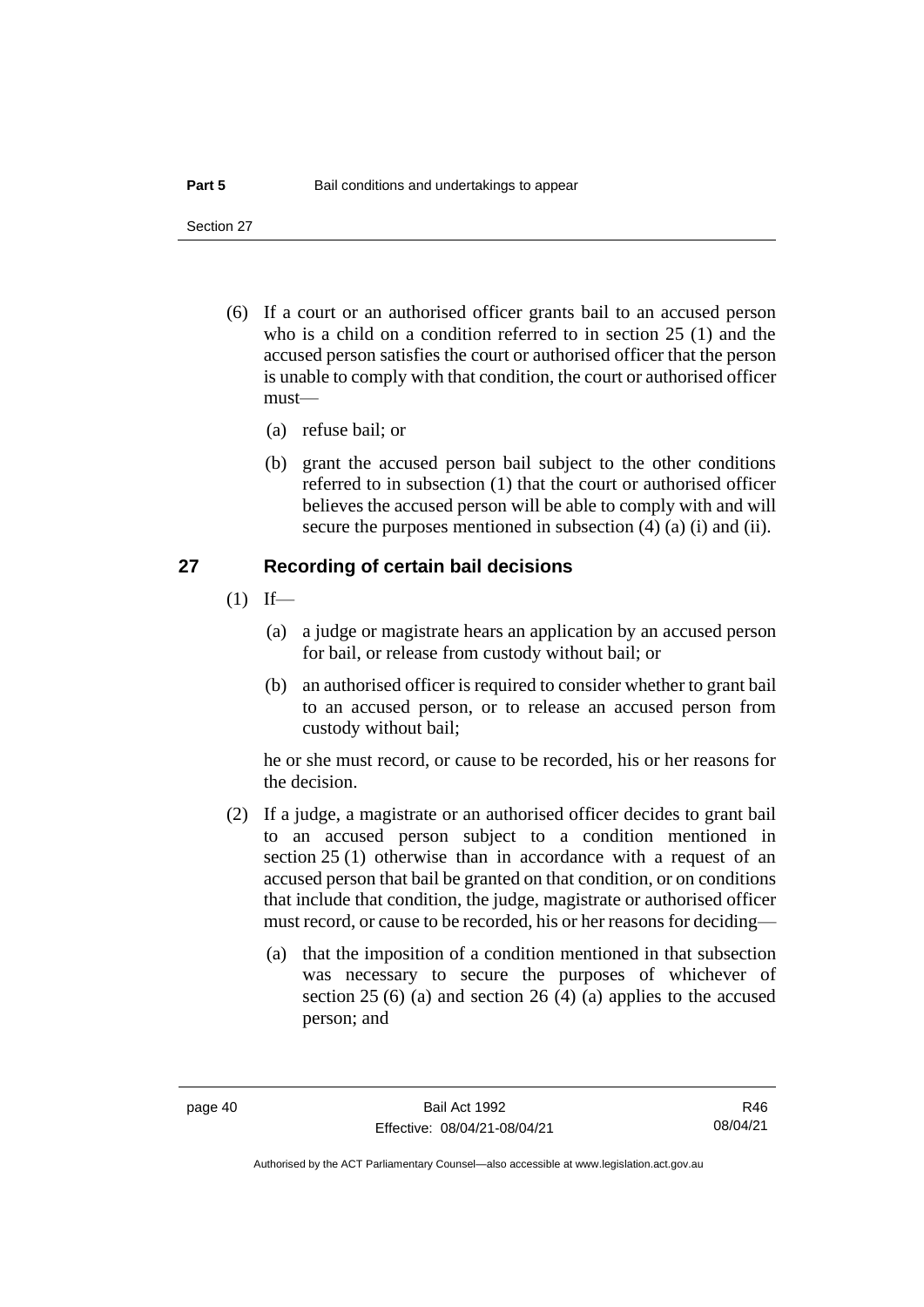(b) if the condition is a condition referred to in section 25 (1) (other than a condition mentioned in section 25 (1) (a))—that the imposition of a condition under the earlier paragraph or paragraphs of that subsection would be unlikely to secure the purposes of whichever of section 25 (6) (a) and section 26 (4) (a) applies to the accused person.

### **28 Undertakings to appear**

- (1) A person may be released on bail only if the person gives a written undertaking—
	- (a) to appear before a stated court at the place, date and time—
		- (i) stated in the undertaking; or
		- (ii) notified to the person by a police officer; and
	- (b) to comply with the bail conditions (if any).
	- *Note* If a form is approved under s 58 for an undertaking, the form must be used.
- (2) For a continuation of bail, the person may undertake to appear at any time when, and at any place where, proceedings in relation to the offence with which the person has been charged may be continued.
- (2A) During a COVID-19 emergency, an undertaking—
	- (a) may be in writing or given before the court; and
	- (b) if given before the court, must be recorded by the court.
	- (3) An undertaking may be given in relation to more than 1 offence.
	- (4) A court must accept an undertaking given under this section as proof of the matters stated in it if there is no evidence to the contrary.
	- (5) Subsection (1) (a) does not apply to a person in relation to a breach of the peace or apprehended breach of the peace if no further appearance is required.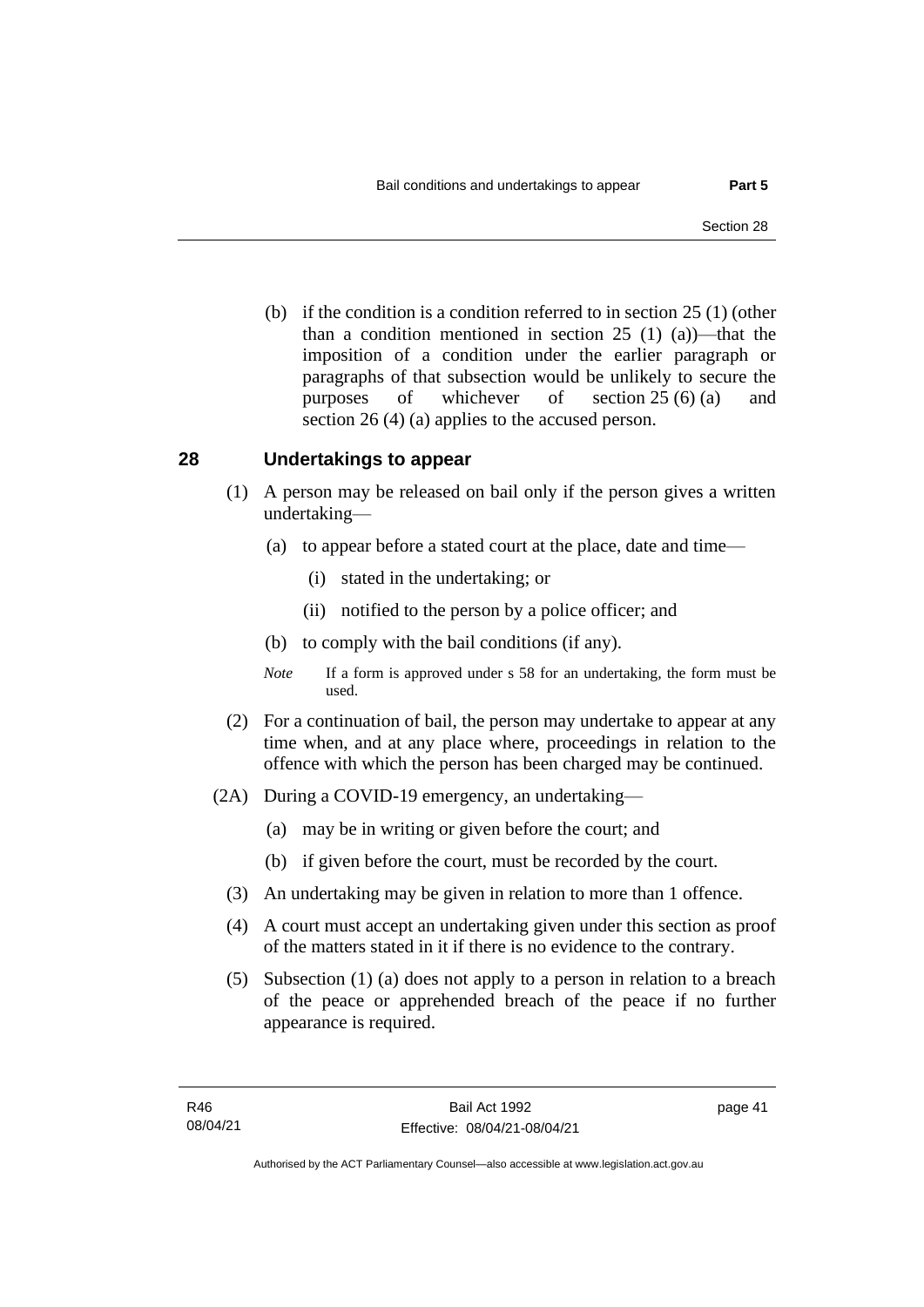(6) In this section:

*COVID-19 emergency* means—

- (a) a state of emergency declared under the *[Emergencies Act 2004](http://www.legislation.act.gov.au/a/2004-28)*, section 156 because of the coronavirus disease 2019 (COVID-19); or
- (b) an emergency declared under the *[Public Health Act 1997](http://www.legislation.act.gov.au/a/1997-69)*, section 119 (including any extension or further extension) because of the coronavirus disease 2019 (COVID-19).
- (7) This subsection and subsections (2A) and (6) expire on the day the *[COVID-19 Emergency Response Act 2020](http://www.legislation.act.gov.au/a/2020-11)* expires.

### **30 Accused person may be excused from attendance before court**

- (1) If a person has given an undertaking to appear before a court under section 28 (1), the court may, on application made by or on behalf of that person, by order excuse the person from attendance before the court to answer the charge in relation to which bail has been granted or for any other purpose in relation to the proceedings relating to the charge.
- (2) An order under subsection (1) may be made—
	- (a) whether or not any evidence has been given in the proceedings; and
	- (b) whether or not the applicant for the order is before the court or has attended before the court in relation to the proceedings.
- (3) A court must not make an order under subsection (1) unless it has been informed, by or on behalf of the applicant, that the applicant is represented by a lawyer for the purposes of the proceedings.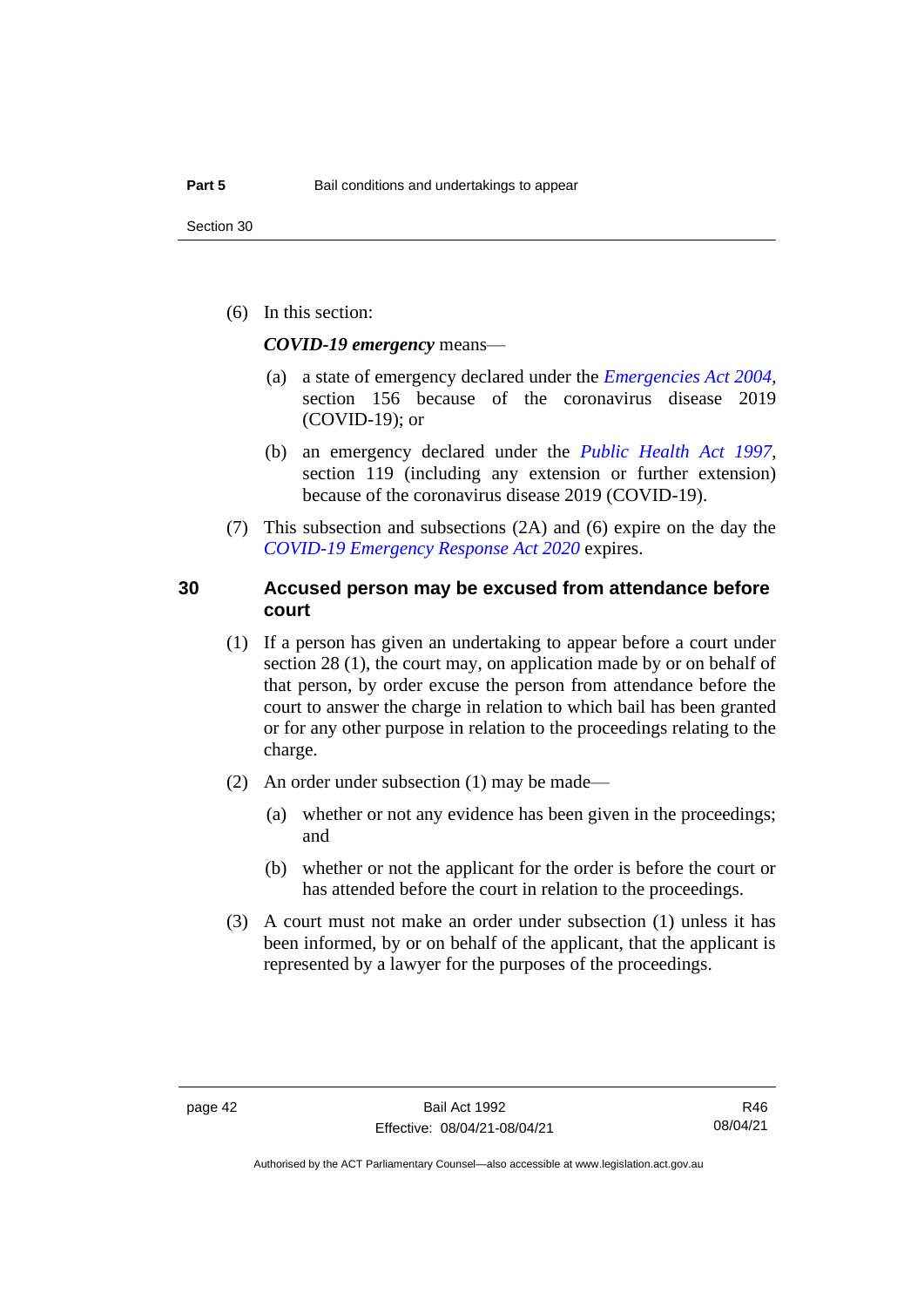(4) A court may, at any time during proceedings in relation to which an order has been made in relation to a person under subsection (1), direct the informant or the registrar of the court to serve the person in relation to whom the order has been made with a written notice requiring him or her to attend before the court, for the purposes of those proceedings, on a day and at a time and place stated by the court.

*Note 1* For how documents may be served, see th[e Legislation Act,](http://www.legislation.act.gov.au/a/2001-14) pt 19.5.

*Note* 2 If a form is approved under s 58 for a notice, the form must be used.

- (5) If a person on whom a notice under subsection (4) has been served does not attend before the court in accordance with the requirements of the notice, the court may issue a warrant for the arrest of the person and for bringing the person before the court at the time and place specified in the warrant.
- $(6)$  If—
	- (a) a person has been discharged from custody on bail; and
	- (b) an order is made under subsection (1) excusing the person from attendance before the court in accordance with his or her undertaking to appear; and
	- (c) the person does not appear before the court at the place, date and time required under that undertaking;

the person is not taken to have failed to comply with a condition of his or her bail only because the person did not so attend before the court and bail continues subject to any condition other than a condition requiring the person to attend before the court.

### **31 Bail requirements**

- (1) An undertaking to appear may be given to—
	- (a) a court; or
	- (b) a registrar or deputy registrar; or
	- (c) an authorised officer; or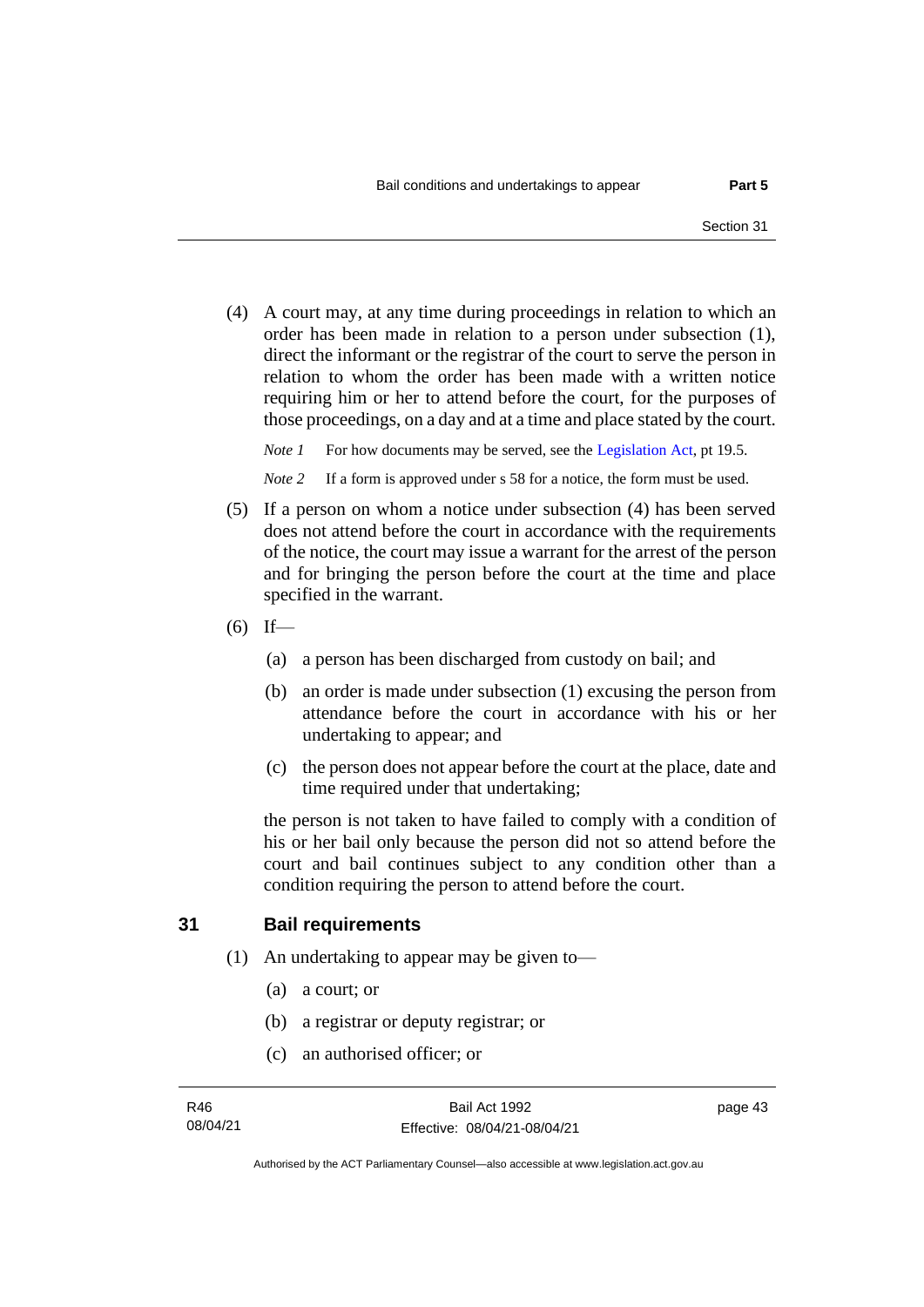- (d) for an accused person who is at a correctional centre or a NSW correctional centre—the person in charge of the centre.
- (2) An amount may be deposited, or security given, in accordance with a bail condition, to—
	- (a) a court; or
	- (b) registrar or deputy registrar; or
	- (c) an authorised officer.
- (3) In this section:

*deposit* includes a payment by cash or electronic funds transaction.

*security* includes security given by way of bond or bank guarantee.

## **32 Acceptable people and security for bail**

- (1) A court or authorised officer imposing a condition on bail may decide—
	- (a) the person, people or class of people who are acceptable people for a condition mentioned in section 25 (1) (b) or (c); and
	- (b) the number of people required for the condition; and
	- (c) the security acceptable for a condition mentioned in section 25 (1) (b) (ii).
- (2) If a decision has not been made when the undertaking to appear is given, the court or person to whom the undertaking to appear is given may decide.
- (3) Without limiting subsections (1) and (2), an acceptable person for a condition includes an entity prescribed by regulation for this subsection.

R46 08/04/21

Authorised by the ACT Parliamentary Counsel—also accessible at www.legislation.act.gov.au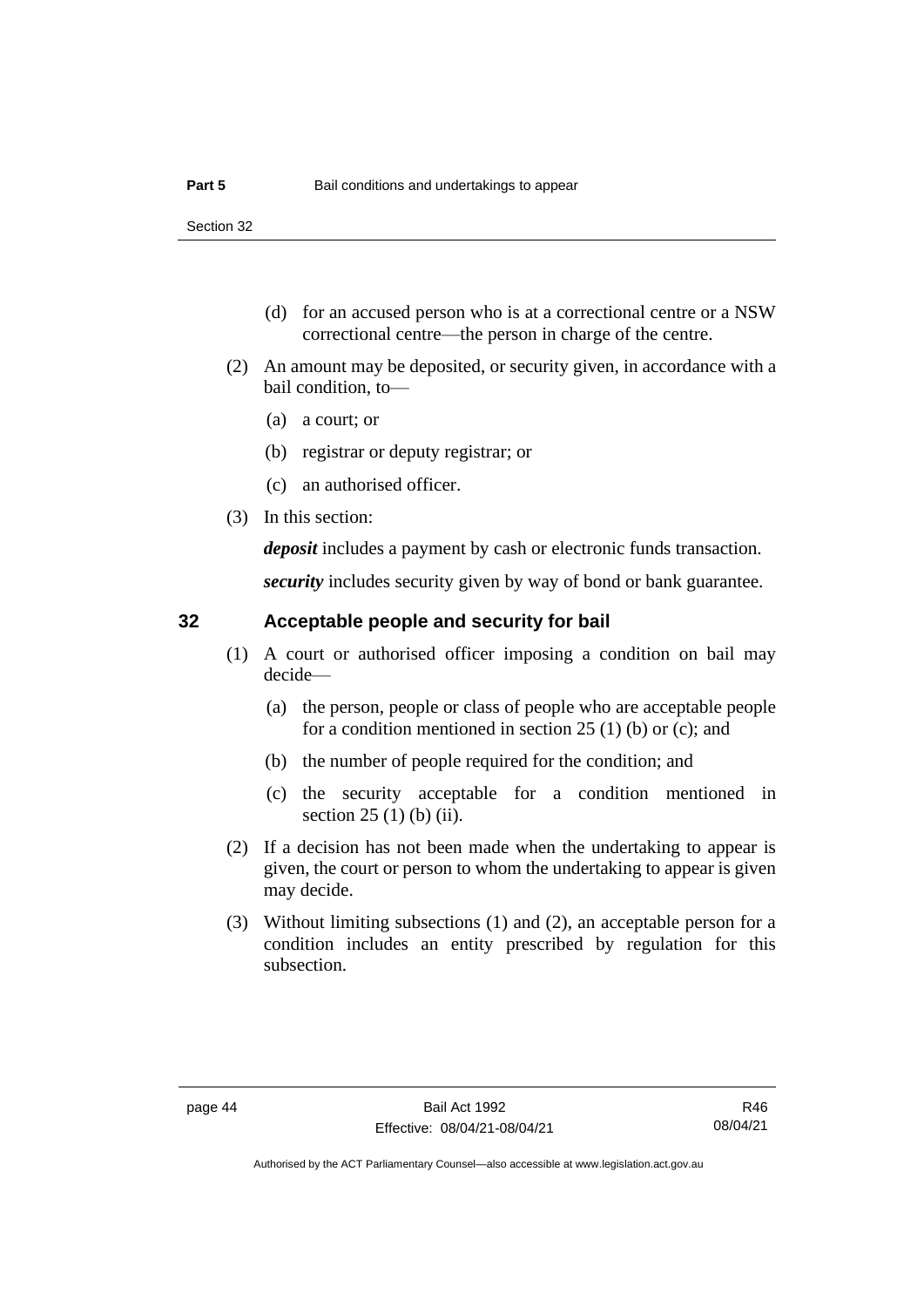### **33 Continuation of bail and undertakings**

- (1) If an accused person has given an undertaking to appear at a place, date and time at which proceedings in relation to the offence may be continued, whether on any adjournment, postponement or other deferment of the proceedings, or by way of committal, a court may continue the bail already granted in relation to the offence, whether or not the accused person is present in court.
- (2) If bail is continued under subsection (1), the undertaking to appear and the bail conditions continue to apply, except to the extent that the undertaking or condition otherwise provides or the court otherwise orders.
	- *Note* A court continuing bail must give notice of the continuation, bail conditions and place, date and time to which the proceedings are adjourned, postponed or deferred (see s 34 (4)).
- (3) If no direction is made by the court in relation to bail, whether or not the accused person appears in accordance with the undertaking—
	- (a) the court is taken to have continued bail; and
	- (b) the undertaking to appear and any bail conditions continue to apply.
- (4) If the hearing of a charge against an accused person is adjourned or postponed, the court may—
	- (a) continue the person's bail; or
	- (b) make another order about bail.
- (5) However, if a deposit has been made, or security given, by a surety in accordance with a bail condition, the court must not continue bail without the surety's consent unless it is a condition of bail that the deposit or security continues to apply if bail is continued.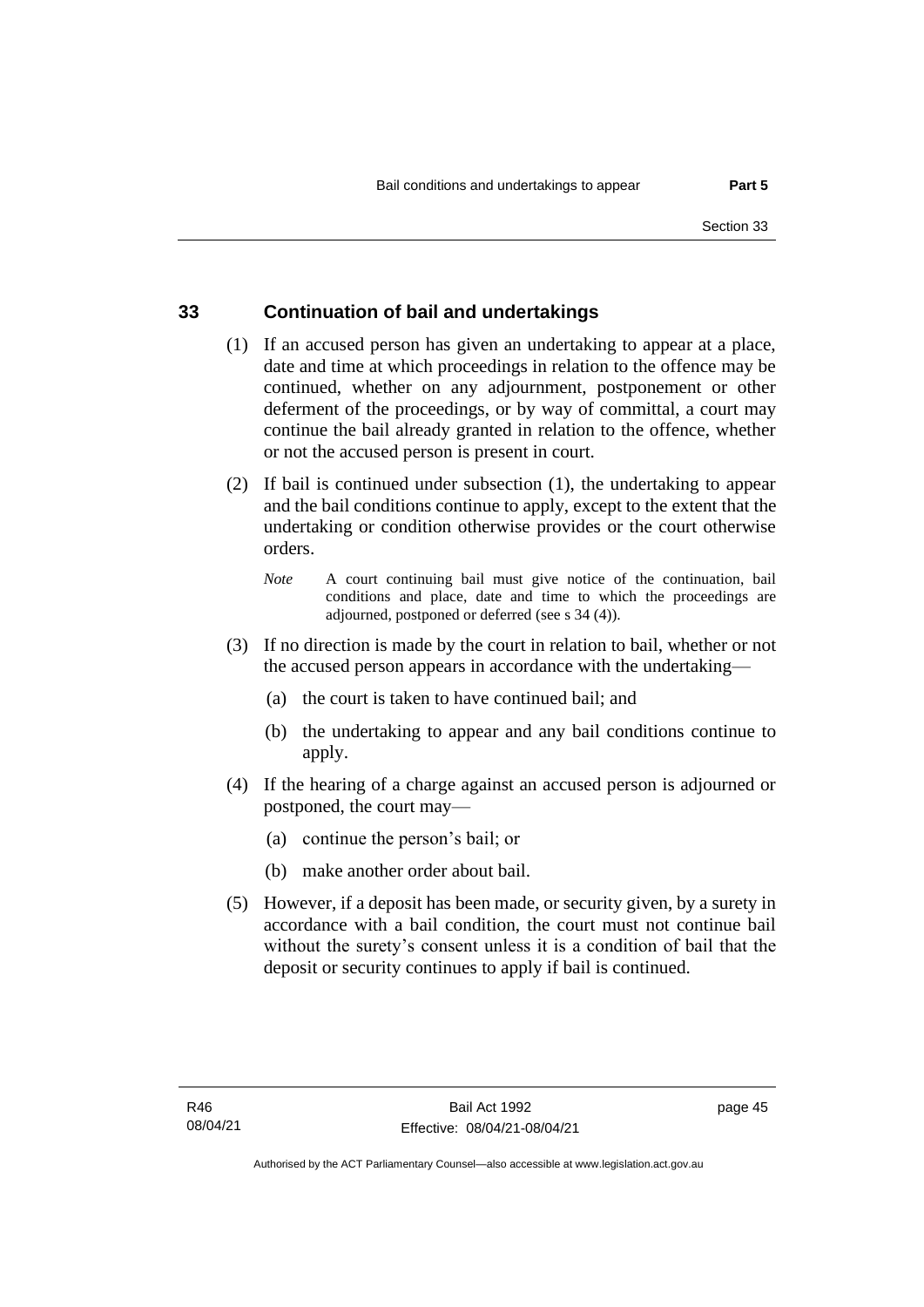- (6) If bail is continued—
	- (a) the undertaking to appear is taken to be an undertaking to appear at any time when, and at any place where, proceedings in relation to the offence with which the person has been charged may be continued; and
	- (b) any bail conditions continue to apply.
- (7) If an accused person has been released on bail and the court is satisfied that the accused person is because of illness or accident or other sufficient cause unable to appear personally before the court on the day when the person is required to appear, the court may, in the absence of the accused person, order the person to be further remanded to the place, date and time that the court considers appropriate and may order that the undertaking to appear given by the accused person and any agreement entered into under a condition of the grant of bail be continued so as to require the appearance of the accused person at every place, date and time to which the accused person is remanded or the hearing adjourned, postponed or otherwise deferred.

### **34 Written notice of conditions of bail**

- (1) A court or authorised officer granting bail to an accused person—
	- (a) must give the accused person a written notice setting out—
		- (i) the person's obligations under the person's bail conditions; and
		- (ii) the consequences of any failure by the person to comply with the conditions; and
	- (b) must be satisfied, before releasing the accused person, that the person will comply with the conditions.
	- *Note* If a form is approved under s 58 for a notice under this section, the form must be used.

R46 08/04/21

Authorised by the ACT Parliamentary Counsel—also accessible at www.legislation.act.gov.au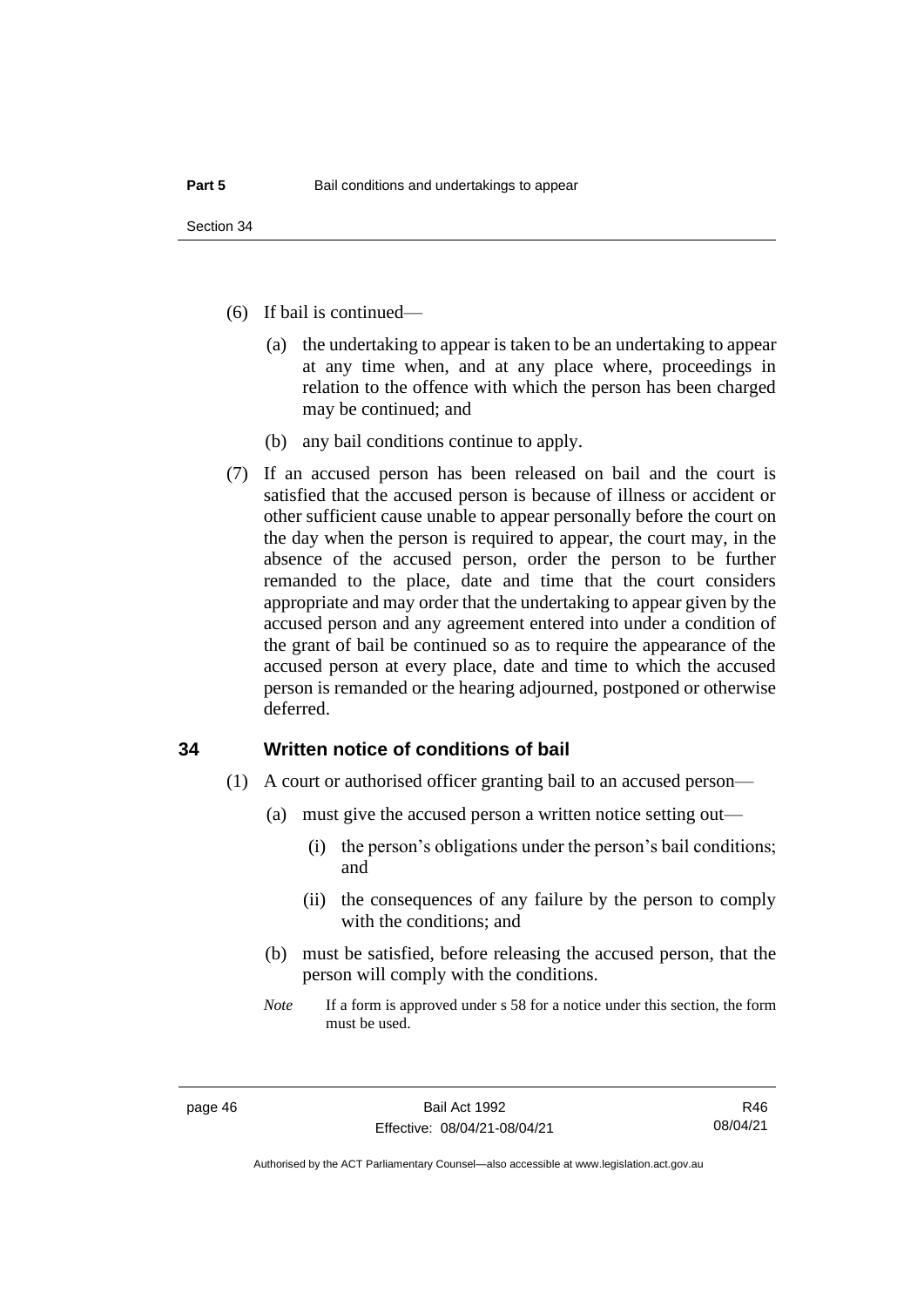- (2) A court or authorised officer granting bail to an accused person with a surety for the accused person's appearance to answer the charges against the person —
	- (a) must give the surety written notice of—
		- (i) the accused person's obligations under the person's bail conditions; and
		- (ii) the consequences of any failure by the person to comply with the conditions; and
	- (b) must be satisfied, before releasing the accused person, that the surety understands—
		- (i) the nature and extent of the accused person's obligations under the person's bail conditions; and
		- (ii) the consequences of any failure by the person to comply with the conditions.
- (3) If a bail condition is imposed or varied on a review under part 6 of a decision made in relation to bail, the court or authorised officer imposing or varying the condition—
	- (a) must give the accused person a written notice setting out—
		- (i) the person's obligations under the condition; and
		- (ii) the consequences of any failure by the person to comply with the condition; and
	- (b) must be satisfied that the accused person will comply with the condition; and
	- (c) if there is a surety for the appearance of the accused person to answer the charges against the accused person—
		- (i) must give the surety a written notice setting out—
			- (A) the accused person's obligations under the condition; and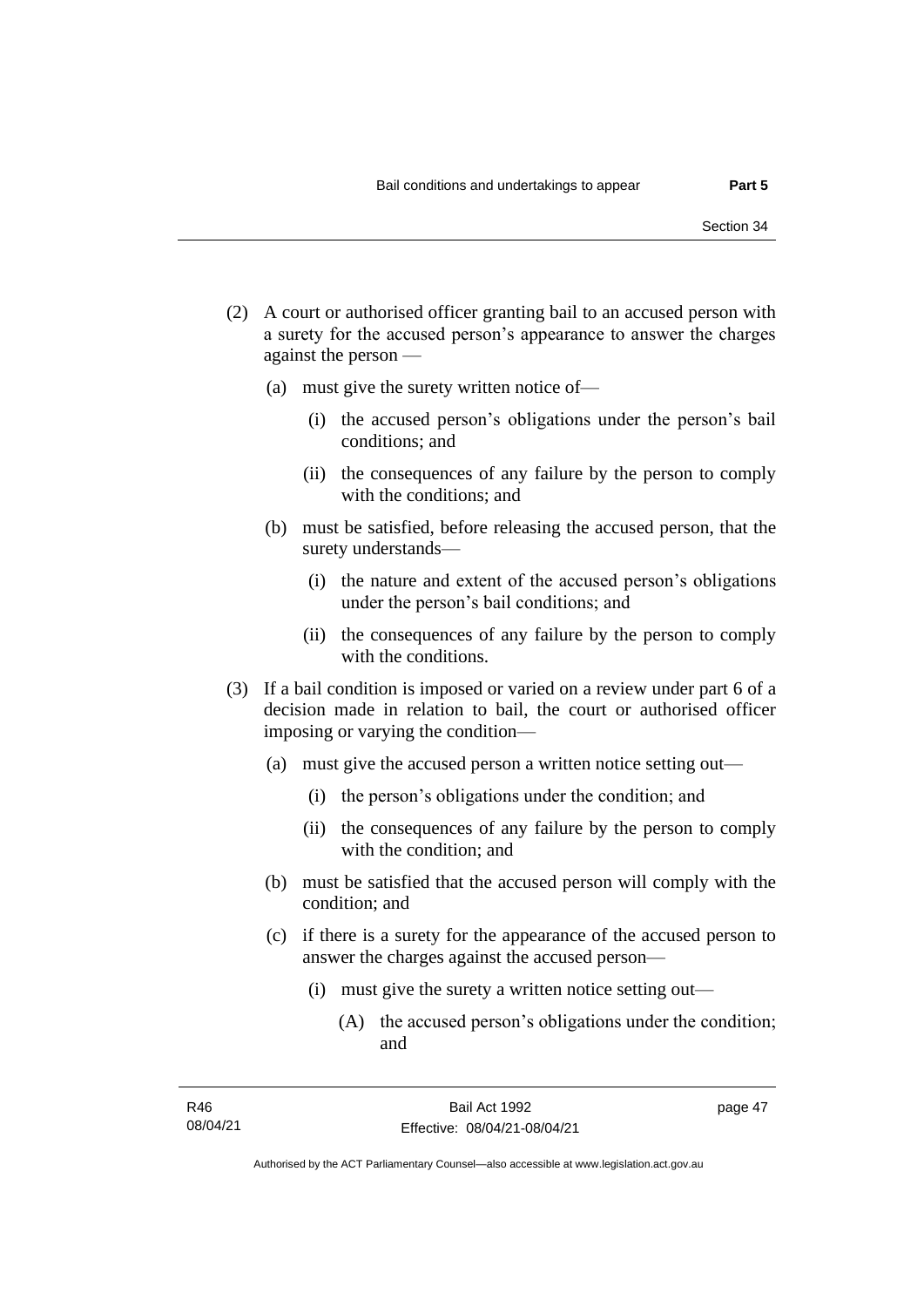- (B) the consequences of any failure by the person to comply with the condition; and
- (ii) must be satisfied that the surety understands—
	- (A) the nature and extent of the accused person's obligations under the condition; and
	- (B) the consequences of any failure by the person to comply with the condition.
- (4) A court continuing bail on an adjournment or a postponement of proceedings must immediately give, or cause to be given, to the accused person a written notice that—
	- (a) states that bail is continued until the hearing is resumed or stated; and
	- (b) states the conditions on which bail is presently allowed; and
	- (c) states the place, date and time to which the proceedings are adjourned or postponed or states that the proceedings are adjourned or postponed to a place, date and time that are from time to time stated in a notice given or sent to the accused person as prescribed by regulation.

### **36 Discharge of surety**

- (1) A surety may, at any time apply to be discharged from his or her liability under a bail condition—
	- (a) if bail has been granted by a court—
		- (i) to the court that granted bail; or
		- (ii) to the court of appearance; or
	- (b) if bail has been granted by an authorised officer—to the court of appearance.
- (2) However, an application may not be made if the person granted bail has failed to comply with a bail condition or undertaking to appear.

R46 08/04/21

Authorised by the ACT Parliamentary Counsel—also accessible at www.legislation.act.gov.au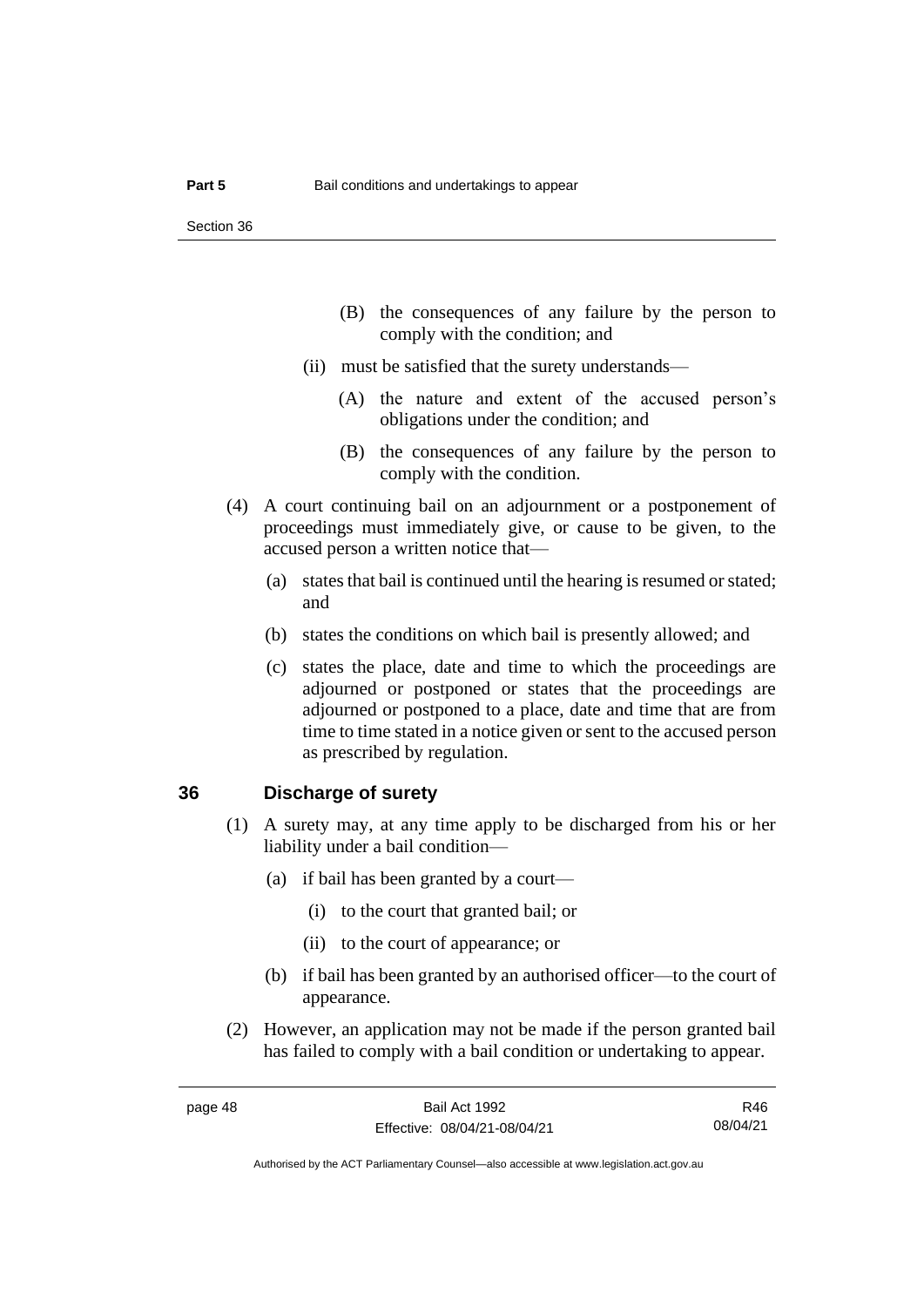- (3) If the person granted bail is not in custody or before the court when the application is made, the court must—
	- (a) issue a warrant to apprehend the person and bring the person before the court; or
	- (b) issue a summons for the person's appearance before the court.
- (4) On the person's appearance before the court, the court must, unless the court considers it would be unjust to do so—
	- (a) direct that the applicant be discharged from his or her liability; and
	- (b) release the security or deposit.
- (5) If the court discharges the applicant from liability, the court may—
	- (a) impose further bail conditions; and
	- (b) remand the person granted bail into custody until the further conditions are satisfied.
- (6) In this section:

*court of appearance* means the court before which the accused person is required to appear in accordance with his or her undertaking to appear.

### **37 Payment of amounts to Territory**

- (1) This section applies if—
	- (a) a person granted bail fails to appear in court in accordance with his or her undertaking; and
	- (b) a bail condition mentioned in section 25 (1) (b) or (c) requires the person or someone else (the *person required to pay*) to pay, or forfeit, an amount to the Territory if the person fails to appear.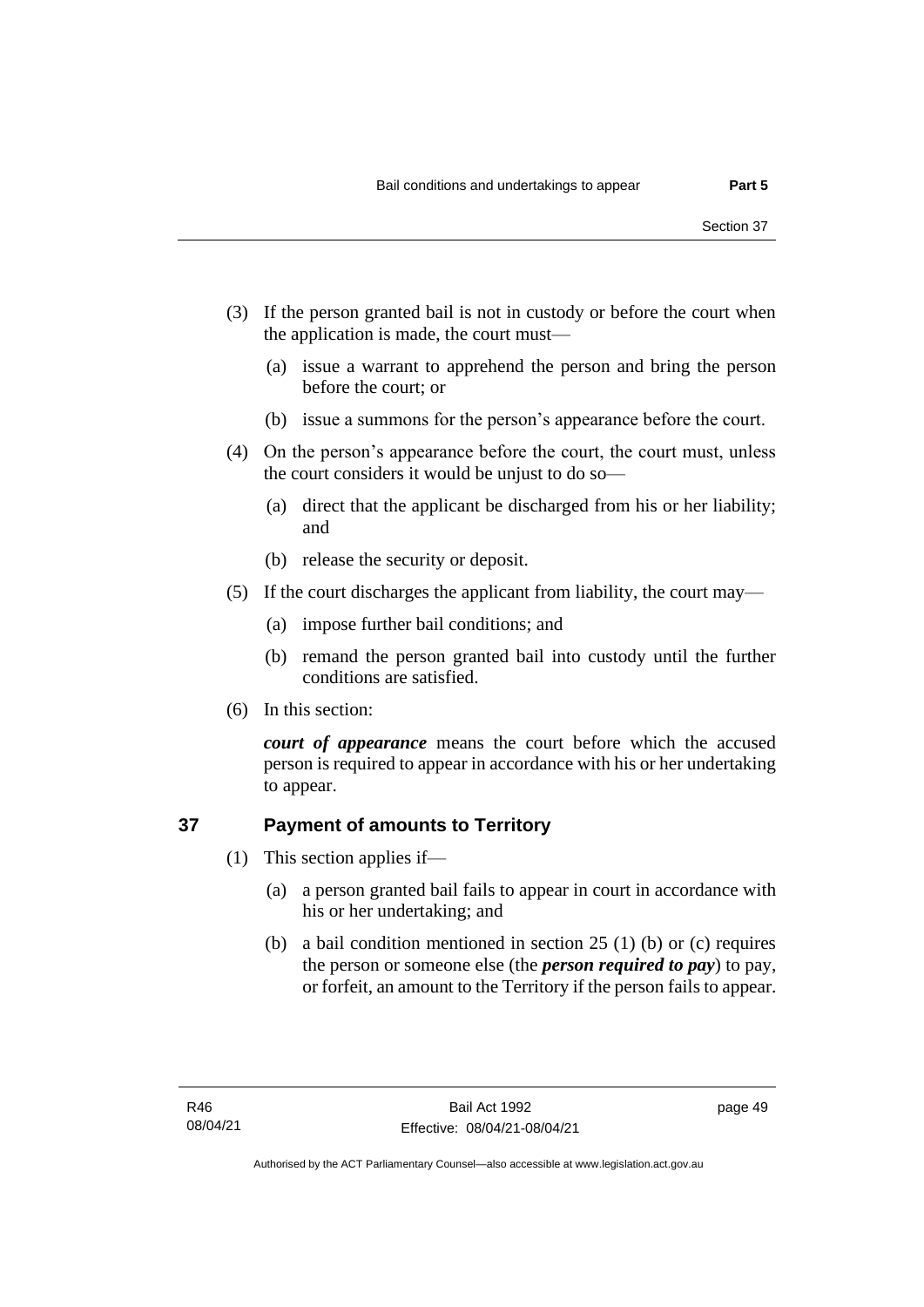- (2) If the amount has been deposited in accordance with a condition mentioned in section 25 (1) (c), the amount is forfeited to the Territory.
- (3) If the amount has not been deposited, the court may order the person required to pay to pay the amount to the Territory.
- (4) Notice of the order must be given to the person required to pay as soon as practicable.

*Note* For how documents may be served, see th[e Legislation Act,](http://www.legislation.act.gov.au/a/2001-14) pt 19.5.

- (5) If, after the end of 28 days after the day the notice is given, the amount has not been paid the amount may be recovered under the *[Crimes](http://www.legislation.act.gov.au/a/2005-59)  [\(Sentence Administration\) Act 2005](http://www.legislation.act.gov.au/a/2005-59)*, chapter 6A (Court imposed fines) as if it were a fine within the meaning of that chapter.
- (6) Subsection (5) applies to an amount even if the amount exceeds \$50 000.

page 50 Bail Act 1992 Effective: 08/04/21-08/04/21

R46 08/04/21

Authorised by the ACT Parliamentary Counsel—also accessible at www.legislation.act.gov.au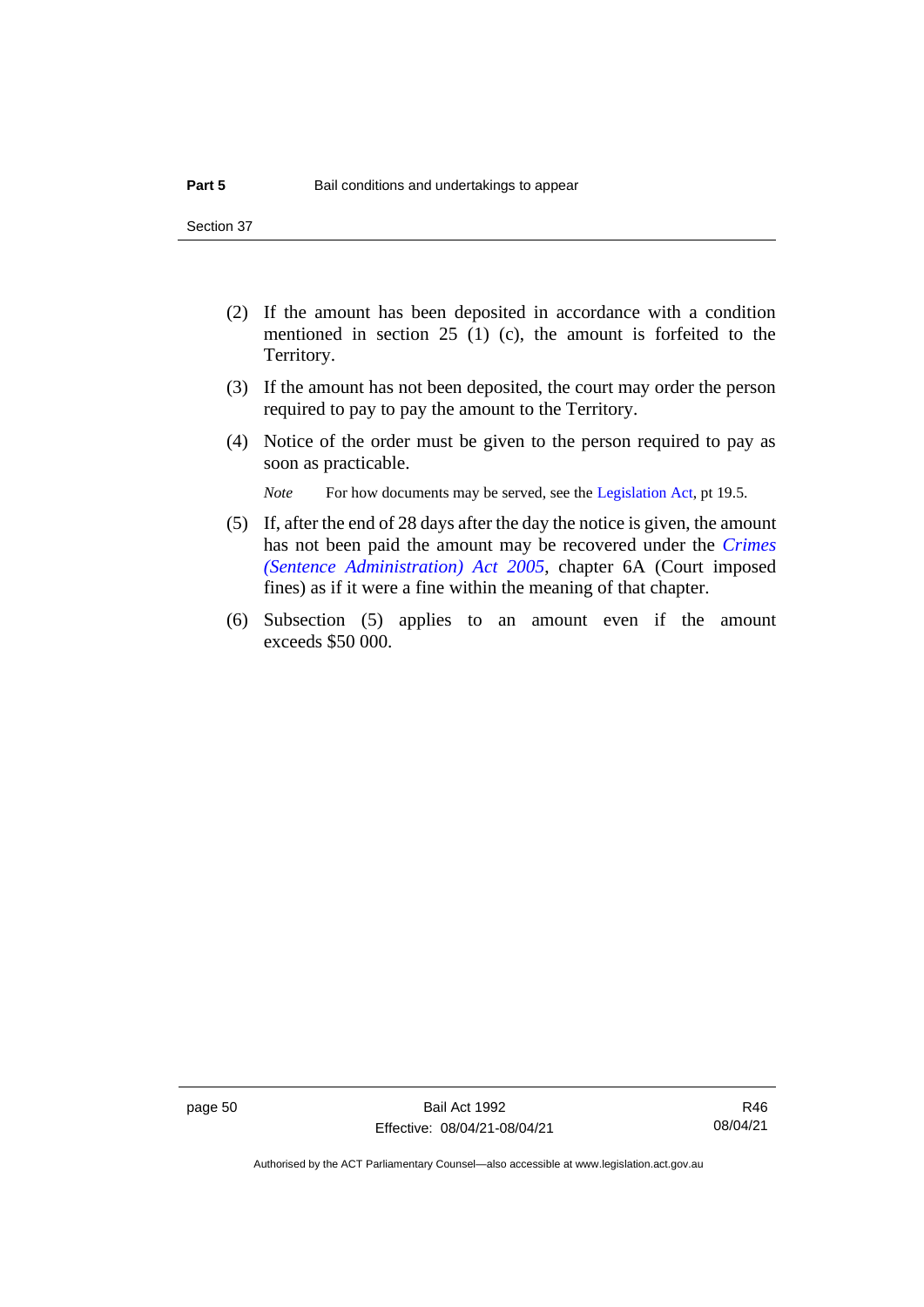# **Part 6 Review of bail decisions**

# **Division 6.1 Review of decisions by authorised officers**

# **38 Review by authorised officers**

- (1) If an authorised officer makes a decision under part 4 in relation to bail for an accused person that is—
	- (a) a decision to refuse to grant bail to the accused person; or
	- (b) a decision to grant bail to the accused person subject to 1 or more bail conditions;

the accused person may request a review of that decision by the authorised officer who made the decision or any other authorised officer.

(2) If an application for a review of a bail decision is made to an authorised officer under subsection (1), the authorised officer must as soon as possible conduct a review of the decision.

# **39 Exercise of power to review**

- (1) The power to review a decision under this division includes a power to confirm or vary a decision or to substitute another decision.
- (2) A decision as varied or substituted must be in conformity with this Act.
- (3) If, on a review of a decision under this division, the authorised officer varies the decision or substitutes another decision, section 27 applies in relation to the decision as varied or substituted as if the decision had been made by the authorised officer under part 4.
- (4) An authorised officer may refuse to entertain a request to review a decision under this division if the authorised officer is satisfied that the request is frivolous or vexatious.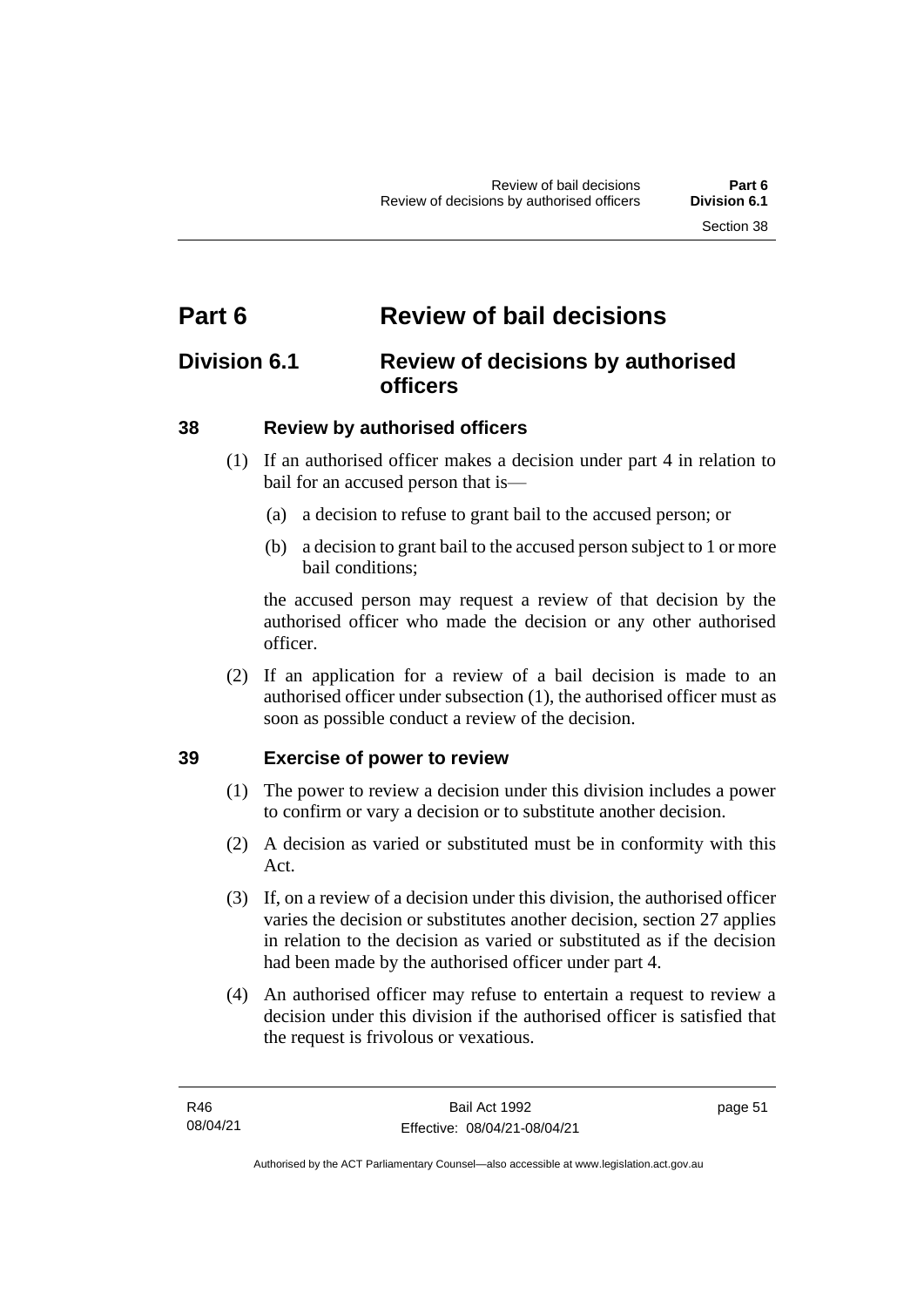- (5) A regulation may—
	- (a) prescribe the way of making a request for the review of a decision under this division; and
	- (b) prescribe procedures for the conduct of a review under this division; and
	- (c) limit the time within which, and the circumstances in which, an accused person may apply for a review of a decision under this division; and
	- (d) limit the number of applications that may be made for the review of a bail decision under this division.

### **40 Limitation on power of authorised officer to review**

An authorised officer may not, under this division—

- (a) review a decision in circumstances if, had the decision not been made, the authorised officer would be prohibited from making a decision in relation to the grant of bail; or
- (b) review a decision that has been reviewed by a court.

# **Division 6.2 Review of decisions by courts**

## **41 Right of review of bail decisions**

An accused person or the informant may apply under this division for review of any decision by a court or an authorised officer in relation to bail.

## **41A Court may review on its own initiative**

(1) A court that has made a decision in relation to bail may review the decision on its own initiative if the court considers it is in the interests of justice to do so.

Authorised by the ACT Parliamentary Counsel—also accessible at www.legislation.act.gov.au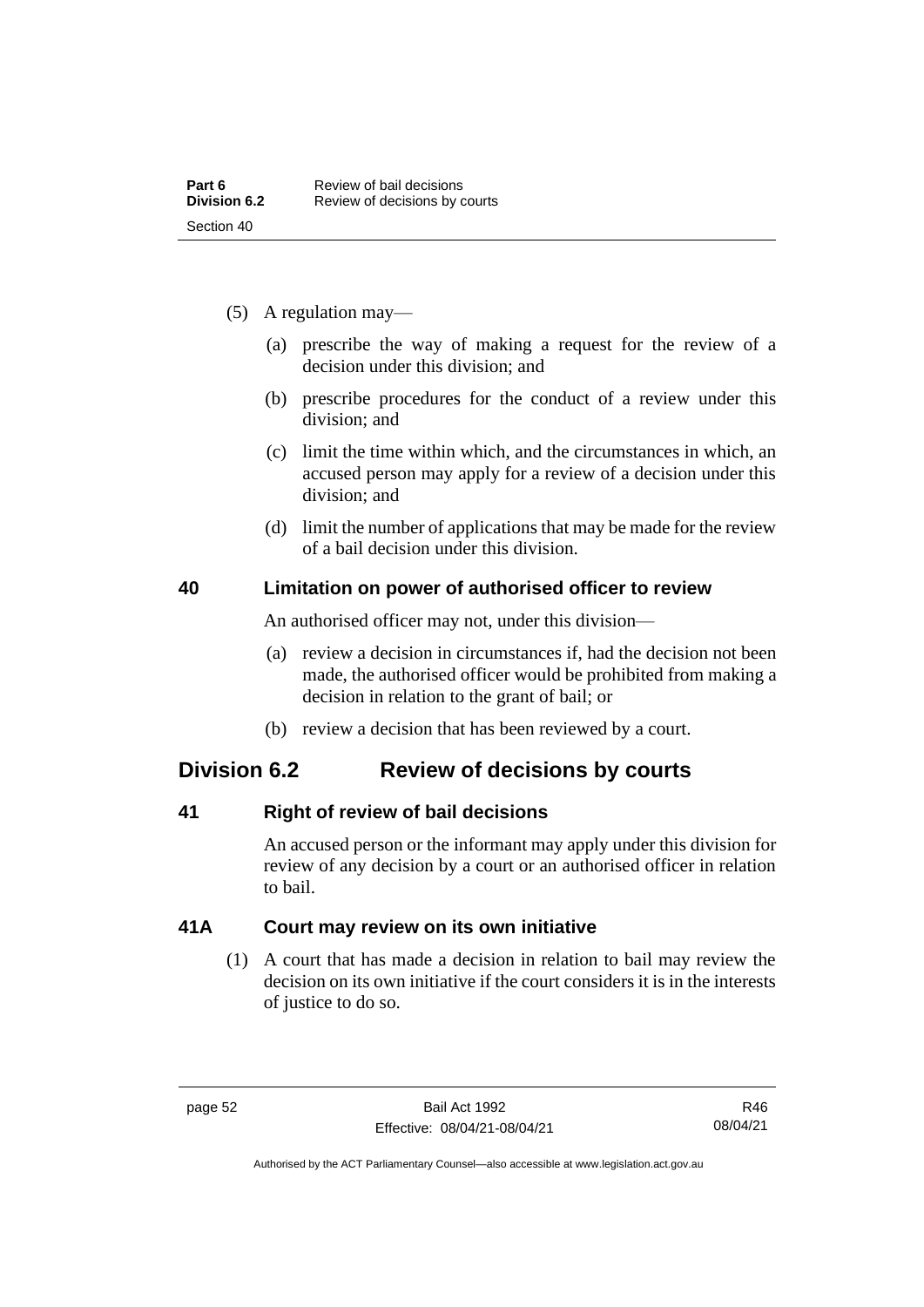(2) The court may issue a warrant for the arrest of the person and for bringing the person before the court at the time and place stated in the warrant.

# **42 Power of Magistrates Court to review—decision of authorised officer**

- (1) The Magistrates Court may, on application under this division (other than under section 44 (Right of review of bail decisions prosecution)), review any decision of an authorised officer in relation to bail for an accused person, only if—
	- (a) the court has power to make a bail order under section  $20(1)(a)$ (Power in relation to bail—Magistrates Court); and
	- (b) the court is satisfied that the applicant has shown—
		- (i) a change in circumstances relevant to the granting of bail since the authorised officer's decision; or
		- (ii) the availability of fresh evidence or information relevant to the granting of bail to the accused person that was unavailable when the authorised officer made the decision.
- (2) The power of the Magistrates Court to review a decision under this section may be exercised whether or not any power to review the decision under section 38 (Review by authorised officers) has been exercised or been sought to be exercised.

# **42A Power of Magistrates Court to review—decision of Magistrates Court**

The Magistrates Court may, on application under this division (other than under section 44 (Right of review of bail decisions prosecution)), review any decision of the court (however constituted) in relation to bail for an accused person, only if—

(a) the court has power to make a bail order under section 20 (1) (a) (Power in relation to bail—Magistrates Court); and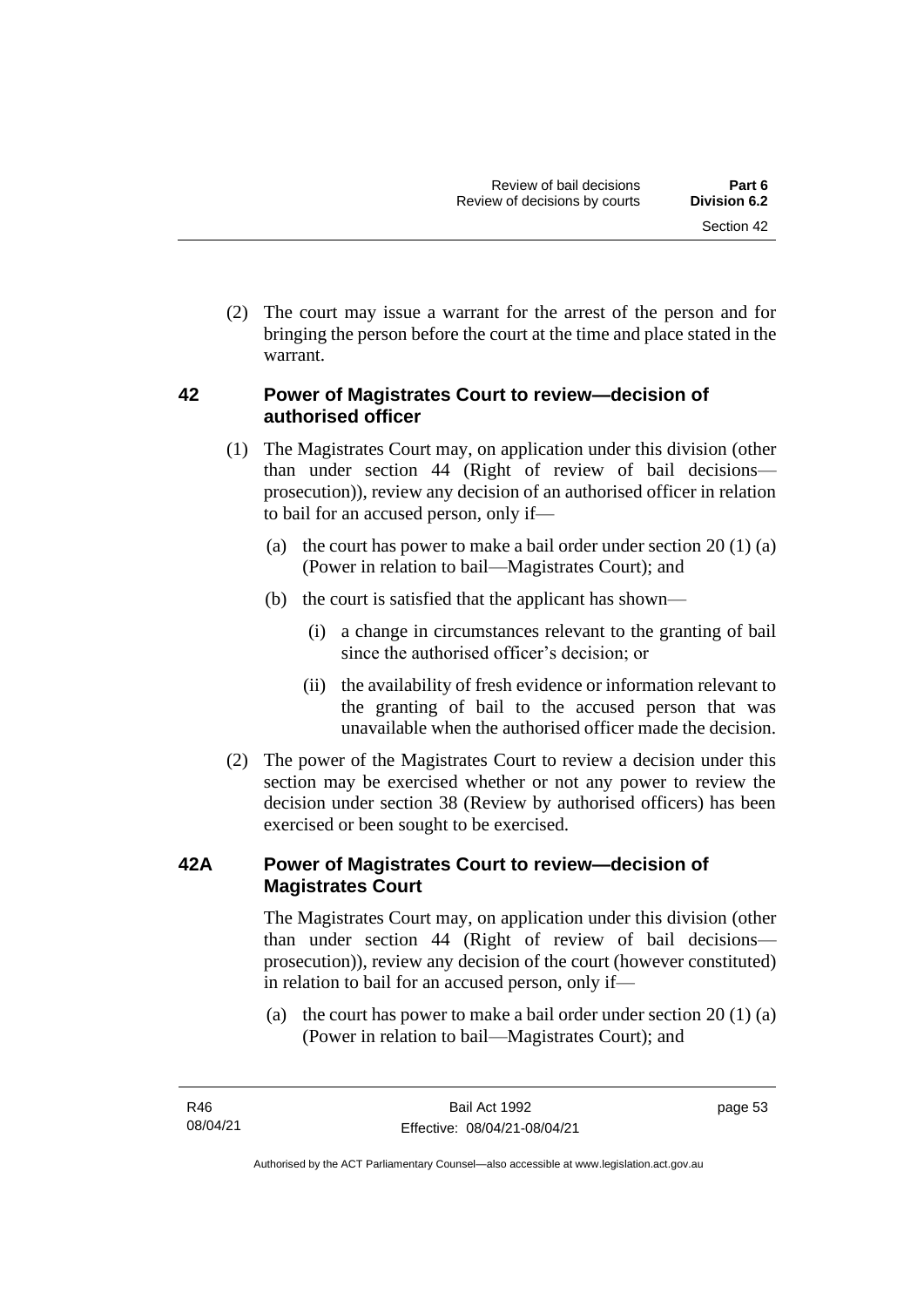- (b) the court is satisfied that the applicant has shown—
	- (i) a change in circumstances relevant to the granting of bail since the court's decision; or
	- (ii) the availability of fresh evidence or information relevant to the granting of bail to the accused person that was unavailable when the court made the decision; and
- (c) for an application made by the accused person—the person has made 2 applications for bail in the Magistrates Court in the proceeding to which the bail relates.

### **43 Power of Supreme Court to review—decision of authorised officer**

- (1) This section applies if, in relation to a decision of an authorised officer in relation to bail for an accused person, the Magistrates Court—
	- (a) does not have power to hear an application for review of the decision; or
	- (b) has heard an application for review of the decision.
- (2) The Supreme Court may, on application under this division (other than under section 44 (Right of review of bail decisions prosecution)), review the decision of the authorised officer, only if the court is satisfied that the applicant has shown—
	- (a) a change in circumstances relevant to the granting of bail since the authorised officer's decision; or
	- (b) the availability of fresh evidence or information relevant to the granting of bail to the accused person that was unavailable when the authorised officer made the decision.

Authorised by the ACT Parliamentary Counsel—also accessible at www.legislation.act.gov.au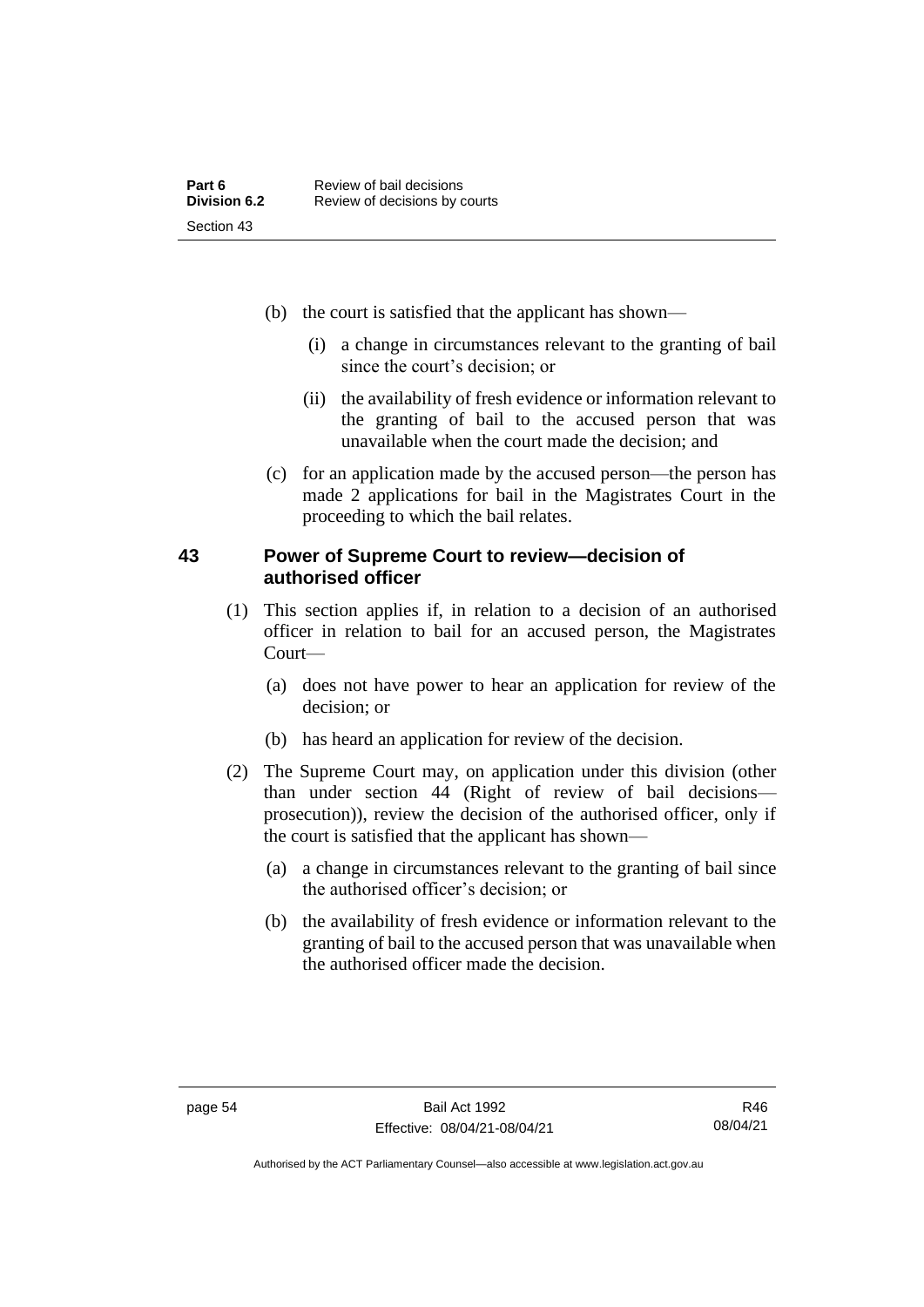(3) The power of the Supreme Court to review a decision under this section may be exercised whether or not any power to review the decision under section 38 (Review by authorised officers) has been exercised or been sought to be exercised.

# **43A Power of Supreme Court to review—decision of Magistrates Court or Supreme Court**

- (1) This section applies if a decision in relation to bail for an accused person has been made by—
	- (a) the Magistrates Court in accordance with section 42A (Power of Magistrates Court to review—decision of Magistrates Court); or
	- (b) the Supreme Court.
- (2) The Supreme Court may, on application under this division (other than under section 44 (Right of review of bail decisions prosecution)), review the decision of the court, only if the court is satisfied that the applicant has shown—
	- (a) a change in circumstances relevant to the granting of bail since the court's decision; or
	- (b) the availability of fresh evidence or information relevant to the granting of bail to the accused person that was unavailable when the court made the decision.

# **44 Right of review of bail decisions—prosecution**

- (1) This section applies to a decision by a court in relation to bail for an accused person charged with a family violence offence or a serious offence.
- (2) The director of public prosecutions may apply to the Supreme Court for review of the decision if the director of public prosecutions considers that exceptional circumstances exist and that it is in the public interest to make the application.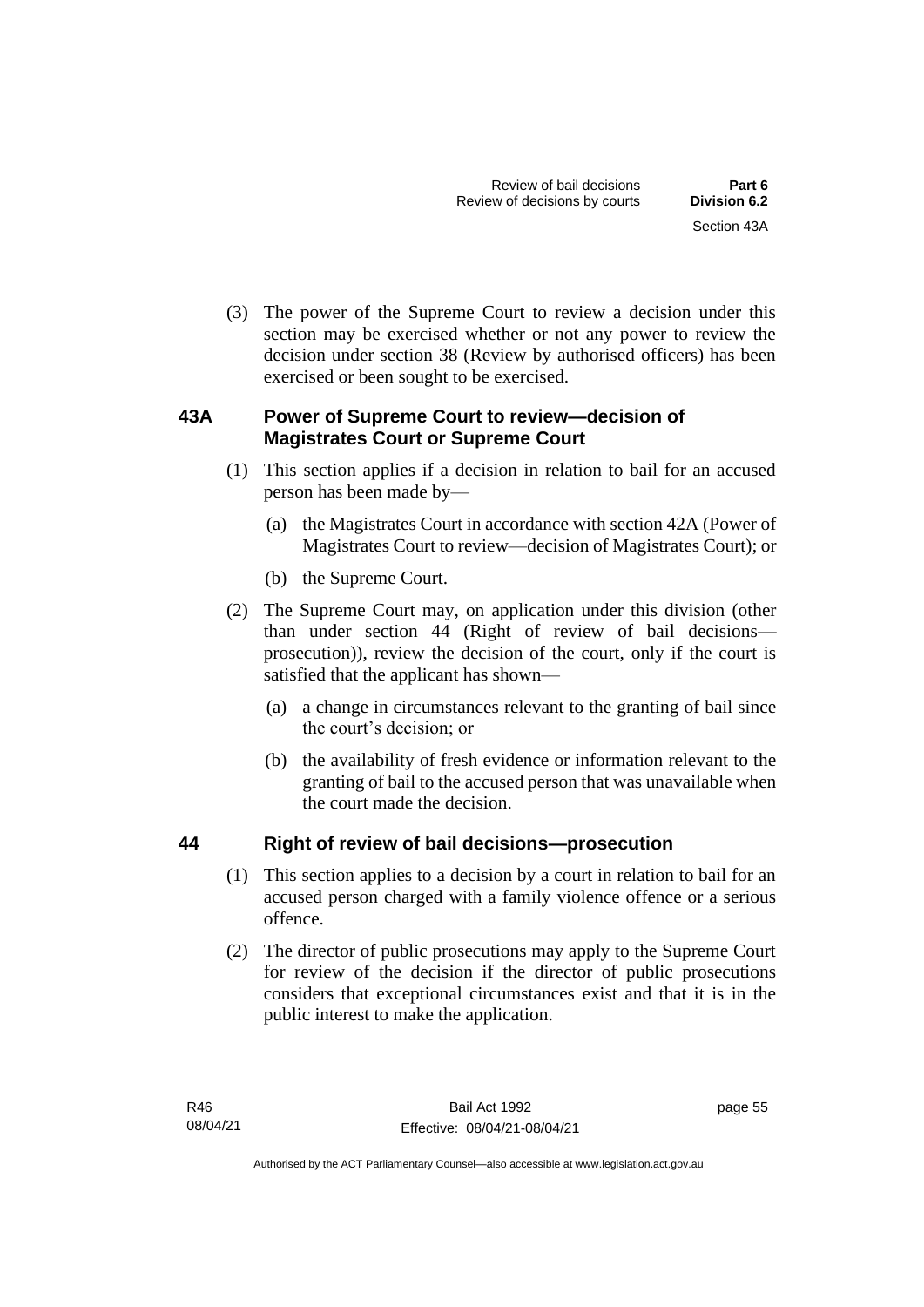- (3) An application must be made, and written notice of the application given to the accused person—
	- (a) within 2 hours after the decision is made; or
	- (b) if the decision is made between 4pm on a day and 8am the next day (*day 2*)—by 10am on day 2 (whether or not it is a working day).
- (4) However, an application may only be made if the director of public prosecutions gives the court that made the decision oral notice of the proposed application immediately after the decision is made.
- (5) On giving notice under subsection (4), the operation of the decision is stayed until the first of the following happens:
	- (a) the director of public prosecutions tells the court that made the decision that an application will not be made;
	- (b) 24 hours have passed since notice was given under subsection (4) and the director of public prosecutions has not—
		- (i) made an application; and
		- (ii) given written notice of the application to the accused person;
	- (c) the Supreme Court makes a decision on the application;
	- (d) 48 hours have passed since notice was given under subsection (4) and the Supreme Court has not made a decision on the application.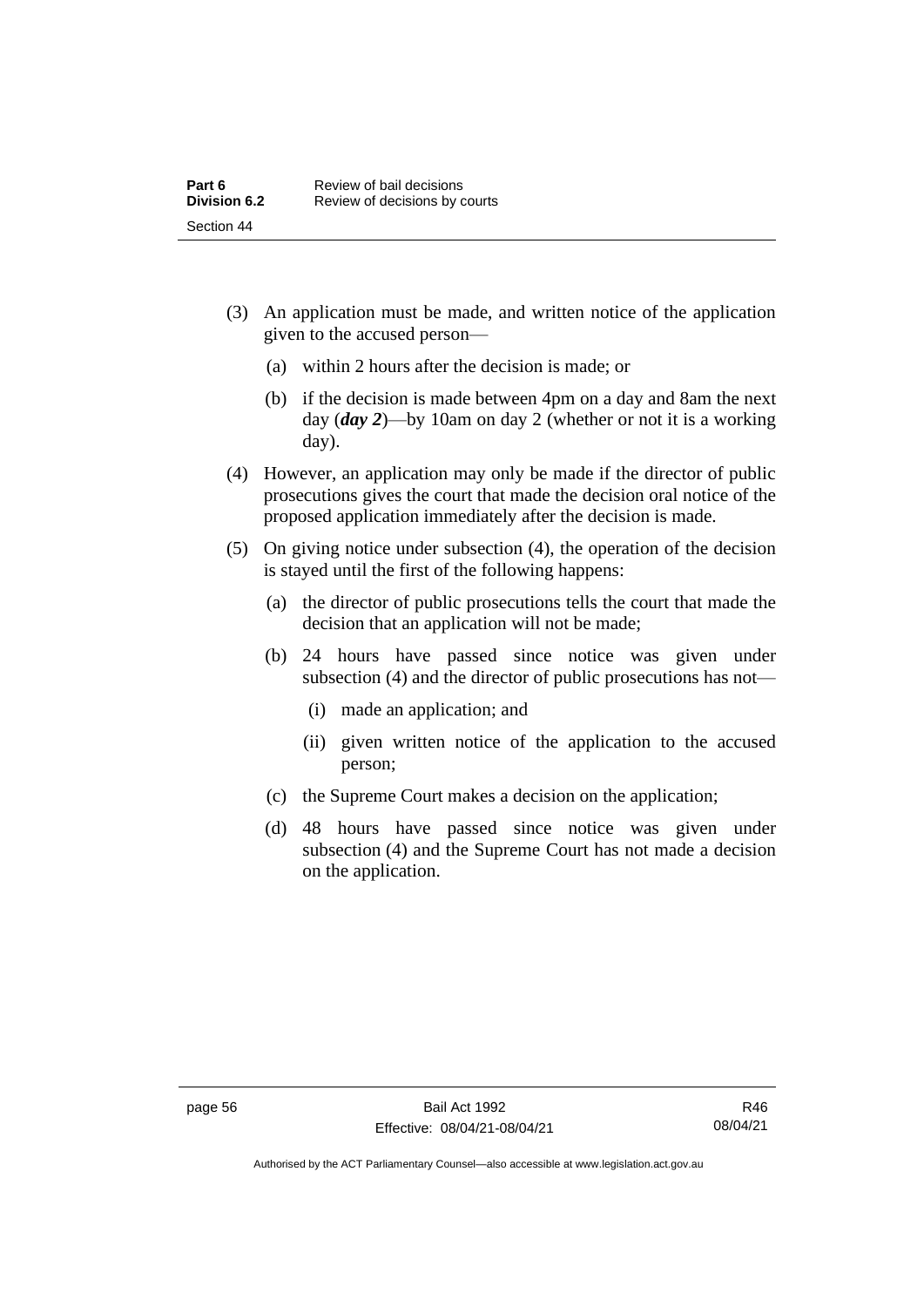(6) In this section:

*family violence offence*—see the *[Family Violence Act 2016](http://www.legislation.act.gov.au/a/2016-42)*, dictionary.

*serious offence* means—

- (a) an offence that involves causing harm, or threatening to cause harm, to anyone, punishable by imprisonment for more than 10 years; or
- (b) an offence under the [Criminal Code,](http://www.legislation.act.gov.au/a/2002-51) chapter 3 (Theft, fraud, bribery and related offences), punishable by imprisonment for more than 10 years; or
- (c) an offence under the [Criminal Code,](http://www.legislation.act.gov.au/a/2002-51) part 4.1 (Property damage offences), punishable by imprisonment for more than 14 years; or
- (d) an offence under the [Criminal Code,](http://www.legislation.act.gov.au/a/2002-51) chapter 6 (Serious drug offences), punishable by imprisonment for more than 10 years.

### **45 Exercise of power to review**

- (1) The power to review a decision under this division includes a power to confirm or vary the decision or to substitute another decision.
- (2) A decision as varied or substituted must be in conformity with this Act.
- (3) The review of a decision must be by way of rehearing and evidence or information in addition to, or in substitution for, the evidence or information given or obtained on the making of the decision may be given or obtained on the review.
- (4) If, on a review of a decision under this division the court varies the decision or substitutes another decision, section 27 applies in relation to the decision as varied or substituted as if that decision had been given by the court in relation to an application for bail.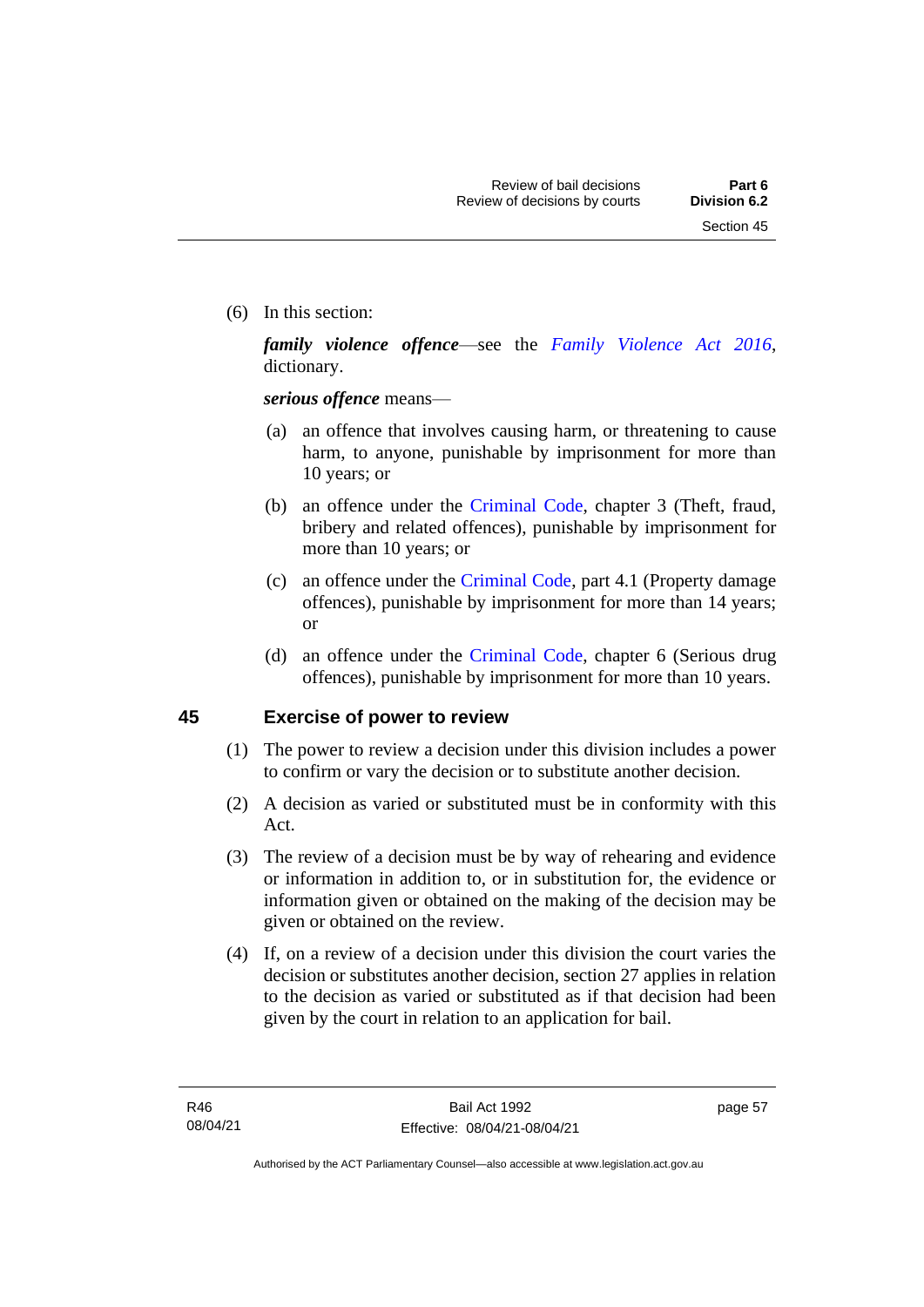- (5) If, on a review of a decision under this division, bail for an accused person is revoked, the court may, by warrant, commit the person into custody.
- (6) If, on a review of a decision under this division—
	- (a) bail is granted without any condition being imposed but the accused person has not given an undertaking to appear; or
	- (b) bail is granted subject to a condition;

the court may by warrant commit the person into custody until the person gives the undertaking to appear or satisfies the condition.

- (7) A court may refuse to entertain a request to review a decision under this division if the court is satisfied that the request is frivolous or vexatious.
- (8) A regulation may make provision in relation to—
	- (a) the way of making a request for the review of a decision under this division; and
	- (b) the giving or sending to people of notices relating to the proposed exercise of power to review a decision under this division.

### **46 Review limited to bail conditions**

- (1) If an accused person has remained in custody after being granted bail by a court because any condition of the bail has not been complied with, the decision in relation to bail may be reviewed by the court that granted bail—
	- (a) at the request of the accused person; or
	- (b) at the request of a police officer; or
	- (c) on the court's own initiative.
- (2) A review under this section of a decision in relation to bail is limited to a review of the conditions on which bail has been granted.

R46 08/04/21

Authorised by the ACT Parliamentary Counsel—also accessible at www.legislation.act.gov.au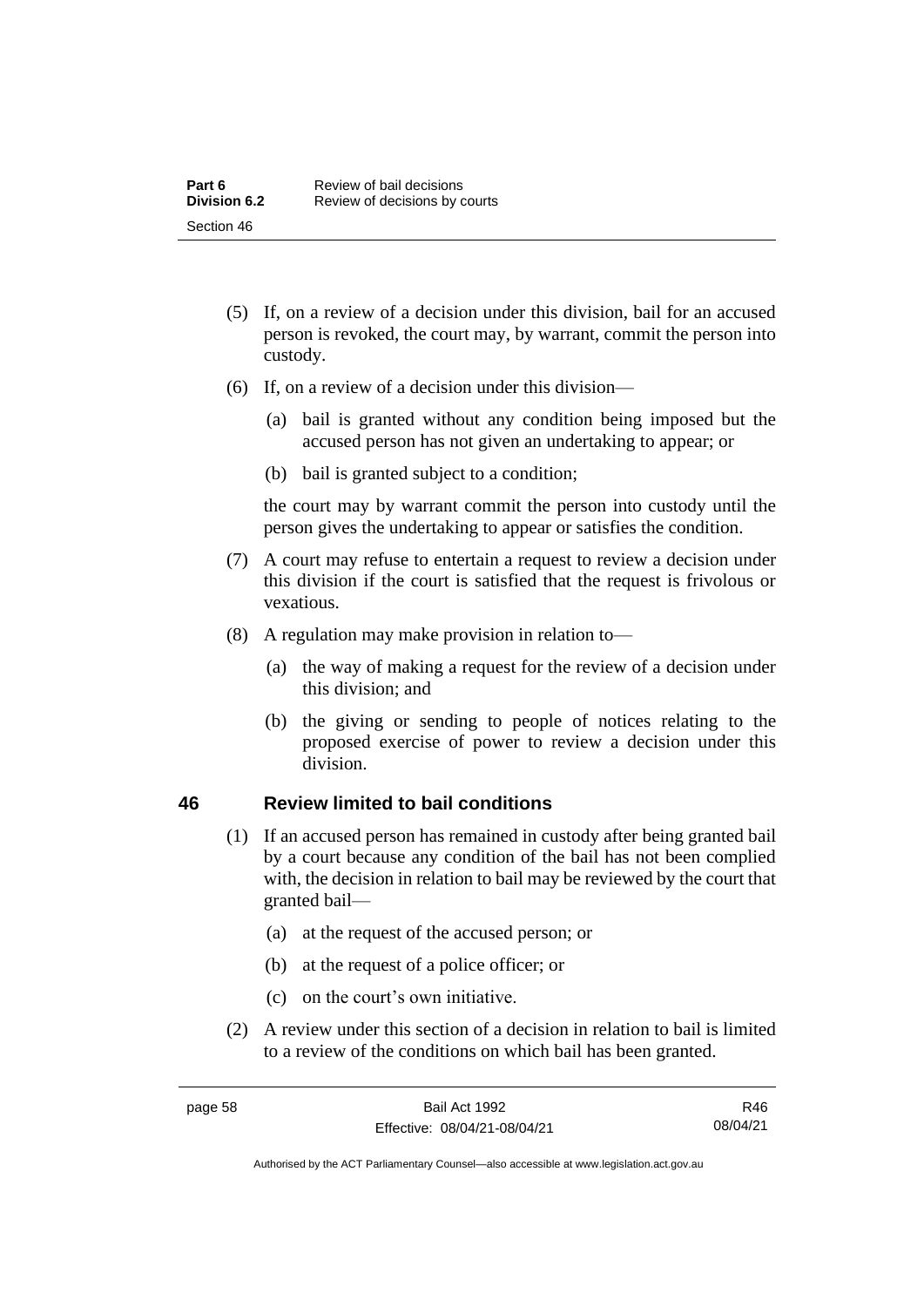- (3) A review requested under this section by a police officer must not be conducted unless the court is satisfied that the request was made—
	- (a) for the purpose of benefiting the accused person; and
	- (b) with the consent of the accused person.
- (4) On a review of a bail decision under this section, a court may—
	- (a) confirm the decision about the conditions of bail; or
	- (b) vary the decision by removing or imposing bail conditions; or
	- (c) grant bail without imposing any bail condition.
- (5) Notwithstanding section 43, section 43A or section 44, the Supreme Court is empowered to conduct a review of a bail decision under this section only in relation to bail granted by the Supreme Court (however constituted).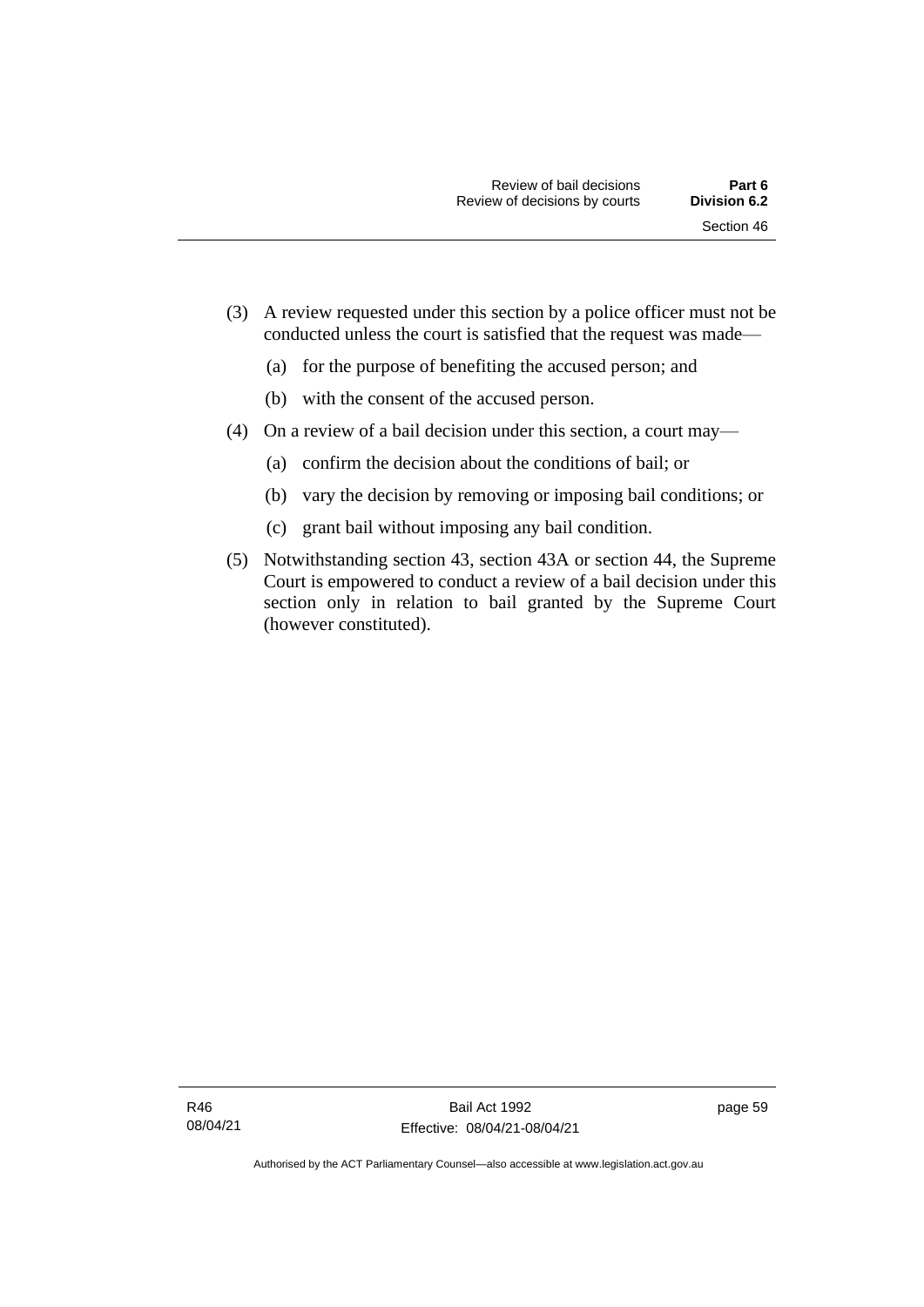#### **Part 7** Miscellaneous

Section 47

# **Part 7 Miscellaneous**

### **47 Giving information relating to bail**

(1) If a person is charged by a police officer with an offence and the person charged is being held in custody in relation to the offence, the police officer must, as soon as is reasonably practicable after the person is charged, give to the person, by written notice, information relating to his or her entitlement to, or eligibility for, bail and to his or her entitlement to the review of decisions under this Act.

(2) If an accused person is being held in custody in relation to an offence at the time of his or her first appearance in court in relation to that offence, the court must, during that appearance, or as soon as is reasonably practicable, give to the person, by written notice, information relating to his or her entitlement to, or eligibility for, bail.

### **47A Notice to victim of bail decisions**

- (1) This section applies if—
	- (a) a court or authorised officer makes a decision about a grant of bail, or reviews a bail decision, in relation to a person; and
	- (b) the informant is aware that a victim has expressed concern about the need for protection from violence or harassment by the person.
- (2) The informant must tell a police officer assigned to liaise with victims of crime (a *victim liaison officer*) that the victim has expressed the concern.
- (3) If a victim liaison officer is told about a victim's concern, the victim liaison officer must take all reasonable steps to tell the victim (or, if the victim is a child, a person who has parental responsibility for the child) about the bail decision as soon as practicable.

R46 08/04/21

*Note* If a form is approved under s 58 for a notice under this section, the form must be used.

Authorised by the ACT Parliamentary Counsel—also accessible at www.legislation.act.gov.au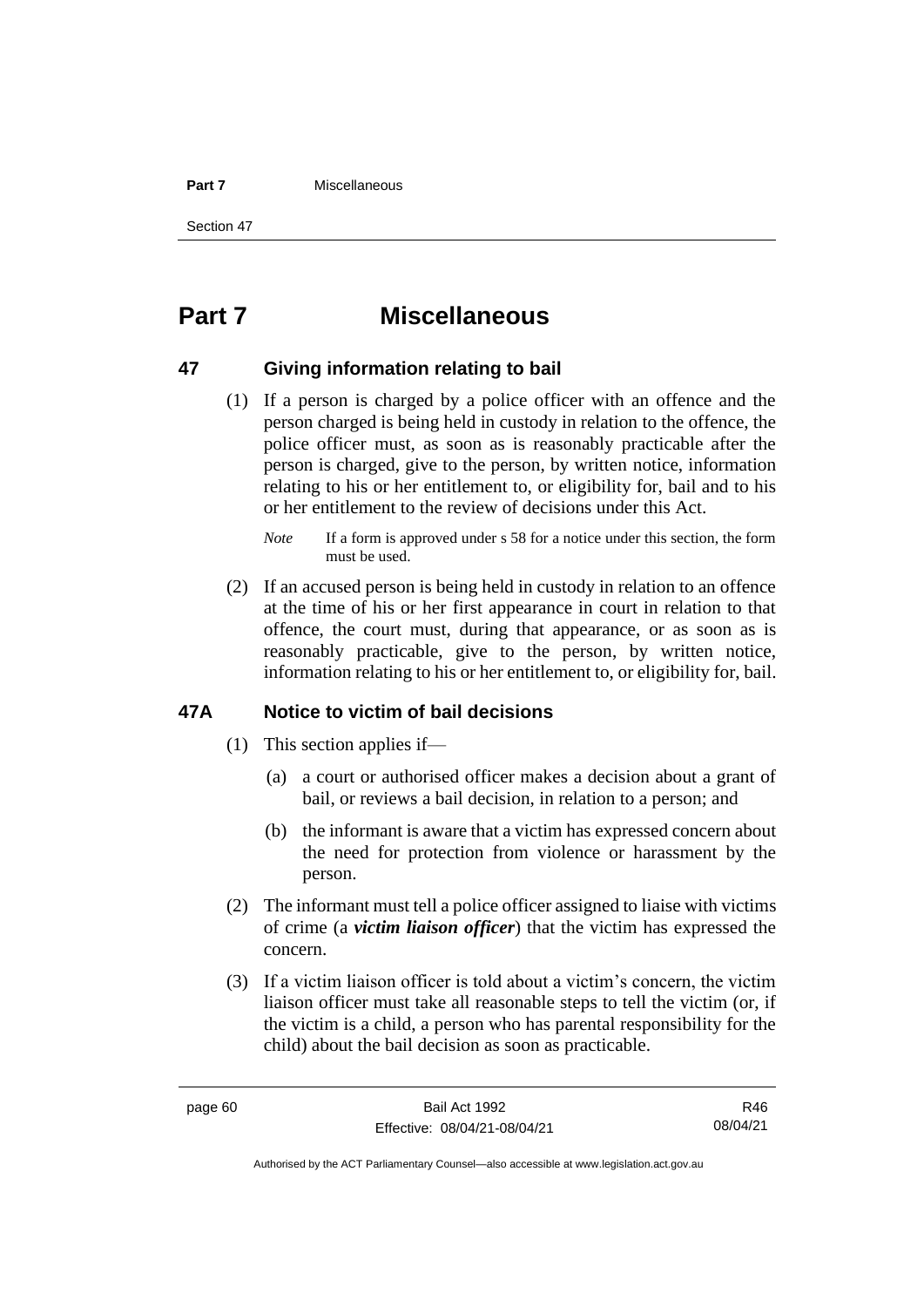### **48 Notification to court that bail condition not satisfied**

- (1) This section applies to a person who has been granted bail by a court but who has remained in custody since bail was granted because a condition of the bail has not been complied with.
- (2) The person in charge of the correctional centre or other place where the person is in custody must give the court written notice that the person remains in custody because of the failure to comply with a bail condition.

*Note* If a form is approved under s 58 for a notice, the form must be used.

- (3) The notice must be given to the court not later than 7 days after the day the person is received into custody.
- (4) To remove any doubt, the court to which a notice is given under subsection (2) may, on its own initiative, conduct a review under section 46 of the condition on which bail was granted.
- (5) A notice under this section is required to be given only once in relation to any particular grant of bail.
- (6) A regulation may prescribe information that is to be given to a court with a notice under this section.

### **49 Failure to answer bail**

- (1) A person commits an offence if the person—
	- (a) gives an undertaking to appear before a court; and
	- (b) fails to carry out the undertaking.

Maximum penalty: 200 penalty units, imprisonment for 2 years or both.

- (2) The court may issue a warrant to arrest the person and to bring the person before the court.
- (3) Subsection (1) does not apply if the person has a reasonable excuse for failing to carry out the undertaking.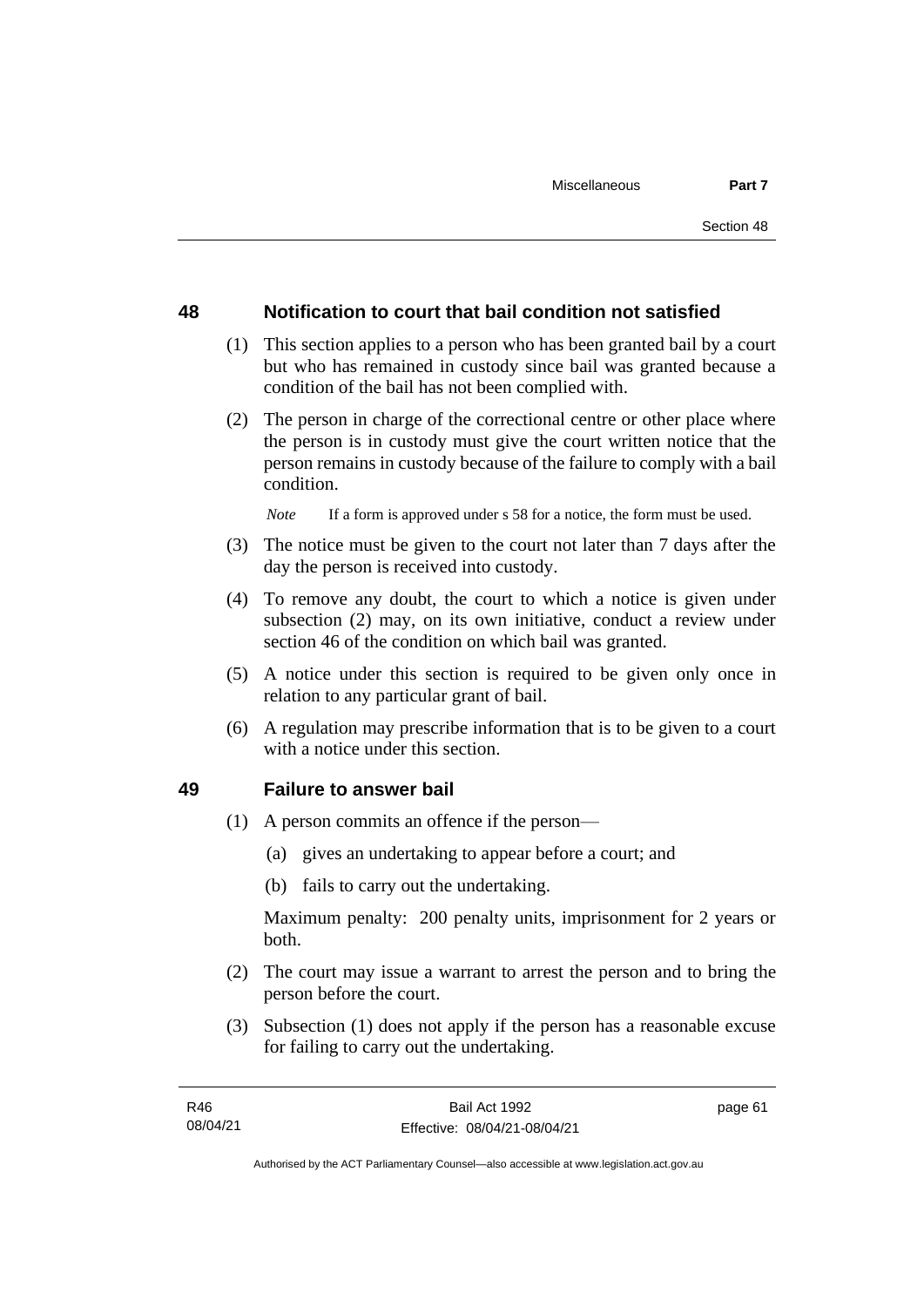#### **Part 7** Miscellaneous

Section 51

### **51 Indemnification of sureties**

(1) A person commits an offence if the person indemnifies, or agrees to indemnify, anyone else against a liability the other person incurs or may incur as surety for an accused person.

Maximum penalty: 200 penalty units, imprisonment for 2 years or both.

(2) A person commits an offence if the person is indemnified, or agrees to be indemnified, by someone else against a liability the person incurs or may incur as surety for an accused person.

Maximum penalty: 200 penalty units, imprisonment for 2 years or both.

- (3) For this section, it does not matter whether—
	- (a) the agreement is for compensation in money or anything else; or
	- (b) the agreement is made before or after the person indemnified, or agreed to be indemnified, becomes a surety; or
	- (c) the person indemnified, or agreed to be indemnified, becomes a surety.

### **52 Contravention of Act by police officers**

- (1) If a police officer contravenes a provision of this Act that is applicable to him or her as a police officer or as an authorised officer, the contravention is not punishable as an offence unless a penalty is expressly provided by this Act in relation to the contravention.
- (2) Subsection (1) does not apply to prevent a contravention of a provision of this Act by a police officer from—
	- (a) being dealt with under the—
		- (i) *[Australian Federal Police Act 1979](http://www.comlaw.gov.au/Series/C2004A02068)* (Cwlth), part 5; or
		- (ii) *[Law Enforcement Integrity Commissioner Act 2006](http://www.comlaw.gov.au/Series/C2006A00085)* (Cwlth); or

R46 08/04/21

Authorised by the ACT Parliamentary Counsel—also accessible at www.legislation.act.gov.au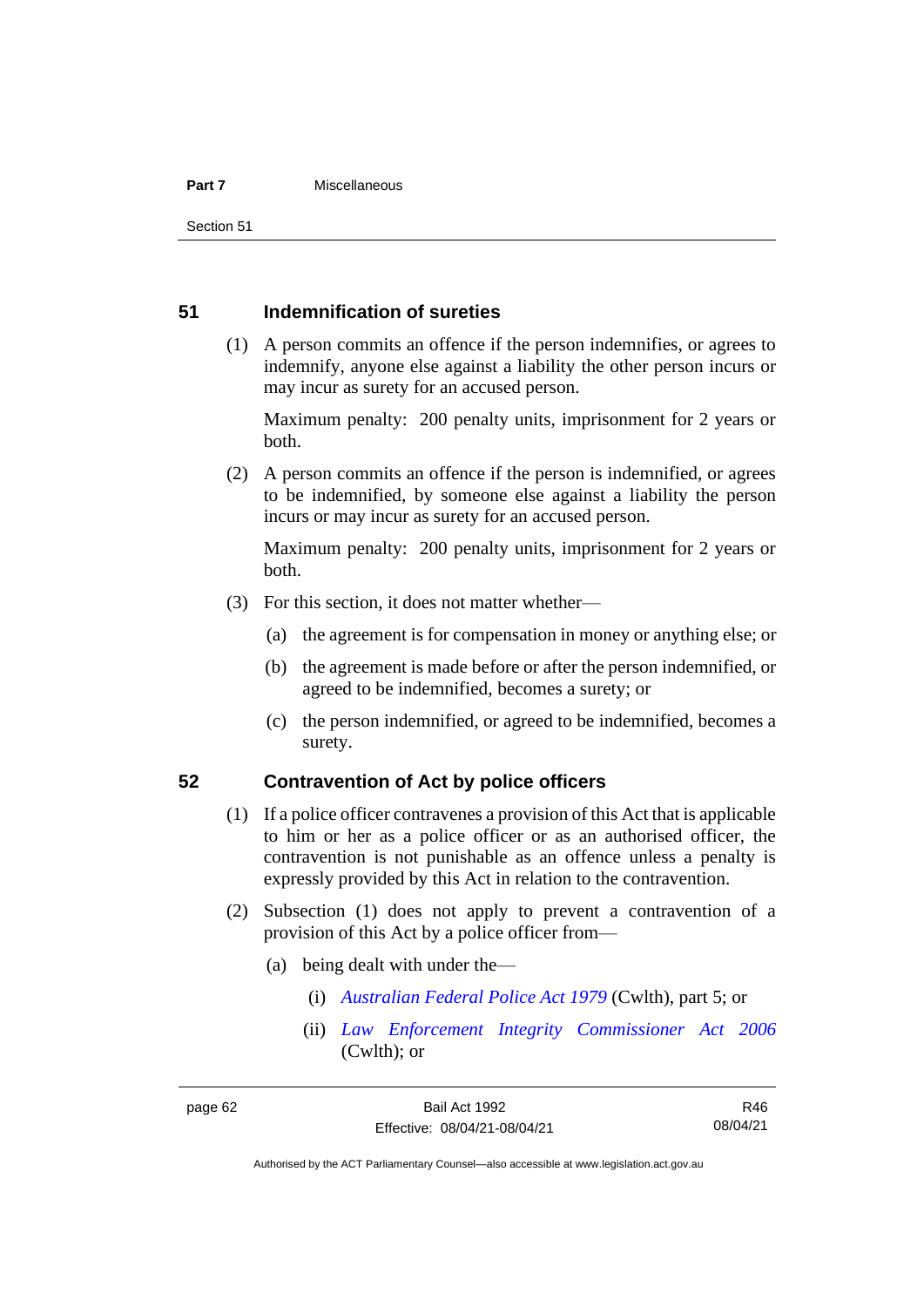- (iii) *[Ombudsman Act 1976](http://www.comlaw.gov.au/Series/C2004A01611)* (Cwlth); or
- (b) constituting grounds for the institution of civil proceedings.

### **55 Civil standard of proof to apply for certain purposes**

If a court or an authorised officer, in making a decision in relation to bail (other than a decision in proceedings for an offence committed in relation to bail), is to be, or may be, satisfied as to any matter, it is sufficient if the court or authorised officer is satisfied on the balance of probabilities.

### **56 No right of surety to arrest**

A surety for an accused person does not have the right to arrest the accused person because the surety is a surety for the accused person.

### **56A Arrest for failure to comply with bail condition**

- (1) This section applies if—
	- (a) a person has been granted bail in the ACT or a State; and
		- *Note State* includes the Northern Territory (see [Legislation Act,](http://www.legislation.act.gov.au/a/2001-14) dict, pt 1).
	- (b) a police officer believes on reasonable grounds that the person—
		- (i) has failed to comply with a bail condition; or
		- (ii) will not comply with a bail condition.
- (2) A police officer may, without a warrant, arrest the person.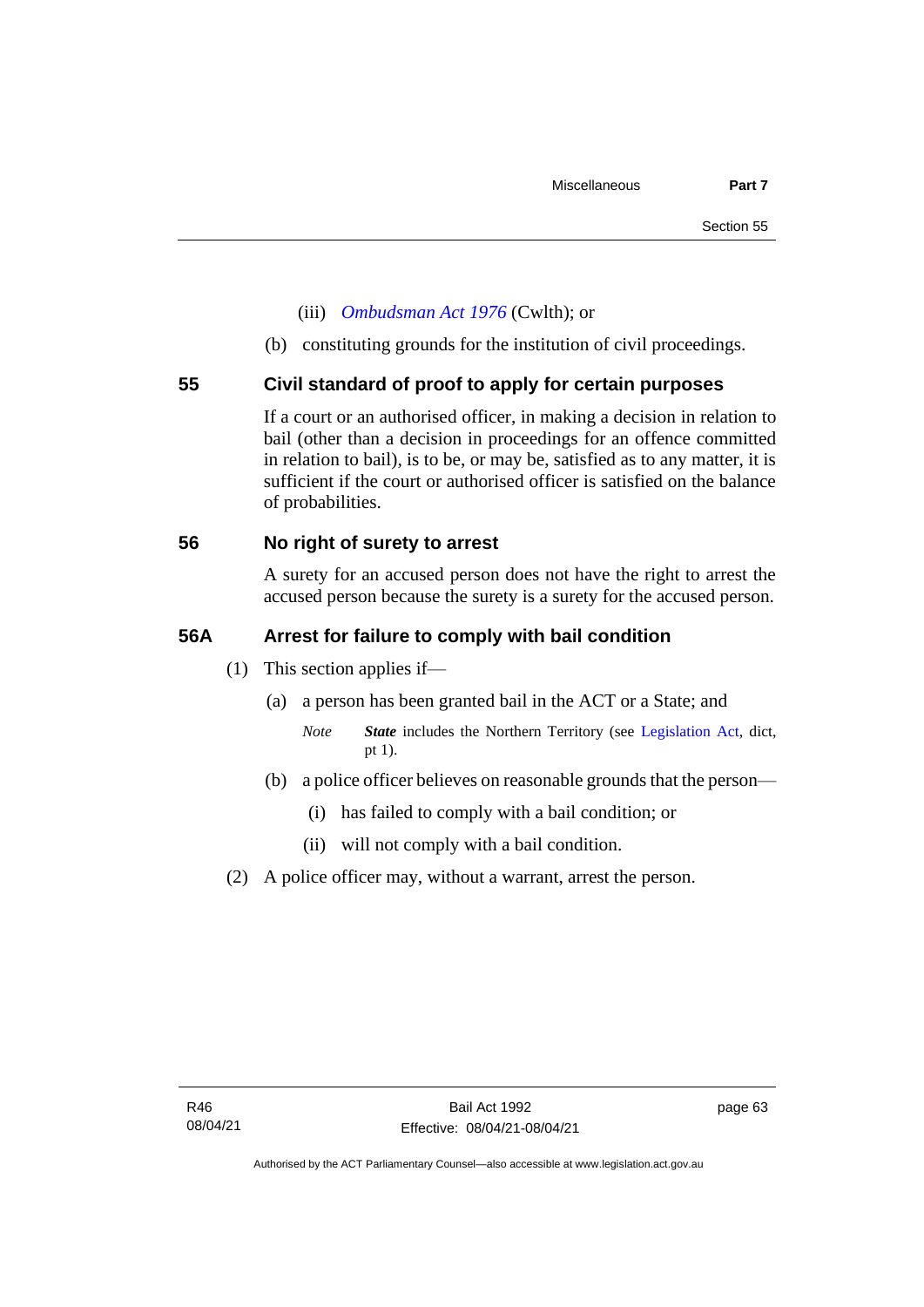#### **Part 7** Miscellaneous

Section 56AA

### **56AA Police power to enter premises to arrest**

- (1) This section applies if—
	- (a) a police officer has power under section 56A to arrest a person without a warrant; and
	- (b) the offence for which the person has been granted bail is a relevant offence; and
	- (c) the police officer believes on reasonable grounds that the person is on premises that are not a public place.
- (2) The police officer may enter the premises to search the premises for the person or to arrest the person, using the force that is necessary and reasonable in the circumstances.
- (3) However, the police officer must not enter a dwelling house under this section unless the police officer believes on reasonable grounds that—
	- (a) it is necessary having regard to the circumstances of the person's failure to comply, or expected failure to comply, with the bail condition; and
	- (b) it would not be reasonable to arrest the person somewhere else; and
	- (c) for entry before 6 am or after 9 pm on any day—
		- (i) it is necessary to do so to prevent the concealment, loss or destruction of evidence of a matter relating to whether the person has failed to comply, or will not comply, with a bail condition; or
		- (ii) it would not be practicable to arrest the person at another time.

Authorised by the ACT Parliamentary Counsel—also accessible at www.legislation.act.gov.au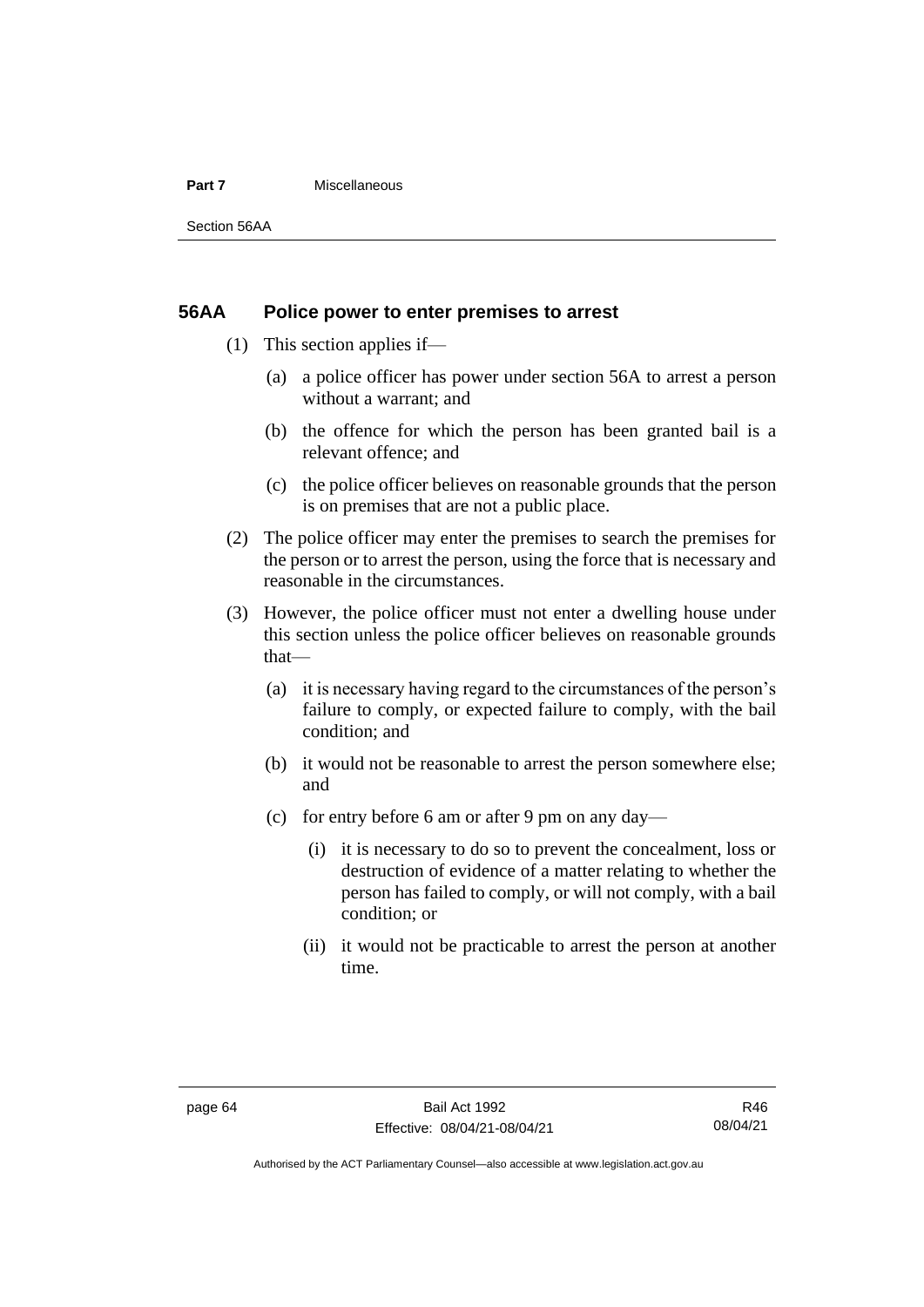(4) In this section:

*dwelling house*—see the *[Crimes Act](http://www.legislation.act.gov.au/a/1900-40) 1900*, section 220 (4). *premises*—see the *[Crimes Act](http://www.legislation.act.gov.au/a/1900-40) 1900*, section 185. *public place*—see the *[Crimes Act](http://www.legislation.act.gov.au/a/1900-40) 1900*, section 174. *relevant offence*—see the *[Crimes Act 1900](http://www.legislation.act.gov.au/a/1900-40)*, section 220 (4).

#### **56AB Police officer must announce entry before entering**

- (1) A police officer must, before entering premises under section 56AA (2)-
	- (a) announce that the police officer is authorised to enter the premises; and
	- (b) give any person at the premises an opportunity to allow entry to the premises.
- (2) A police officer is not required to comply with subsection (1) if they believe on reasonable grounds that immediate entry to the premises is required to ensure—
	- (a) the safety of a person (including a police officer); or
	- (b) that the arrest is not frustrated.

### **56AC Police powers on arrest for failure to comply with bail condition**

The following sections of the *[Crimes Act](http://www.legislation.act.gov.au/a/1900-40) 1900* apply in relation to the arrest of a person under section 56A as if the person were arrested for an offence:

- (a) section 221 (Use of force in making arrest);
- (b) section 222 (Persons to be informed of grounds of arrest);
- (c) section 223 (Power to conduct frisk search of arrested person);

page 65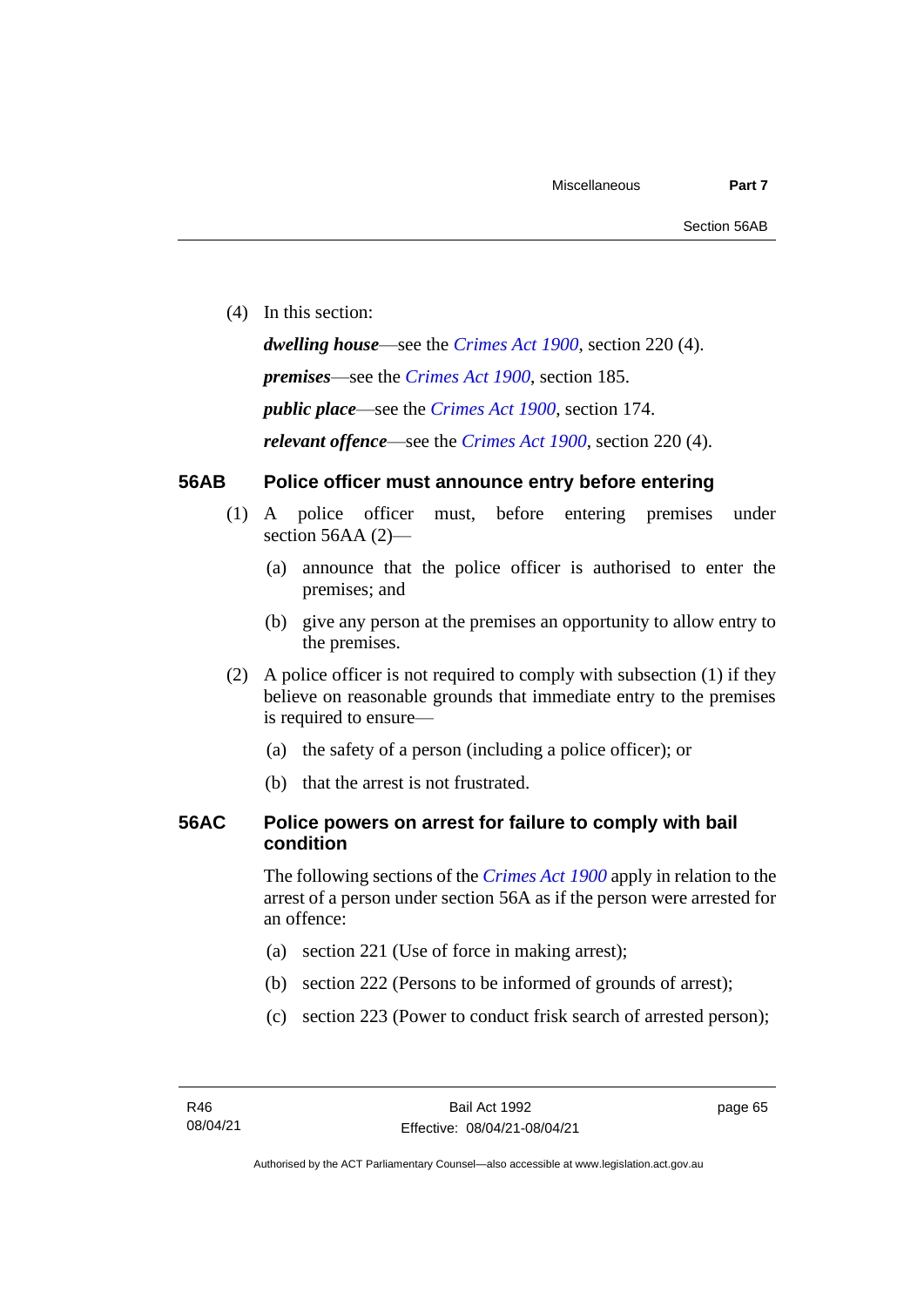#### **Part 7** Miscellaneous

Section 56AD

- (d) section 224 (Power to conduct ordinary search of arrested person);
- (e) section 225 (Power to conduct search of arrested person's premises);
- (f) section 226 (Power to conduct search at police station);
- (g) section 227 (Power to conduct strip search);
- (h) section 228 (Rules for conduct of strip search);
- (i) section 229 (Safekeeping of things seized).

#### **56AD Arrested person to be brought before court**

- (1) If a police officer arrests a person under section 56A, the police officer must bring the person before a court as soon as practicable.
- (2) The court may—
	- (a) for a person granted bail in the ACT—exercise the same powers in relation to bail as it has in relation to any other accused person in custody; or
	- (b) for a person granted bail in a State—
		- (i) release the person unconditionally; or
		- (ii) grant the person bail subject to the conditions that the court considers appropriate; or
		- (iii) remand the person in custody for a reasonable time while a warrant for the person's arrest is obtained from the State.
- (3) A release mentioned in subsection (2) (b) (i) does not affect the grant of bail in the State.

*Note State* includes the Northern Territory (see [Legislation Act,](http://www.legislation.act.gov.au/a/2001-14) dict, pt 1).

Authorised by the ACT Parliamentary Counsel—also accessible at www.legislation.act.gov.au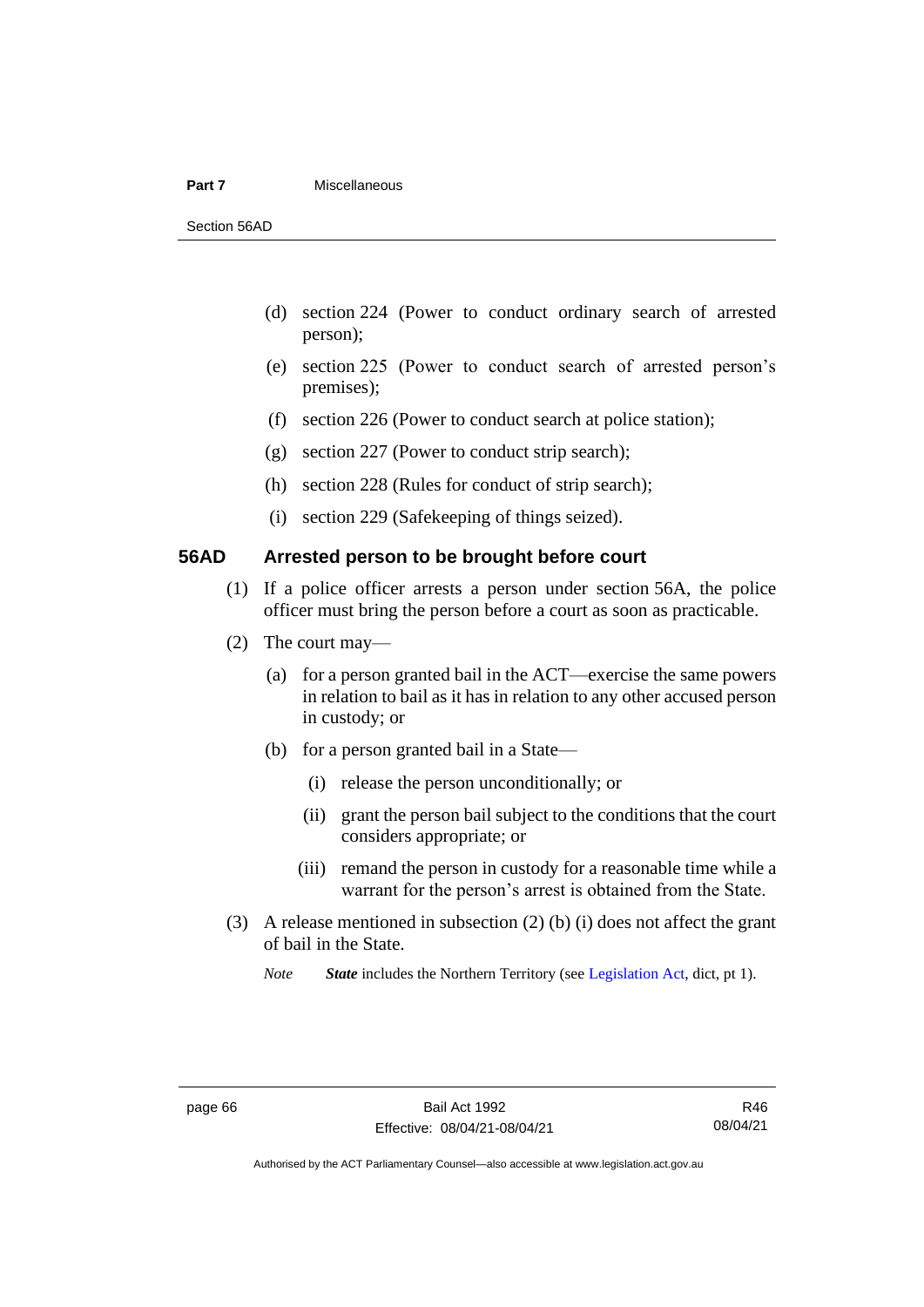#### **56B Arrest for breach of condition by person outside ACT**

- (1) This section applies if a police officer reasonably believes that—
	- (a) a person who has been granted bail in the ACT has failed to comply with a bail condition; and
	- (b) the person is in a State or another Territory.
- (2) An issuing officer may, on the information of a police officer—
	- (a) issue a warrant to arrest the person in the State or other Territory and bring the person before a court; or
	- (b) issue a summons for the person's appearance before a court.
- (3) In this section

*issuing officer*, for a warrant, means—

- (a) a judge, the registrar or a deputy registrar of the Supreme Court; or
- (b) a magistrate; or
- (c) if authorised by the Chief Magistrate to issue a warrant—the registrar or deputy registrar of the Magistrates Court.

### **57 Act to prevail**

- (1) Except if otherwise expressly provided by this Act, this Act applies in relation to the grant of bail to accused people to the exclusion of any other law in force immediately before the commencement of this Act so far as any other such law makes provision for or in relation to bail for accused people.
- (2) This Act does not affect the *[Bill of Rights 1688](http://www.legislation.act.gov.au/a/db_1792/default.asp)* 1 Will and Mary sess 2 c 2.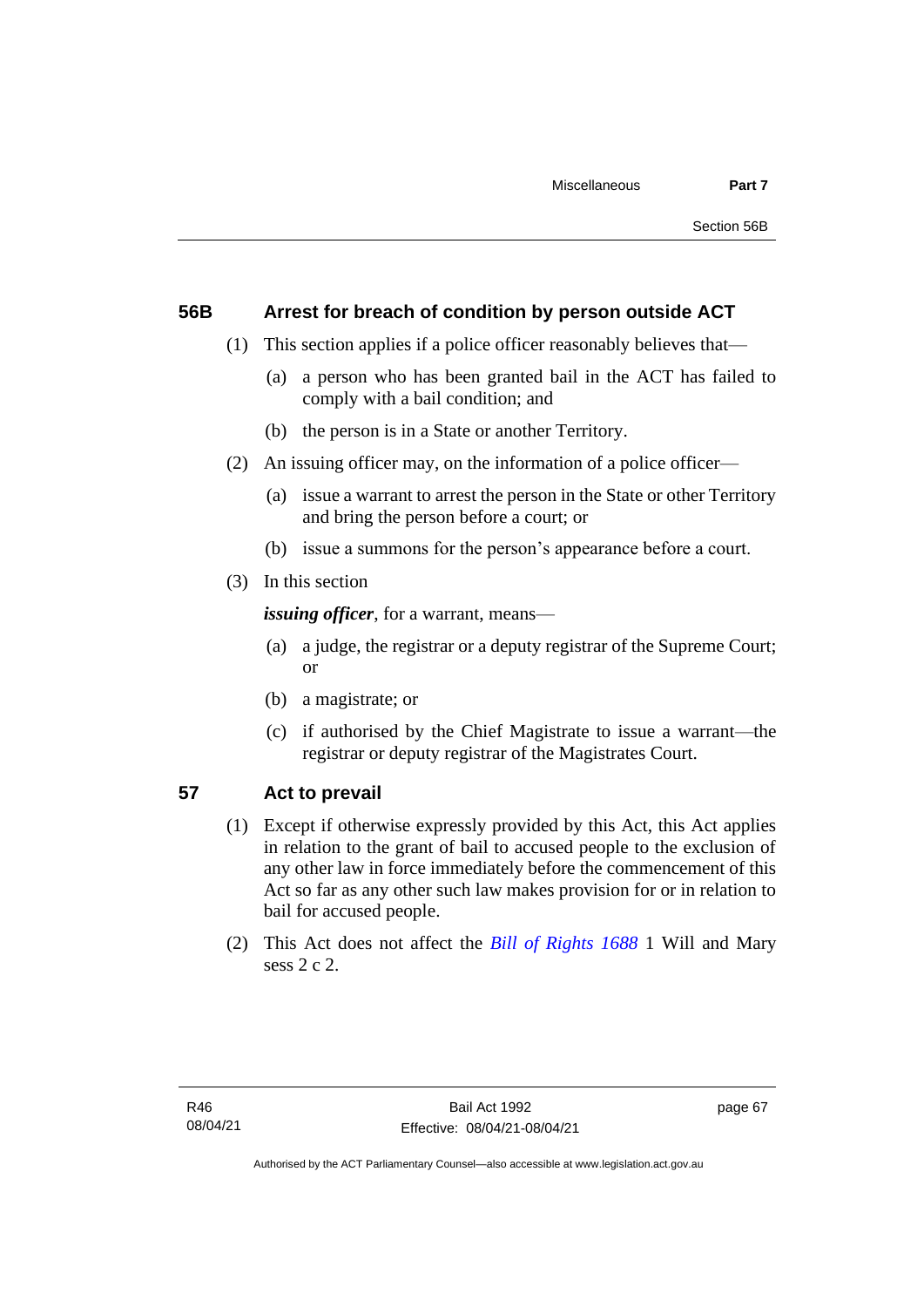#### **Part 7** Miscellaneous

Section 57AA

#### **57AA Abolition of inherent power of bail**

Any inherent power of the Supreme Court to grant bail is abolished.

#### **58 Approved forms**

- (1) The Minister may approve forms for this Act.
- (2) If the Minister approves a form for a particular purpose, the approved form must be used for that purpose.
- (3) A form approved for section 28 (1), 30 (4), 34, 47 or 48 (2) is a disallowable instrument.

(4) Any other approved form is a notifiable instrument.

*Note* A notifiable instrument must be notified under the [Legislation Act.](http://www.legislation.act.gov.au/a/2001-14)

(5) If there is no approved form for an instrument under this Act, the instrument must be in a form acceptable to the registrar.

#### **59 Regulation-making power**

- (1) The Executive may make regulations for this Act.
	- *Note* A regulation must be notified, and presented to the Legislative Assembly, under the [Legislation Act.](http://www.legislation.act.gov.au/a/2001-14)
- (2) Without limiting subsection (1), a regulation may make provision in relation to the management (including the investment) of an amount deposited in accordance with a condition mentioned in section 25 (1) (c).

*Note* A disallowable instrument must be notified, and presented to the Legislative Assembly, under the [Legislation Act.](http://www.legislation.act.gov.au/a/2001-14)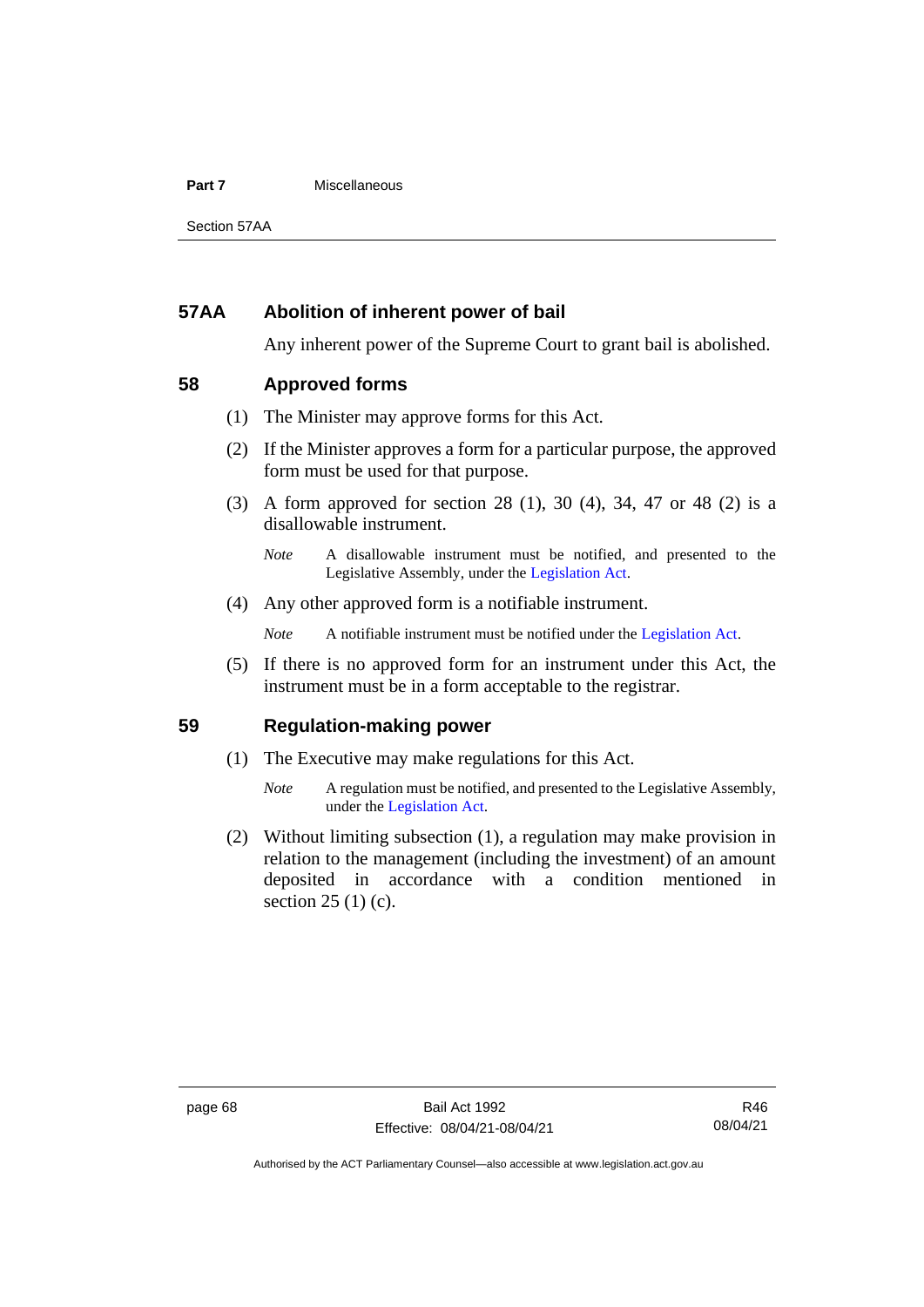### **Schedule 1 Offences to which presumption of bail does not apply**

(see s 9B (a))

### **Part 1.1 Offences against Crimes Act 1900**

| column 1<br>item | column 2<br>provision | column 3<br>description of offence                         |
|------------------|-----------------------|------------------------------------------------------------|
|                  | 15                    | manslaughter                                               |
| 2                | 19                    | intentionally inflicting grievous bodily harm              |
| 3                | 49C                   | industrial manslaughter (employer offence)                 |
| 4                | 49D                   | industrial manslaughter (senior officer offence)           |
| 5                | 51                    | sexual assault in the first degree                         |
| 6                | 52                    | sexual assault in the second degree                        |
|                  | 54                    | sexual intercourse without consent                         |
| 8                | 55(1)                 | sexual intercourse with young person under<br>10 years old |

R46 08/04/21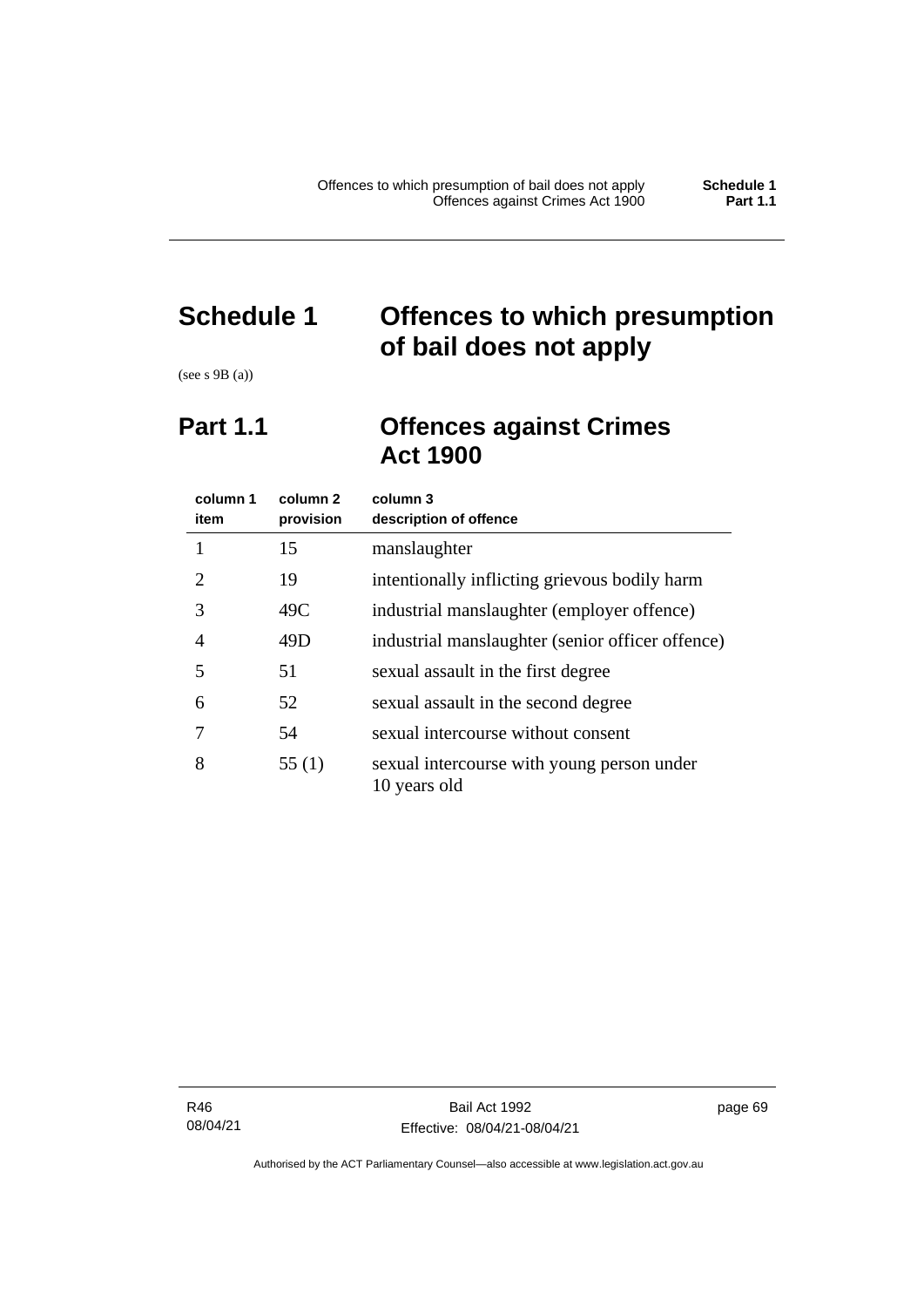## **Part 1.2 Offences against Criminal Code**

| column 1<br>item | column <sub>2</sub><br>provision | column 3<br>description of offence                                                                       |
|------------------|----------------------------------|----------------------------------------------------------------------------------------------------------|
| $\mathbf{1}$     | 310                              | aggravated robbery                                                                                       |
| $\overline{2}$   | 312                              | aggravated burglary                                                                                      |
| 3                | 603(3)                           | trafficking in commercial quantity of<br>controlled drug                                                 |
| 4                | 603(5)                           | trafficking in trafficable quantity of cannabis                                                          |
| 5                | 603(7)                           | trafficking in controlled drug other than<br>cannabis                                                    |
| 6                | 607(3)                           | manufacturing commercial quantity of<br>controlled drug for selling                                      |
| 7                | 607(5)                           | manufacturing controlled drug for selling                                                                |
| 8                | 610(1)                           | selling large commercial quantity of controlled<br>precursor for manufacture of controlled drug          |
| 9                | 610(3)                           | selling commercial quantity of controlled<br>precursor for manufacture of controlled drug                |
| 10               | 611(1)                           | manufacturing large commercial quantity of<br>controlled precursor for manufacture of<br>controlled drug |
| 11               | 611(3)                           | manufacturing large commercial quantity of<br>controlled precursor for selling                           |
| 12               | 611(5)                           | manufacturing commercial quantity of<br>controlled precursor for manufacture of<br>controlled drug       |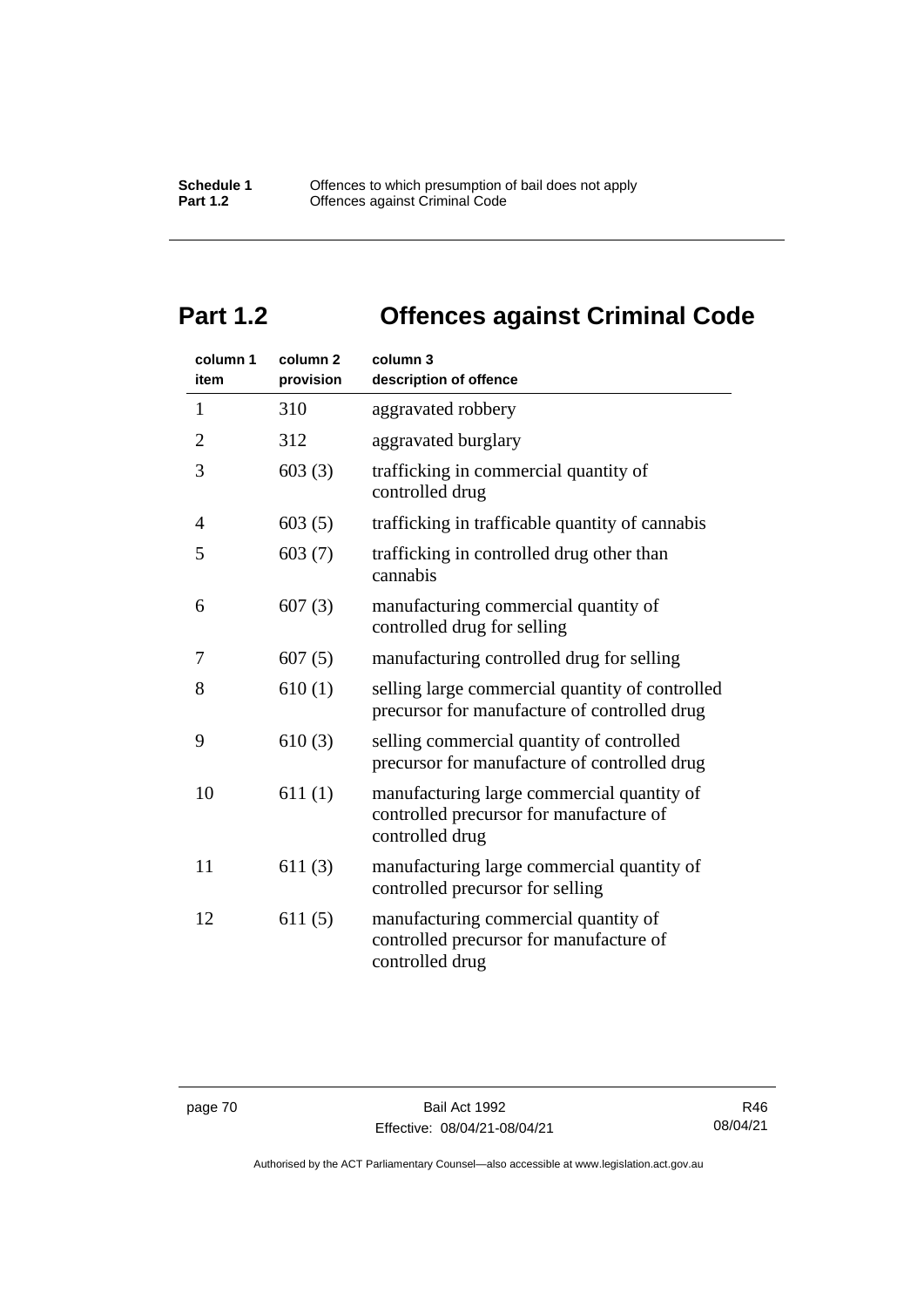| column 1<br>item | column <sub>2</sub><br>provision | column 3<br>description of offence                                       |
|------------------|----------------------------------|--------------------------------------------------------------------------|
| 13               | 611(7)                           | manufacturing commercial quantity of<br>controlled precursor for selling |
| 14               | 612(1)                           | possessing large commercial quantity of<br>controlled precursor          |
| 15               | 612(3)                           | possessing commercial quantity of controlled<br>precursor                |
| 16               | 616(3)                           | cultivating commercial quantity of controlled<br>plant                   |
| 17               | 619(3)                           | selling commercial quantity of controlled plant                          |
| 18               | 622(3)                           | supplying etc controlled drug to child for<br>selling                    |
| 19               | 624(4)                           | procuring child to traffic in controlled drug                            |
| 20               | 625(1)                           | supplying etc controlled drug (other than<br>cannabis) to child          |
| 21               | 639                              | concealing etc property derived from drug<br>offence                     |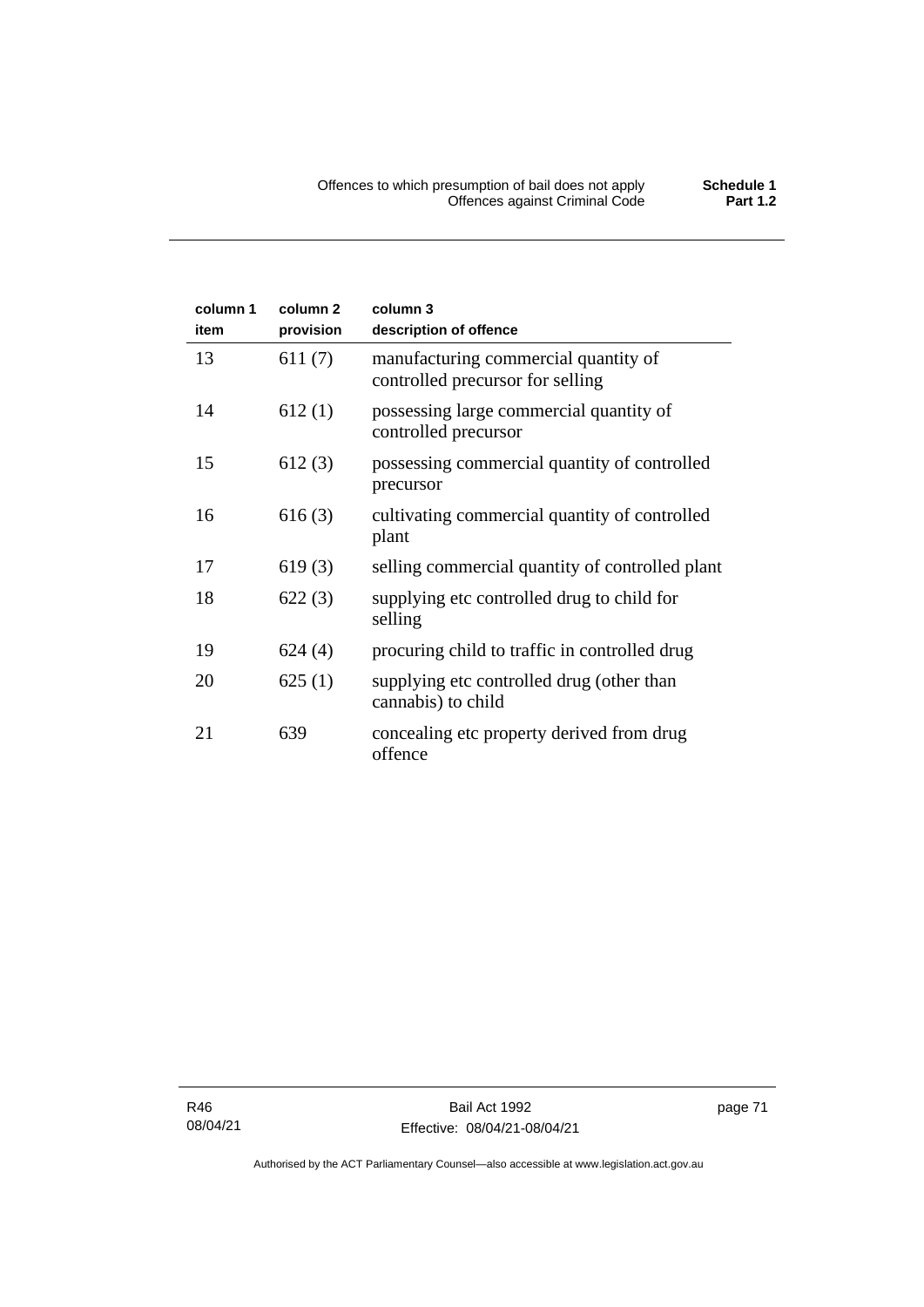### **Part 1.3 Offence against Drugs of Dependence Act 1989**

| column 1 | column 2  | column 3                                                          |
|----------|-----------|-------------------------------------------------------------------|
| item     | provision | description of offence                                            |
|          | 164       | sale, supply etc of drug of dependence or<br>prohibited substance |

page 72 Bail Act 1992 Effective: 08/04/21-08/04/21

R46 08/04/21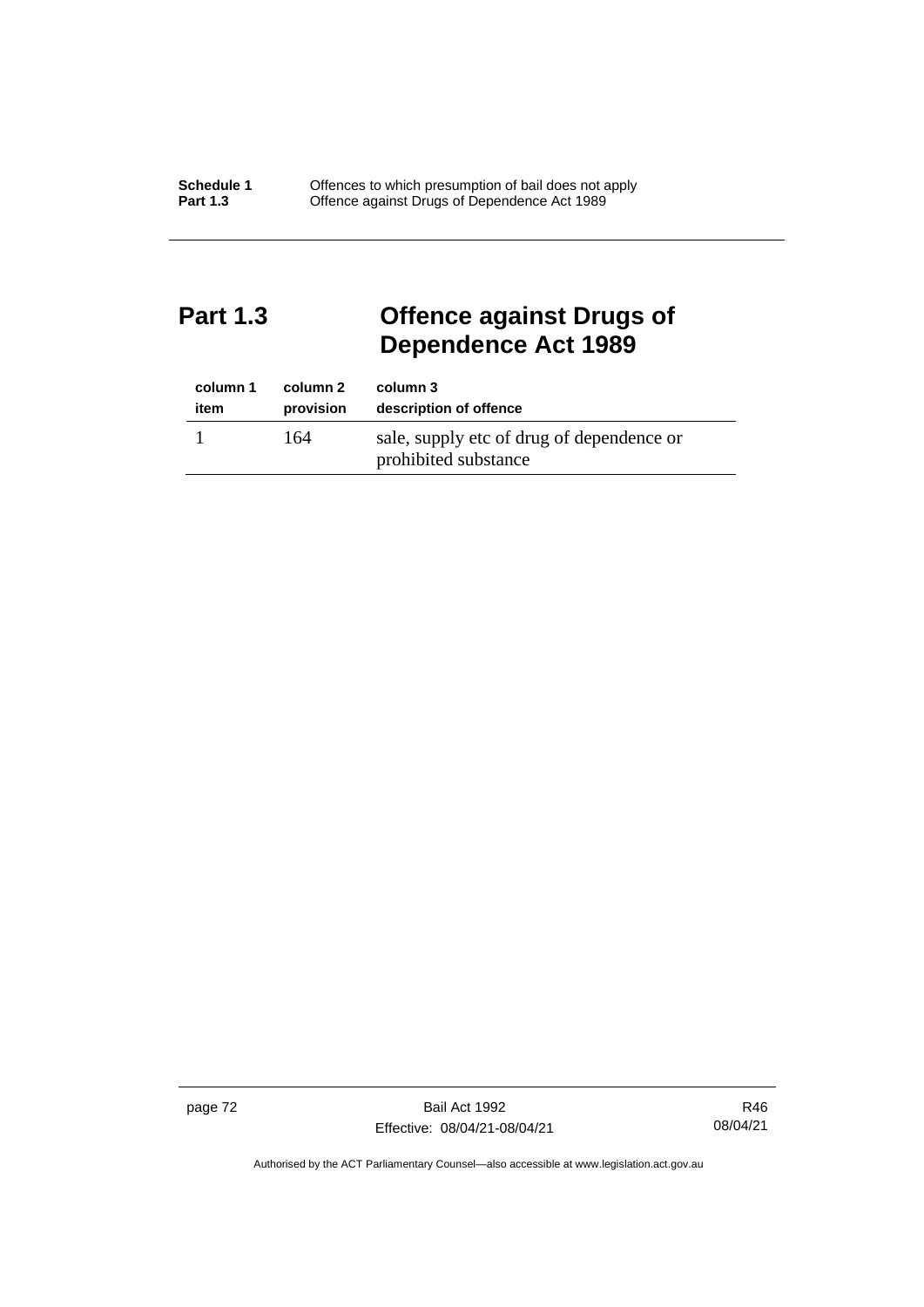### **Part 1.4 Offences against Medicines, Poisons and Therapeutic Goods Act 2008**

| column 1<br>item | column 2<br>provision | column 3<br>description of offence                            |
|------------------|-----------------------|---------------------------------------------------------------|
|                  | 26                    | supply of controlled medicine or prohibited<br>substance      |
|                  | 33                    | manufacture of controlled medicine or<br>prohibited substance |

R46 08/04/21 page 73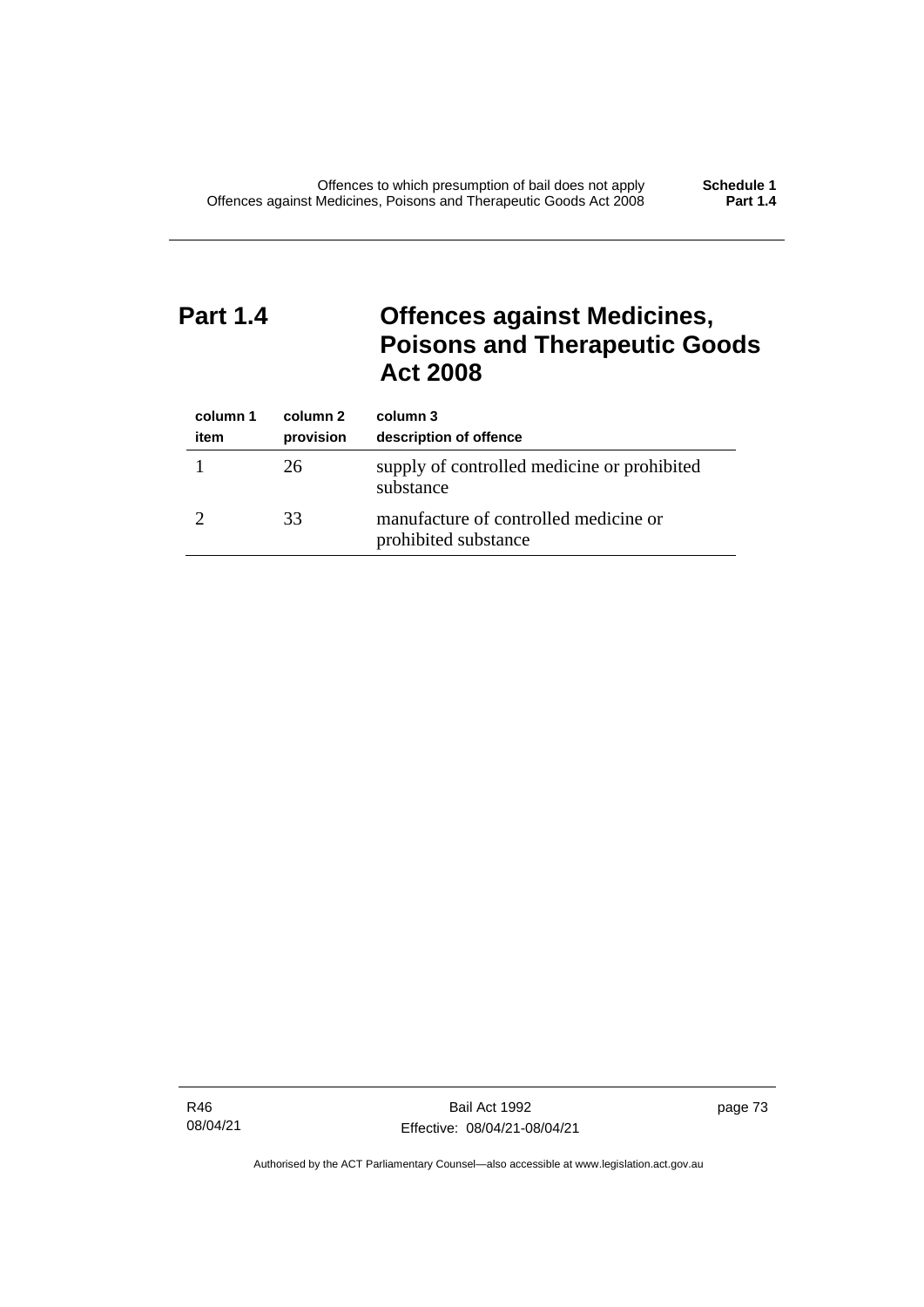### **Part 1.5 Offences against Customs Act 1901 (Cwlth)**

| column 1<br>item | column 2<br>provision | column 3<br>description of offence                               |
|------------------|-----------------------|------------------------------------------------------------------|
|                  | 231(1)                | assembly for unlawful purposes                                   |
|                  | 233AC                 | master allowing use of ship for smuggling etc.<br>narcotic goods |

page 74 Bail Act 1992 Effective: 08/04/21-08/04/21

R46 08/04/21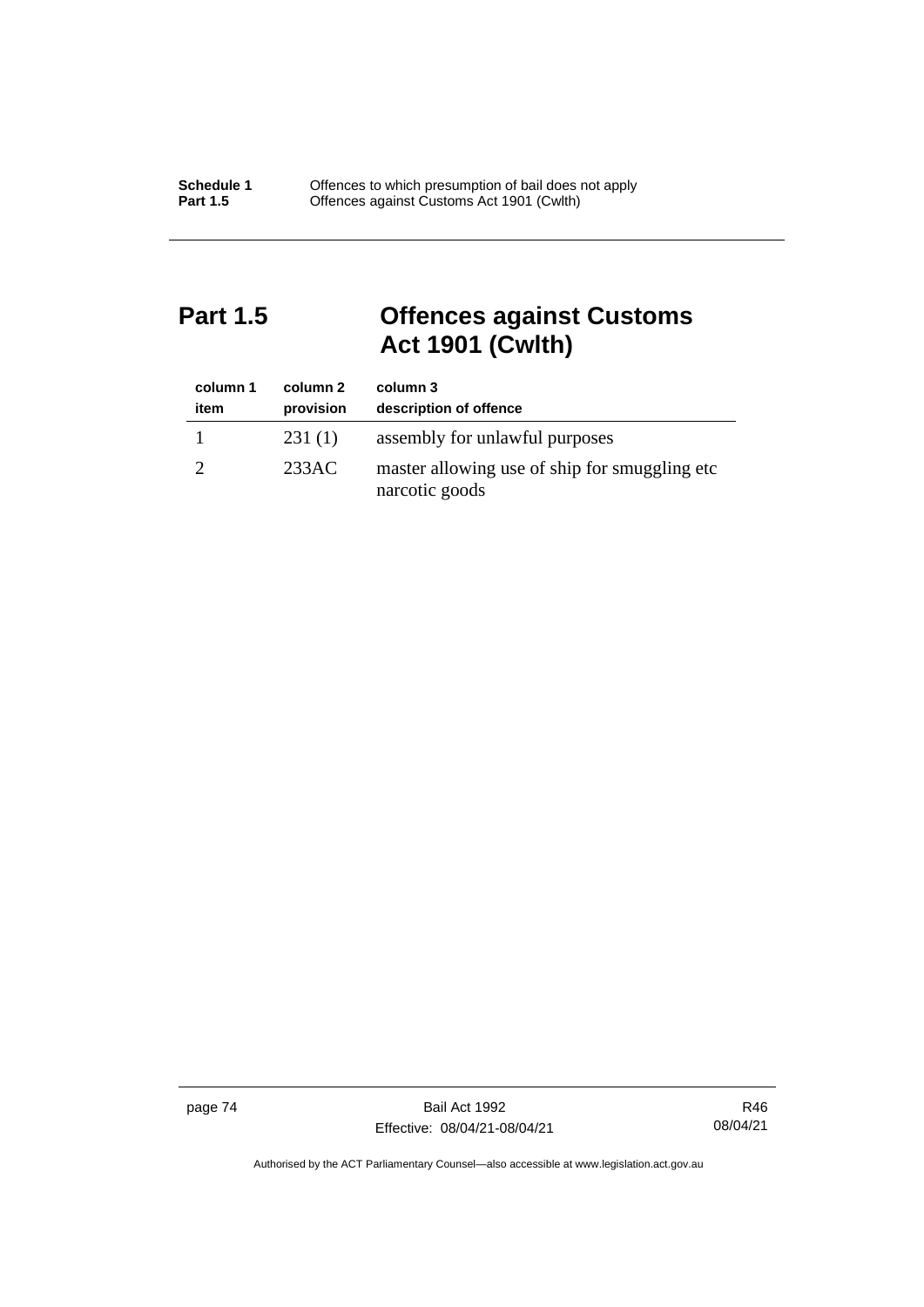### **Part 1.6 Offences against Criminal Code (Cwlth)**

| column 1<br>item | column <sub>2</sub><br>provision | column 3<br>description of offence                                                                                                                    |
|------------------|----------------------------------|-------------------------------------------------------------------------------------------------------------------------------------------------------|
| $\mathbf{1}$     | 307.1                            | importing and exporting commercial quantities of<br>border controlled drugs or border controlled plants                                               |
| 2                | 307.2                            | importing and exporting marketable quantities of<br>border controlled drugs or border controlled plants                                               |
| 3                | 307.3                            | importing and exporting border controlled drugs or<br>border controlled plants                                                                        |
| $\overline{4}$   | 307.5                            | possessing commercial quantities of unlawfully<br>imported border controlled drugs or border controlled<br>plants                                     |
| 5                | 307.6                            | possessing marketable quantities of unlawfully<br>imported border controlled drugs or border controlled<br>plants                                     |
| 6                | 307.8                            | possessing commercial quantities of border controlled<br>drugs or border controlled plants reasonably suspected<br>of having been unlawfully imported |
| 7                | 307.9                            | possessing marketable quantities of border controlled<br>drugs or border controlled plants reasonably suspected<br>of having been unlawfully imported |
| 8                | 307.11                           | importing and exporting commercial quantities of<br>border controlled precursors                                                                      |
| 9                | 307.12                           | importing and exporting marketable quantities of<br>border controlled precursors                                                                      |
| 10               | 307.13                           | importing and exporting border controlled precursors                                                                                                  |

R46 08/04/21 page 75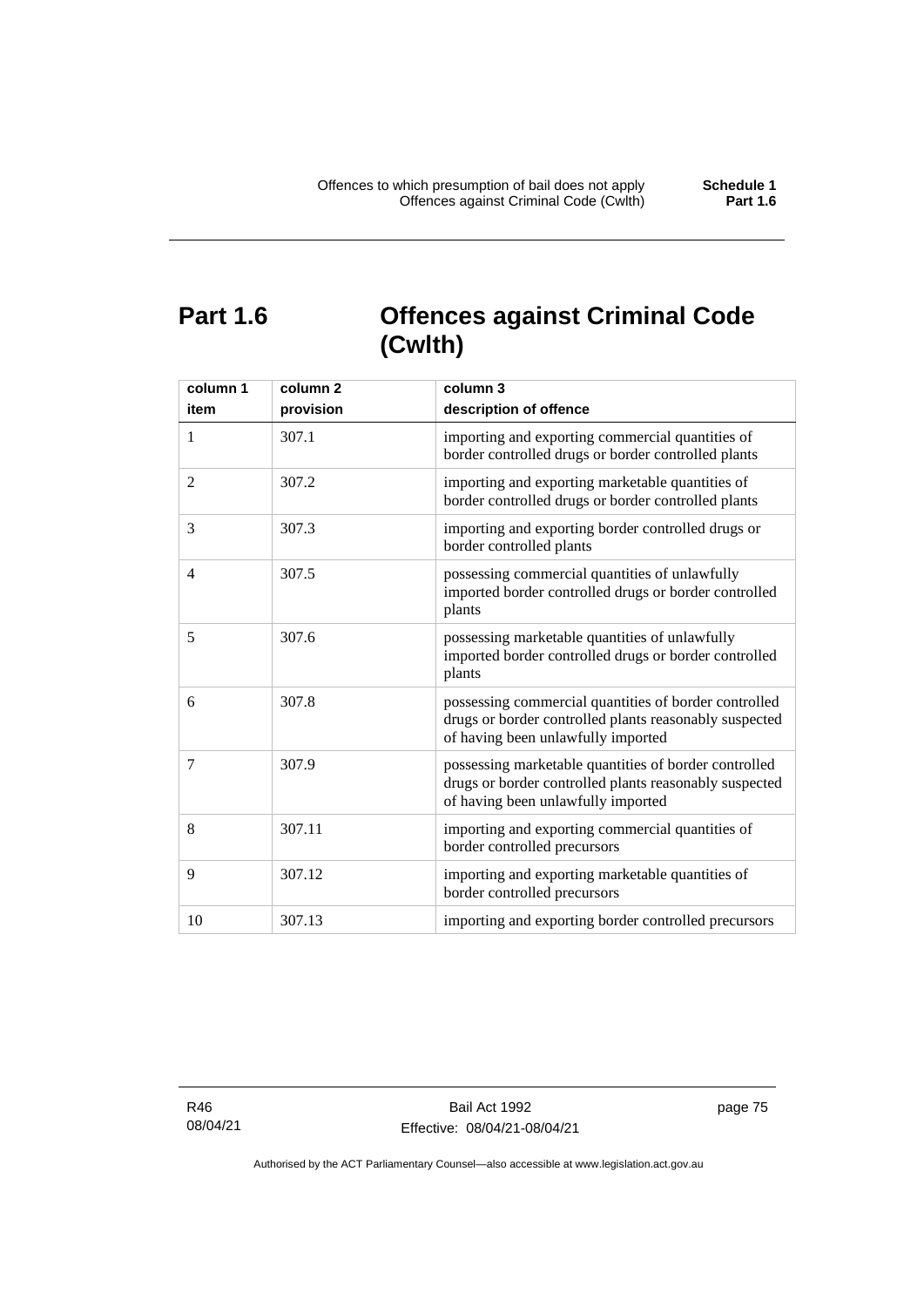**Dictionary** 

### **Dictionary**

(see s 3)

*Note 1* The [Legislation Act](http://www.legislation.act.gov.au/a/2001-14) contains definitions and other provisions relevant to this Act.

*Note 2* For example, the [Legislation Act,](http://www.legislation.act.gov.au/a/2001-14) dict, pt 1, defines the following terms:

- ACAT
- Act (see s 7)
- adult
- child
- Chief Magistrate
- chief police officer
- correctional centre
- director-general (see s 163)
- domestic partner (see s 169 (1))
- found guilty
- indictable offence (see s 190 (1))
- judge
- magistrate
- Magistrates Court
- penalty unit (see s 133)
- police officer
- **State**
- Supreme Court
- the Territory.

#### *accused person* includes—

- (a) a person charged with, convicted of, or found guilty of, an offence; and
- (b) a person mentioned in section  $8(1)(c)$ , (d) or (e); and
- (c) a person whose conviction for an offence is stayed; and
- (d) a person subject to an order under the *[Crimes \(Sentencing\)](http://www.legislation.act.gov.au/a/2005-58)  Act [2005](http://www.legislation.act.gov.au/a/2005-58)*, section 17 (Non-conviction orders—general); and

| page 76 | Bail Act 1992                | R46      |
|---------|------------------------------|----------|
|         | Effective: 08/04/21-08/04/21 | 08/04/21 |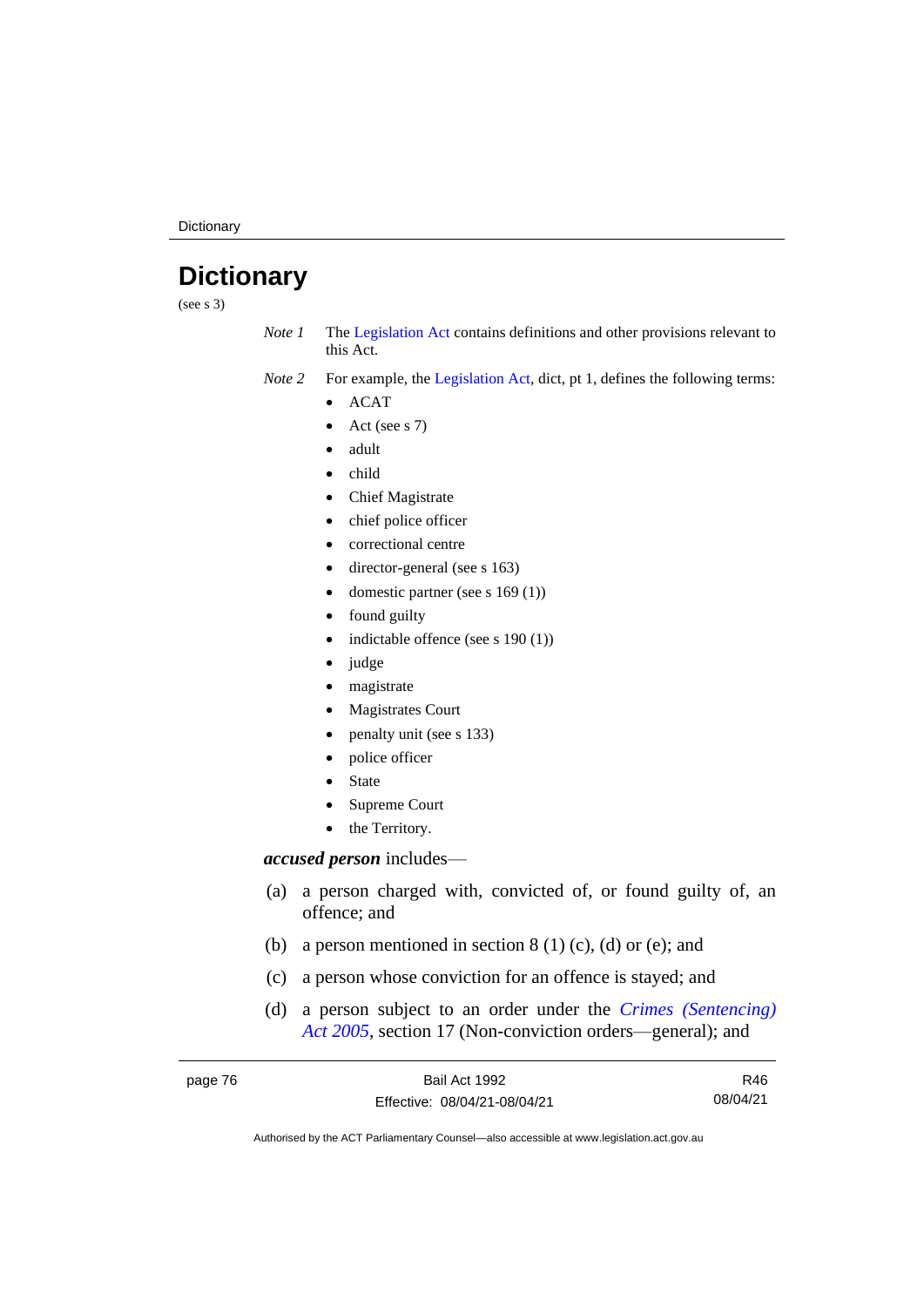- (e) a person in relation to whom an appeal relating to an offence is pending; and
- (f) a person in relation to whom a new trial has been ordered to be held for an offence.

*appeal* includes an application for leave to appeal and an appeal proceeding.

*applicable bail criteria*, for a decision about bail, means criteria under any of the following provisions applying to the decision:

- (a) section 9D (Bail for serious offence committed while charge for another is pending or outstanding);
- (b) section 9F (Family violence offence—bail by authorised officer);
- (c) section 22 (Criteria for granting bail to adults);
- (d) section 23 (Criteria for granting bail to children).

*authorised officer* means—

- (a) the chief police officer; or
- (b) a police officer exercising the functions of a superintendent or sergeant; or
- (c) another police officer authorised in writing by the chief police officer.

*bail* means an authorisation granted to a person under this Act to be at liberty.

*bail condition* means a condition on which bail is granted.

*bail order*, for part 4 (Grant of bail)—see section 19 (1).

*bail review application*, for part 4 (Grant of bail)—see section 12A.

page 77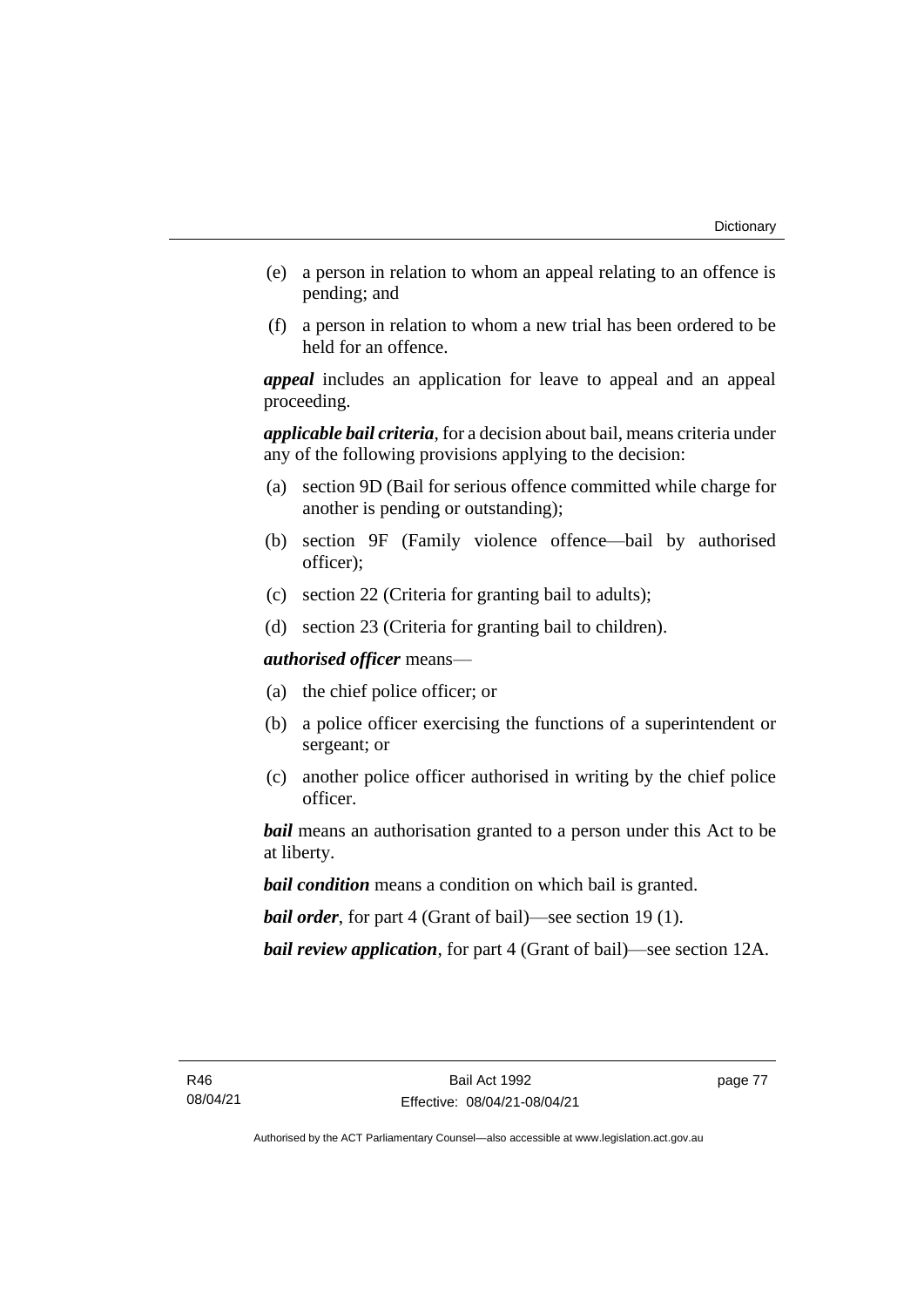*child*, of a person, includes a child—

- (a) who normally or regularly lives with the person; or
- (b) of whom the person is a guardian.

*court* means the Supreme Court or Magistrates Court.

*family violence offence*—see the *Family [Violence Act 2016](http://www.legislation.act.gov.au/a/2016-42)*, dictionary.

*grant*, in relation to bail (other than in section 22 (Criteria for granting bail to adults) or section 23 (Criteria for granting bail to children)), includes continue.

*offence* includes—

- (a) an alleged offence; and
- (b) except for section  $8(1)(a)$  and section  $9(1)$ 
	- (i) a breach of the peace or an apprehended breach of the peace; and
	- (ii) a breach of an obligation mentioned in section 8A (Entitlement to bail—breach of sentence obligations).

*parental responsibility*—a person has *parental responsibility* for a child or young person if the person has parental responsibility for the child or young person under the *[Children and Young People](http://www.legislation.act.gov.au/a/2008-19)  Act [2008](http://www.legislation.act.gov.au/a/2008-19)*.

*Note* Parental responsibility is dealt with in the *[Children and Young People Act](http://www.legislation.act.gov.au/a/2008-19)  [2008](http://www.legislation.act.gov.au/a/2008-19)*, div 1.3.2.

*surety*, in relation to an accused person, means a person other than the accused person who is subject to a liability under a bail condition mentioned in section 25 (1).

*undertaking to appear* means an undertaking given under section 28 (1).

R46 08/04/21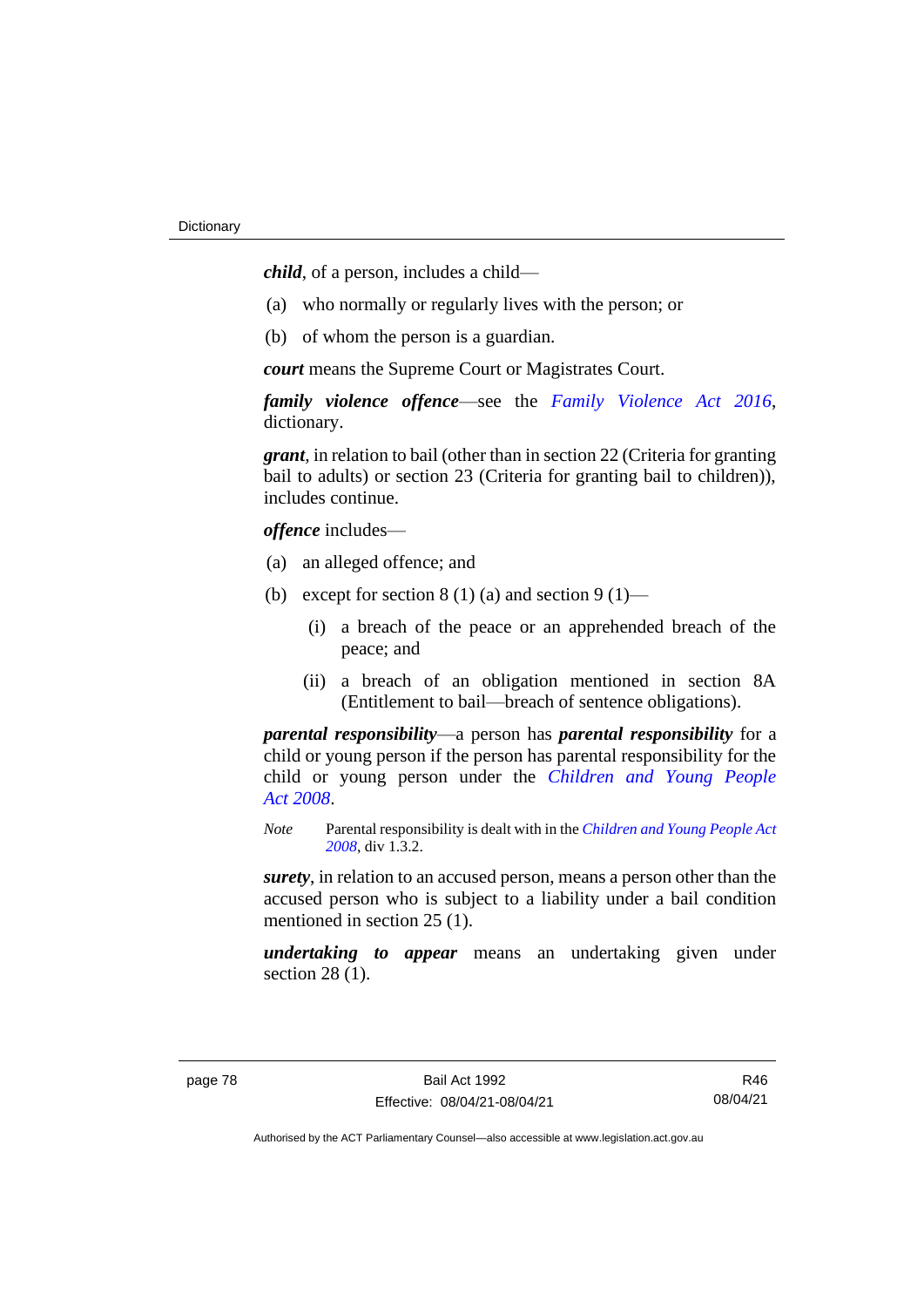*victim* in relation to an accused person, means—

- (a) a person (the *primary victim*) who suffers harm—
	- (i) in the course of, or because of, the commission of an offence of which the accused person is accused; or
	- (ii) in the course of assisting a police officer in the exercise of the officer's power to arrest the accused person or to take action to prevent the commission of an offence of which the accused person is accused; or
- (b) if a primary victim dies because of the commission of an offence of which the accused person is accused—anyone who was financially or psychologically dependent on the primary victim immediately before his or her death.

page 79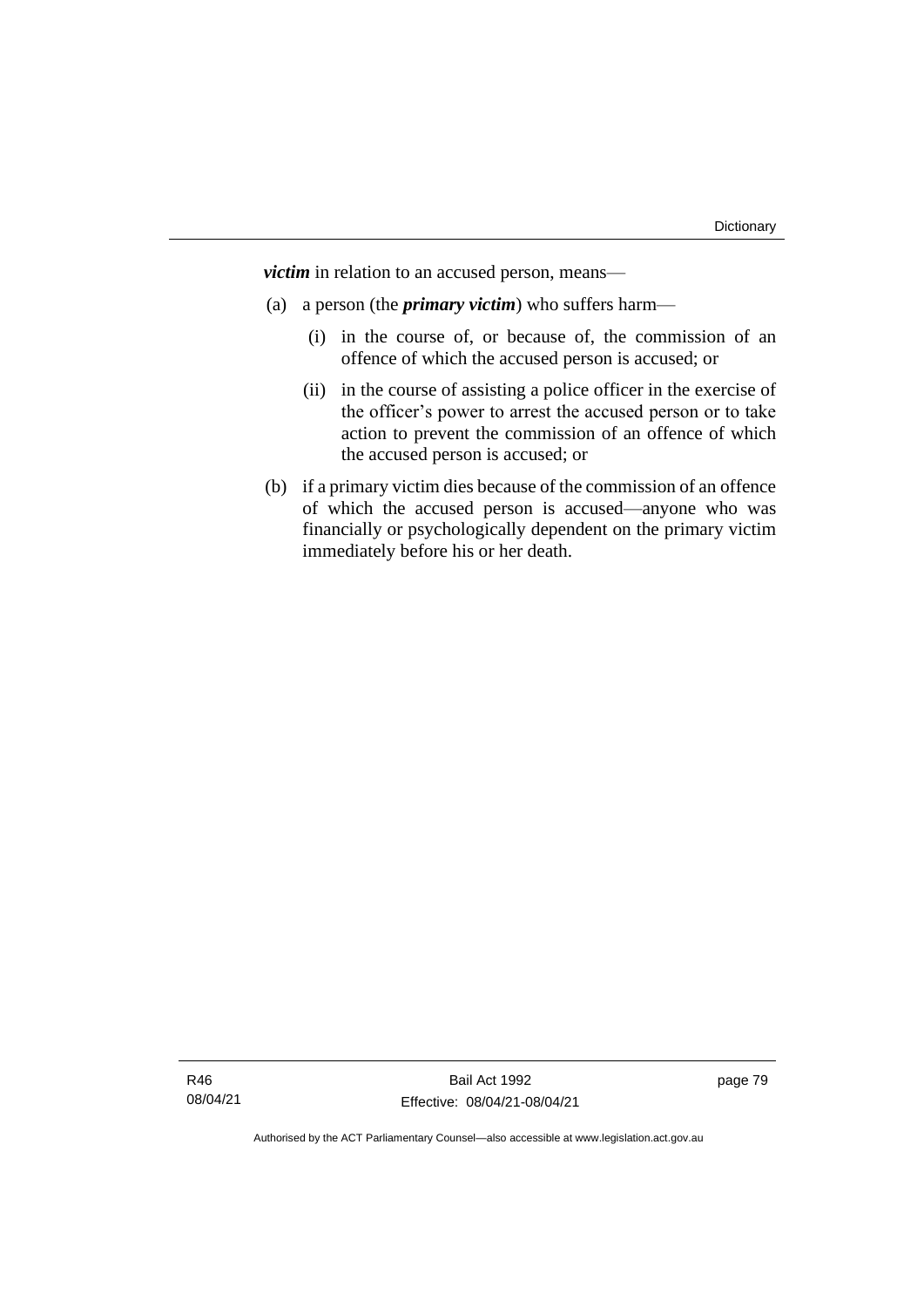1 About the endnotes

### **Endnotes**

#### **1 About the endnotes**

Amending and modifying laws are annotated in the legislation history and the amendment history. Current modifications are not included in the republished law but are set out in the endnotes.

Not all editorial amendments made under the *[Legislation Act 2001](http://www.legislation.act.gov.au/a/2001-14)*, part 11.3 are annotated in the amendment history. Full details of any amendments can be obtained from the Parliamentary Counsel's Office.

Uncommenced amending laws are not included in the republished law. The details of these laws are underlined in the legislation history. Uncommenced expiries are underlined in the legislation history and amendment history.

If all the provisions of the law have been renumbered, a table of renumbered provisions gives details of previous and current numbering.

The endnotes also include a table of earlier republications.

| $A = Act$                                    | $NI =$ Notifiable instrument                |
|----------------------------------------------|---------------------------------------------|
| $AF =$ Approved form                         | $o = order$                                 |
| $am = amended$                               | $om = omitted/repealed$                     |
| $amdt = amendment$                           | $ord = ordinance$                           |
| $AR = Assembly resolution$                   | $orig = original$                           |
| $ch = chapter$                               | par = paragraph/subparagraph                |
| $CN =$ Commencement notice                   |                                             |
|                                              | $pres = present$                            |
| $def = definition$                           | $prev = previous$                           |
| $DI = Disallowable instrument$               | $(\text{prev}) = \text{previously}$         |
| $dict = dictionary$                          | $pt = part$                                 |
| $disallowed = disallowed by the Legislative$ | $r = rule/subrule$                          |
| Assembly                                     | $reloc = relocated$                         |
| $div = division$                             | $renum = renumbered$                        |
| $exp = expires/expired$                      | $R[X]$ = Republication No                   |
| $Gaz = gazette$                              | $RI = reissue$                              |
| $h dq =$ heading                             | $s = section/subsection$                    |
| $IA = Interpretation Act 1967$               | $sch = schedule$                            |
| ins = inserted/added                         | $sdiv = subdivision$                        |
| $LA =$ Legislation Act 2001                  | $SL = Subordinate$ law                      |
| $LR =$ legislation register                  | $sub =$ substituted                         |
| $LRA =$ Legislation (Republication) Act 1996 | $underlining = whole or part not commenced$ |
| $mod = modified/modification$                | or to be expired                            |
|                                              |                                             |

#### **2 Abbreviation key**

page 80 Bail Act 1992 Effective: 08/04/21-08/04/21

R46 08/04/21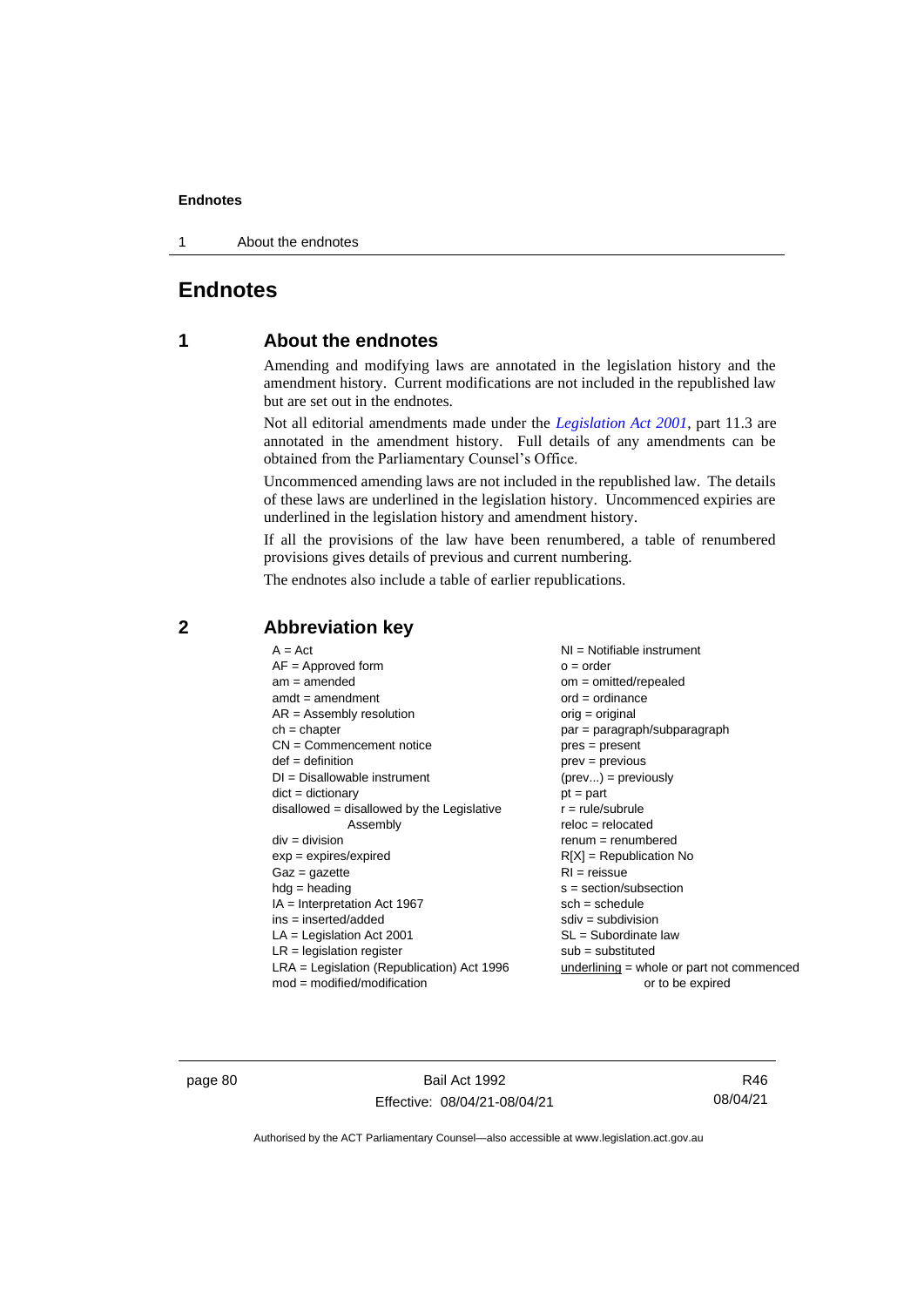#### **3 Legislation history**

#### **Bail Act 1992 A1992-8**

notified 28 May 1992 (Gaz 1992 No S59) s 1, s 2 commenced 28 May 1992 (s 2 (1)) remainder commenced 28 November 1992 (s 2(3))

as amended by

#### **[Bail \(Amendment\) Act 1992](http://www.legislation.act.gov.au/a/1992-75) A1992-75**

notified 18 December 1992 (Gaz 1992 No S233) commenced 18 December 1992 (s 2)

#### **[Bail \(Amendment\) Act 1994](http://www.legislation.act.gov.au/a/1994-73) A1994-73**

notified 1 November 1994 (Gaz 1994 No S229) ss 1-3 commenced 1 November 1994 (s 2 (1)) remainder commenced 1 May 1995 (s 2 (3))

#### **[Crimes \(Amendment\) Act \(No 2\) 1994](http://www.legislation.act.gov.au/a/1994-75) A1994-75 sch 3**

notified 23 November 1994 (Gaz 1994 No S247) ss 1-3 commenced 23 November 1994 (s 2 (1)) sch 3 commenced 1 December 1994 (Gaz 1994 No S270)

#### **[Statute Law Revision \(Penalties\) Act 1994](http://www.legislation.act.gov.au/a/1994-81) A1994-81 sch**

notified 29 November 1994 (Gaz 1994 No S253) s 1, s 2 commenced 29 November 1994 (s 2 (1)) sch commenced 29 November 1994 (Gaz 1994 No S269)

#### **[Acts Revision \(Victims of Crime\) Act 1994](http://www.legislation.act.gov.au/a/1994-84) A1994-84 pt 2**

notified 15 December 1994 (Gaz 1994 No S280) s 1, s 2 commenced 15 December 1994 (s 2 (1)) pt 2 commenced 15 June 1995 (s 2 (3))

#### **[Remand Centres \(Amendment\) Act \(No 2\) 1996](http://www.legislation.act.gov.au/a/1996-81) A1996-81 s 7**

notified 20 December 1996 (Gaz 1996 No S328) ss 1-3 commenced 20 December 1996 (s 2 (1)) s 7 commenced 1 January 1997 (s 2 (2) and Gaz 1996 No S353)

#### **[Bail \(Amendment\) Act 1997](http://www.legislation.act.gov.au/a/1997-22) A1997-22**

notified 29 May 1997 (Gaz 1997 No S136) ss 1-3 commenced 29 May 1997 (s 2 (1)) remainder commenced 30 May 1997 (s 2 (2) and Gaz 1997 No S149)

| R46      | Bail Act 1992                | page 81 |
|----------|------------------------------|---------|
| 08/04/21 | Effective: 08/04/21-08/04/21 |         |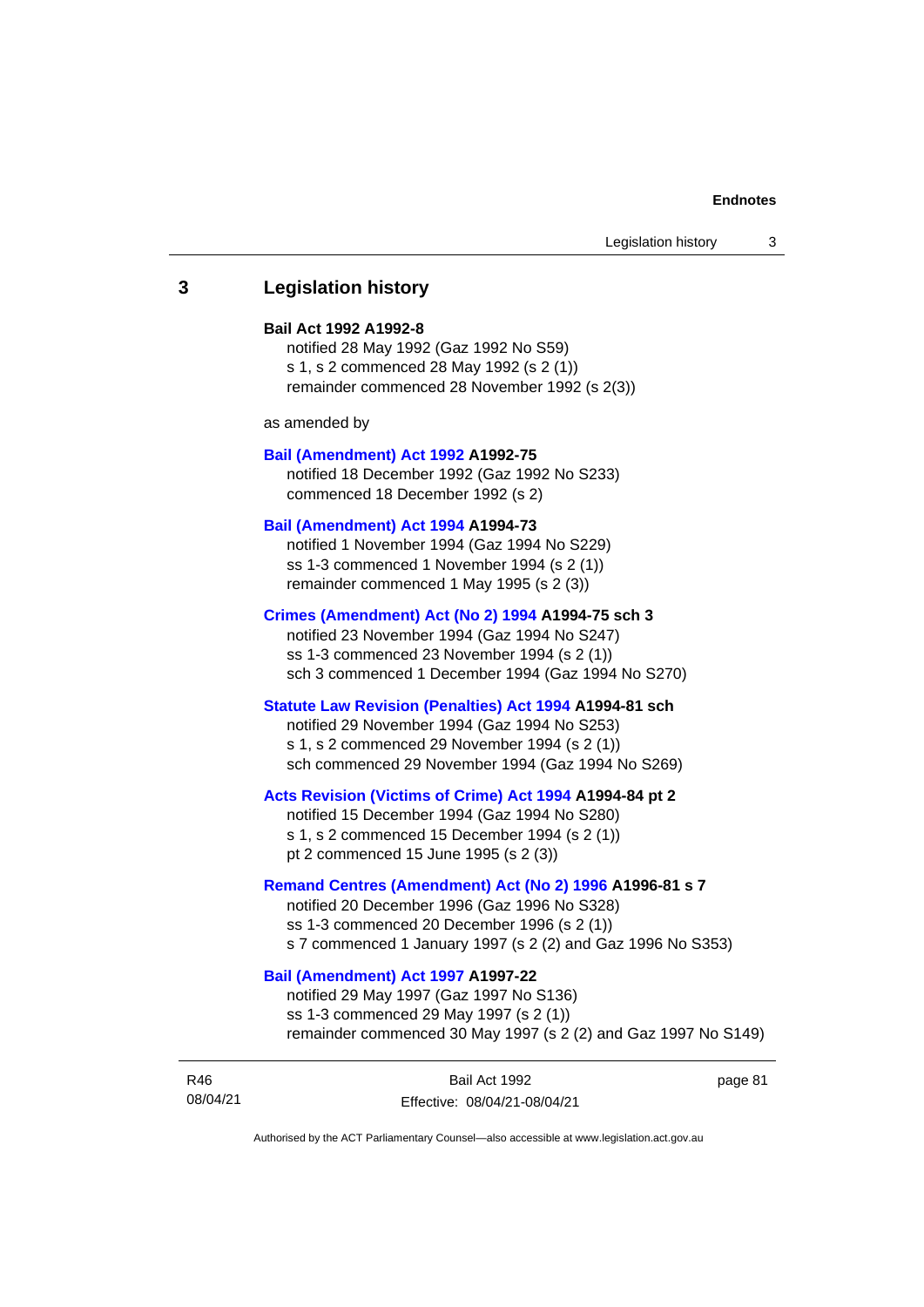| -3 | Legislation history |  |
|----|---------------------|--|
|----|---------------------|--|

#### **[Legal Practitioners \(Consequential Amendments\) Act 1997](http://www.legislation.act.gov.au/a/1997-96) A1997-96 sch 1**

notified 1 December 1997 (Gaz 1997 No S380) s 1, s 2 commenced 1 December 1997 (s 2 (1)) sch 1 commenced 1 June 1998 (s 2 (2))

#### **[Bail \(Amendment\) Act 1998](http://www.legislation.act.gov.au/a/1998-39) A1998-39**

notified 14 October 1998 (Gaz 1998 No 41) ss 1-3 commenced 14 October 1998 (s 2 (1)) remainder commenced 19 October 1998 (Gaz 1998 No 41)

### **[Children and Young People \(Consequential Amendments\) Act 1999](http://www.legislation.act.gov.au/a/1999-64)**

#### **A1999-64 sch 2**

notified 10 November 1999 (Gaz 1999 No 45) s 1, s 2 commenced 10 November 1999 (s 2 (1)) remainder commenced 10 May 2000 (s 2 (2))

#### **[Road Transport Legislation Amendment Act 1999](http://www.legislation.act.gov.au/a/1999-79) A1999-79**

notified 1 March 2000 (Gaz 1999 No S65) commenced 1 March 2000 (s 2 and Gaz 2000 No S5)

#### **[Bail Amendment Act 2001](http://www.legislation.act.gov.au/a/2001-25) A2001-25 pt 2**

notified 24 May 2001 (Gaz 2001 No 21) commenced 24 May 2001 (s 2)

#### **[Legislation \(Consequential Amendments\) Act 2001](http://www.legislation.act.gov.au/a/2001-44) A2001-44 pt 30**

notified 26 July 2001 (Gaz 2001 No 30) s 1, s 2 commenced 26 July 2001 (IA s 10B) pt 30 commenced 12 September 2001 (s 2 and see Gaz 2001 No S65)

#### **[Supreme Court Amendment Act 2001 \(No 2\)](http://www.legislation.act.gov.au/a/2001-54) A2001-54 sch 2 pt 2.2**

notified 15 August 2001 (Gaz 2001 No S57) commenced 15 August 2001 (s 2 (1))

#### **[Bail Amendment Act 2001 \(No 2\)](http://www.legislation.act.gov.au/a/2001-60) A2001-60**

notified 10 September 2001 (Gaz 2001 No S66) s 1, s 2 commenced 10 September 2001 (IA s 10B) remainder commenced 24 September 2001 (s 2)

page 82 Bail Act 1992 Effective: 08/04/21-08/04/21

R46 08/04/21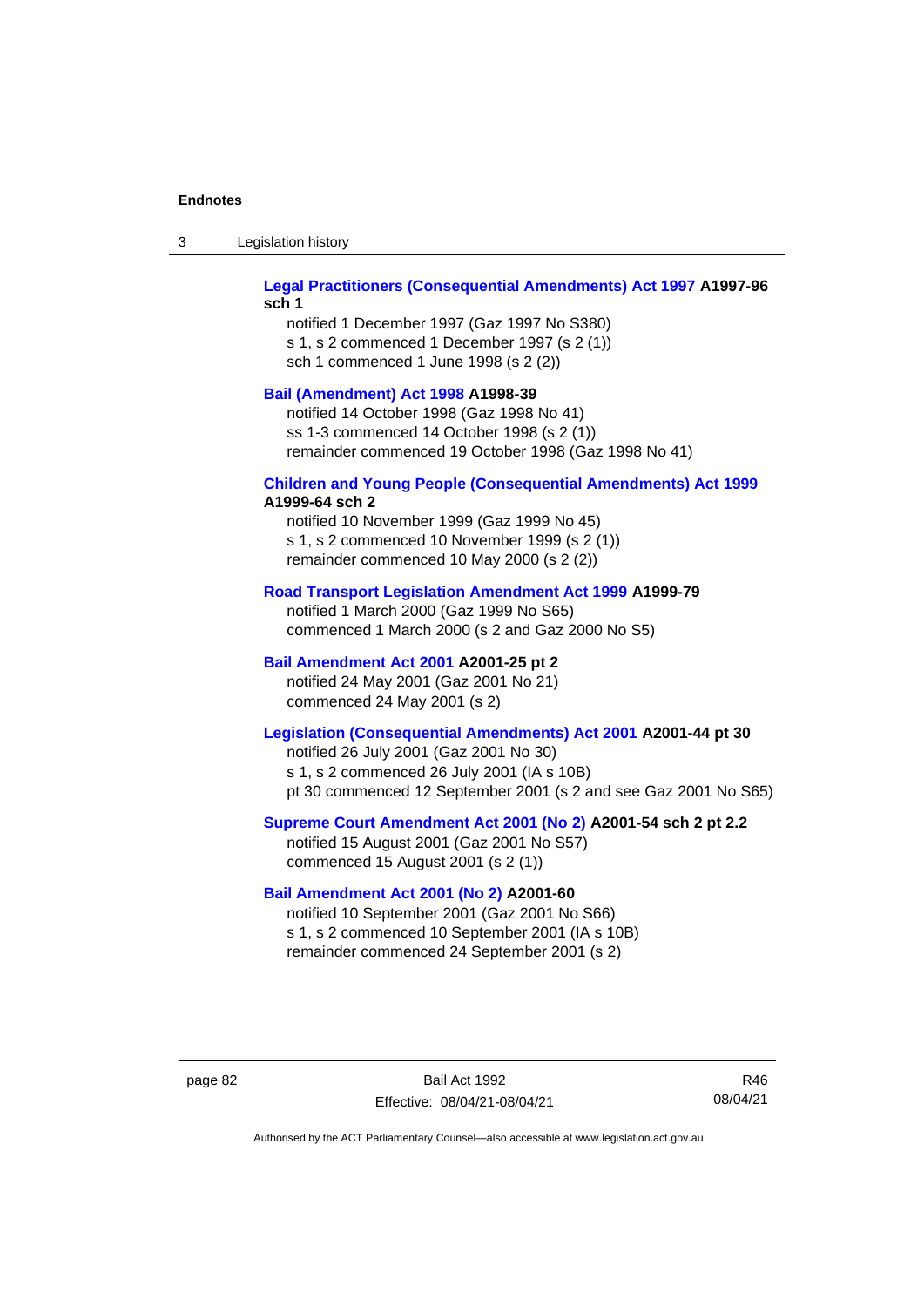#### **[Protection Orders \(Consequential Amendments\) Act 2001](http://www.legislation.act.gov.au/a/2001-90) A2001-90 sch 1 pt 1**

notified LR 27 September 2001

s 1, s 2 commenced 27 September 2001 (LA s 75)

sch 1 pt 1 commenced 27 March 2002 (s 2 and see the Protection [Orders Act 2001,](http://www.legislation.act.gov.au/a/2001-89) s 3 and LA s 79)

#### **[Legislation Amendment Act 2002](http://www.legislation.act.gov.au/a/2002-11) A2002-11 amdt 2.5, amdt 2.6**

notified LR 27 May 2002 s 1, s 2 commenced 27 May 2002 (LA s 75) amdt 2.5, amdt 2.6 commenced 28 May 2002 (s 2 (2))

#### **[Criminal Code 2002](http://www.legislation.act.gov.au/a/2002-51) A2002-51 pt 1.1**

notified LR 20 December 2002 s 1, s 2 commenced 20 December 2002 (LA s 75) pt 1.1 commenced 1 January 2003 (s 2 (1))

#### **[Legislation \(Gay, Lesbian and Transgender\) Amendment Act 2003](http://www.legislation.act.gov.au/a/2003-14) A2003-14 sch 1 pt 1.2**

notified LR 27 March 2003 s 1, s 2 commenced 27 March 2003 (LA s 75) sch 1 pt 1.1 commenced 28 March 2003 (s 2)

#### **[Bail Amendment Act 2004](http://www.legislation.act.gov.au/a/2004-14) A2004-14**

notified LR 26 March 2004 s 1, s 2 commenced 26 March 2004 (LA s 75 (1)) s 44 commenced 26 June 2004 (s 2 (2) (a)) remainder commenced 26 June 2004 (s 2 (1))

#### **[Criminal Code \(Theft, Fraud, Bribery and Related Offences\)](http://www.legislation.act.gov.au/a/2004-15)  [Amendment Act 2004](http://www.legislation.act.gov.au/a/2004-15) A2004-15 sch 3 pt 3.1**

notified LR 26 March 2004 s 1, s 2 commenced 26 March 2004 (LA s 75 (1)) sch 3 pt 3.1 commenced 26 June 2004 (s 2 (2) and see [Bail](http://www.legislation.act.gov.au/a/2004-14)  [Amendment Act 2004](http://www.legislation.act.gov.au/a/2004-14) A2004-14 s 2)

#### **[Criminal Code \(Serious Drug Offences\) Amendment Act 2004](http://www.legislation.act.gov.au/a/2004-56) A2004-56 sch 1 pt 1.1**

notified LR 6 September 2004 s 1, s 2 commenced 6 September 2004 (LA s 75 (1)) sch 1 pt 1.1 commenced 6 March 2005 (s 2 and LA s 79)

R46 08/04/21

Bail Act 1992 Effective: 08/04/21-08/04/21 page 83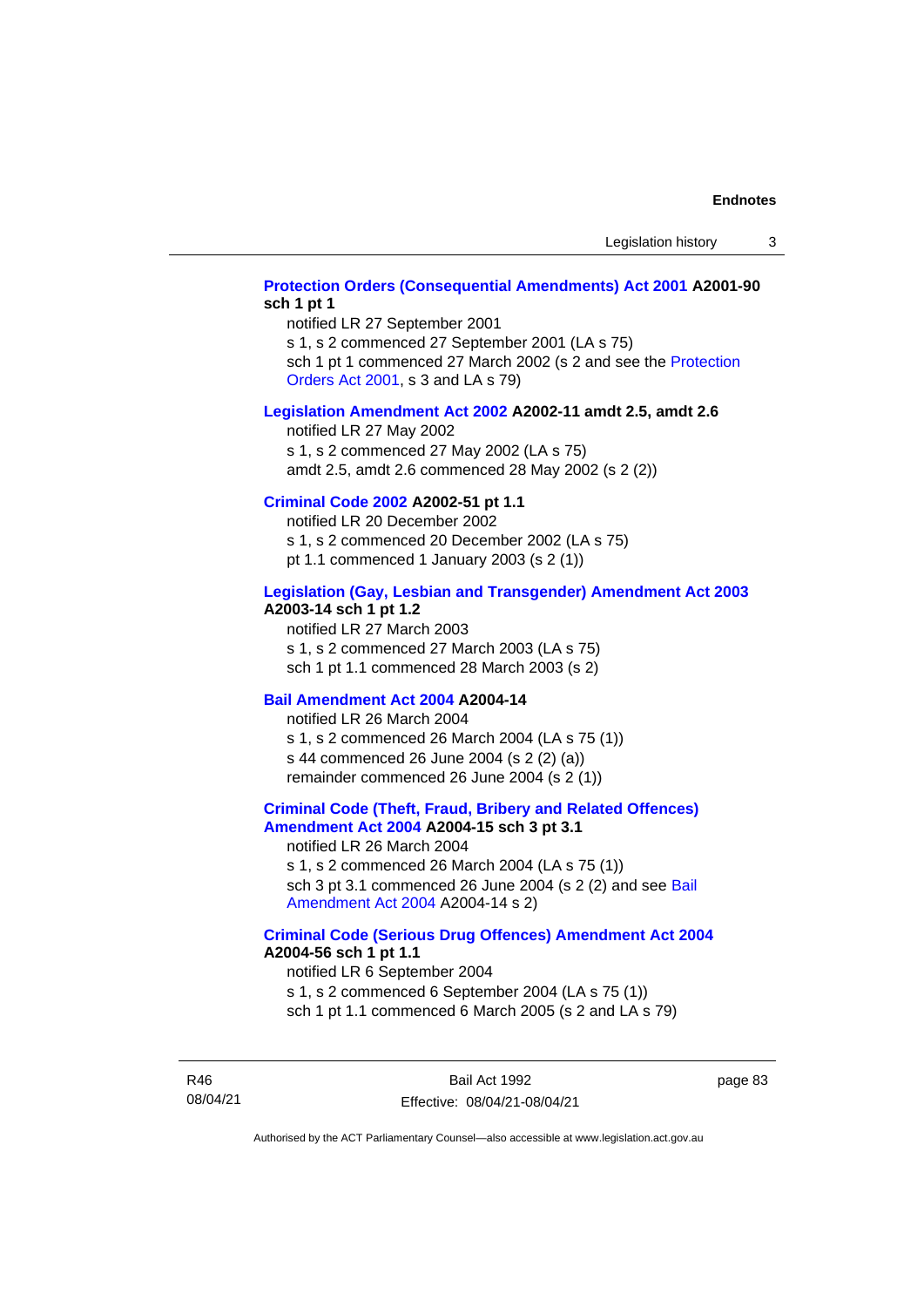3 Legislation history

#### **[Court Procedures \(Consequential Amendments\) Act 2004](http://www.legislation.act.gov.au/a/2004-60) A2004-60 sch 1 pt 1.5**

notified LR 2 September 2004

s 1, s 2 commenced 2 September 2004 (LA s 75 (1)) sch 1 pt 1.5 commenced 10 January 2005 (s 2 and see [Court](http://www.legislation.act.gov.au/a/2004-59)  [Procedures Act](http://www.legislation.act.gov.au/a/2004-59) 2004 A2004-59, s 2 and [CN2004-29\)](http://www.legislation.act.gov.au/cn/2004-29/default.asp)

#### **[Justice and Community Safety Legislation Amendment Act 2005](http://www.legislation.act.gov.au/a/2005-5) A2005-5 pt 3**

notified LR 23 February 2005 s 1, s 2 commenced 23 February 2005 (LA s 75 (1)) pt 3 commenced 24 February 2005 (s 2 (2))

#### **[Domestic Violence and Protection Orders Amendment Act 2005](http://www.legislation.act.gov.au/a/2005-13) A2005-13 sch 1 pt 1.1**

notified LR 24 March 2005 s 1, s 2 commenced 24 March 2005 (LA s 75 (1)) sch 1 pt 1.1 commenced 25 March 2005 (s 2)

#### **[Statute Law Amendment Act 2005](http://www.legislation.act.gov.au/a/2005-20) A2005-20 sch 3 pt 3.4**

notified LR 12 May 2005

s 1, s 2 taken to have commenced 8 March 2005 (LA s 75 (2)) sch 3 pt 3.4 commenced 2 June 2005 (s 2 (1))

#### **[Criminal Code Harmonisation Act 2005](http://www.legislation.act.gov.au/a/2005-54) A2005-54 sch 1 pt 1.7**

notified LR 27 October 2005 s 1, s 2 commenced 27 October 2005 (LA s 75 (1)) sch 1 pt 1.7 commenced 24 November 2005 (s 2)

#### **[Sentencing Legislation Amendment](http://www.legislation.act.gov.au/a/2006-23) Act 2006 A2006-23 sch 1 pt 1.2**

notified LR 18 May 2006 s 1, s 2 commenced 18 May 2006 (LA s 75 (1)) sch 1 pt 1.2 commenced 2 June 2006 (s 2 (1) and see [Crimes](http://www.legislation.act.gov.au/a/2005-59)  [\(Sentence Administration\) Act 2005](http://www.legislation.act.gov.au/a/2005-59) A2005-59 s 2, [Crimes](http://www.legislation.act.gov.au/a/2005-58)  [\(Sentencing\) Act 2005](http://www.legislation.act.gov.au/a/2005-58) A2005-58, s 2 and LA s 79)

#### **[Justice and Community Safety Legislation Amendment Act 2006](http://www.legislation.act.gov.au/a/2006-40) A2006-40 sch 2 pt 2.6**

notified LR 28 September 2006 s 1, s 2 commenced 28 September 2006 (LA s 75 (1)) sch 2 pt 2.6 commenced 29 September 2006 (s 2 (1))

page 84 Bail Act 1992 Effective: 08/04/21-08/04/21

R46 08/04/21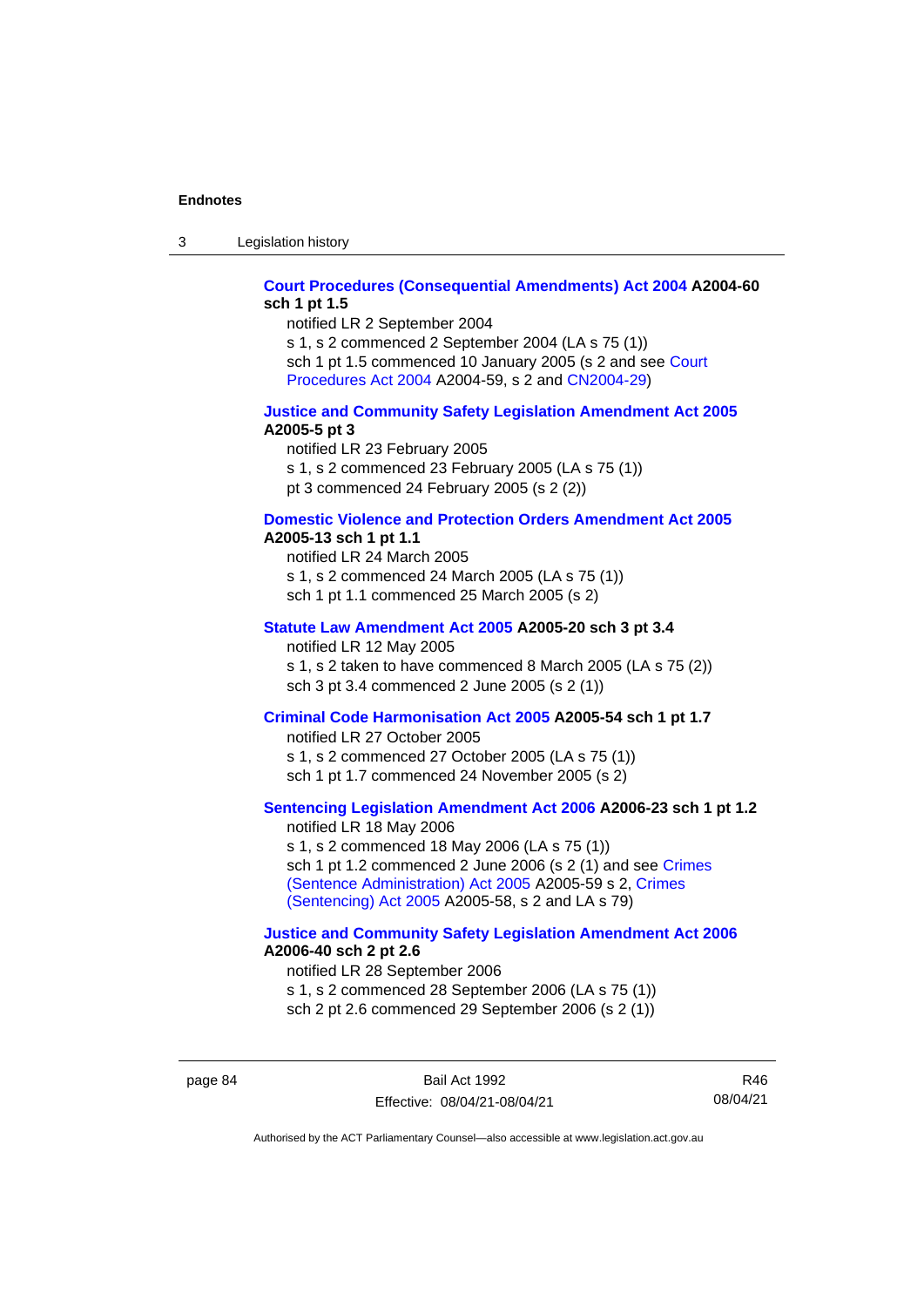#### **[Justice and Community Safety Legislation Amendment Act 2008](http://www.legislation.act.gov.au/a/2008-7) A2008-7 sch 1 pt 1.3**

notified LR 16 April 2008

s 1, s 2 commenced 16 April 2008 (LA s 75 (1))

sch 1 pt 1.3 commenced 7 May 2008 (s 2)

#### **[Children and Young People \(Consequential Amendments\) Act 2008](http://www.legislation.act.gov.au/a/2008-20) A2008-20 sch 2 pt 2.1, sch 3 pt 3.2, sch 4 pt 4.1**

notified LR 17 July 2008

s 1, s 2 commenced 17 July 2008 (LA s 75 (1))

s 3 commenced 18 July 2008 (s 2 (1))

sch 2 pt 2.1 commenced 9 September 2008 (s 2 (3) and see Children [and Young People Act 2008](http://www.legislation.act.gov.au/a/2008-19) A2008-19, s 2 and [CN2008-13\)](http://www.legislation.act.gov.au/cn/2008-13/default.asp) sch 3 pt 3.2 commenced 27 October 2008 (s 2 (4) and see Children [and Young People Act 2008](http://www.legislation.act.gov.au/a/2008-19) A2008-19, s 2 and [CN2008-13\)](http://www.legislation.act.gov.au/cn/2008-13/default.asp) sch 4 pt 4.1 commenced 27 February 2009 (s 2 (5) and see [Children](http://www.legislation.act.gov.au/a/2008-19)  [and Young People Act 2008](http://www.legislation.act.gov.au/a/2008-19) A2008-19, s 2 and [CN2008-17 \(](http://www.legislation.act.gov.au/cn/2008-17/default.asp)and see [CN2008-13\)](http://www.legislation.act.gov.au/cn/2008-13/default.asp))

#### **[Medicines, Poisons and Therapeutic Goods Act](http://www.legislation.act.gov.au/a/2008-26#history) 2008 A2008-26 sch 2 pt 2.2**

notified LR 14 August 2008 s 1, s 2 commenced 14 August 2008 (LA s 75 (1)) sch 2 pt 2.2 commenced 14 February 2009 (s 2 and LA s 79)

#### **[ACT Civil and Administrative Tribunal Legislation Amendment](http://www.legislation.act.gov.au/a/2008-36)  Act [2008](http://www.legislation.act.gov.au/a/2008-36) A2008-36 sch 1 pt 1.6**

notified LR 4 September 2008

s 1, s 2 commenced 4 September 2008 (LA s 75 (1)) sch 1 pt 1.6 commenced 2 February 2009 (s 2 (1) and see ACT Civil [and Administrative Tribunal Act 2008](http://www.legislation.act.gov.au/a/2008-35) A2008-35, s 2 (1) and [CN2009-2\)](http://www.legislation.act.gov.au/cn/2009-2/default.asp)

#### **[Domestic Violence and Protection Orders Act 2008](http://www.legislation.act.gov.au/a/2008-46#history) A2008-46 sch 3 pt 3.1**

notified LR 10 September 2008

s 1, s 2 commenced 10 September 2008 (LA s 75 (1))

sch 3 pt 3.1 commenced 30 March 2009 (s 2)

page 85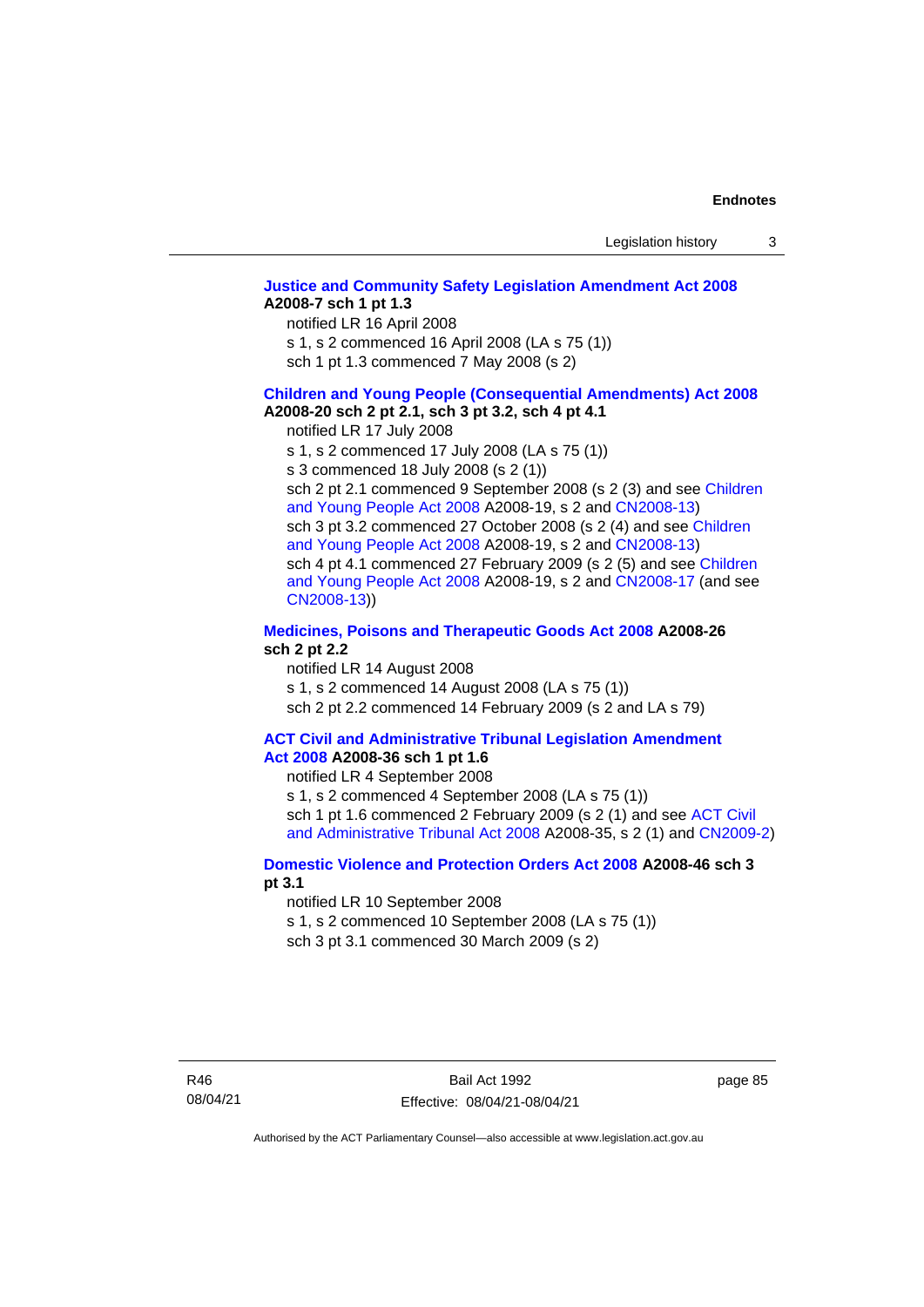3 Legislation history

#### **[Justice and Community Safety Legislation Amendment](http://www.legislation.act.gov.au/a/2009-7)  Act [2009](http://www.legislation.act.gov.au/a/2009-7) A2009-7 sch 1 pt 1.1**

notified LR 5 March 2009

s 1, s 2 commenced 5 March 2009 (LA s 75 (1)) sch 1 pt 1.1 commenced 30 March 2009 (s 2 (2) and see [Domestic](http://www.legislation.act.gov.au/a/2008-46)  [Violence and Protection Orders Act 2008](http://www.legislation.act.gov.au/a/2008-46) A2008-46 s 2)

#### **[Crimes Legislation Amendment Act 2009](http://www.legislation.act.gov.au/a/2009-24) A2009-24 sch 1 pt 1.1**

notified LR 3 September 2009

s 1, s 2 commenced 3 September 2009 (LA s 75 (1))

sch 1 pt 1.1 commenced 4 September 2009 (s 2)

### **[Crimes \(Sentence Administration\) Amendment Act 2010](http://www.legislation.act.gov.au/a/2010-21) A2010-21**

**sch 1 pt 1.1**

notified LR 30 June 2010 s 1, s 2 commenced 30 June 2010 (LA s 75 (1)) sch 1 pt 1.1 commenced 1 July 2010 (s 2)

#### **[Bail Amendment Act 2011](http://www.legislation.act.gov.au/a/2011-2) A2011-2**

notified LR 22 February 2011 s 1, s 2 commenced 22 February 2011 (LA s 75 (1)) remainder commenced 16 May 2011 (s 2 and [CN2011-6\)](http://www.legislation.act.gov.au/cn/2011-6/default.asp)

#### **[Statute Law Amendment Act 2011](http://www.legislation.act.gov.au/a/2011-3) A2011-3 sch 3 pt 3.3**

notified LR 22 February 2011 s 1, s 2 commenced 22 February 2011 (LA s 75 (1)) sch 3 pt 3.3 commenced 1 March 2011 (s 2)

#### **[Courts Legislation Amendment Act 2011](http://www.legislation.act.gov.au/a/2011-13) A2011-13 sch 1 pt 1.1**

notified LR 11 May 2011 s 1, s 2 commenced 11 May 2011 (LA s 75 (1)) sch 1 pt 1.1 commenced 25 July 2011 (s 2 and [CN2011-8\)](http://www.legislation.act.gov.au/cn/2011-8/default.asp)

#### **[Administrative \(One ACT Public Service Miscellaneous Amendments\)](http://www.legislation.act.gov.au/a/2011-22)  Act [2011](http://www.legislation.act.gov.au/a/2011-22) A2011-22 sch 1 pt 1.16**

notified LR 30 June 2011 s 1, s 2 commenced 30 June 2011 (LA s 75 (1)) sch 1 pt 1.16 commenced 1 July 2011 (s 2 (1))

page 86 Bail Act 1992 Effective: 08/04/21-08/04/21

R46 08/04/21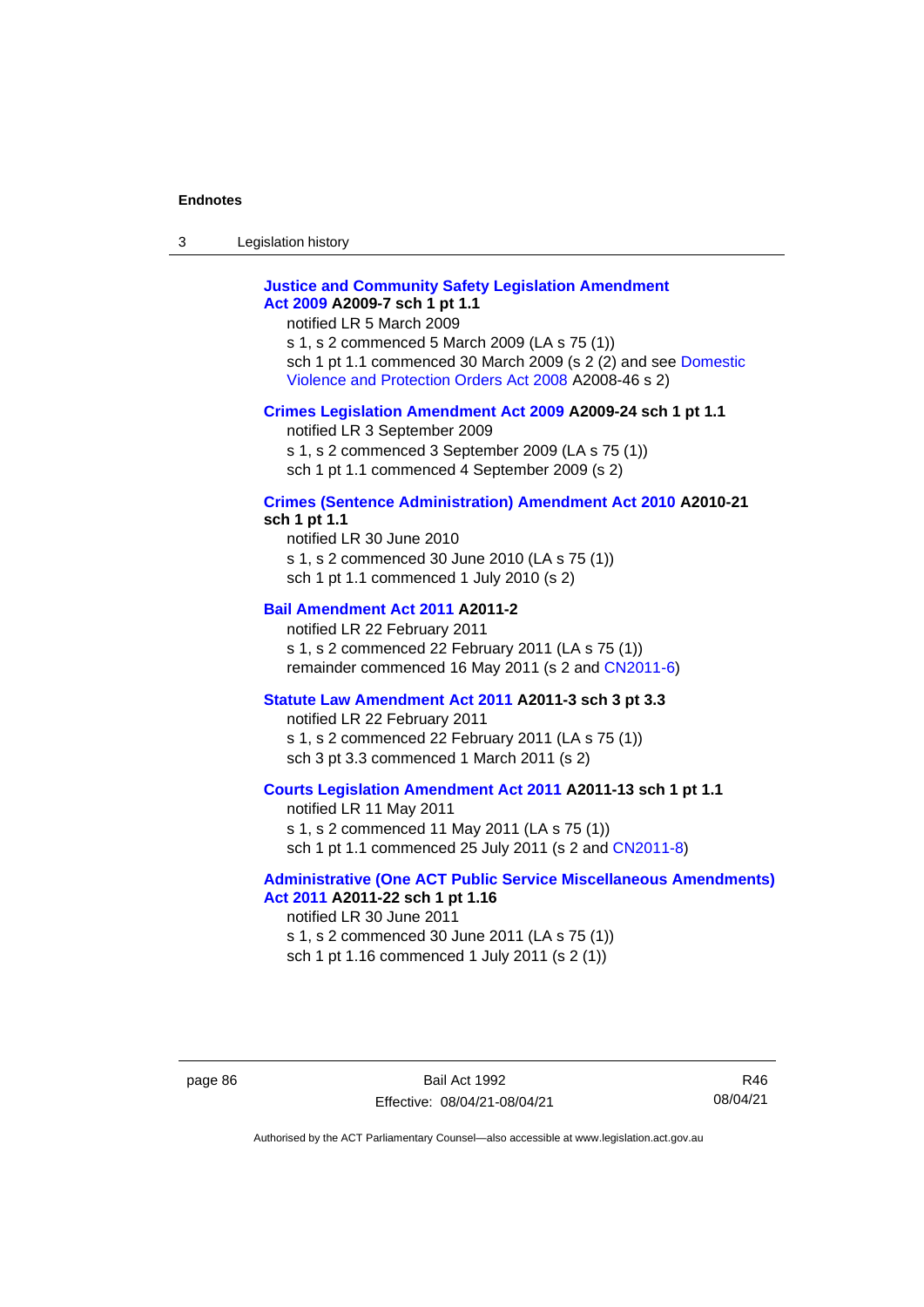#### **[Crimes Legislation Amendment Act 2013 \(No 2\)](http://www.legislation.act.gov.au/a/2013-50) A2013-50 pt 2**

notified LR 9 December 2013

s 1, s 2 commenced 9 December 2013 (LA s 75)

pt 2 commenced 10 December 2013 (s 2 (2))

#### **[Crimes Legislation Amendment Act 2015 \(No 2\)](http://www.legislation.act.gov.au/a/2015-36) A2015-36 pt 2**

notified LR 1 October 2015

s 1, s 2 commenced 1 October 2015 (LA s 75)

pt 2 commenced 2 October 2015 (s 2)

#### **[Mental Health Act 2015](http://www.legislation.act.gov.au/a/2015-38#history) A2015-38 sch 2 pt 2.4 div 2.4.1**

notified LR 7 October 2015 s 1, s 2 commenced 7 October 2015 (LA s 75 (1)) sch 2 pt 2.4 div 2.4.1 commenced 1 March 2016 (s 2 (1) and see [Mental Health \(Treatment and Care\) Amendment Act 2014](http://www.legislation.act.gov.au/a/2014-51/default.asp) A2014-51, s 2 (as am by [A2015-38](http://www.legislation.act.gov.au/a/2015-38) amdt 2.54))

#### **[Crimes \(Sentencing and Restorative Justice\) Amendment Act 2016](http://www.legislation.act.gov.au/a/2016-4/default.asp) A2016-4 sch 1 pt 1.2**

notified LR 24 February 2016 s 1, s 2 commenced 24 February 2016 (LA s 75 (1)) sch 1 pt 1.2 commenced 2 March 2016 (s 2 (1))

#### **[Protection of Rights \(Services\) Legislation Amendment Act 2016](http://www.legislation.act.gov.au/a/2016-13)  [\(No](http://www.legislation.act.gov.au/a/2016-13) 2) A2016-13 sch 1 pt 1.4**

notified LR 16 March 2016

s 1, s 2 commenced 16 March 2016 (LA s 75 (1)) sch 1 pt 1.4 commenced 1 April 2016 (s 2 and see [Protection of Rights](http://www.legislation.act.gov.au/a/2016-1/default.asp)  (Services) Legislation [Amendment Act 2016](http://www.legislation.act.gov.au/a/2016-1/default.asp) A2016-1 s 2)

#### **[Family Violence Act 2016](http://www.legislation.act.gov.au/a/2016-42#history) A2016-42 sch 2 pt 2.1, sch 3 pt 3.1 (as am by [A2017-10](http://www.legislation.act.gov.au/a/2017-10/default.asp) s 7)**

notified LR 18 August 2016 s 1, s 2 commenced 18 August 2016 (LA s 75 (1)) sch 2 pt 2.1, sch 3 pt 3.1 commenced 1 May 2017 (s 2 (2) as am by [A2017-10](http://www.legislation.act.gov.au/a/2017-10/default.asp) s 7)

page 87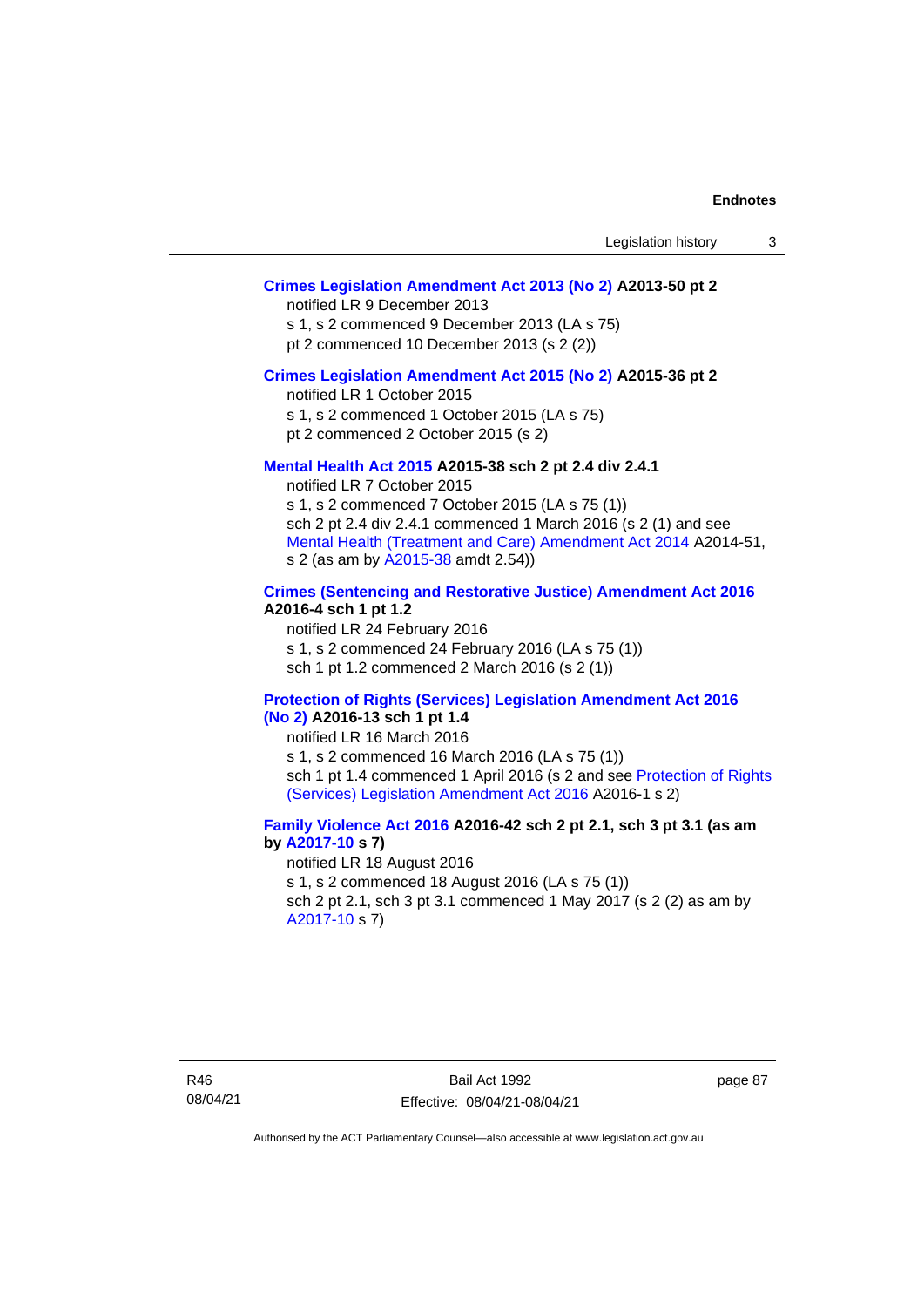3 Legislation history

#### **[Crimes \(Serious and Organised Crime\) Legislation Amendment](http://www.legislation.act.gov.au/a/2016-48/default.asp)  Act [2016](http://www.legislation.act.gov.au/a/2016-48/default.asp) A2016-48 pt 2**

notified LR 23 August 2016

- s 1, s 2 commenced 23 August 2016 (LA s 75 (1))
- s 8, s 9 commenced 1 May 2017 (s 2 (3))
- pt 2 remainder commenced 1 May 2017 (s 2 (2))

#### **[Family and Personal Violence Legislation Amendment Act 2017](http://www.legislation.act.gov.au/a/2017-10/default.asp) A2017-10 s 7**

- notified LR 6 April 2017
- s 1, s 2 commenced 6 April 2017 (LA s 75 (1))
- s 7 commenced 30 April 2017 (s 2 (1))
- *Note* This Act only amends the Family Violence Act 2016 [A2016-42.](http://www.legislation.act.gov.au/a/2016-42/default.asp)

#### **[Crimes Legislation Amendment Act 2019](http://www.legislation.act.gov.au/a/2019-23) A2019-23 pt 2**

- notified LR 8 August 2019
- s 1, s 2 commenced 8 August 2019 (LA s 75 (1))
- pt 2 commenced 8 November 2019 (s 2 (3))

#### **[Sentencing \(Drug and Alcohol Treatment Orders\) Legislation](http://www.legislation.act.gov.au/a/2019-31)  [Amendment Act 2019](http://www.legislation.act.gov.au/a/2019-31) A2019-31 pt 2**

notified LR 9 October 2019 s 1, s 2 commenced 9 October 2019 (LA s 75 (1)) pt 2 commenced 3 December 2019 (s 2 (1) and [CN2019-19\)](https://www.legislation.act.gov.au/cn/2019-19/)

#### **[COVID-19 Emergency Response Legislation Amendment Act 2020](http://www.legislation.act.gov.au/a/2020-14/)**

#### **A2020-14 sch 1 pt 1.2**

notified LR 13 May 2020

s 1, s 2 taken to have commenced 30 March 2020 (LA s 75 (2)) amdt 1.6 commenced 8 April 2021 (s 2 (2) and see [A2020-11](https://www.legislation.act.gov.au/a/2020-11/) s 2 (1)) sch 1 pt 1.2 remainder commenced 14 May 2020 (s 2 (1))

#### **[COVID-19 Emergency Response Legislation Amendment Act 2021](http://www.legislation.act.gov.au/a/2021-1/) A2021-1 sch 1 pt 1.2**

notified LR 19 February 2021

s 1, s 2 commenced 19 February 2021 (LA s 75 (1))

sch 1 pt 1.2 commenced 20 February 2021 (s 2 (1))

page 88 Bail Act 1992 Effective: 08/04/21-08/04/21

R46 08/04/21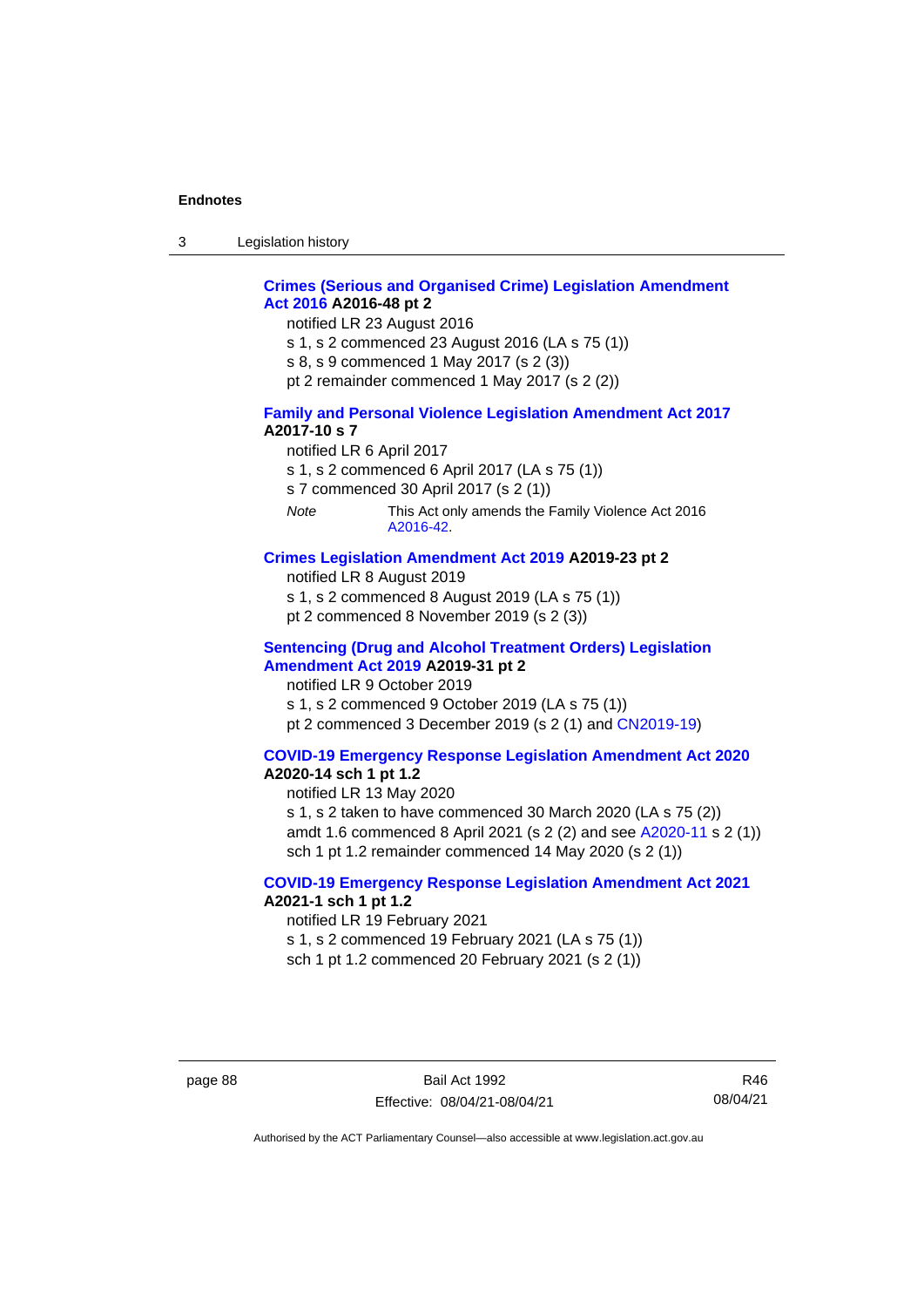### **4 Amendment history**

| Name of Act       |                                                                     |
|-------------------|---------------------------------------------------------------------|
| s 1               | sub A2004-14 amdt 1.1                                               |
| <b>Dictionary</b> |                                                                     |
| s 2               | om A2001-44 amdt 1.316                                              |
|                   | ins A2004-14 amdt 1.1                                               |
|                   | am A2005-13 amdt 1.1; A2006-23 amdt 1.4; A2015-38<br>amdt 2.56      |
| <b>Notes</b>      |                                                                     |
| s 3               | (prev s 3) am A1994-73 s 4; s (2) pars renum R6 LA;<br>A2004-14 s 4 |
|                   | def <b>appeal</b> om A2004-14 amdt 1.1                              |
|                   | def <i>applicable bail criteria</i> ins A2001-25 s 4                |
|                   | am A2001-60 s 4                                                     |
|                   | om A2004-14 amdt 1.1                                                |
|                   | def <i>authorised officer</i> sub A2001-25 s 5                      |
|                   | om A2004-14 amdt 1.1                                                |
|                   | def <i>bail</i> om A2004-14 amdt 1.1                                |
|                   | def <i>bail condition</i> om A2004-14 amdt 1.1                      |
|                   | def bail undertaking om A1994-73 s 4                                |
|                   | def <i>child</i> sub A1997-22 s 4<br>om A2004-14 amdt 1.1           |
|                   | def <i>clerk</i> om A2004-14 amdt 1.1                               |
|                   | def <i>court</i> om A2004-14 amdt 1.1                               |
|                   | def <i>Crimes Act</i> om R3 LRA                                     |
|                   | def de facto spouse ins A1997-22 s 4                                |
|                   | om A2003-14 amdt 1.4                                                |
|                   | def domestic violence offence sub A1997-22 s 4; A1998-39            |
|                   | s 4                                                                 |
|                   | am A1999-79 sch 3                                                   |
|                   | sub A2001-90 amdt 1.1                                               |
|                   | par (e) exp 27 March 2002 (see s 60)                                |
|                   | am A2002-11 amdt 2.5; pars renum R7 LA (see A2002-11                |
|                   | amdt 2.6); A2002-51 amdt 1.1                                        |
|                   | om A2004-14 amdt 1.1                                                |
|                   | def <i><b>harm</b></i> ins A1994-84 s 4                             |
|                   | om A2004-14 amdt 1.1                                                |
|                   | def <b><i>household member</i></b> ins A1997-22 s 4                 |
|                   | om A2001-90 amdt 1.2                                                |
|                   | def <i>judge</i> om A2004-14 amdt 1.1                               |
|                   | def <b><i>offence</i></b> sub A1994-73 s 4                          |
|                   | om A2004-14 amdt 1.1                                                |
|                   | def outstanding ins A2001-60 s 5<br>om A2004-14 amdt 1.1            |
|                   |                                                                     |

R46 08/04/21

Bail Act 1992 Effective: 08/04/21-08/04/21 page 89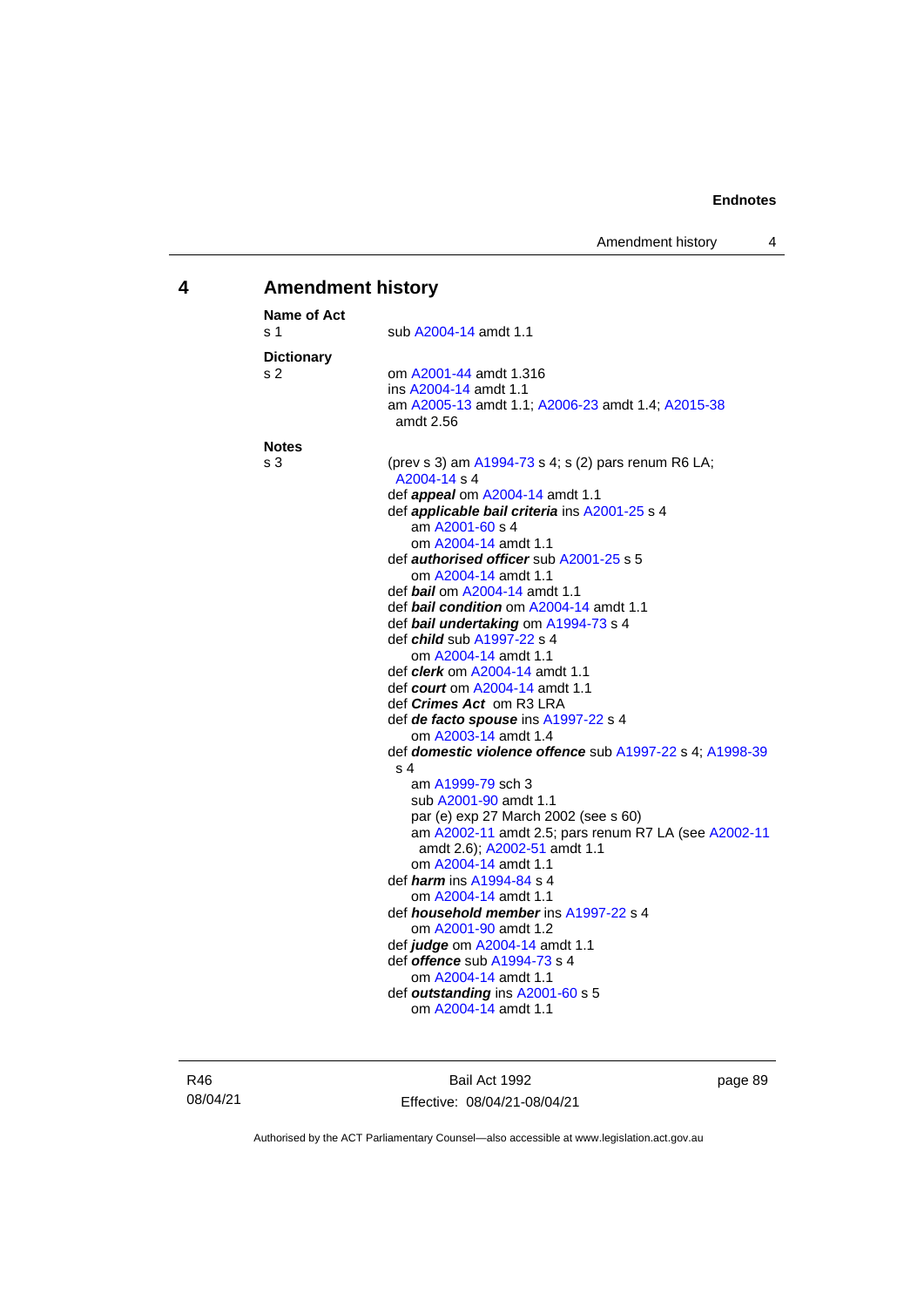4 Amendment history

```
def pending ins A2001-60 s 5
                    om A2004-14 amdt 1.1
                 def relative ins A1997-22 s 4
                    sub A2001-90 amdt 1.3
                    am A2003-14 amdt 1.5
                    om A2004-14 amdt 1.1
                 def relevant person ins A2001-90 amdt 1.4
                    am A2003-14 amdt 1.6, amdt 1.7
                    om A2004-14 amdt 1.1
                 def remand centre om A2004-14 amdt 1.1
                 def serious offence ins A2001-25 s 6
                    sub A2001-60 s 6
                    om A2004-14 amdt 1.1
                 def spouse ins A1997-22 s 4 (b)
                    om A2003-14 amdt 1.8
                 def undertaking to appear om A2004-14 amdt 1.1
                 def victim ins A1994-84 s 4
                    om A2004-14 amdt 1.1
                 pres s 3 sub A2004-14 amdt 1.1
Offences against Act—application of Criminal Code etc
s 3A  A2005-54 amdt 1.44
Act applies to children
s 4 am R3 LRA
                 sub A2004-14 amdt 1.2
Availability of bail
 A2004-14 s 5
When bail may be granted and rights following
div 2.1 hdg ins A2004-14 s 5When may bail be granted?
s 5 am A2001-25 s 7
                 sub A2004-14 s 5
Rights following grant of bail
s 6 sub A2004-14 s 5
                 am A2019-23 s 4
Presumption for bail<br>div 2.2 hdg ins
                  A2004-14 s 5
Div 2.2 subject to div 2.3 and div 2.4
s 7 am A1992-75 s 4; A1994-73 s 5; A1997-22 s 5; A1998-39 s 5; 
                  A2001-90 amdt 1.5
                 sub A2004-14 s 5
```
page 90 Bail Act 1992 Effective: 08/04/21-08/04/21

R46 08/04/21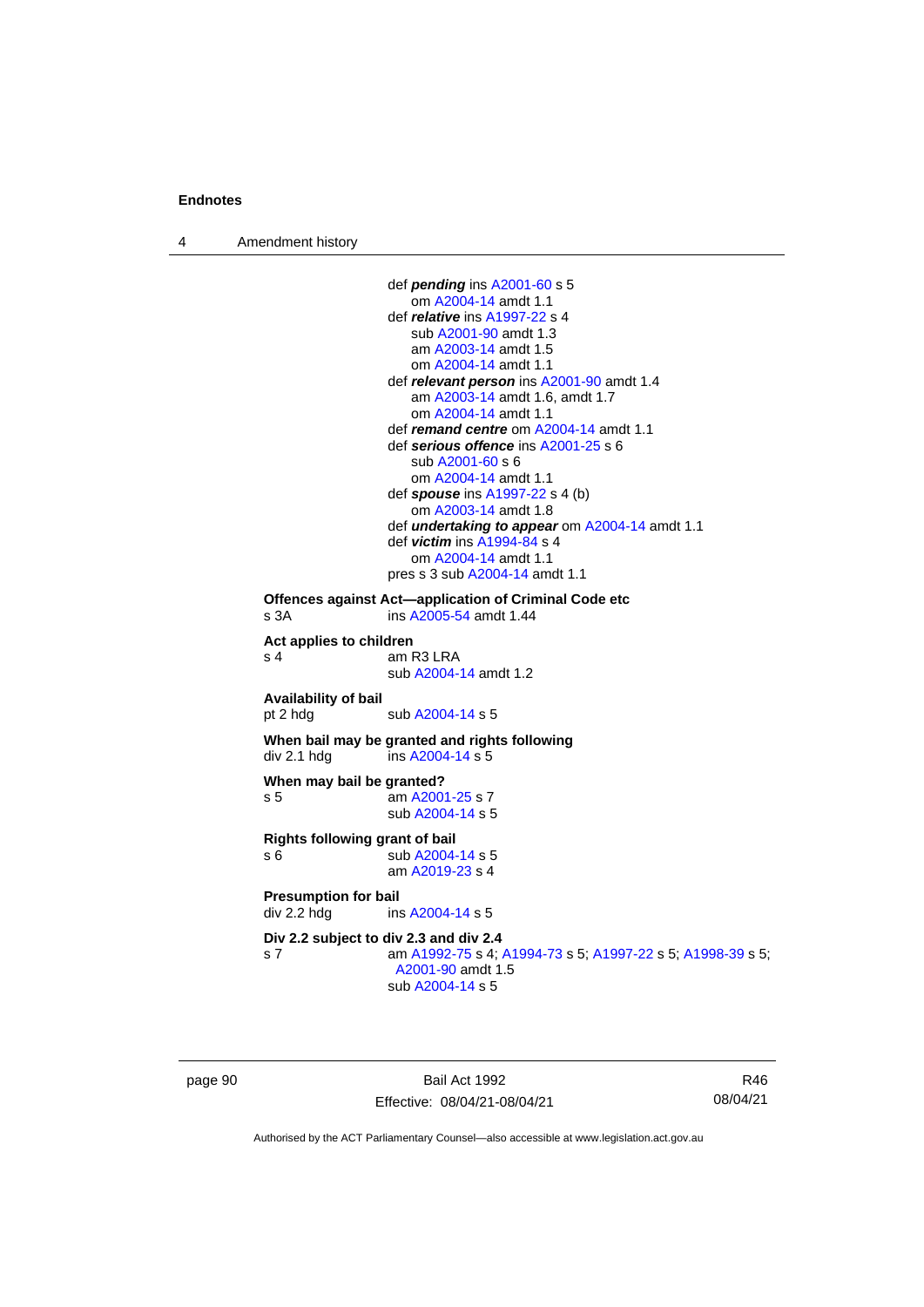| s 7A                                                                              | Bail following arrest for breach of peace<br>ins A1994-73 s 6<br>sub A2001-90 amdt 1.6                                                                                                                                                           |  |  |  |  |
|-----------------------------------------------------------------------------------|--------------------------------------------------------------------------------------------------------------------------------------------------------------------------------------------------------------------------------------------------|--|--|--|--|
|                                                                                   | om A2004-14 s 5                                                                                                                                                                                                                                  |  |  |  |  |
| s <sub>8</sub>                                                                    | Entitlement to bail-certain minor offences etc<br>sub A1994-73 s 6<br>am A1997-22 s 6; A2001-25 s 8, s 9; A2001-60 s 7<br>sub A2001-90 amdt 1.6; A2004-14 s 5<br>am A2006-40 amdt 2.59                                                           |  |  |  |  |
| Entitlement to bail—breach of sentence obligations                                |                                                                                                                                                                                                                                                  |  |  |  |  |
| s 8A                                                                              | ins A1997-22 s 7<br>am A1998-39 s 6; A2001-25 s 1<br>sub A2001-90 amdt 1.6; A2004-14 s 5; A2006-23 amdt 1.5<br>(3)-(5) exp 2 June 2009 (s 8A (5) (LA s 88 declaration<br>applies)); A2016-4 amdts 1.4-1.6;<br>am A2019-31 s 4; pars renum R42 LA |  |  |  |  |
| Entitlement to bail-custody relating to sentence administration board<br>hearings |                                                                                                                                                                                                                                                  |  |  |  |  |
| $s$ 8B                                                                            | ins A2006-23 amdt 1.5                                                                                                                                                                                                                            |  |  |  |  |
| Limitations on entitlement to bail                                                |                                                                                                                                                                                                                                                  |  |  |  |  |
| s 9 hdg                                                                           | sub A2001-25 s 11                                                                                                                                                                                                                                |  |  |  |  |
| s 9                                                                               | sub A2001-54 amdt 2.2; A2004-14 s 5                                                                                                                                                                                                              |  |  |  |  |
|                                                                                   | Entitlement to bail-offences other than minor offences                                                                                                                                                                                           |  |  |  |  |
| s 9A hdg<br>s 9A                                                                  | sub A2001-60 s 8<br>ins A2001-25 s 12                                                                                                                                                                                                            |  |  |  |  |
|                                                                                   | am A2001-60 s 9, s 10                                                                                                                                                                                                                            |  |  |  |  |
|                                                                                   | $(7)$ $(0)$ and $(1)$ Contains 2000 (s 0 $(0)$ )                                                                                                                                                                                                 |  |  |  |  |

(7), (8) exp 24 September 2003 (s 9A (8))

sub [A2004-14](http://www.legislation.act.gov.au/a/2004-14) s 5

**No presumption for bail**<br>div 2.3 hdg ins A2

ins [A2004-14](http://www.legislation.act.gov.au/a/2004-14) s 5

#### **Div 2.2 not to apply to certain offences**

s 9B ins [A2004-14](http://www.legislation.act.gov.au/a/2004-14) s 5

am [A2005-13](http://www.legislation.act.gov.au/a/2005-13) amdt 1.2[; A2008-46](http://www.legislation.act.gov.au/a/2008-46) amdt 3.1; [A2016-42](http://www.legislation.act.gov.au/a/2016-42/default.asp) amdt 3.1

# **Presumption against bail**<br>div 2.4 hdg ins A20

ins [A2004-14](http://www.legislation.act.gov.au/a/2004-14) s 5

# **Bail for murder and certain serious drug offences**<br>s 9C hdg sub A2004-56 amdt 1.1

s 9C hdg sub [A2004-56](http://www.legislation.act.gov.au/a/2004-56) amdt 1.1<br>s 9C ins A2004-14 s 5 ins [A2004-14](http://www.legislation.act.gov.au/a/2004-14) s 5 am [A2004-56](http://www.legislation.act.gov.au/a/2004-56) amdt 1.2

R46 08/04/21

Bail Act 1992 Effective: 08/04/21-08/04/21 page 91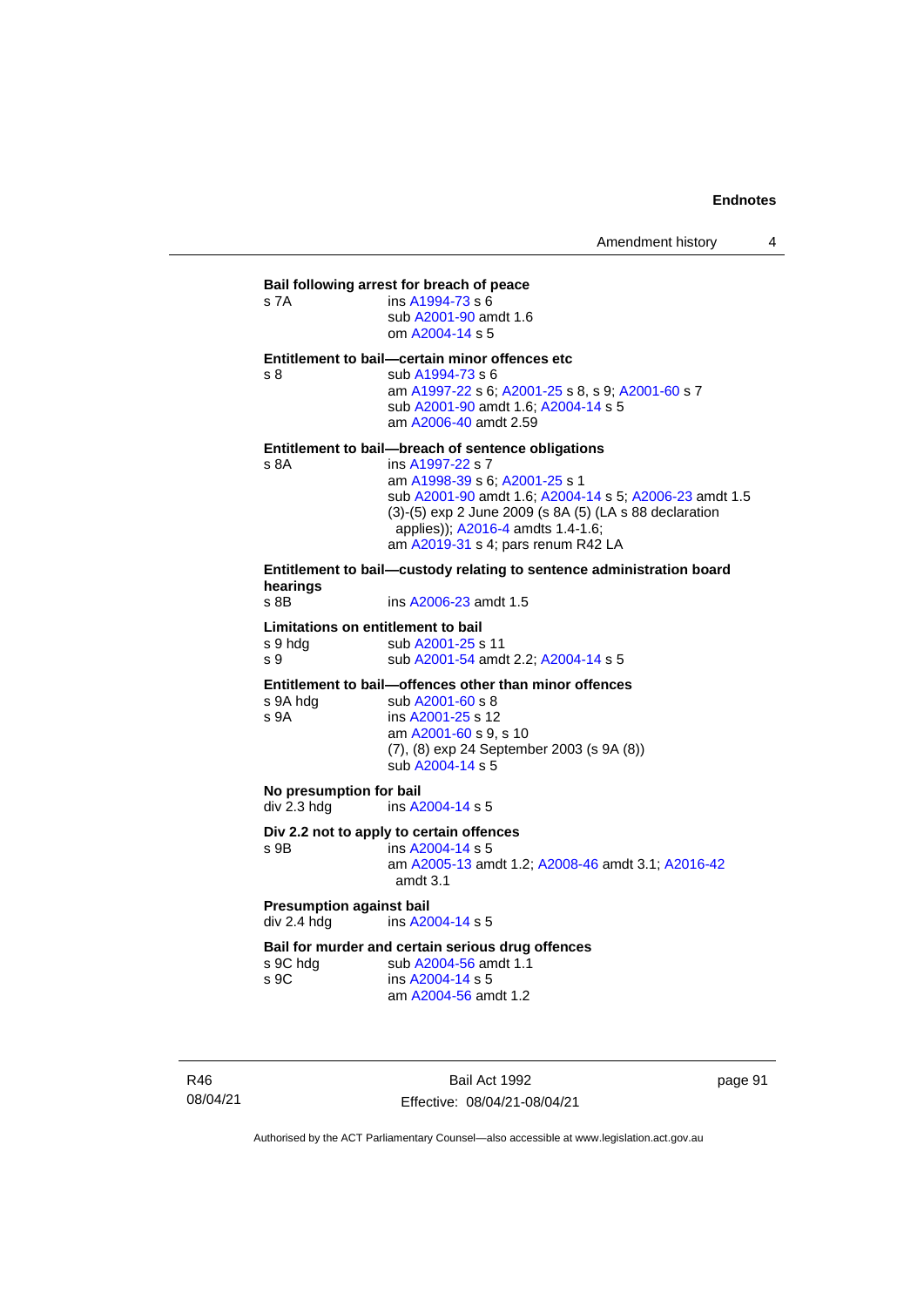4 Amendment history

```
Bail for serious offence committed while charge for another pending or 
outstanding
s 9D ins A2004-14 s 5
                 am A2004-15 amdt 3.1; A2006-23 amdt 1.6; A2008-20
                  amdt 4.1; A2011-13 amdt 1.1; A2016-42 amdt 3.2, amdt 3.3
Bail for person sentenced to imprisonment
 A2004-14 s 5
Family violence offence—bail by authorised officer<br>s 9F hdg sub A2016-42 amdt 3.4
                  A2016-42 amdt 3.4
 A2004-14 s 5
                 am A2005-13 amdt 1.3; A2008-46 amdt 3.2; A2009-7
                  amdt 1.1; A2016-42 amdt 3.5, amdt 3.6
Special or exceptional circumstances
 A2004-14 s 5
                 am A2004-15 amdt 3.2
Dispensing with bail
s 10 am A1994-73 s 7; A2001-25 s 13; A2001-60 s 11; A2004-14
                  s 6
Meaning of bail order and bail review application—pt 4
                  A2011-2 s 4
When is a proceeding before the Supreme Court?—pt 4
s 12B ins A2011-2 s 4
Applications for bail—repeat application provisions
                  A2011-2 s 4
                 exp 16 May 2014 (s 12C (2))
Deciding bail after charge laid
s 13 am A1994-73 s 8; A1997-22 s 8; A2001-25 s 14; A2005-20
                  amdt 3.14; A2011-3 amdts 3.25-3.34
Grant of bail by authorised officers
s 14 am A2004-14 s 7; A2016-42 amdt 3.7
Deciding of questions of bail by authorised officers
s 15 am A1997-22 s 9; A2001-25 s 15; A2004-14 s 8; A2011-3
                  amdt 3.35
Notification of decision of authorised officer<br>s 16 am A1994-73 s 9: A1997-22
                  A1994-73; A1997-22 A2001-90 amdt 1.7;
                  ss renum R6 LA (see also A2001-90 amdt 1.8); A2005-13
                  amdt 1.4; A2011-3 amdts 3.35-3.37; A2016-42 amdt 2.1, 
                  amdt 3.8
Charged people in custody to be brought before court
s 17 am A2011-3 amdt 3.38
```
page 92 Bail Act 1992 Effective: 08/04/21-08/04/21

R46 08/04/21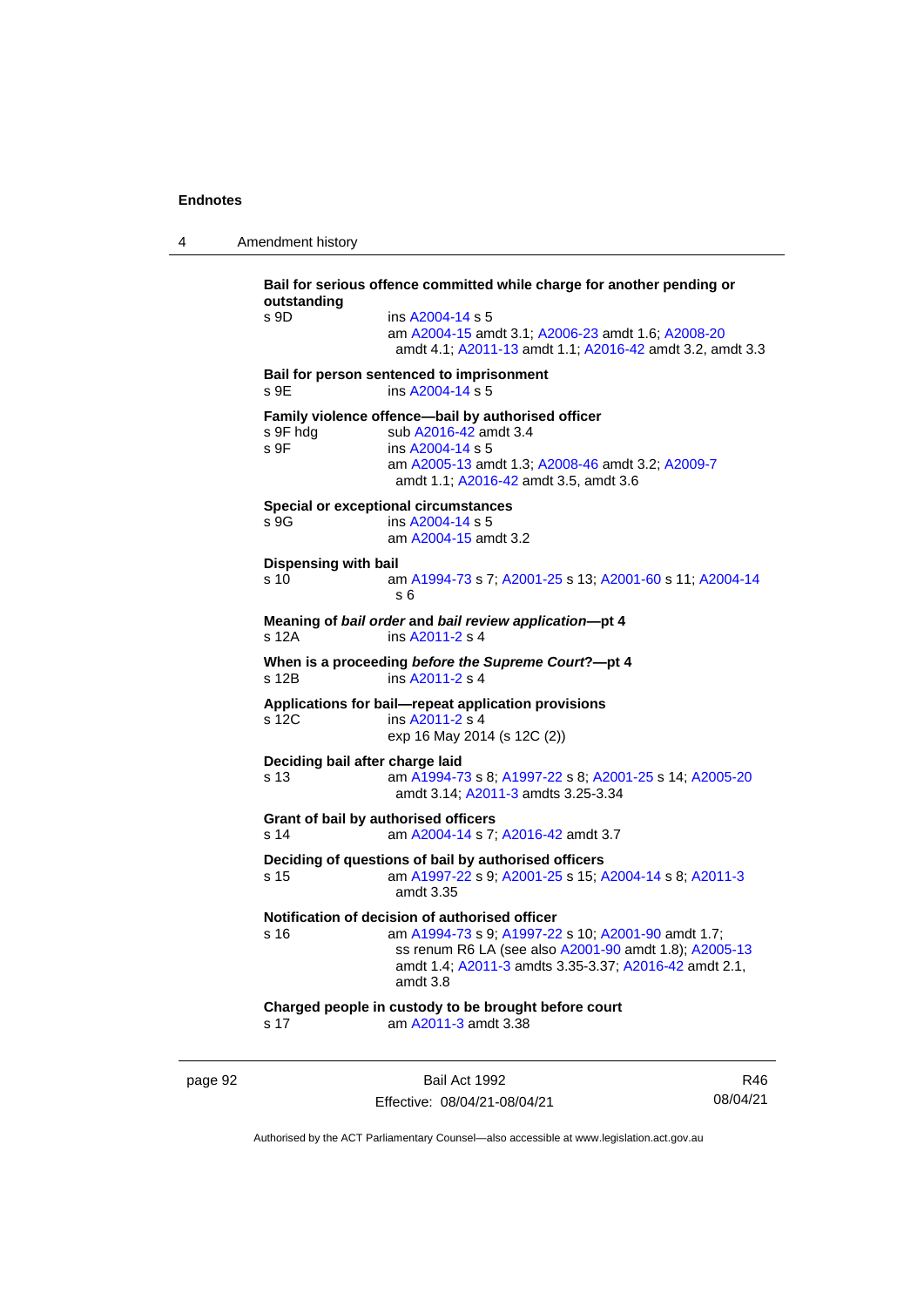**Facilities to be provided to accused people** s 18 am [A2011-3](http://www.legislation.act.gov.au/a/2011-3) amdt 3.39 **Court bail—general** s 19 **am [A1997-22](http://www.legislation.act.gov.au/a/1997-22) sch 2; am [A1997-96](http://www.legislation.act.gov.au/a/1997-96) sch 1; [A2004-14](http://www.legislation.act.gov.au/a/2004-14) s 9;** [A2011-3](http://www.legislation.act.gov.au/a/2011-3) amdt 3.40 sub [A2011-2](http://www.legislation.act.gov.au/a/2011-2) s 5 **Power in relation to bail—Magistrates Court** s 20 sub [A2004-14](http://www.legislation.act.gov.au/a/2004-14) s 10[; A2011-2](http://www.legislation.act.gov.au/a/2011-2) s 5 am [A2019-23](http://www.legislation.act.gov.au/a/2019-23/default.asp) s 5 **Repeat application for bail—Magistrates Court** s 20A ins [A2011-2](http://www.legislation.act.gov.au/a/2011-2) s 5 **Power in relation to bail—Supreme Court** s 20B ins [A2011-2](http://www.legislation.act.gov.au/a/2011-2) s 5 **Repeat application for bail—Supreme Court** s 20C ins [A2011-2](http://www.legislation.act.gov.au/a/2011-2) s 5 **Bail in relation to several offences** s 21 am [A1997-22](http://www.legislation.act.gov.au/a/1997-22) s 11 and sch 2; [A2011-3](http://www.legislation.act.gov.au/a/2011-3) amdt 3.41, amdt 3.42 **Criteria for granting bail to adults** s 22 am [A1994-84](http://www.legislation.act.gov.au/a/1994-84) s 5[; A1997-22](http://www.legislation.act.gov.au/a/1997-22) s 11 sub [A2004-14](http://www.legislation.act.gov.au/a/2004-14) s 11 **Criteria for granting bail to children** s 23 am [A1997-22](http://www.legislation.act.gov.au/a/1997-22) s 12[; A1999-64](http://www.legislation.act.gov.au/a/1999-64) sch 2 sub [A2004-14](http://www.legislation.act.gov.au/a/2004-14) s 11 am [A2008-20](http://www.legislation.act.gov.au/a/2008-20) amdt 2.1, amdt 4.2 **Victim's concern about need for protection** s 23A ins [A1994-84](http://www.legislation.act.gov.au/a/1994-84) s 6 am [A1997-22](http://www.legislation.act.gov.au/a/1997-22) s 13 sub [A2004-14](http://www.legislation.act.gov.au/a/2004-14) s 11 am [A2016-42](http://www.legislation.act.gov.au/a/2016-42/default.asp) amdt 3.9 **Bail conditions and undertakings to appear** pt 5 hdg sub  $A1994-73$  s 10 **Conditions on which bail may be granted to adults** s 25 am [A1994-73](http://www.legislation.act.gov.au/a/1994-73) s 11; a[m A1994-84](http://www.legislation.act.gov.au/a/1994-84) s 7; [A2001-44](http://www.legislation.act.gov.au/a/2001-44) amdt 1.317; [A2001-90](http://www.legislation.act.gov.au/a/2001-90) amdt 1.9; ss renum R6 LA; [A2004-14](http://www.legislation.act.gov.au/a/2004-14) s 12, s 13, s 15, s 16; pars renum R11 LA (see [A2004-14](http://www.legislation.act.gov.au/a/2004-14) s 14); ss renum R11 LA (see [A2004-14](http://www.legislation.act.gov.au/a/2004-14) s 17); [A2006-23](http://www.legislation.act.gov.au/a/2006-23) amdt 1.7; [A2008-36](http://www.legislation.act.gov.au/a/2008-36) amdt 1.58[; A2009-24](http://www.legislation.act.gov.au/a/2009-24) amdt 1.1; [A2011-3](http://www.legislation.act.gov.au/a/2011-3) amdt 3.43; [A2011-22](http://www.legislation.act.gov.au/a/2011-22) amdt 1.58, amdt 1.61[; A2016-42](http://www.legislation.act.gov.au/a/2016-42/default.asp)

amdt 3.10, amdt 3.11

R46 08/04/21

Bail Act 1992 Effective: 08/04/21-08/04/21 page 93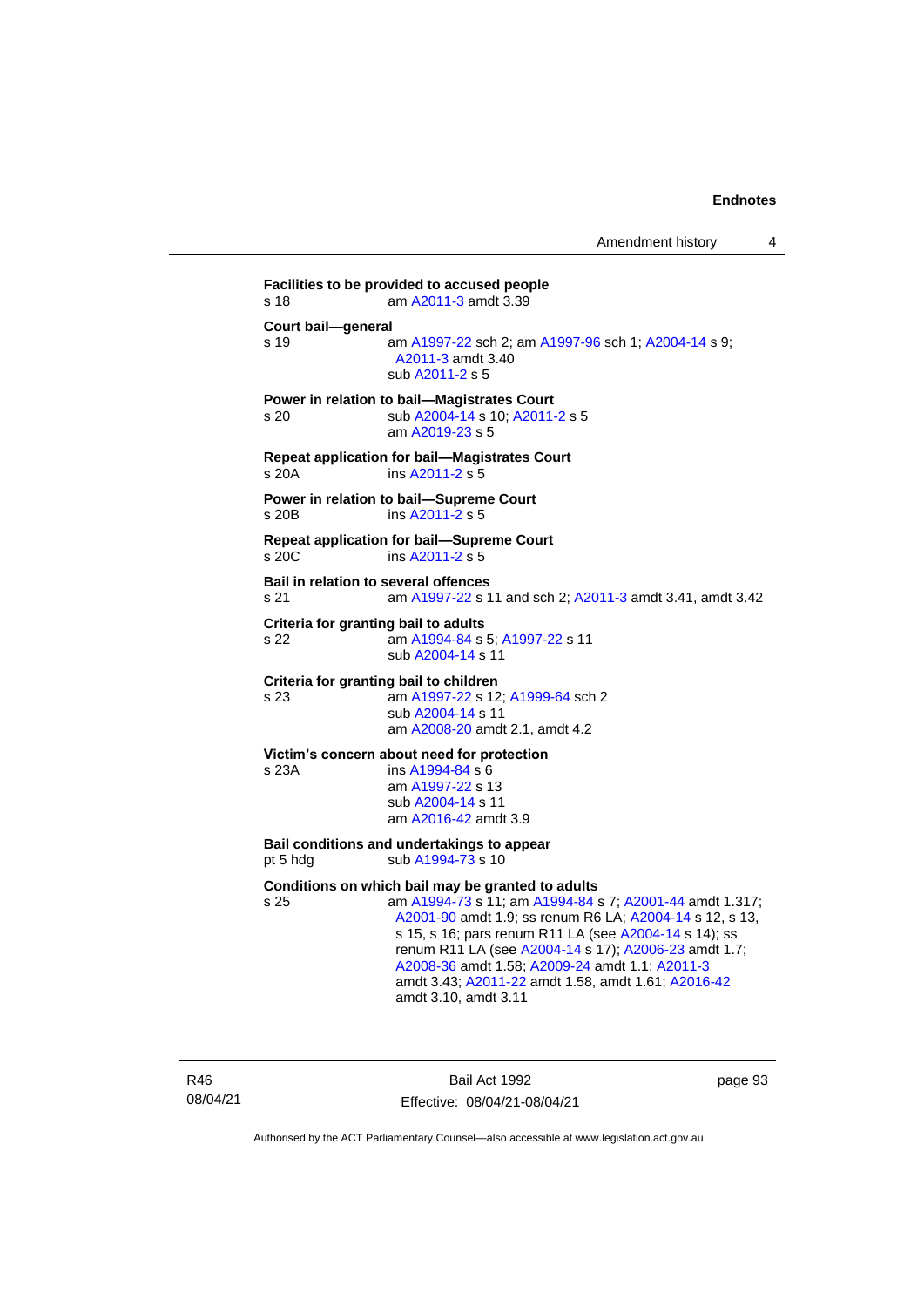| 4 | Amendment history |
|---|-------------------|
|---|-------------------|

**Supervision condition when offence committed as young person** s 25A ins [A2008-20](http://www.legislation.act.gov.au/a/2008-20) amdt 4.3 am [A2009-24](http://www.legislation.act.gov.au/a/2009-24) amdt 1.2[; A2011-22](http://www.legislation.act.gov.au/a/2011-22) amdt 1.61 **Conditions on which bail may be granted to children** s 26 am [A1999-64](http://www.legislation.act.gov.au/a/1999-64) sch 2; [A2004-14](http://www.legislation.act.gov.au/a/2004-14) s 18, s 19; ss renum R11 LA (see [A2004-14](http://www.legislation.act.gov.au/a/2004-14) s 20)[; A2008-20](http://www.legislation.act.gov.au/a/2008-20) amdt 2.2, amdt 2.3, amdt 4.4; [A2008-36](http://www.legislation.act.gov.au/a/2008-36) amdt 1.58[; A2011-3](http://www.legislation.act.gov.au/a/2011-3) amdt 3.43; [A2011-22](http://www.legislation.act.gov.au/a/2011-22) amdt 1.61 **Recording of certain bail decisions** s 27 am [A1997-22](http://www.legislation.act.gov.au/a/1997-22) sch 2; [A2011-3](http://www.legislation.act.gov.au/a/2011-3) amdt 3.43 **Notice to victim of bail decisions** s 27A ins [A1994-84](http://www.legislation.act.gov.au/a/1994-84) s 8 om [A2004-14](http://www.legislation.act.gov.au/a/2004-14) s 21 **Undertakings to appear** s 28 **am [A2001-44](http://www.legislation.act.gov.au/a/2001-44) amdt 1.318** sub [A2004-14](http://www.legislation.act.gov.au/a/2004-14) s 22 am [A2020-14](http://www.legislation.act.gov.au/a/2020-14/) amdt 1.3, amdt 1.4[; A2021-1](http://www.legislation.act.gov.au/a/2021-1/) amdt 1.3 (2A), (6), (7) exp on the day the [COVID-19 Emergency](http://www.legislation.act.gov.au/a/2020-11)  [Response Act 2020](http://www.legislation.act.gov.au/a/2020-11) expires (s 28 (7)) **Undertakings in respect of more than 1 offence** s 29 om [A1994-73](http://www.legislation.act.gov.au/a/1994-73) s 12 **Accused person may be excused from attendance before court** s 30 am [A1997-96](http://www.legislation.act.gov.au/a/1997-96) sch 1; [A2001-44](http://www.legislation.act.gov.au/a/2001-44) amdt 1.319[; A2004-14](http://www.legislation.act.gov.au/a/2004-14) amdt 1.3, amdt 1.4; ss renum R11 LA (see [A2004-14](http://www.legislation.act.gov.au/a/2004-14) amdt 1.5); [A2011-3](http://www.legislation.act.gov.au/a/2011-3) amdt 3.43, amdt 3.44 **Bail requirements** s 31 am [A1994-73](http://www.legislation.act.gov.au/a/1994-73) s 13 sub [A2004-14](http://www.legislation.act.gov.au/a/2004-14) s 23 am [A2006-23](http://www.legislation.act.gov.au/a/2006-23) amdt 1.8[; A2008-7](http://www.legislation.act.gov.au/a/2008-7) amdt 1.21 **Acceptable people and security for bail** am  $A1994-73$  s 14; ss renum R6 LA sub [A2004-14](http://www.legislation.act.gov.au/a/2004-14) s 23 **Continuation of bail and undertakings** s 33 am [A1994-73](http://www.legislation.act.gov.au/a/1994-73) s 15[; A1997-22](http://www.legislation.act.gov.au/a/1997-22) sch 2; ss renum R6 LA; [A2004-14](http://www.legislation.act.gov.au/a/2004-14) s 24, s 25 **Written notice of conditions of bail** s 34 am [A1997-22](http://www.legislation.act.gov.au/a/1997-22) sch 2; [A2001-44](http://www.legislation.act.gov.au/a/2001-44) amdt 1.320[; A2011-3](http://www.legislation.act.gov.au/a/2011-3) amdt 3.45, amdt 3.46 **Warning to person making acknowledgment** s 35 om [A2004-14](http://www.legislation.act.gov.au/a/2004-14) s 26

page 94 Bail Act 1992 Effective: 08/04/21-08/04/21

R46 08/04/21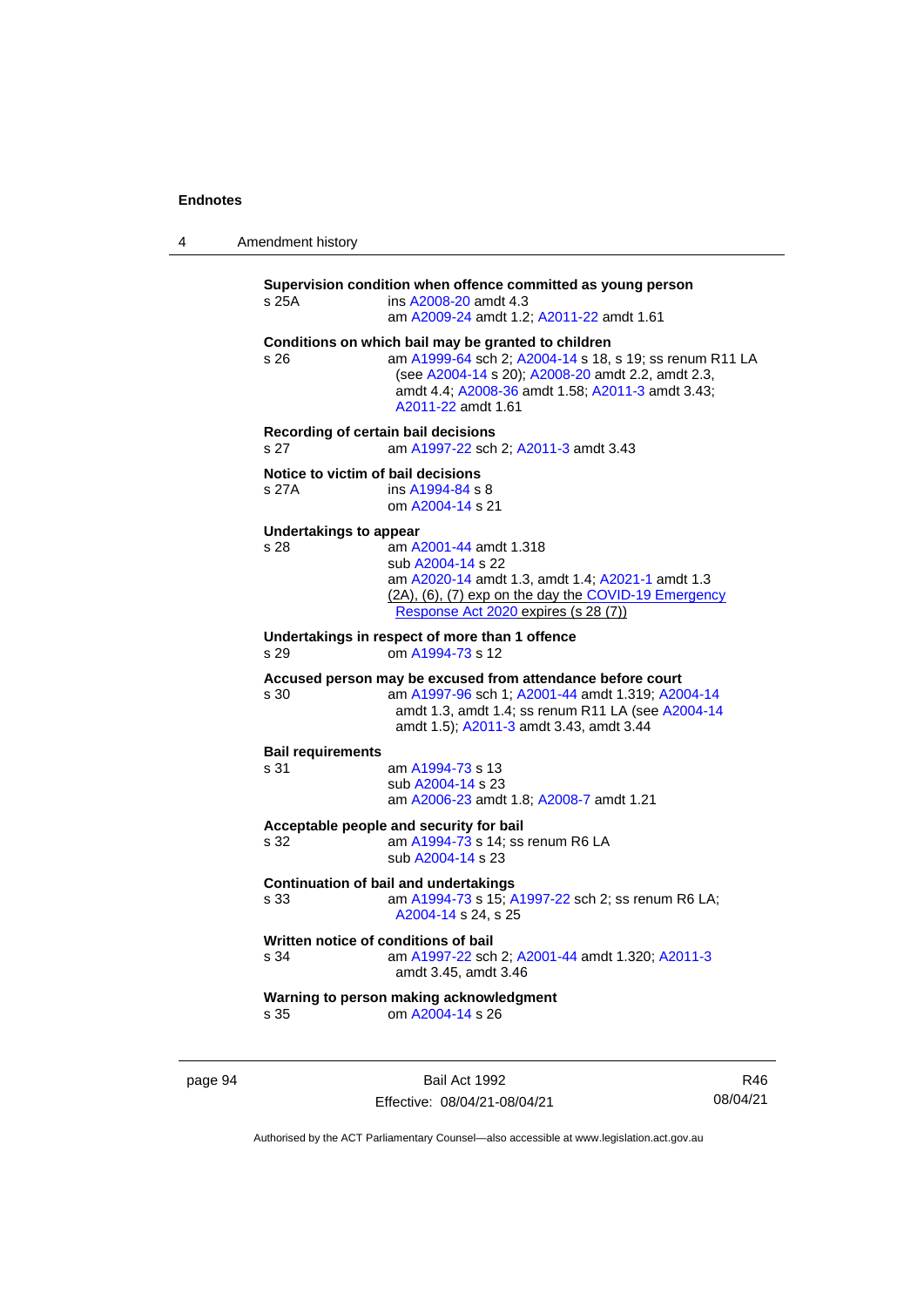Amendment history 4 **Discharge of surety** s 36 am [A1994-73](http://www.legislation.act.gov.au/a/1994-73) s 16 sub [A2004-14](http://www.legislation.act.gov.au/a/2004-14) s 27 **Payment of amounts to Territory** s 37 sub [A2004-14](http://www.legislation.act.gov.au/a/2004-14) s 28 am [A2004-60](http://www.legislation.act.gov.au/a/2004-60) amdt 1.16[; A2010-21](http://www.legislation.act.gov.au/a/2010-21) amdt 1.1, amdt 1.2 **Review of decisions by authorised officers** div 6.1 hdg (prev pt 6 div 1 hdg) renum R4 **Review by authorised officers** s 38 am [A1997-22](http://www.legislation.act.gov.au/a/1997-22) sch 2; [A2011-3](http://www.legislation.act.gov.au/a/2011-3) amdt 3.47 **Review of decisions by courts** div 6.2 hdg (prev pt 6 div 2 hdg) renum R4 LA **Court may review on its own initiative** s 41A **ins [A2004-14](http://www.legislation.act.gov.au/a/2004-14) s 29 Power of Magistrates Court to review—decision of authorised officer** s 42 sub [A2004-14](http://www.legislation.act.gov.au/a/2004-14) s 30[; A2005-5](http://www.legislation.act.gov.au/a/2005-5) s 6; [A2011-2](http://www.legislation.act.gov.au/a/2011-2) s 6 am [A2016-48](http://www.legislation.act.gov.au/a/2016-48/default.asp) s 5 **Power of Magistrates Court to review—decision of Magistrates Court** s 42A ins [A2011-2](http://www.legislation.act.gov.au/a/2011-2) s 6 am [A2016-48](http://www.legislation.act.gov.au/a/2016-48/default.asp) s 5 **Power of Supreme Court to review—decision of authorised officer** s 43 am [A2004-14](http://www.legislation.act.gov.au/a/2004-14) s 31, s 32; ss renum R11 LA; [A2005-5](http://www.legislation.act.gov.au/a/2005-5) s 8 (and see s 7) sub [A2011-2](http://www.legislation.act.gov.au/a/2011-2) s 6 am [A2016-48](http://www.legislation.act.gov.au/a/2016-48/default.asp) s 5 **Power of Supreme Court to review—decision of Magistrates Court or Supreme Court** s 43A ins [A2011-2](http://www.legislation.act.gov.au/a/2011-2) s 6 am [A2016-48](http://www.legislation.act.gov.au/a/2016-48/default.asp) s 5 **Right of review of bail decisions—prosecution** om  $A2004 - 14$  s  $33$ ins [A2016-48](http://www.legislation.act.gov.au/a/2016-48/default.asp) s 6 am [A2016-48](http://www.legislation.act.gov.au/a/2016-48/default.asp) s 8, s 9 **Review of s 44** ins [A2016-48](http://www.legislation.act.gov.au/a/2016-48/default.asp) s 7 exp 1 May 2020 (s 44A (3)) **Exercise of power to review** s 45 am [A2011-3](http://www.legislation.act.gov.au/a/2011-3) amdt 3.47

R46 08/04/21

Bail Act 1992 Effective: 08/04/21-08/04/21 page 95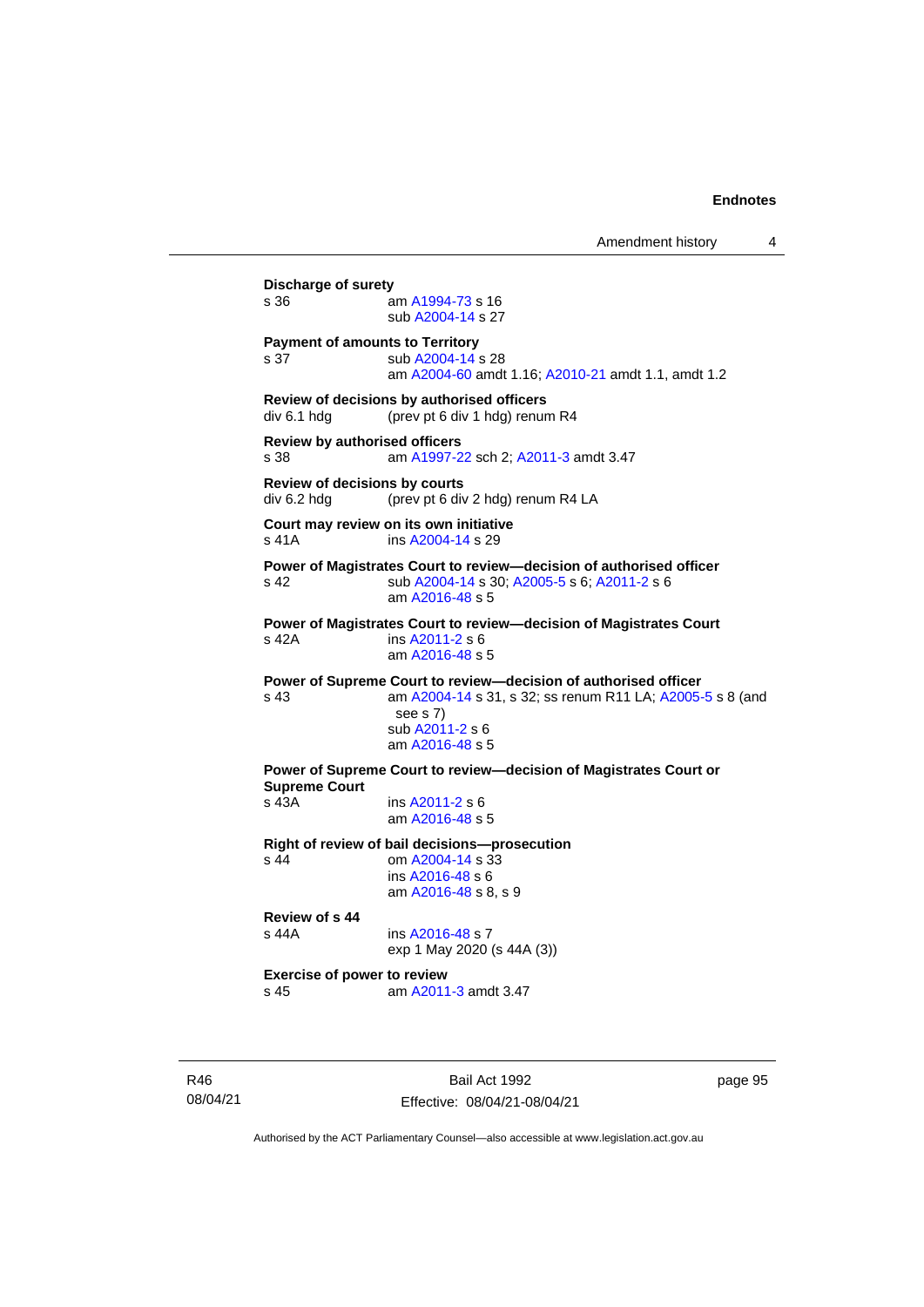4 Amendment history

```
Miscellaneous
                 orig pt 6 div 3 hdg ins A1994-84 s 9
                 (prev pt 6 div 3 hdg) renum R4 LA
                 om A2004-14 s 34
Review limited to bail conditions
s 46 am A2011-3 amdt 3.47; A2011-2 s 7; A2016-48 s 10
Notice to victim of bail decisions
s 46A  A1994-84 s 9
                om A2004-14 s 34
Giving information relating to bail
s 47 am A1994-73 s 17; A2001-44 amdt 1.321; A2011-3 amdt 3.47
Notice to victim of bail decisions
s 47A ins A2004-14 s 35; ss renum R11 LA
                 am A2005-13 amdt 1.5
Notification to court that bail condition not satisfied
s 48 am A1994-73 s 18; A2001-44 amdt 1.322; A2006-23 amdt 1.9
Failure to answer bail
s 49 am A1994-73 s 19; A1994-81 sch
                sub A2001-25 s 16; A2005-54 amdt 1.45
False statements in acknowledgments<br>s 50 am A1994-81 sch
                 am A1994-81 sch
                 om A2004-14 s 36
Indemnification of sureties
s 51 am A1994-81 sch
                sub A2005-54 amdt 1.46
Contravention of Act by police officers
s 52 am A2013-50 s 4
Apprehension of person admitted to bail
s 53 om A1994-75 sch 3
Power of court where person apprehended
s 54 om A1994-75 sch 3
No right of surety to arrest<br>s 56 am A199
                  A1994-73 s 20
                 sub A2004-14 s 37
Arrest for failure to comply with bail condition
s 56A ins A2004-14 s 28
                 sub A2019-23 s 6
Police power to enter premises to arrest
56AA ins A2019-23 s 6
```
page 96 Bail Act 1992 Effective: 08/04/21-08/04/21

R46 08/04/21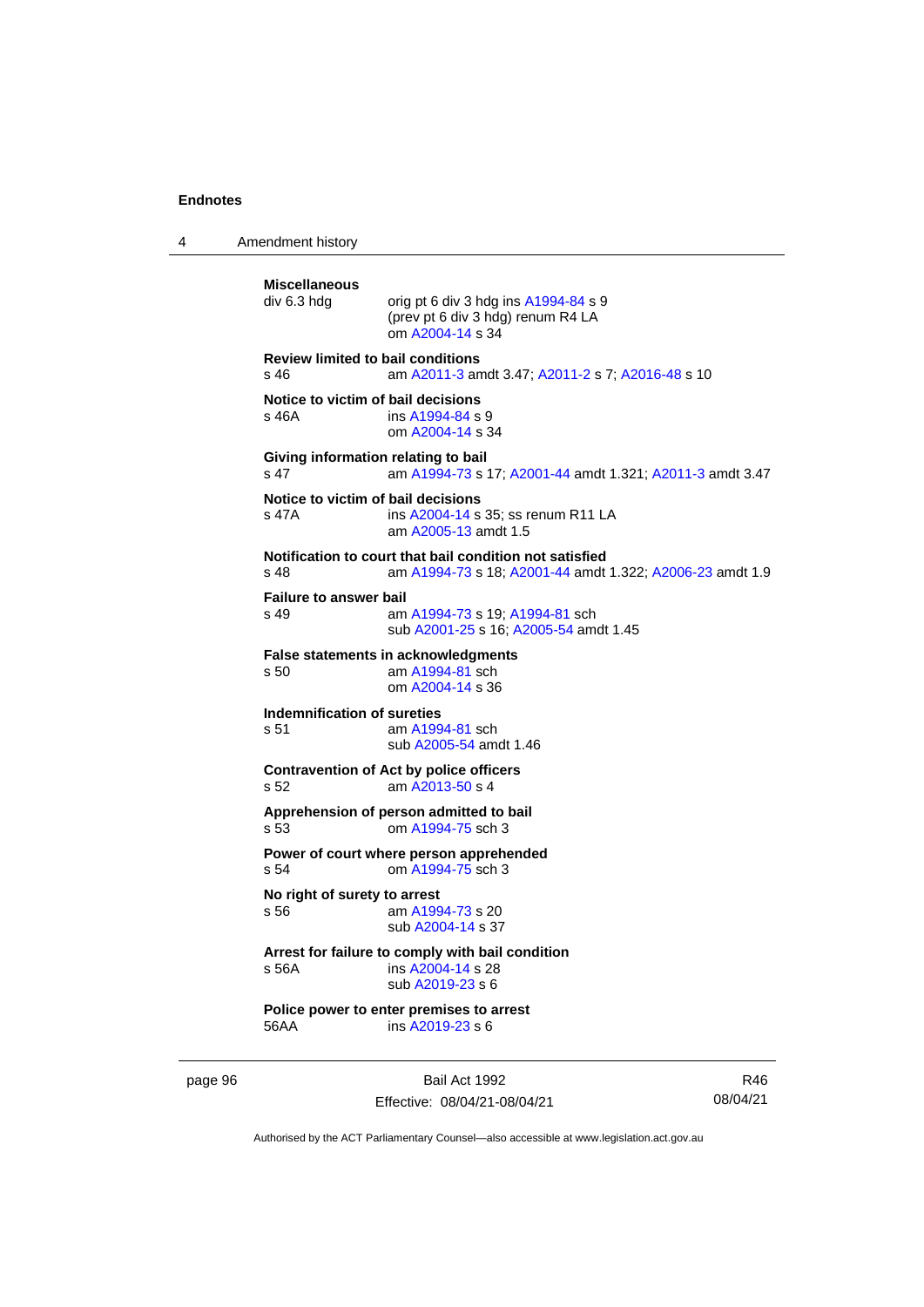**Police officer must announce entry before entering**<br>56AB **post ins A2019-23** s 6  $ins$  [A2019-23](http://www.legislation.act.gov.au/a/2019-23/default.asp) s 6 **Police powers on arrest for failure to comply with bail condition** 56AC ins [A2019-23](http://www.legislation.act.gov.au/a/2019-23/default.asp) s 6 **Arrested person to be brought before court** ins  $A2019-23 s 6$ **Arrest for breach of condition by person outside ACT** s 56B ins [A2004-14](http://www.legislation.act.gov.au/a/2004-14) s 28 **Act to prevail** s 57 am [A2004-14](http://www.legislation.act.gov.au/a/2004-14) amdt 1.6, amdt 1.7 **Abolition of inherent power of bail** s 57AA ins [A1996-81](http://www.legislation.act.gov.au/a/1996-81) s 7 **Form of certain instruments**<br>s 57A **ins A1994** ins [A1994-73](http://www.legislation.act.gov.au/a/1994-73) s 21 om [A2001-44](http://www.legislation.act.gov.au/a/2001-44) amdt 1.323 **Approved forms** s 58 sub [A2001-44](http://www.legislation.act.gov.au/a/2001-44) amdt 1.323 am [A2004-14](http://www.legislation.act.gov.au/a/2004-14) s 39[; A2011-3](http://www.legislation.act.gov.au/a/2011-3) amdt 3.48 **Regulation-making power** s 59 **orig s 59** renum as s 60 **pres s 59** ins [A2001-44](http://www.legislation.act.gov.au/a/2001-44) amdt 1.323 am [A2004-14](http://www.legislation.act.gov.au/a/2004-14) s 40, s 41 **Transitional** pt 8 hdg ins [A1999-79](http://www.legislation.act.gov.au/a/1999-79) sch 3 om R6 LA **Expiry—Motor Traffic Act reference**<br>s 60 (prev s 39) ins A19 (prev s 39) in[s A1999-79](http://www.legislation.act.gov.au/a/1999-79) sch 3 sub [A2001-90](http://www.legislation.act.gov.au/a/2001-90) amdt 1.10 as s 59 renum as s 60 R5 LA exp 27 March 2002 (see s 60)

page 97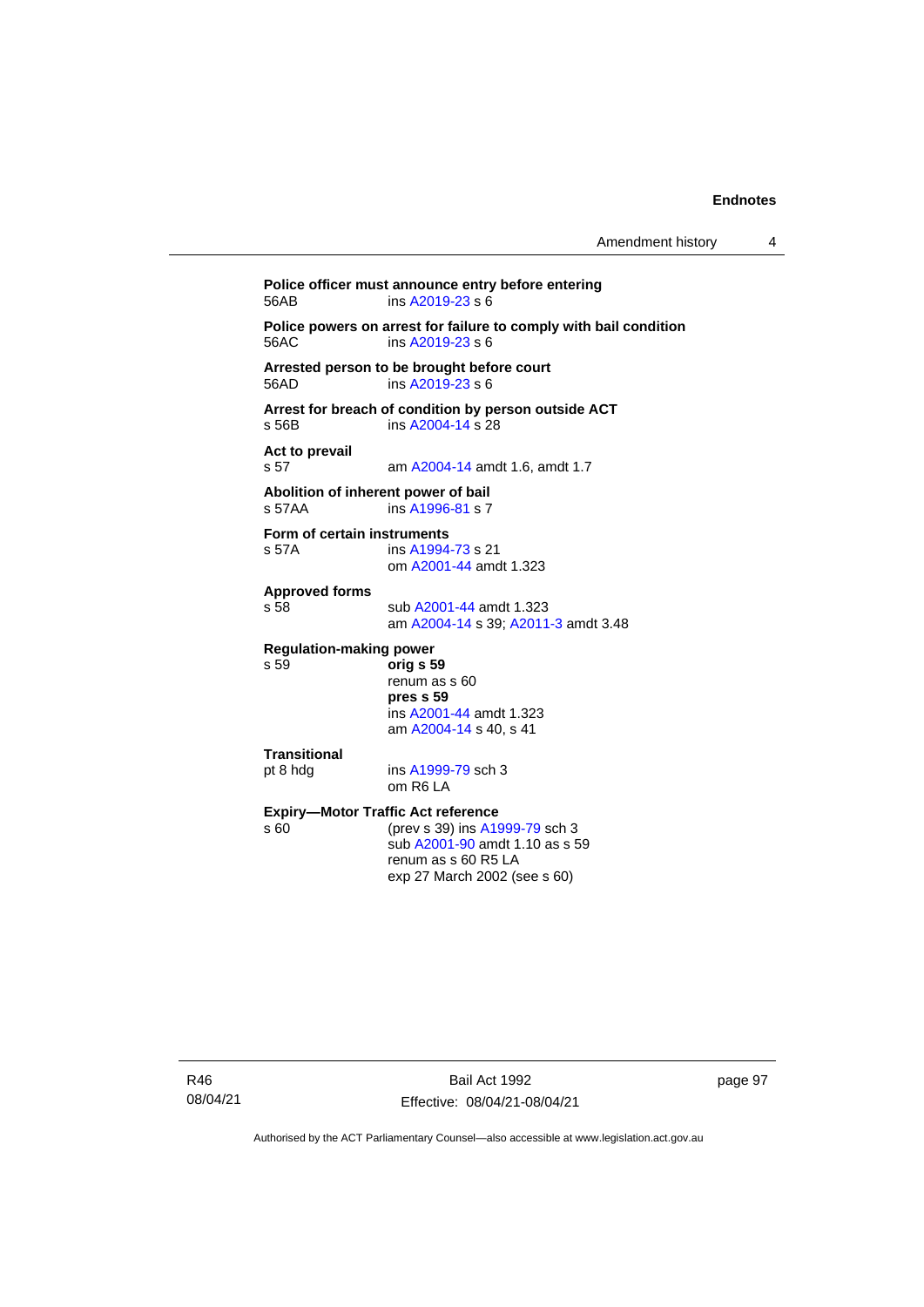4 Amendment history

| sch 1             | Domestic violence offences against the Crimes Act 1900<br>ins A1997-22 s 14                                                                                                                                                                 |
|-------------------|---------------------------------------------------------------------------------------------------------------------------------------------------------------------------------------------------------------------------------------------|
|                   | am A1998-39 s 7                                                                                                                                                                                                                             |
|                   | sub A2001-90 amdt 1.11                                                                                                                                                                                                                      |
|                   | am A2002-51 amdt 1.2                                                                                                                                                                                                                        |
|                   | sub A2004-14 s 43                                                                                                                                                                                                                           |
|                   | am A2004-14 s 44; A2004-15 amdt 3.3, amdt 3.4; pts renum<br>R11 LA (see A2004-15 amdt 3.5); items renum R11 LA;<br>A2004-56 amdt 1.3, amdt 1.4; items renum R14 LA;<br>A2008-26 amdt 2.2; pts renum A2008-26 amdt 2.3; A2015-36<br>s 4, s 5 |
| <b>Dictionary</b> |                                                                                                                                                                                                                                             |
| dict              | ins A2004-14 amdt 1.8                                                                                                                                                                                                                       |
|                   | am A2006-23 amdts 1.10-1.12; A2008-36 amdt 1.59,<br>amdt 1.60; A2011-22 amdt 1.59, amdt 1.60; A2016-13<br>amdt 1.7                                                                                                                          |
|                   | def accused person ins A2004-14 s 42                                                                                                                                                                                                        |
|                   | am A2006-23 amdt 1.13                                                                                                                                                                                                                       |
|                   | def appeal ins A2004-14 amdt 1.8                                                                                                                                                                                                            |
|                   | def applicable bail criteria ins A2004-14 amdt 1.8                                                                                                                                                                                          |
|                   | am A2016-42 amdt 3.12                                                                                                                                                                                                                       |
|                   | def <b>authorised officer</b> ins A2004-14 amdt 1.8                                                                                                                                                                                         |
|                   | def <b>bail</b> ins A2004-14 amdt 1.8                                                                                                                                                                                                       |
|                   | def bail condition ins A2004-14 amdt 1.8<br>def <b>bail order</b> ins $A2011-2 s 8$                                                                                                                                                         |
|                   | def bail review application ins A2011-2 s 8                                                                                                                                                                                                 |
|                   | def <i>child</i> ins A2004-14 amdt 1.8                                                                                                                                                                                                      |
|                   | def <i>court</i> ins A2004-14 amdt 1.8                                                                                                                                                                                                      |
|                   | def <b>domestic violence offence</b> ins A2004-14 amdt 1.8                                                                                                                                                                                  |
|                   | sub A2005-13 amdt 1.6                                                                                                                                                                                                                       |
|                   | am A2008-46 amdt 3.3                                                                                                                                                                                                                        |
|                   | om A2016-42 amdt 3.13                                                                                                                                                                                                                       |
|                   | def family violence offence ins A2016-42 amdt 3.14                                                                                                                                                                                          |
|                   | def grant ins A2004-14 amdt 1.8<br>def <i>offence</i> ins A2004-14 amdt 1.8                                                                                                                                                                 |
|                   | am A2006-23 amdt 1.14                                                                                                                                                                                                                       |
|                   | def parental responsibility ins A2005-13 amdt 1.7                                                                                                                                                                                           |
|                   | sub A2006-23 amdt 1.15; A2008-20 amdt 3.3                                                                                                                                                                                                   |
|                   | def relevant person ins A2004-14 amdt 1.8                                                                                                                                                                                                   |
|                   | om A2005-13 amdt 1.8                                                                                                                                                                                                                        |
|                   | def surety ins A2004-14 amdt 1.8                                                                                                                                                                                                            |
|                   | def <i>undertaking to appear</i> ins A2004-14 amdt 1.8                                                                                                                                                                                      |
|                   | am A2020-14 amdt 1.5, amdt 1.6                                                                                                                                                                                                              |
|                   | def victim ins A2004-14 amdt 1.8                                                                                                                                                                                                            |

page 98 Bail Act 1992 Effective: 08/04/21-08/04/21

R46 08/04/21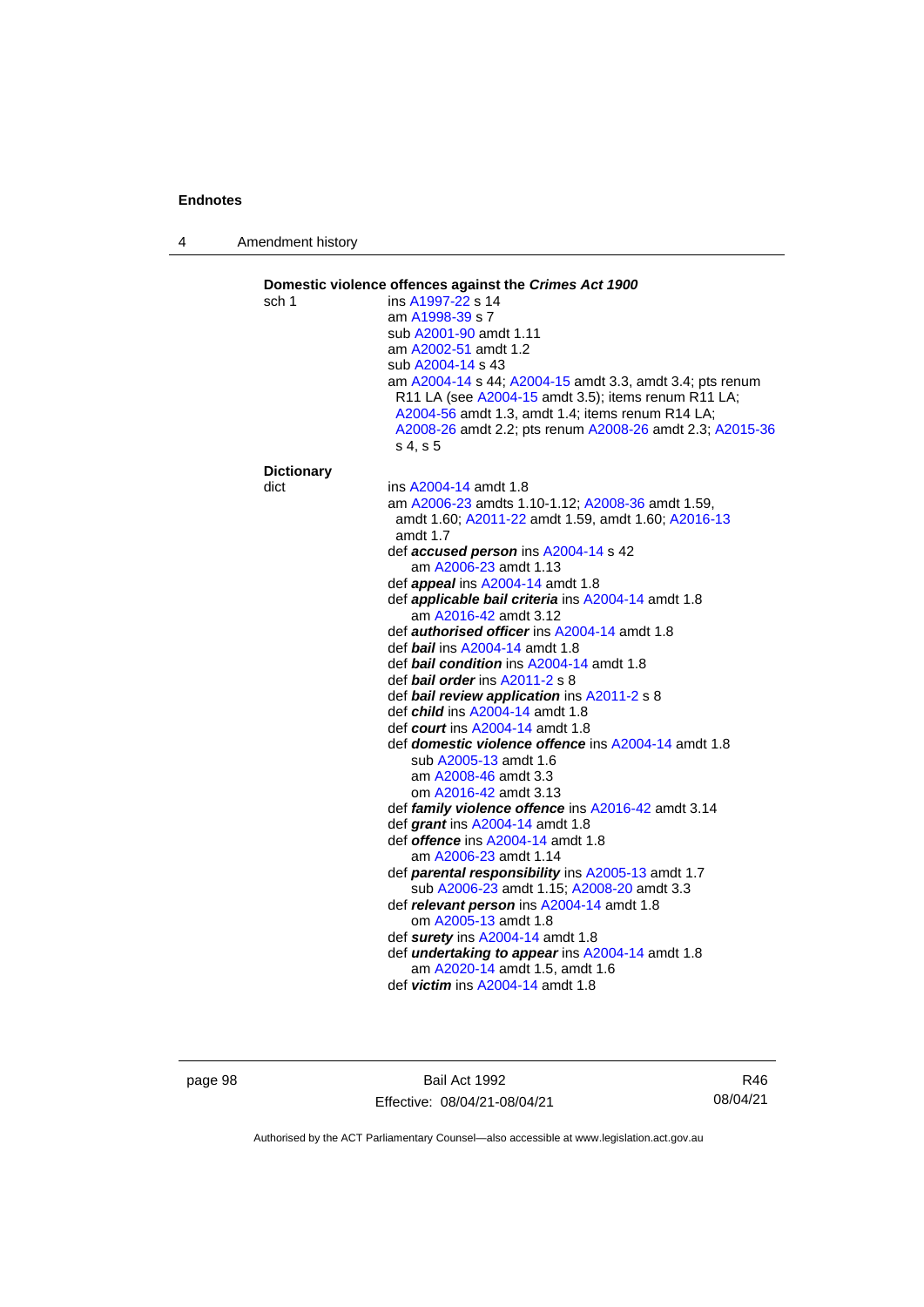#### **5 Earlier republications**

Some earlier republications were not numbered. The number in column 1 refers to the publication order.

Since 12 September 2001 every authorised republication has been published in electronic pdf format on the ACT legislation register. A selection of authorised republications have also been published in printed format. These republications are marked with an asterisk (\*) in column 1. Electronic and printed versions of an authorised republication are identical.

| <b>Republication No</b> | <b>Amendments to</b> | <b>Republication date</b> |
|-------------------------|----------------------|---------------------------|
| 1                       | A1994-84             | 29 February 1996          |
| $\overline{c}$          | A1996-81             | 1 January 1997            |
| 3                       | A1998-39             | 31 January 1999           |
| 4                       | A2001-54             | 12 September 2001         |
| 5                       | A2001-90             | 12 October 2001           |
| 6                       | A2001-90             | 27 March 2002             |
| $7^*$                   | A2002-11             | 28 May 2002               |
| 8                       | A2002-51             | 1 January 2003            |
| 9                       | A2003-14             | 28 March 2003             |
| 10                      | A2003-14             | 25 September 2003         |
| 11                      | A2004-15             | 26 June 2004              |
| 12                      | A2004-60             | 10 January 2005           |
| 13                      | A2005-5              | 24 February 2005          |
| 14                      | A2005-5              | 6 March 2005              |
| 15                      | A2005-13             | 25 March 2005             |
| $16*$                   | A2005-20             | 2 June 2005               |
| 17                      | A2005-54             | 24 November 2005          |
| 18                      | A2006-23             | 2 June 2006               |
| 19                      | A2006-40             | 29 September 2006         |
| 20                      | A2008-7              | 7 May 2008                |
| 21                      | A2008-36             | 9 September 2008          |
| 22                      | A2008-46             | 27 October 2008           |
|                         |                      |                           |

R46 08/04/21

Bail Act 1992 Effective: 08/04/21-08/04/21 page 99